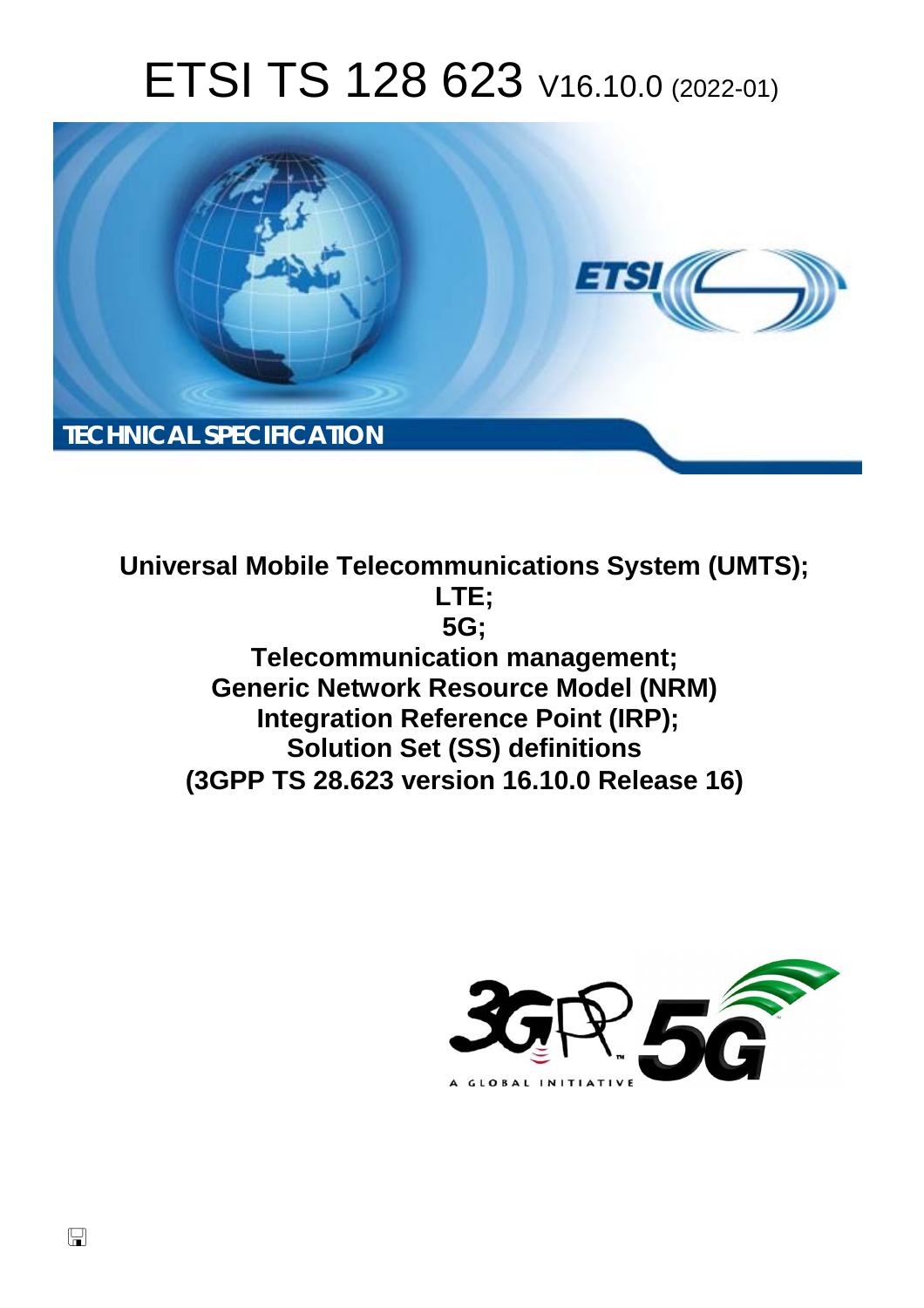Reference RTS/TSGS-0528623vga0

Keywords

5G,LTE,UMTS

#### *ETSI*

650 Route des Lucioles F-06921 Sophia Antipolis Cedex - FRANCE

Tel.: +33 4 92 94 42 00 Fax: +33 4 93 65 47 16

Siret N° 348 623 562 00017 - APE 7112B Association à but non lucratif enregistrée à la Sous-Préfecture de Grasse (06) N° w061004871

#### *Important notice*

The present document can be downloaded from: <http://www.etsi.org/standards-search>

The present document may be made available in electronic versions and/or in print. The content of any electronic and/or print versions of the present document shall not be modified without the prior written authorization of ETSI. In case of any existing or perceived difference in contents between such versions and/or in print, the prevailing version of an ETSI deliverable is the one made publicly available in PDF format at [www.etsi.org/deliver](http://www.etsi.org/deliver).

Users of the present document should be aware that the document may be subject to revision or change of status. Information on the current status of this and other ETSI documents is available at <https://portal.etsi.org/TB/ETSIDeliverableStatus.aspx>

If you find errors in the present document, please send your comment to one of the following services: <https://portal.etsi.org/People/CommiteeSupportStaff.aspx>

#### *Notice of disclaimer & limitation of liability*

The information provided in the present deliverable is directed solely to professionals who have the appropriate degree of experience to understand and interpret its content in accordance with generally accepted engineering or other professional standard and applicable regulations.

No recommendation as to products and services or vendors is made or should be implied.

No representation or warranty is made that this deliverable is technically accurate or sufficient or conforms to any law and/or governmental rule and/or regulation and further, no representation or warranty is made of merchantability or fitness for any particular purpose or against infringement of intellectual property rights.

In no event shall ETSI be held liable for loss of profits or any other incidental or consequential damages.

Any software contained in this deliverable is provided "AS IS" with no warranties, express or implied, including but not limited to, the warranties of merchantability, fitness for a particular purpose and non-infringement of intellectual property rights and ETSI shall not be held liable in any event for any damages whatsoever (including, without limitation, damages for loss of profits, business interruption, loss of information, or any other pecuniary loss) arising out of or related to the use of or inability to use the software.

#### *Copyright Notification*

No part may be reproduced or utilized in any form or by any means, electronic or mechanical, including photocopying and microfilm except as authorized by written permission of ETSI. The content of the PDF version shall not be modified without the written authorization of ETSI.

The copyright and the foregoing restriction extend to reproduction in all media.

© ETSI 2022. All rights reserved.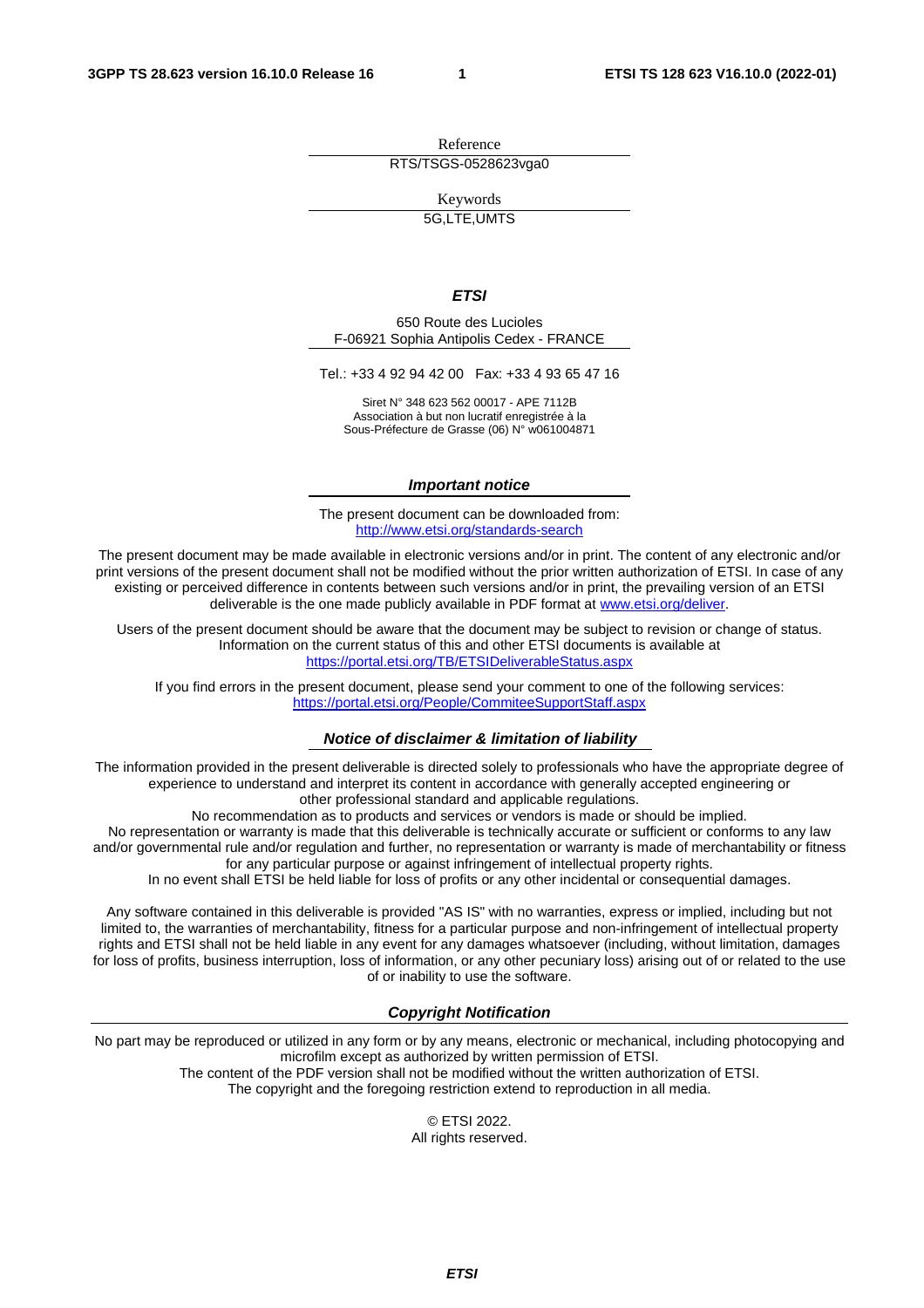# Intellectual Property Rights

#### Essential patents

IPRs essential or potentially essential to normative deliverables may have been declared to ETSI. The declarations pertaining to these essential IPRs, if any, are publicly available for **ETSI members and non-members**, and can be found in ETSI SR 000 314: *"Intellectual Property Rights (IPRs); Essential, or potentially Essential, IPRs notified to ETSI in respect of ETSI standards"*, which is available from the ETSI Secretariat. Latest updates are available on the ETSI Web server ([https://ipr.etsi.org/\)](https://ipr.etsi.org/).

Pursuant to the ETSI Directives including the ETSI IPR Policy, no investigation regarding the essentiality of IPRs, including IPR searches, has been carried out by ETSI. No guarantee can be given as to the existence of other IPRs not referenced in ETSI SR 000 314 (or the updates on the ETSI Web server) which are, or may be, or may become, essential to the present document.

#### **Trademarks**

The present document may include trademarks and/or tradenames which are asserted and/or registered by their owners. ETSI claims no ownership of these except for any which are indicated as being the property of ETSI, and conveys no right to use or reproduce any trademark and/or tradename. Mention of those trademarks in the present document does not constitute an endorsement by ETSI of products, services or organizations associated with those trademarks.

**DECT™**, **PLUGTESTS™**, **UMTS™** and the ETSI logo are trademarks of ETSI registered for the benefit of its Members. **3GPP™** and **LTE™** are trademarks of ETSI registered for the benefit of its Members and of the 3GPP Organizational Partners. **oneM2M™** logo is a trademark of ETSI registered for the benefit of its Members and of the oneM2M Partners. **GSM**® and the GSM logo are trademarks registered and owned by the GSM Association.

# Legal Notice

This Technical Specification (TS) has been produced by ETSI 3rd Generation Partnership Project (3GPP).

The present document may refer to technical specifications or reports using their 3GPP identities. These shall be interpreted as being references to the corresponding ETSI deliverables.

The cross reference between 3GPP and ETSI identities can be found under<http://webapp.etsi.org/key/queryform.asp>.

# Modal verbs terminology

In the present document "**shall**", "**shall not**", "**should**", "**should not**", "**may**", "**need not**", "**will**", "**will not**", "**can**" and "**cannot**" are to be interpreted as described in clause 3.2 of the [ETSI Drafting Rules](https://portal.etsi.org/Services/editHelp!/Howtostart/ETSIDraftingRules.aspx) (Verbal forms for the expression of provisions).

"**must**" and "**must not**" are **NOT** allowed in ETSI deliverables except when used in direct citation.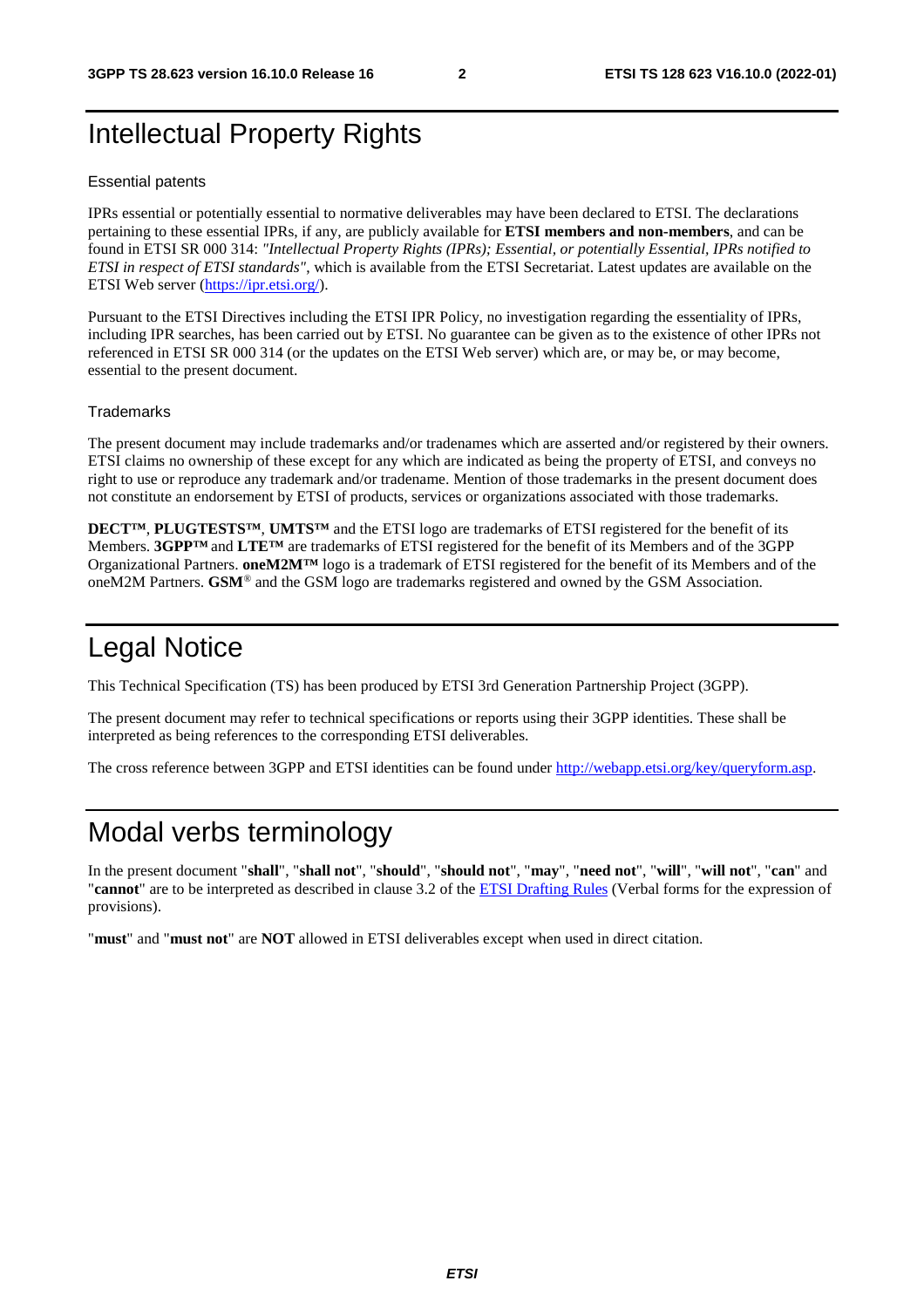$\mathbf{3}$ 

# Contents

| 1                  |                             |  |
|--------------------|-----------------------------|--|
| 2                  |                             |  |
| 3                  |                             |  |
| 3.1                |                             |  |
| 3.2                |                             |  |
| 4                  |                             |  |
|                    | <b>Annex A (normative):</b> |  |
| A.0                |                             |  |
| A.1                |                             |  |
| A.1.1              |                             |  |
| A.1.2<br>A.1.2.0   |                             |  |
| A.1.2.1            |                             |  |
| A.1.2.2            |                             |  |
| A.2                |                             |  |
| A.2.1              |                             |  |
| A.2.2              |                             |  |
| A.2.2.1<br>A.2.2.2 |                             |  |
| A.2.2.3            |                             |  |
| A.2.2.4            |                             |  |
| A.2.2.5            |                             |  |
| A.2.2.6            |                             |  |
| A.2.2.7<br>A.2.2.8 |                             |  |
| A.2.2.9            |                             |  |
| A.2.2.10           |                             |  |
| A.2.2.11           |                             |  |
| A.2.2.12           |                             |  |
| A.2.2.13           |                             |  |
| A.3                |                             |  |
| A.3.1              |                             |  |
| A.3.2              |                             |  |
| A.3.3              |                             |  |
|                    | <b>Annex B</b> (normative): |  |
| B.0                |                             |  |
| B.1                |                             |  |
| B.1.0              |                             |  |
| <b>B.1.1</b>       |                             |  |
| B.2                |                             |  |
| B.2.1              |                             |  |
| <b>B.2.2</b>       |                             |  |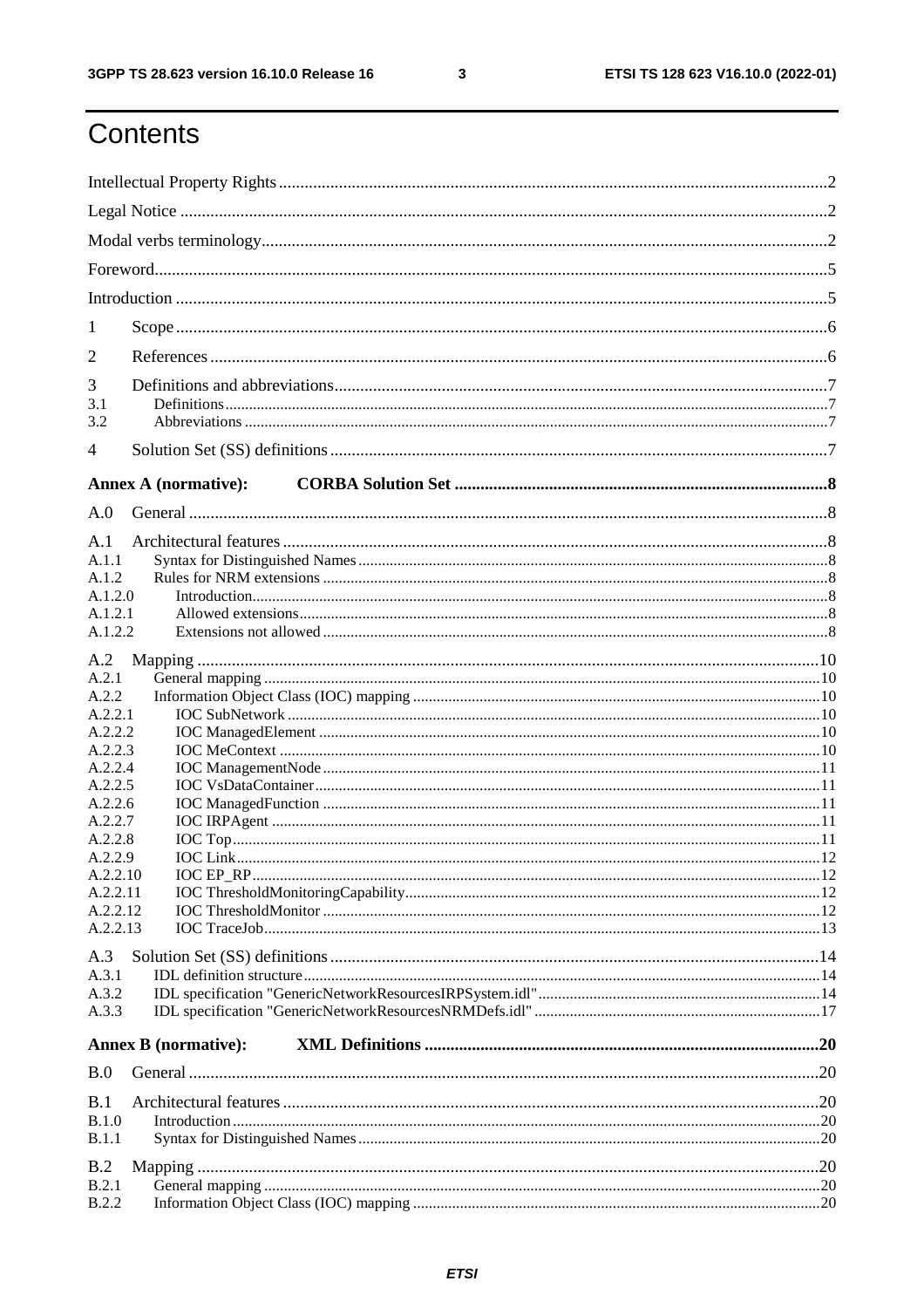$\overline{\mathbf{4}}$ 

| B.3                           |  |
|-------------------------------|--|
| <b>B.3.1</b>                  |  |
| <b>B.3.2</b>                  |  |
| <b>B.3.3</b>                  |  |
| <b>Annex C</b> (normative):   |  |
| C.1                           |  |
| C.2                           |  |
| C.3                           |  |
| C.4                           |  |
| C.4.1                         |  |
| C.4.2                         |  |
| C.4.2a                        |  |
| C.4.3                         |  |
| <b>Annex D</b> (normative):   |  |
| D.1                           |  |
| D.2                           |  |
| D.2.1                         |  |
| D.2.2                         |  |
| D.2.3                         |  |
| D.2.4                         |  |
| D.2.5                         |  |
| D.2.6                         |  |
| D.2.6a                        |  |
| D.2.7                         |  |
| D.2.8<br>D.2.9                |  |
| D.2.10                        |  |
|                               |  |
|                               |  |
| <b>Annex E</b> (informative): |  |
|                               |  |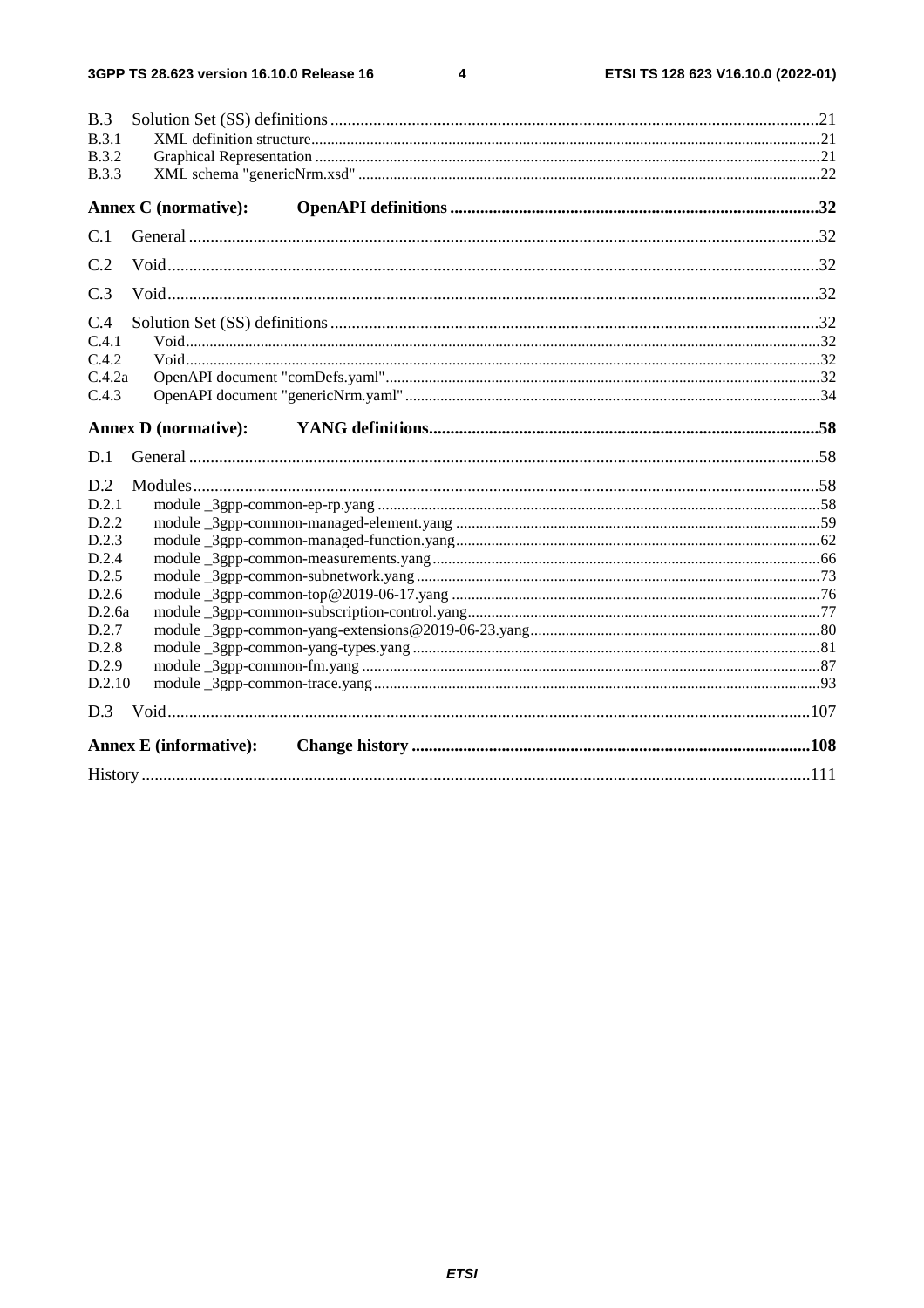# Foreword

This Technical Specification has been produced by the 3rd Generation Partnership Project (3GPP).

The contents of the present document are subject to continuing work within the TSG and may change following formal TSG approval. Should the TSG modify the contents of the present document, it will be re-released by the TSG with an identifying change of release date and an increase in version number as follows:

Version x.y.z

where:

- x the first digit:
	- 1 presented to TSG for information;
	- 2 presented to TSG for approval;
	- 3 or greater indicates TSG approved document under change control.
- y the second digit is incremented for all changes of substance, i.e. technical enhancements, corrections, updates, etc.
- z the third digit is incremented when editorial only changes have been incorporated in the document.

## Introduction

The present document is part of a TS-family covering the 3<sup>rd</sup> Generation Partnership Project; Technical Specification Group Services and System Aspects; Telecommunication management; as identified below:

28.621 Generic Network Resource Model (NRM) Integration Reference Point (IRP); Requirements.

28.622 Generic Network Resource Model (NRM) Integration Reference Point (IRP); Information Service (IS).

**28.623 Generic Network Resource Model (NRM) Integration Reference Point (IRP); Solution Set (SS) definitions.**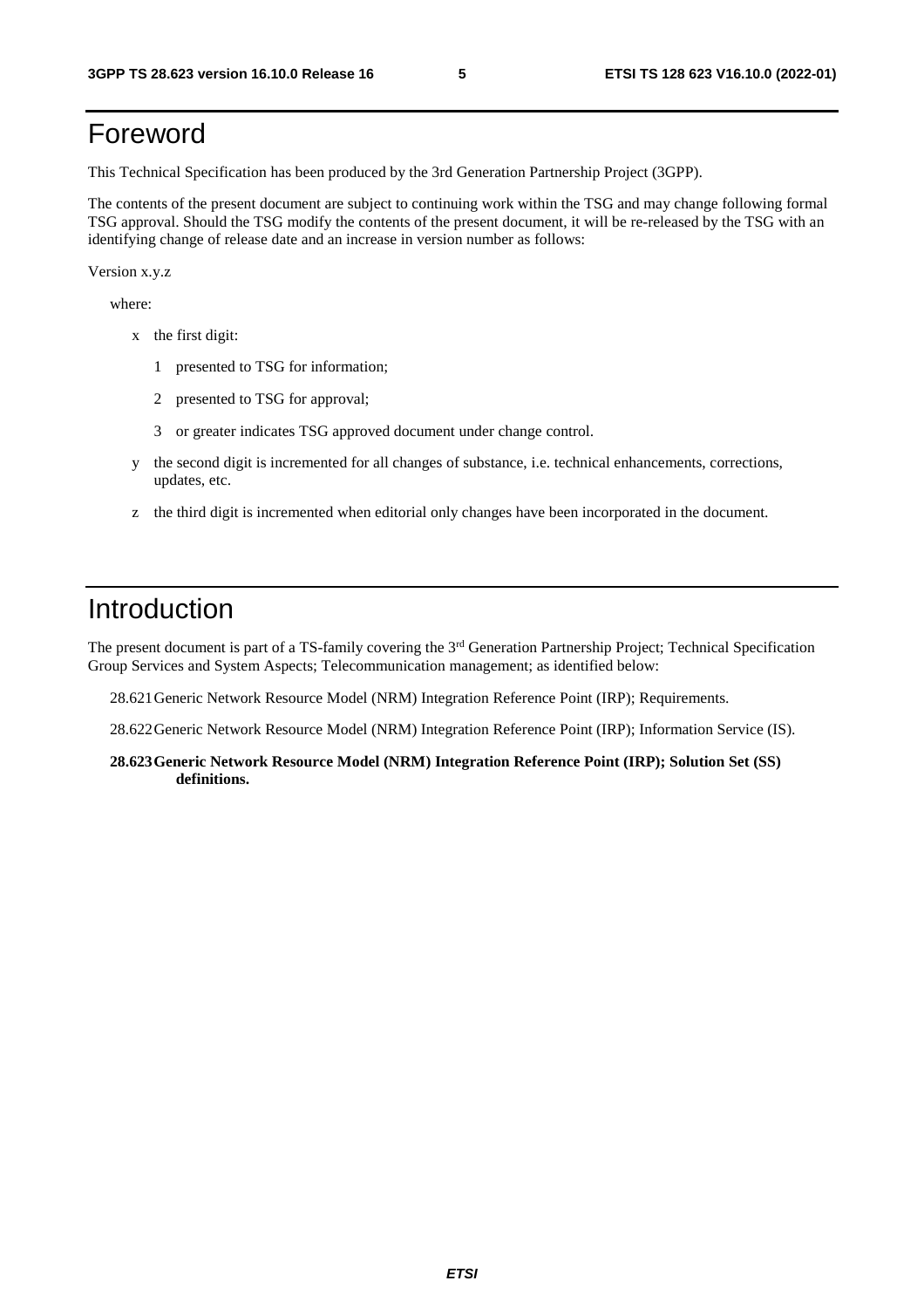### 1 Scope

The TS 28.62x-series (Generic Network Resources IRP) define an Integration Reference Point (IRP) through which an "IRPAgent" (typically an Element Manager or Network Element) can communicate Network Management related information to one or several "IRPManagers" (typically Network Managers).

This TS-family specifies a generic Network Resource Model, NRM (also referred to as a Management Information Model - MIM) with definitions of Information Object Classes (IOCs) and Managed Object Classes (MOCs).

The present document specifies the Solution Set definition for the Generic NRM IRP.

The Solution Set definition is related to 3GPP TS 28.622 V16.4.X [4].

### 2 References

The following documents contain provisions which, through reference in this text, constitute provisions of the present document.

- References are either specific (identified by date of publication, edition number, version number, etc.) or non-specific.
- For a specific reference, subsequent revisions do not apply.
- For a non-specific reference, the latest version applies. In the case of a reference to a 3GPP document (including a GSM document), a non-specific reference implicitly refers to the latest version of that document *in the same Release as the present document*.
- [1] 3GPP TS 32.101: "Telecommunication management; Principles and high level requirements".
- [2] 3GPP TS 32.102: "Telecommunication management; Architecture".
- [3] 3GPP TS 32.600: "Telecommunication management; Configuration Management (CM); Concept and high-level requirements".
- [4] 3GPP TS 28.622: "Generic Network Resource Model (NRM) Integration Reference Point (IRP); Information Service (IS)".
- [5] 3GPP TS 32.300: "Telecommunication management; Configuration Management (CM); Name convention for Managed Objects".
- [6] Void
- [7] 3GPP TS 32.616: "Telecommunication management; Configuration Management (CM); Bulk CM Integration Reference Point (IRP); Solution Set (SS) definitions".
- [8] W3C REC-xml11-20060816: "Extensible Markup Language (XML) 1.1 (Second Edition)".
- [9] Void.
- [10] W3C XML Schema Definition Language (XSD) 1.1 Part 1: Structures.
- [11] W3C XML Schema Definition Language (XSD) 1.1 Part 2: Datatypes.
- [12] W3C REC-xml-names-20060816: "Namespaces in XML 1.1 (Second Edition)".
- [13] 3GPP TS 32.158: "Management and orchestration; Design rules for REpresentational State Transfer (REST) Solution Sets (SS) ".
- [14] 3GPP TS 32.160: "Management and orchestration; Management Service Template".
- [15] 3GPP TR 21.905: "Vocabulary for 3GPP Specifications".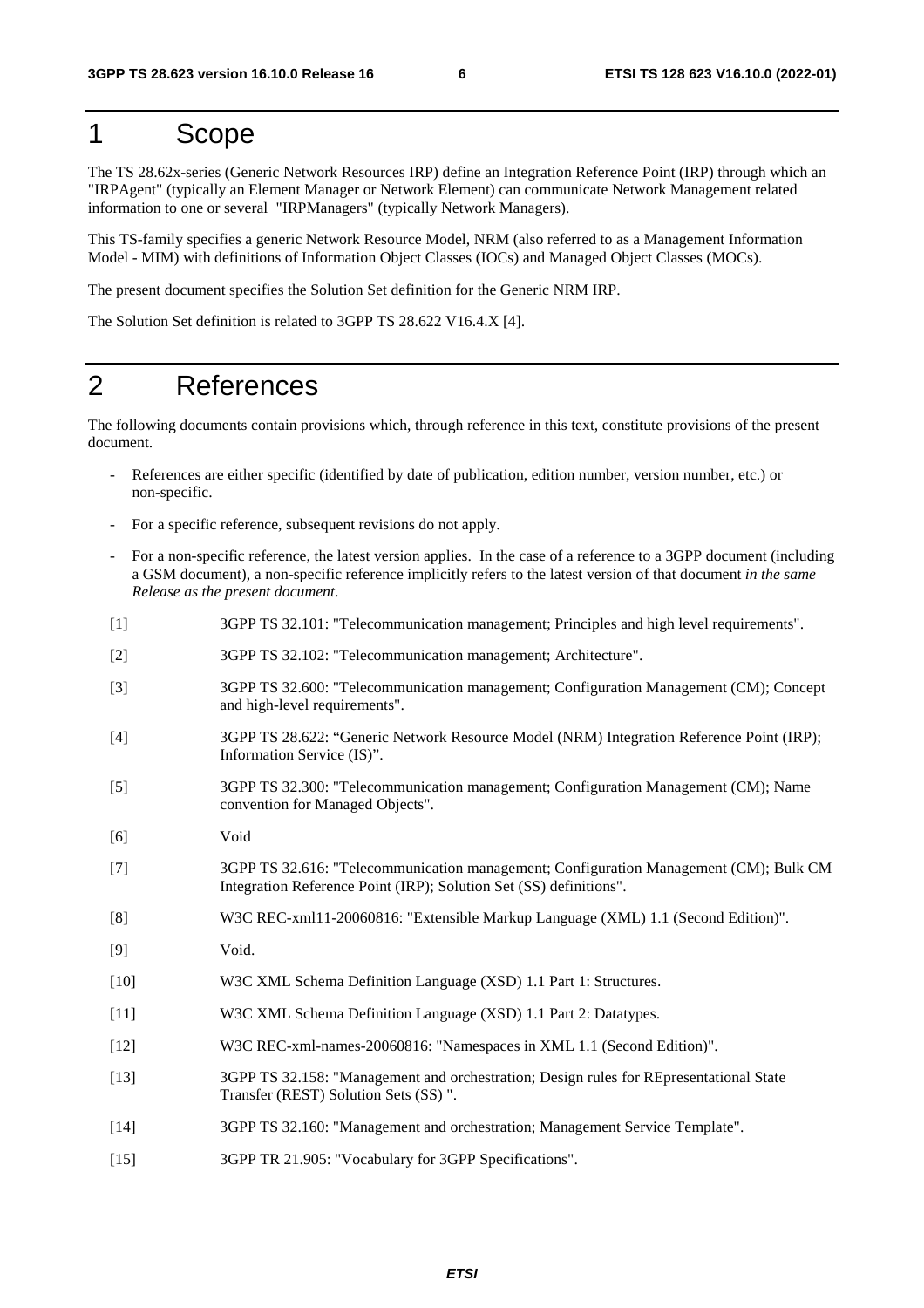# 3 Definitions and abbreviations

#### 3.1 Definitions

For the purposes of the present document, the terms and definitions given in 3GPP TR 21.905 [15], 3GPP TS 32.101 [1], 3GPP TS 32.102 [2], 3GPP TS 32.600 [3], 3GPP TS 28.622 [4] and the following apply. A term defined in the present document takes precedence over the definition of the same term, if any, in 3GPP TR 21.905 [15] and 3GPP TS 32.101 [1], 3GPP TS 32.102 [2] and 3GPP TS 32.600 [3] and 3GPP TS 28.622 [4].

### 3.2 Abbreviations

For the purposes of the present document, the abbreviations given in 3GPP TR 21.905 [15], 3GPP TS 32.600 [3] and the following apply. An abbreviation defined in the present document takes precedence over the definition of the same abbreviation, if any, in 3GPP TR 21.905 [15] and 3GPP TS 32.600 [3].

| <b>JSON</b> | JavaScript Object Notation |
|-------------|----------------------------|
| -SS         | <b>Solution Set</b>        |

# 4 Solution Set (SS) definitions

This specification defines the following 3GPP Generic NRM IRP Solution Set Definitions:

- 3GPP Generic NRM IRP CORBA SS (Annex A).
- 3GPP Generic NRM IRP XML Definitions (Annex B).
- 3GPP Generic NRM IRP JSON Definitions (Annex C).
- 3GPP Generic NRM IRP YANG Definitions (Annex D).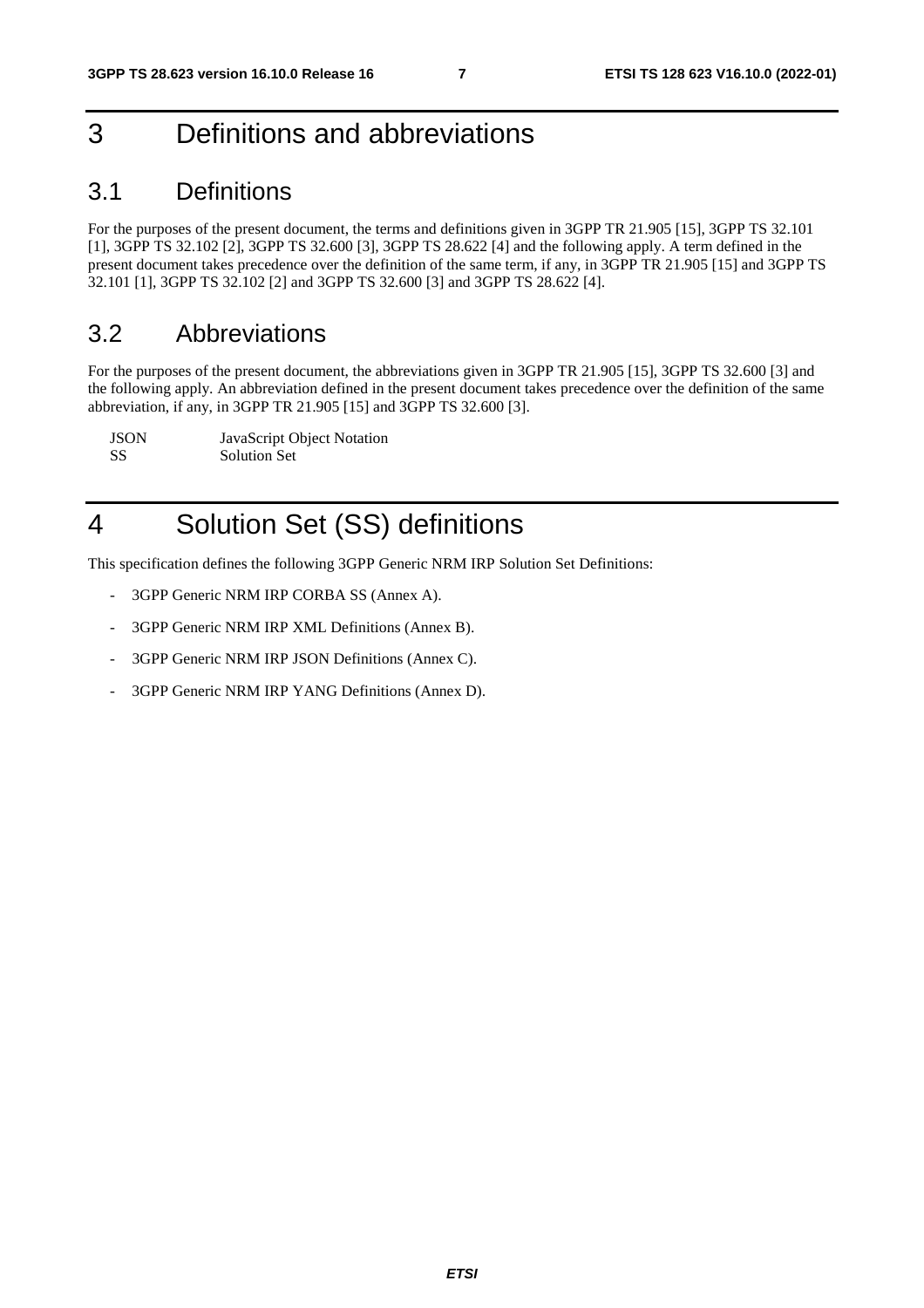# Annex A (normative): CORBA Solution Set

# A.0 General

This annex contains the CORBA Solution Set for the IRP whose semantics is specified in Generic NRM IRP: Information Service (3GPP TS 28.622 [4]).

# A.1 Architectural features

The overall architectural feature of Generic Network Resources IRP is specified in 3GPP TS 28.622 [4]. This clause specifies features that are specific to the CORBA SS.

### A.1.1 Syntax for Distinguished Names

The syntax of a Distinguished Name is defined in 3GPP TS 32.300 [5].

### A.1.2 Rules for NRM extensions

#### A.1.2.0 Introduction

This clause discusses how the models and IDL definitions provided in the present document can be extended for a particular implementation and still remain compliant with 3GPP SA5's specifications.

#### A.1.2.1 Allowed extensions

Vendor-specific MOCs may be supported. The vendor-specific MOCs may support new types of attributes. The 3GPP SA5-specified notifications may be issued referring to the vendor-specific MOCs and vendor-specific attributes. New MOCs shall be distinguishable from 3GPP SA5 MOCs by name. 3GPP SA5-specified and vendorspecific attributes may be used in vendor-specific MOCs. Vendor-specific attribute names shall be distinguishable from existing attribute names.

NRM MOCs may be subclassed. Subclassed MOCs shall maintain the specified behaviour of the 3GPP SA5's superior classes. They may add vendor-specific behaviour with vendor-specific attributes. When subclassing, naming attributes cannot be changed. The subclassed MOC shall support all attributes of its superior class. Vendor-specific attributes cannot be added to 3GPP SA5 NRM MOCs without subclassing.

When subclassing, the 3GPP SA5-specified containment rules and their specified cardinality shall still be followed. As an example, ManagementNode (or its subclasses) shall be contained under SubNetwork (or its subclasses).

Managed Object Instances may be instantiated as CORBA objects. This requires that the MOCs be represented in IDL. 3GPP SA5's NRM MOCs are not currently specified in IDL, but may be specified in IDL for instantiation or subclassing purposes. However, management information models should not require that IRPManagers access the instantiated managed objects other than through supported methods in the present document.

Extension rules related to notifications (Notification categories, Event Types, Extended Event Types etc.) are for further study.

#### A.1.2.2 Extensions not allowed

The IDL specifications in the present document cannot be edited or altered. Any additional IDL specifications shall be specified in separate IDL files.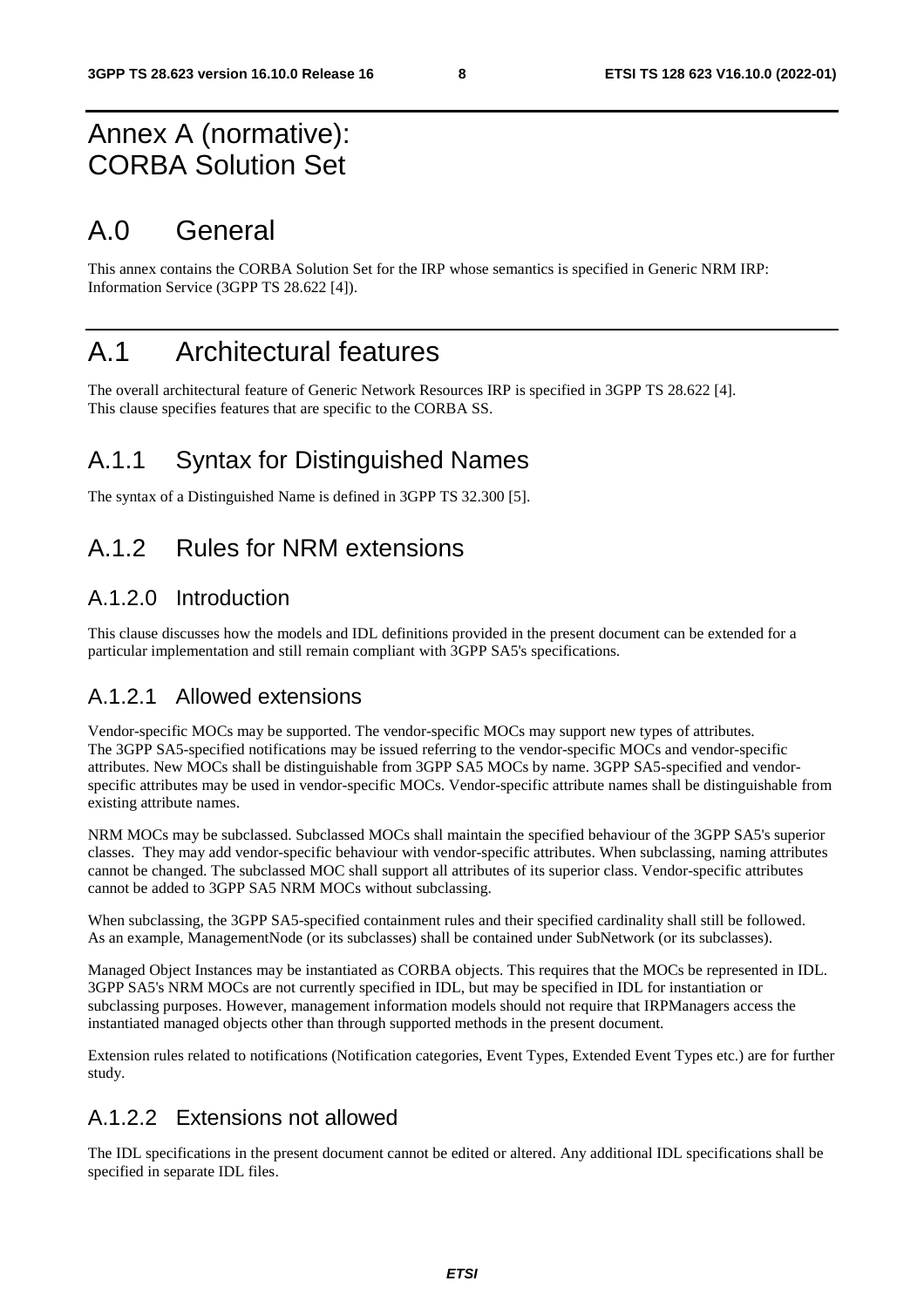IDL interfaces (note: not MOCs) specified in the present document may not be subclassed or extended. New interfaces may be defined with vendor-specific methods.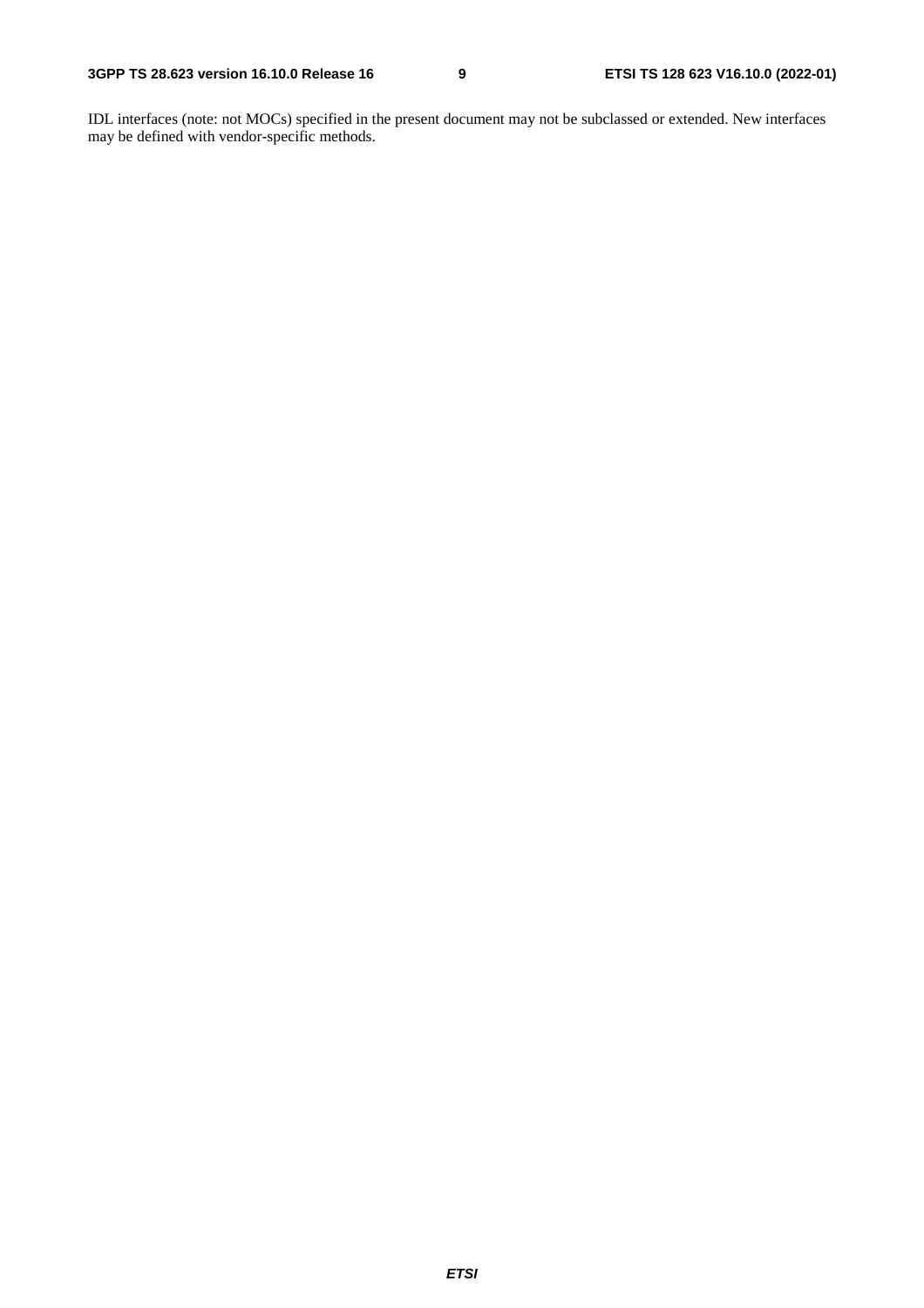# A.2 Mapping

### A.2.1 General mapping

Attributes modelling associations as defined in the NRM (here also called "reference attributes") are in this SS mapped to attributes. The names of the reference attributes in the NRM are mapped to the corresponding attribute names in the MOC. When the cardinality for an association is 0..1 or 1..1 the datatype for the reference attribute is defined as an MOReference. The value of an MO reference contains the distinguished name of the associated MO. When the cardinality for an association allows more than one referred MO, the reference attribute will be of type MOReferenceSet, which contains a sequence of MO references.

# A.2.2 Information Object Class (IOC) mapping

This Solution Set supports reference attributes for relations other than containment relations between objects. Reference attributes are therefore introduced in each MOC where needed.

#### A.2.2.1 IOC SubNetwork

#### **Mapping from NRM IOC SubNetwork attributes to SS equivalent MOC SubNetwork attributes**

| <b>IS Attributes</b>   | <b>SS Attributes</b>   | <b>SS Type</b>                                 |
|------------------------|------------------------|------------------------------------------------|
| id                     | ıd                     | string                                         |
| dnPrefix               | dnPrefix               | string                                         |
| userLabel              | userLabel              | string                                         |
| userDefinedNetworkType | userDefinedNetworkType | string                                         |
| setOfMcc               | setOfMcc               | GenericNetworkResourcesIRPSystem::AttributeTyp |
|                        |                        | es::StringSet                                  |

#### A.2.2.2 IOC ManagedElement

#### **Mapping from NRM IOC ManagedElement attributes and association roles to SS equivalent MOC ManagedElement attributes**

| <b>IS Attributes</b> | <b>SS Attributes</b> | <b>SS Type</b>                                                       |
|----------------------|----------------------|----------------------------------------------------------------------|
| id                   | id                   | string                                                               |
| dnPrefix             | dnPrefix             | string                                                               |
| userLabel            | userLabel            | string                                                               |
| <b>locationName</b>  | <b>locationName</b>  | string                                                               |
| vendorName           | vendorName           | string                                                               |
| userDefinedState     | userDefinedState     | string                                                               |
| managedElementType   | managedElementType   | GenericNetworkResourcesIRPSystem::AttributeTyp<br>es::StringSet      |
| managedBy            | managedBy            | GenericNetworkResourcesIRPSystem::AttributeTyp<br>es::MOReferenceSet |
| swVersion            | swVersion            | string                                                               |

### A.2.2.3 IOC MeContext

#### **Mapping from NRM IOC MeContext attributes to SS equivalent MOC MeContext attributes**

| <b>IS Attributes</b> | <b>SS Attributes</b> | <b>SS Type</b><br>ಀಀ |
|----------------------|----------------------|----------------------|
| ΙO                   | ıd                   | string               |
| dnPrefix             | dnPrefix             | string               |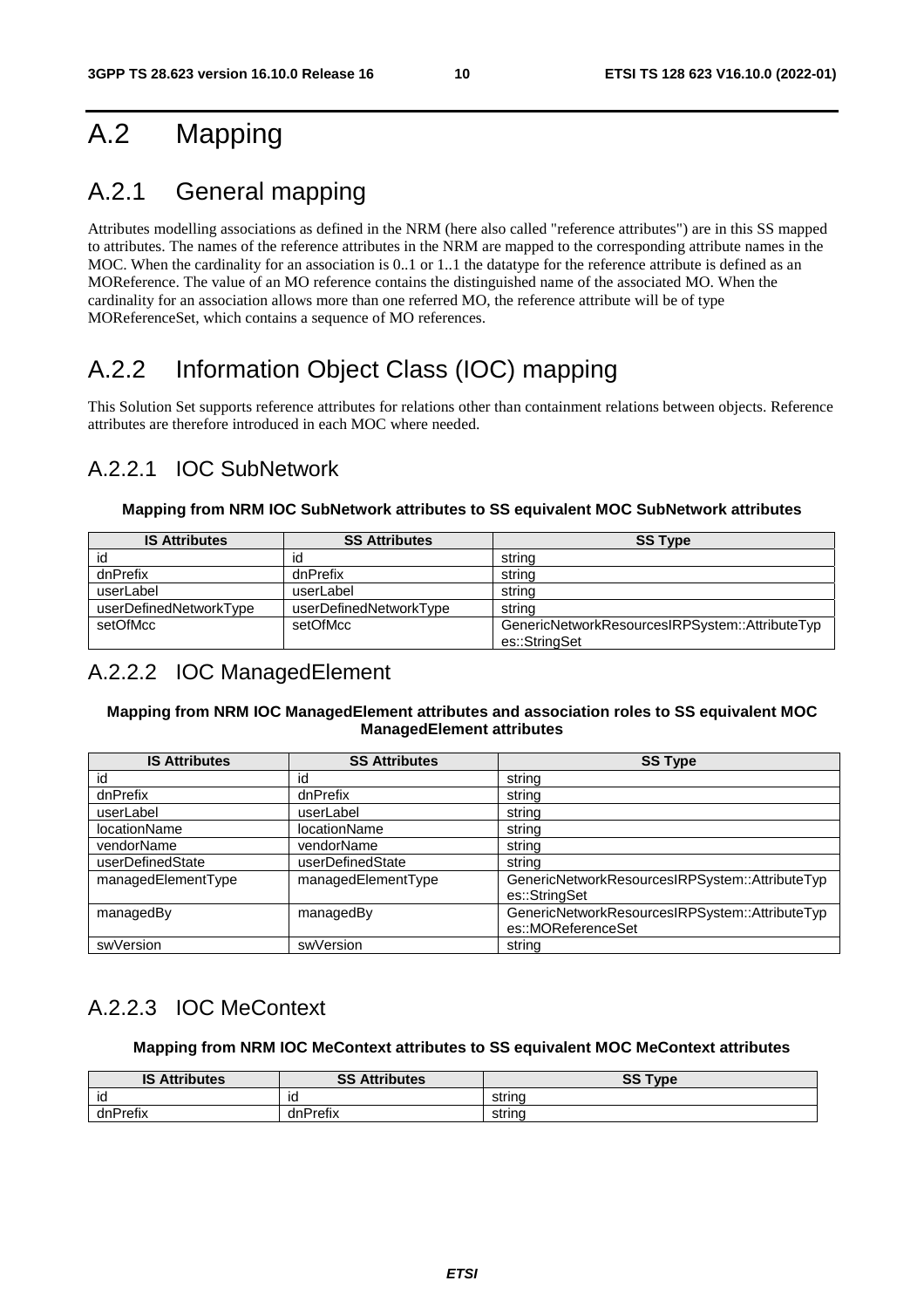### A.2.2.4 IOC ManagementNode

#### **Mapping from NRM IOC ManagementNode attributes and association roles to SS equivalent MOC ManagementNode attributes**

| <b>IS Attributes</b> | <b>SS Attributes</b> | <b>SS Type</b>                         |
|----------------------|----------------------|----------------------------------------|
| id                   | id                   | string                                 |
| userLabel            | userLabel            | string                                 |
| <b>locationName</b>  | <b>locationName</b>  | string                                 |
| vendorName           | vendorName           | string                                 |
| userDefinedState     | userDefinedState     | string                                 |
| managedElements      | managedElements      | GenericNetworkResourcesIRPSystem::Attr |
|                      |                      | ibuteTypes::MOReferenceSet             |
| swVersion            | swVersion            | string                                 |

### A.2.2.5 IOC VsDataContainer

#### **Mapping from NRM IOC VsDataContainer attributes and association roles to SS equivalent MOC VsDataContainer attributes**

| <b>IS Attributes</b> | <b>SS Attributes</b> | <b>SS Type</b> |
|----------------------|----------------------|----------------|
| id                   |                      | string         |
| vsDataType           | vsDataTvpe           | strina         |
| vsData               | vsData               | anv            |
| vsDataFormatVersion  | vsDataFormatVersion  | string         |

### A.2.2.6 IOC ManagedFunction

#### **Mapping from NRM IOC ManagedFunction attributes and association roles to SS equivalent MOC ManagedFunction attributes**

| <b>IS Attributes</b> | <b>SS Attributes</b> | <b>SS Type</b>                                                              |
|----------------------|----------------------|-----------------------------------------------------------------------------|
| id                   | ıd                   | string                                                                      |
| peeParametersList    | peeParametersList    | GenericNetworkResourcesIRPSystem::AttributeTypes::<br>PEEParametersListType |
| userLabel            | userLabel            | string                                                                      |
| vnfParametersList    | vnfParametersList    | GenericNetworkResourcesIRPSystem::AttributeTypes::<br>VNFParametersListType |

### A.2.2.7 IOC IRPAgent

#### **Mapping from NRM IOC IRPAgent attributes to SS equivalent MOC IRPAgent attributes**

| <b>IS Attributes</b> | <b>SS Attributes</b> | <b>SS Type</b><br>ວວ |
|----------------------|----------------------|----------------------|
| ıd                   | ıd                   | string               |
| systemDN             | systemDN             | string               |

#### A.2.2.8 IOC Top

#### **Mapping from NRM IOC Top attributes to SS equivalent attributes in all MOCs**

| <b>IS Attributes</b> | SS<br><b>Attributes</b> | SS<br>$T$ vpe |
|----------------------|-------------------------|---------------|
| obiectClass          | CLASS                   | string        |
| obiectInstance       | direct mapping<br>No.   |               |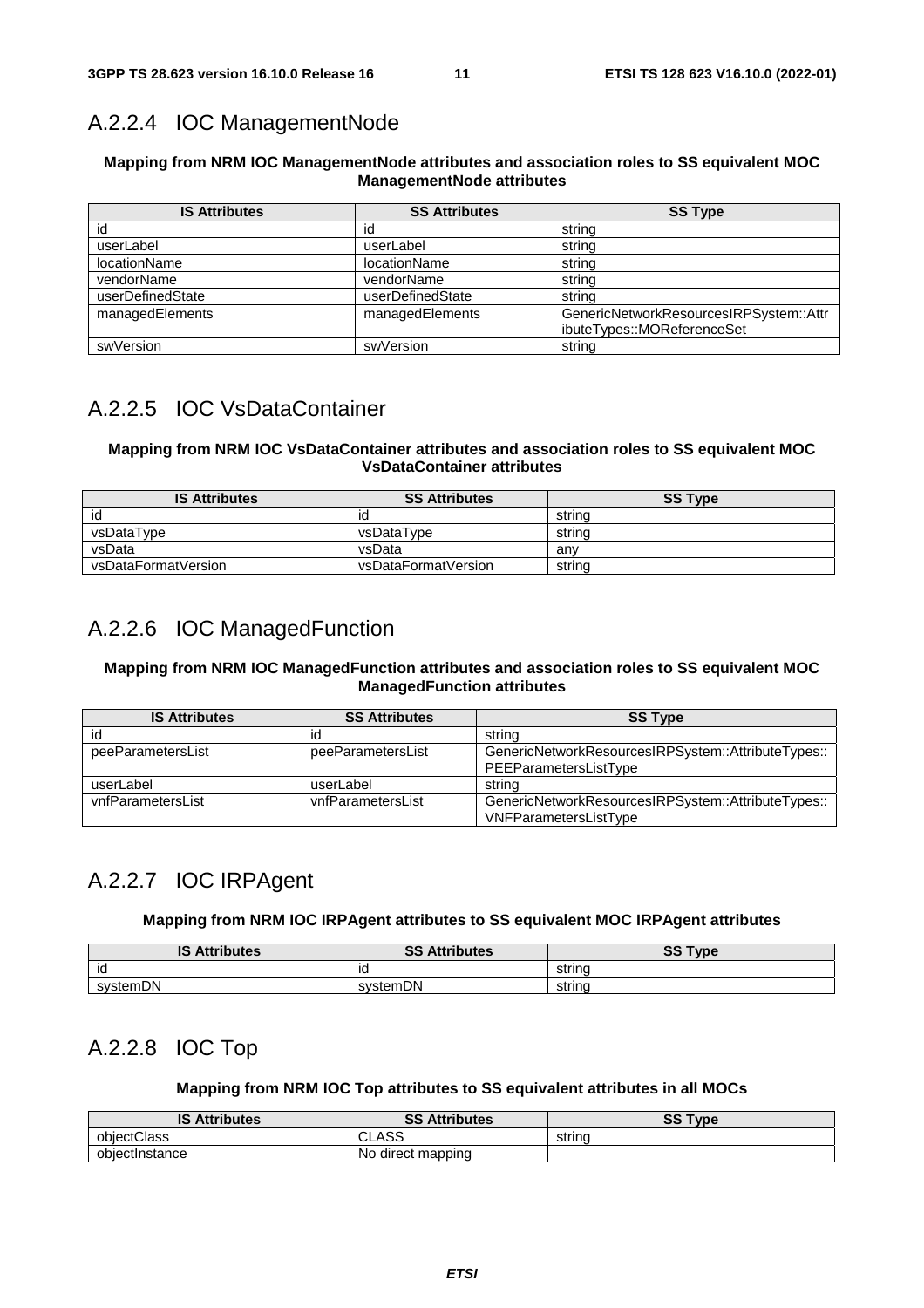### A.2.2.9 IOC Link

#### **Mapping from NRM IOC Link attributes to SS equivalent MOC IRPAgent attributes**

| <b>IS Attributes</b>   | <b>SS Attributes</b> | <b>SS Type</b>                        |
|------------------------|----------------------|---------------------------------------|
| id                     | id                   | string                                |
| userLabel (see note 2) | userLabel            | string                                |
| aEnd                   | aEnd                 | GenericNetworkResourcesIRPSystem::Att |
|                        |                      | ributeTypes::MOReference              |
| zEnd                   | zEnd                 | GenericNetworkResourcesIRPSystem::Att |
|                        |                      | ributeTypes::MOReference              |
| linkType               | linkType             | LinkTypeType                          |
| protocolName           | protocolName         | string                                |
| protocolVersion        | protocolVersion      | string                                |

NOTE 1: Void.

NOTE 2: Void.

### A.2.2.10 IOC EP\_RP

#### **Mapping from NRM IOC EP\_RP attributes to SS equivalent MOC EP\_RP attributes**

| <b>IS Attributes</b> | <b>SS Attributes</b> | <b>SS Type</b>                                                    |
|----------------------|----------------------|-------------------------------------------------------------------|
| id                   | ıd                   | string                                                            |
| userLabel            | userLabel            | string                                                            |
| farEndEntity         | farEndEntity         | GenericNetworkResourcesIRPSystem::Att<br>ributeTypes::MOReference |

#### A.2.2.11 IOC ThresholdMonitoringCapability

#### **Mapping from NRM IOC ThresholdMonitoringCapability attributes to SS equivalent MOC ThresholdMonitoringCapability attributes**

| <b>IS Attributes</b>  | <b>SS Attributes</b>  | <b>SS Type</b>                                           |
|-----------------------|-----------------------|----------------------------------------------------------|
| supportedMonitoringGP | supportedMonitoringGP | GenericNetworkResourcesIRPSystem::AttributeTypes::LongSe |
|                       |                       |                                                          |

#### A.2.2.12 IOC ThresholdMonitor

#### **Mapping from NRM IOC ThresholdMonitor attributes to SS equivalent MOC ThresholdMonitor attributes**

| <b>IS Attributes</b> | <b>SS Attributes</b> | <b>SS Type</b>                                                     |
|----------------------|----------------------|--------------------------------------------------------------------|
| thresholdInfoList    | thresholdInfoList    | GenericNetworkResourcesIRPSystem::AttributeTypes::ThresholdInfoLis |
|                      |                      | tType                                                              |
| monitoringGP         | monitoringGP         | long                                                               |
| monitoringNotifTarg  | monitoringNotifTarg  | string                                                             |
| et                   | et                   |                                                                    |
| monitoredIOCName     | monitoredIOCName     | string                                                             |
| monitoredObjectDN    | monitoredObjectDN    | GenericNetworkResourcesIRPSystem::AttributeTypes::DNListType       |
|                      | s                    |                                                                    |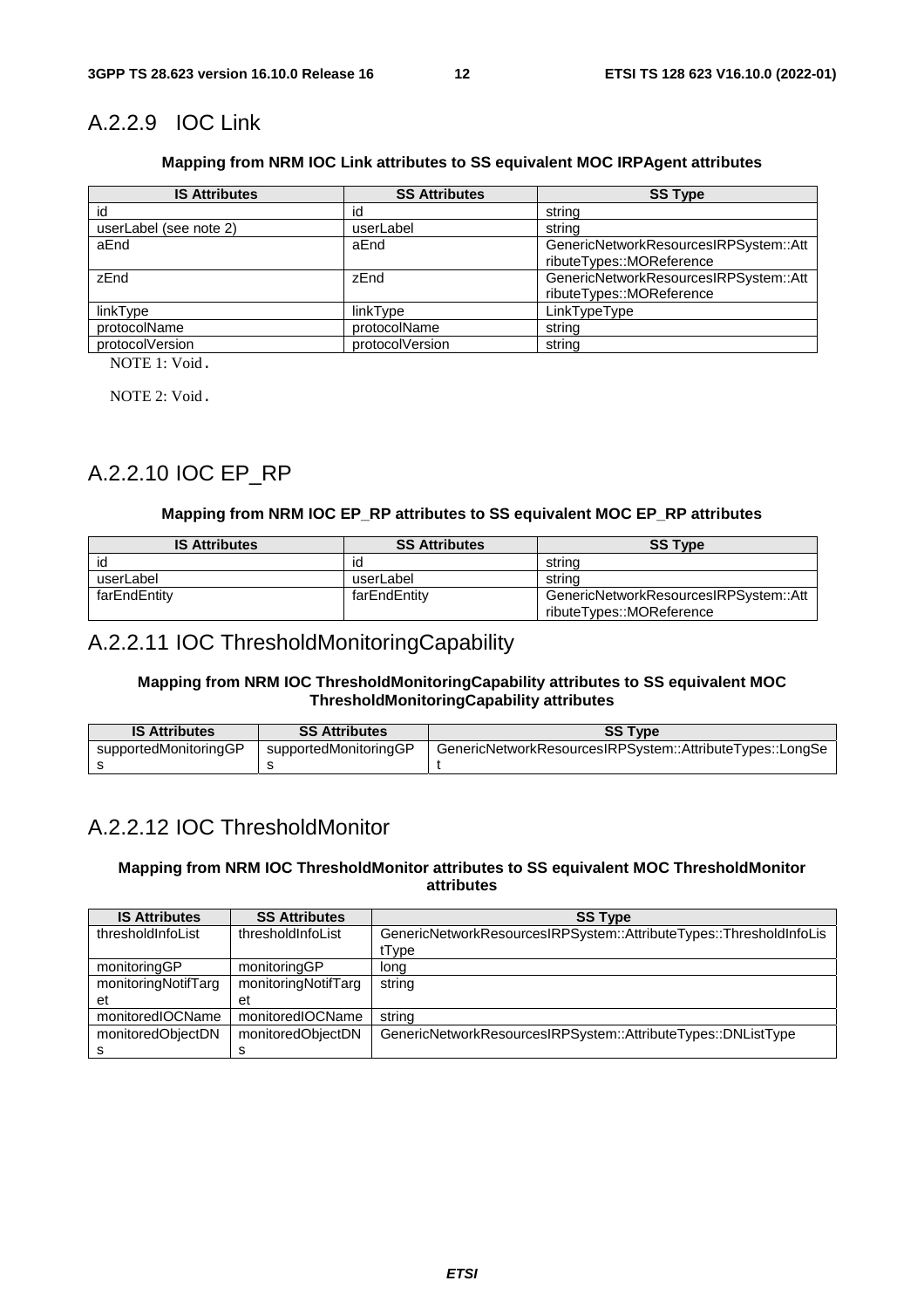### A.2.2.13 IOC TraceJob

#### **Mapping from NRM IOC TraceJob attributes to SS equivalent MOC TraceJob attributes**

| <b>IS Attributes</b>             | <b>SS Attributes</b>             | <b>SS Type</b>                    |
|----------------------------------|----------------------------------|-----------------------------------|
| tjJobType                        | tjJobType                        | tjJobType-Type                    |
| tjListOfInterfaces               | tiListOfInterfaces               | tjListOfInterfaces-Type           |
| tjListOfNeTypes                  | tjListOfNeTypes                  | tjListOfNeTypes-Type              |
| tjPLMNTarget                     | tjPLMNTarget                     | tjPLMNTarget-Type                 |
| tjStreamingTraceConsumerURI      | tjTraceConsumer                  | StreamingTraceConsumerURI-Type    |
| tjTraceCollectionEntityAddress   | tjTraceConsumer                  | TraceCollectionEntityAddress-Type |
| tjTraceDepth                     | tjTraceDepth                     | tjTraceDepth-Type                 |
| tjTraceReference                 | tjTraceReference                 | tjTraceReference-Type             |
| tjTraceReportingFormat           | tjTraceReportingFormat           | tjTraceReportingFormat-Type       |
| tjTraceTarget                    | tjTraceTarget                    | tjTraceTarget-Type                |
| tjTriggeringEvent                | tjTriggeringEvent                | tjTriggeringEvent-Type            |
| tjMDTAnonymizationOfData         | tjMDTAnonymizationOfData         | tjMDTAnonymizationOfData-Type     |
| tjMDTAreaConfigurationForNeighC  | tjMDTAreaConfigurationForNeighC  | tjMDTAreaConfigurationForNeighCel |
| ell                              | ell                              | I-Type                            |
| tjMDTAreaScope                   | tjMDTAreaScope                   | tjMDTAreaScope-Type               |
| tiMDTCollectionPeriodRrmLte      | tjMDTCollectionPeriodRrmLte      | tjMDTCollectionPeriodRrmLte-Type  |
| tjMDTCollectionPeriodRrmUmts     | tjMDTCollectionPeriodRrmUmts     | tjMDTCollectionPeriodRrmUmts-     |
|                                  |                                  | Type                              |
| tjMDTCollectionPeriodRrmNR       | tjMDTCollectionPeriodRrmNR       | tjMDTCollectionPeriodRrmNR-Type   |
| tjMDTEventListForTriggeredMeasur | tjMDTEventListForTriggeredMeasur | tjMDTEventListForTriggeredMeasur  |
| ement                            | ement                            | ement-Type                        |
| tjMDTEventThreshold              | tjMDTEventThreshold              | tjMDTEventThreshold-Type          |
| tjMDTListOfMeasurements          | tjMDTListOfMeasurements          | tjMDTListOfMeasurements-Type      |
| tjMDTLoggingDuration             | tjMDTLoggingDuration             | tjMDTLoggingDuration-Type         |
| tjMDTLoggingInterval             | tjMDTLoggingInterval             | tjMDTLoggingInterval-Type         |
| tjMDTMBSFNAreaList               | tjMDTMBSFNAreaList               | tjMDTMBSFNAreaList-Type           |
| tjMDTMeasurementPeriodLTE        | tjMDTMeasurementPeriodLTE        | tjMDTMeasurementPeriodLTE-Type    |
| tjMDTMeasurementPeriodUMTS       | tjMDTMeasurementPeriodUMTS       | tjMDTMeasurementPeriodUMTS-       |
|                                  |                                  | Type                              |
| tjMDTMeasurementQuantity         | tjMDTMeasurementQuantity         | tjMDTMeasurementQuantity-Type     |
| tjMDTPLMList                     | tjMDTPLMList                     | tjMDTPLMList-Type                 |
| tiMDTPositioningMethod           | tiMDTPositioningMethod           | tjMDTPositioningMethod-Type       |
| tjMDTReportAmount                | tjMDTReportAmount                | tjMDTReportAmount-Type            |
| tjMDTReportingTrigger            | tjMDTReportingTrigger            | tjMDTReportingTrigger-Type        |
| tjMDTReportInterval              | tjMDTReportInterval              | tjMDTReportInterval-Type          |
| tjMDTReportType                  | tjMDTReportType                  | tjMDTReportType-Type              |
| tjMDTSensorInformation           | tjMDTSensorInformation           | tjMDTSensorInformation-Type       |
| tjMDTTraceCollectionEntityID     | tjMDTTraceCollectionEntityID     | tjMDTTraceCollectionEntityID-Type |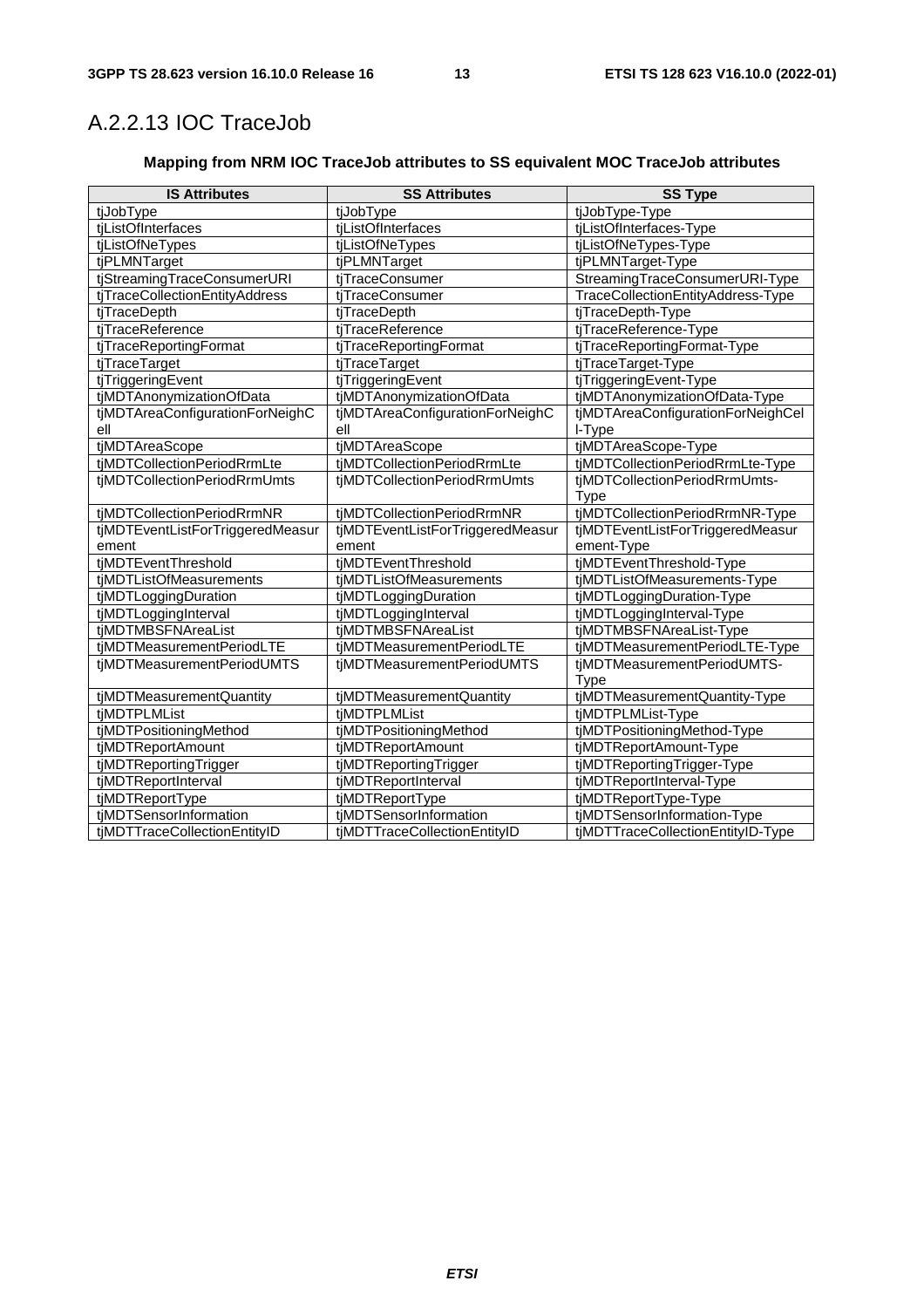# A.3 Solution Set (SS) definitions

#### A.3.1 IDL definition structure

//File: GenericNetworkResourcesIRPSystem.idl

{

Clause A.3.2 defines the types which are used by the Generic NRM IRP.

Clause A.3.3 defines the MO classes for the Generic NRM IRP.

#### A.3.2 IDL specification "GenericNetworkResourcesIRPSystem.idl"

```
#ifndef _GENERIC_NETWORK_RESOURCES_IRP_SYSTEM_IDL_ 
#define _GENERIC_NETWORK_RESOURCES_IRP_SYSTEM_IDL_ 
// This statement must appear after all include statements 
#pragma prefix "3gppsa5.org" 
module GenericNetworkResourcesIRPSystem 
    /** 
     * The format of Distinguished Name (DN) is specified in "Name Convention 
     * for Managed Objects (3GPP TS 32.300 [5])". 
     */ 
    typedef string DN; 
    /** 
     * This module adds datatype definitions for types 
     * used in the NRM which are not basic datatypes defined 
       already in CORBA.
     */ 
    module AttributeTypes 
    { 
       /** 
        * An MO reference refers to an MO instance. 
        * "otherMO" contains the distinguished name of the referred MO. 
        * A conceptual "null" reference (meaning no MO is referenced) 
        * is represented as an empty string (""). 
\star */ 
       struct MOReference 
       { 
         DN otherMO;
       }; 
       /** 
        * MOReferenceSet represents a set of MO references. 
        * This type is used to hold 0..n MO references. 
        * A referred MO is not allowed to be repeated (therefore 
        * it is denoted as a "Set") 
        */ 
       typedef sequence<MOReference> MOReferenceSet; 
       /** 
        * A set of strings. 
        */ 
       typedef sequence<string> StringSet; 
 /** 
        * A set of long. 
        */ 
       typedef sequence<long> LongSet; 
 /* 
        * The LinkListSet represents the Link_X_Y objects (or subclasses of 
        * Link_X_Y objects) that have a relationship with this object instance. 
        * Each Link_X_Y object models interface(s) between objects of class X and 
        * Y. The object containing this attribute must either be a class of type X, 
        * Y, XFunction, YFunction or a subclass of one of those classes. The 
        * LinkListSet may be empty, or there may be no instances for a particular 
        * Link_X_Y class name. 
        */ 
       typedef MOReferenceSet LinkListSet;
```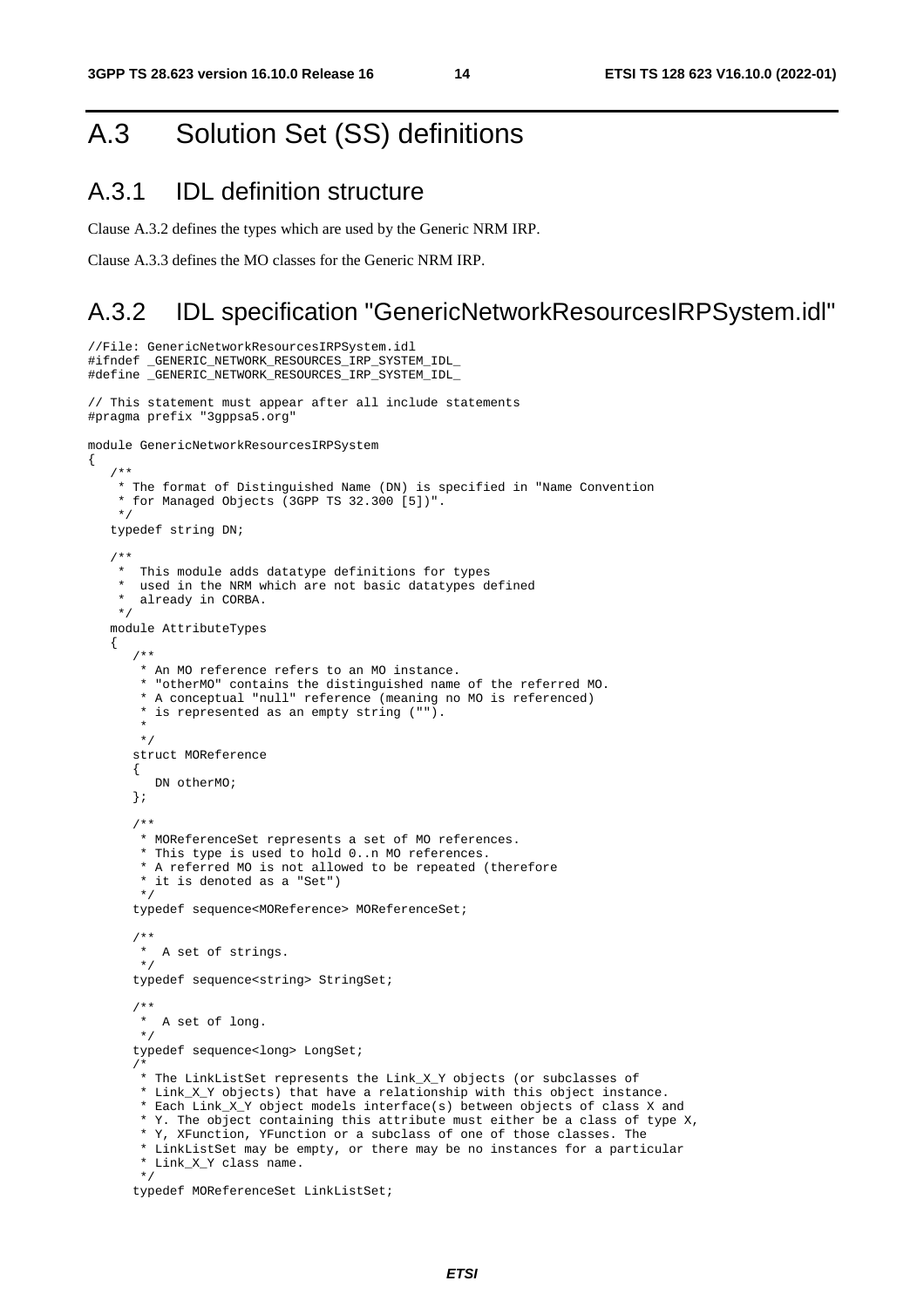};

```
/** 
        * VNFParameters includes several attributes of a VNF instance. 
        * The detailed definition of the attributes, see clause 4.4.1 of [4]. 
        */ 
       struct VNFParameters 
      \left\{ \right. string vnfInstanceId; 
         string vnfdId; 
         string flavourId; 
         boolean autoScalable; 
       }; 
       /** 
        * VNFParametersListType represents a list of VNFParameters. 
        * The detailed definition of vnfParametersListType, see clause 4.4.1 of [4]. 
        */ 
       typedef sequence<VNFParameters> VNFParametersListType; 
       struct PEEParameters 
       { 
          string siteIdentification; 
          float siteLatitude; 
          float siteLongitude; 
         string siteDescription; 
         string equipmentType; 
         string environmentType;
         string powerInterface; 
       }; 
       /** 
        * PEEParametersListType represents a list of PEEParameters. 
        * The detailed definition of PEEParametersListType, see clause 4.4.1 of [4]. 
       */ 
       typedef sequence<PEEParameters> PEEParametersListType; 
       typedef any ThresholdValueType; 
       enum Direction {INCREASING, DECREASING}; 
       union HysteresisType switch(boolean) 
       { 
           case TRUE: long long_value; 
           case FALSE: float float_value; 
       }; 
       struct ThresholdPackElement 
       { 
          ThresholdValueType thresholdValue; 
          short thresholdLevel; 
          HysteresisType hysteresis; 
       }; 
       typedef sequence<ThresholdPackElement> ThresholdPackType; 
       struct ThresholdInfo 
       { 
          string measurementType; 
          Direction direction_; 
          ThresholdPackType thresholdPack; 
       }; 
       typedef sequence<ThresholdInfo> ThresholdInfoListType; 
 /** 
        * This module adds datatype definitions for PM Control 
       * module PMControlTypes 
       { 
          Struct Measurements 
          { 
             measurementTypes StringSet, 
            gPs LongSet 
          }; 
          typedef sequence <Measurements> Measurements; 
       enum PMAdministrativeStateType 
       { 
          LOCKED, 
          SHUTTINGDOWN, 
          UNLOCKED 
       };
```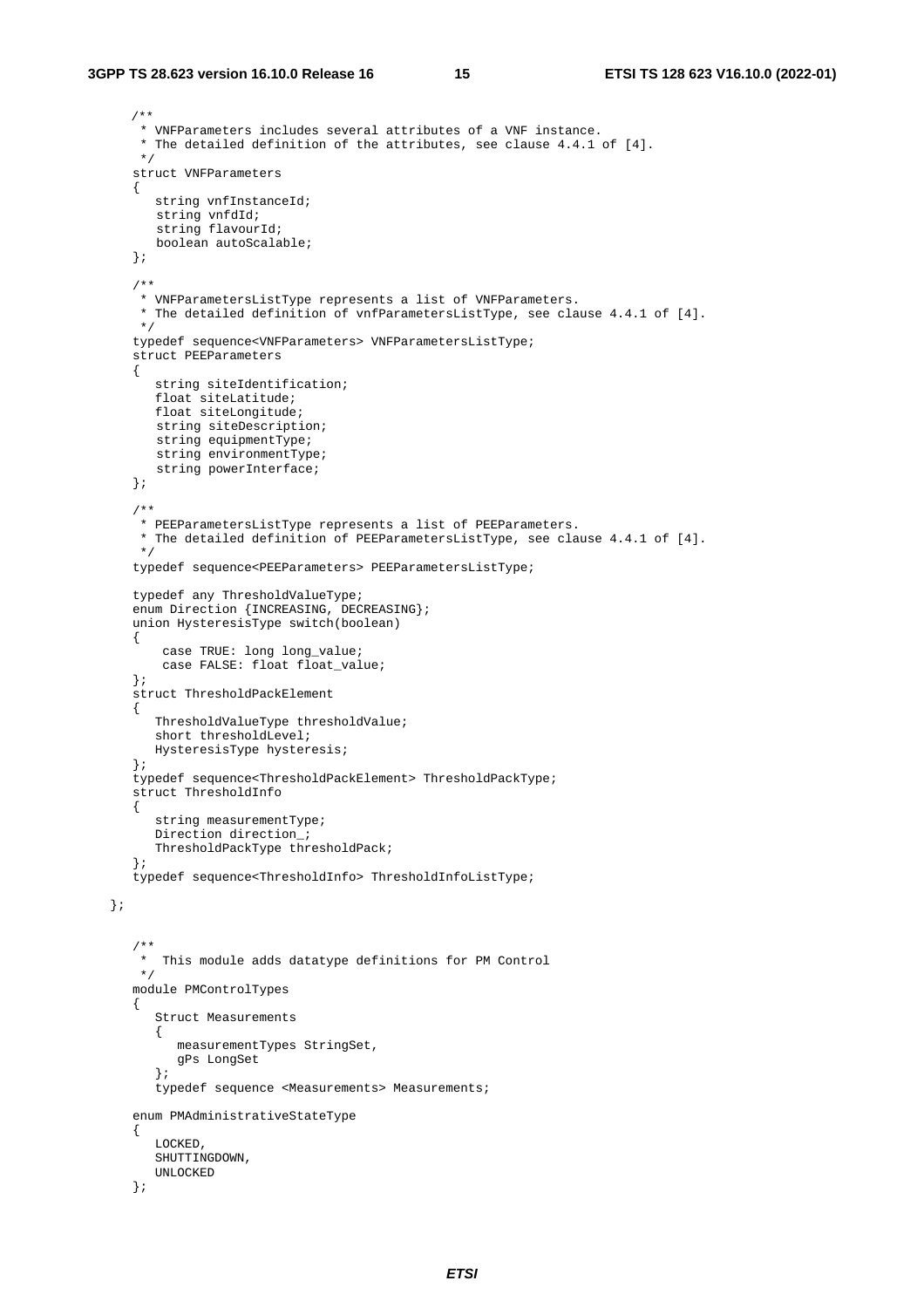```
 enum PMOperationalStateType 
       { 
         ENABLED, 
         DISABLED 
       }; 
      typedef MOReferenceSet ManagedObjectDNsType; 
      typedef MOReferenceSet ManagedObjectDNsBasicType; 
      typedef integer DefaultFileBasedGPType; 
      typedef integer DefaultFileReportPeriodType; 
       typedef string DefaultFileLocationType; 
       typedef integer DefaultStreamBasedGPType; 
      typedef string DefaultStreamTargetType; 
 typedef integer FileBasedGPType; 
 typedef integer FileReportingPeriodType; 
      typedef string FileLocationType; 
      typedef integer StreamBasedGPType; 
      typedef string StreamTargetType; 
      };
```
};

#endif // \_GENERIC\_NETWORK\_RESOURCES\_IRP\_SYSTEM\_IDL\_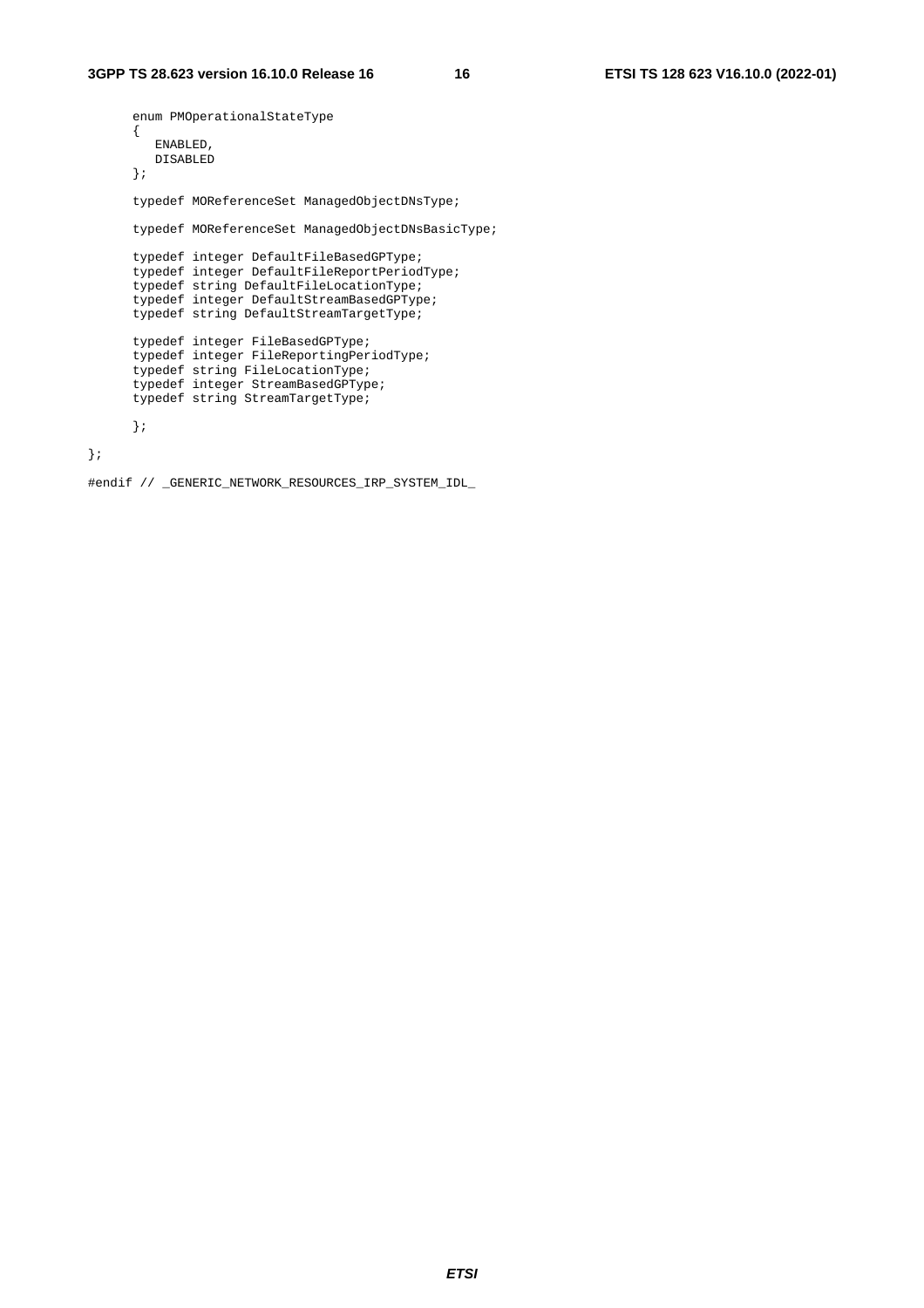{

### A.3.3 IDL specification "GenericNetworkResourcesNRMDefs.idl"

```
//File: GenericNetworkResourcesNRMDefs.idl 
#ifndef _GENERIC_NETWORK_RESOURCES_NRM_DEFS_IDL_ 
#define _GENERIC_NETWORK_RESOURCES_NRM_DEFS_IDL_ 
// This statement must appear after all include statements 
#pragma prefix "3gppsa5.org" 
/** 
 * This module defines constants for each MO class name and 
  * the attribute names for each defined MO class. 
  */ 
module GenericNetworkResourcesNRMDefs 
 /** 
        * Definitions for MO class Top 
        */ 
       interface Top 
       { 
          // Attribute Names 
          // 
          const string CLASS = "Top"; 
       }; 
      7** * Definitions for MO class SubNetwork 
        */ 
       interface SubNetwork : Top 
       { 
          const string CLASS = "SubNetwork"; 
          // Attribute Names 
          // 
          const string id = "id"; 
          const string dnPrefix = "dnPrefix"; 
          const string userLabel = "userLabel"; 
          const string userDefinedNetworkType = "userDefinedNetworkType"; 
         const string setOfMcc = "setOfMcc";
       }; 
 /** 
        * Definitions for MO class ManagedElement 
 */ 
       interface ManagedElement : Top 
       { 
          const string CLASS = "ManagedElement"; 
          // Attribute Names 
          // 
          const string id = "id"; 
          const string dnPrefix = "dnPrefix"; 
          const string managedElementType = "managedElementType"; 
          const string userLabel = "userLabel"; 
          const string vendorName = "vendorName"; 
          const string userDefinedState ="userDefinedState"; 
          const string locationName ="locationName"; 
          const string managedBy = "managedBy"; 
          const string swVersion = "swVersion"; 
       }; 
       /** 
        * Definitions for MO class MeContext 
        */ 
       interface MeContext : Top 
       { 
          const string CLASS = "MeContext"; 
          // Attribute Names 
          // 
          const string id = "id"; 
          const string dnPrefix = "dnPrefix"; 
       }; 
       /** 
        * Definitions for MO class ManagementNode 
        */ 
       interface ManagementNode : Top 
       { 
          const string CLASS = "ManagementNode"; 
          // Attribute Names 
          // 
          const string id = "id";
```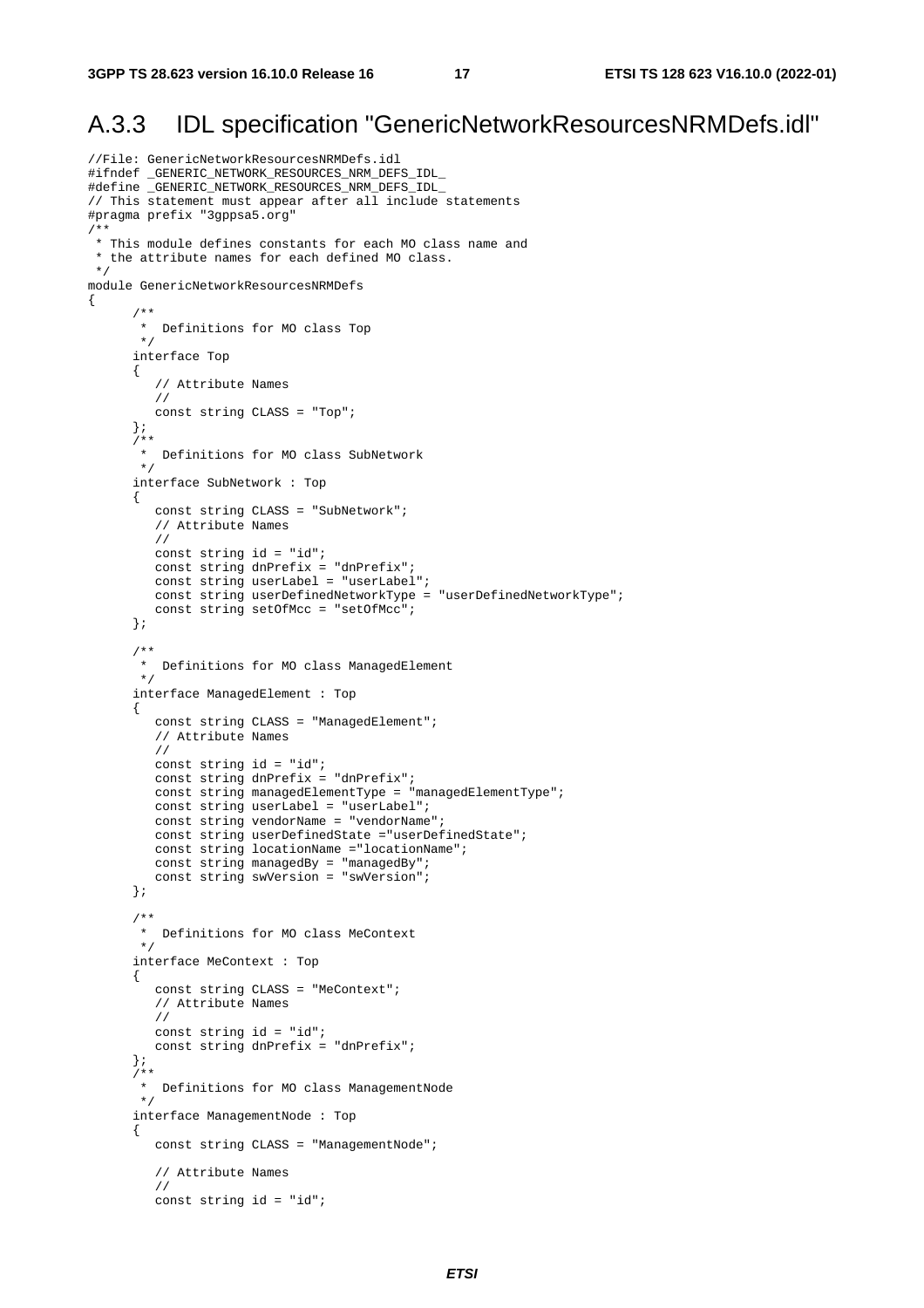```
 const string userLabel = "userLabel"; 
          const string vendorName = "vendorName"; 
          const string userDefinedState = "userDefinedState"; 
          const string locationName = "locationName"; 
          const string managedElements = "managedElements"; 
          const string swVersion = "swVersion"; 
       }; 
       /** 
        * Definitions for abstract MO class ManagedFunction 
\star */ 
       interface ManagedFunction : Top 
       { 
          const string CLASS = "ManagedFunction"; 
          // Attribute Names 
          // 
          const string id = "id"; 
          const string peeParametersList = "peeParametersList"; 
          const string userLabel = "userLabel"; 
          const string vnfParametersList = "vnfParametersList"; 
       }; 
 /** 
        * Definitions for MO class IRPAgent 
        */ 
       interface IRPAgent : Top 
       { 
          const string CLASS = "IRPAgent"; 
          // Attribute Names 
          // 
          const string id = "id"; 
          const string systemDN = "systemDN"; 
       }; 
       /** 
        * Definitions for abstract MO class Link 
        * This inherits from ManagedFunction 
        * The attributes aEnd and zEnd are populated with the DNs 
         of the entities associated via the link class.
       * The aEnd takes the DN of the 1st entity in alphabetical order,<br>* the aEnd takes the 2nd ontity in alphabetical order of the algo
          the zEnd takes the 2nd entity in alphabetical order of the class
        * names. 
        */ 
       interface Link : ManagedFunction 
       { 
          const string CLASS = "Link"; 
          // Attribute Names 
          // 
          const string aEnd = "aEnd"; 
         const string zEnd = "zEnd";
          const string linkType = "linkType"; 
          const string protocolName = "protocolName"; 
          const string protocolVersion = "protocolVersion"; 
       }; 
       /** 
        * Definitions for MO class VsDataContainer 
        */ 
       interface VsDataContainer : Top 
       { 
          const string CLASS = "VsDataContainer"; 
          // Attribute Names 
          // 
          const string id = "id"; 
          const string vsDataType = "vsDataType"; 
          const string vsData = "vsData"; 
          const string vsDataFormatVersion = "vsDataFormatVersion"; 
       }; 
      7** * Definitions for abstract MO class EP_RP 
        */ 
       interface EP_RP : Top 
       { 
          const string CLASS = "EP_RP"; 
          // Attribute Names 
          // 
          const string farEndEntity = "farEndEntity"; 
         const string id = "id"; const string userLabel = "userLabel";
```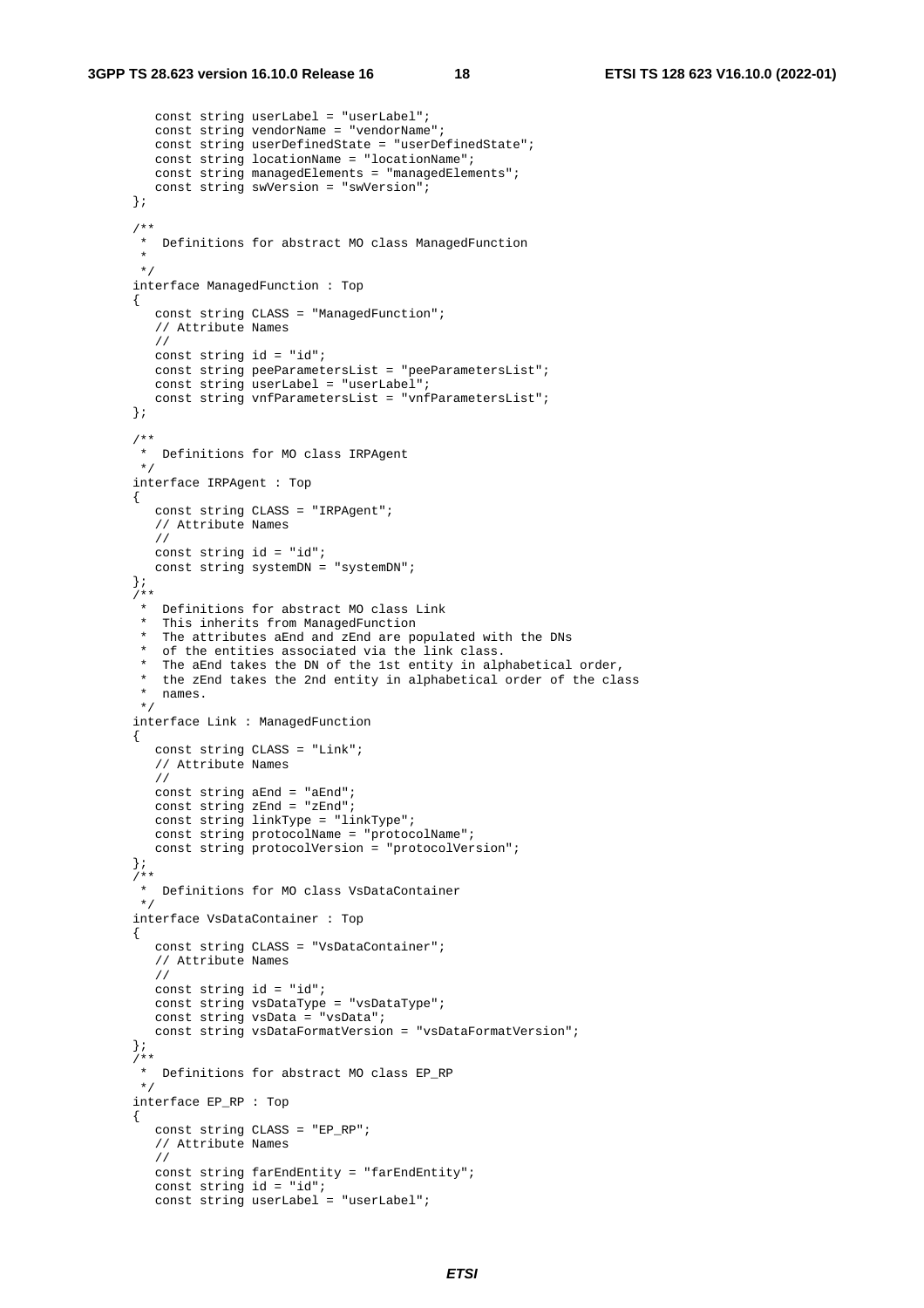```
 }; 
 /** 
        * Definitions for MO class ThresholdMonitoringCapability 
        */ 
       interface ThresholdMonitoringCapability : Top 
       { 
          const string CLASS = "ThresholdMonitoringCapability"; 
          // Attribute Names 
          // 
         const string supportedMonitoringGPs = "supportedMonitoringGPs"; 
       }; 
       /** 
        * Definitions for MO class ThresholdMonitor 
        */ 
       interface ThresholdMonitor : Top 
       { 
          const string CLASS = "ThresholdMonitor"; 
          // Attribute Names 
          // 
          const string thresholdInfoList = "thresholdInfoList"; 
          const string monitoringGP = "monitoringGP"; 
          const string monitoringNotifTarget = "monitoringNotifTarget"; 
          const string monitoredIOCName = "monitoredIOCName"; 
          const string monitoredObjectDNs = "monitoredObjectDNs"; 
       }; 
       /** 
        * This module adds datatypes definitions for the Link Class 
        * These attributes are not the basic datatypes already defined 
        */ 
       module LinkAttributeTypes 
       { 
          enum LinkType 
          { 
             SIGNALLING, 
            BEARER, 
            OAM_AND_P, 
            OTHER 
          }; 
          typedef sequence <LinkType> LinkTypeType; 
       };
```

```
#endif // _GENERIC_NETWORK_RESOURCES_NRM_DEFS_IDL_
```
};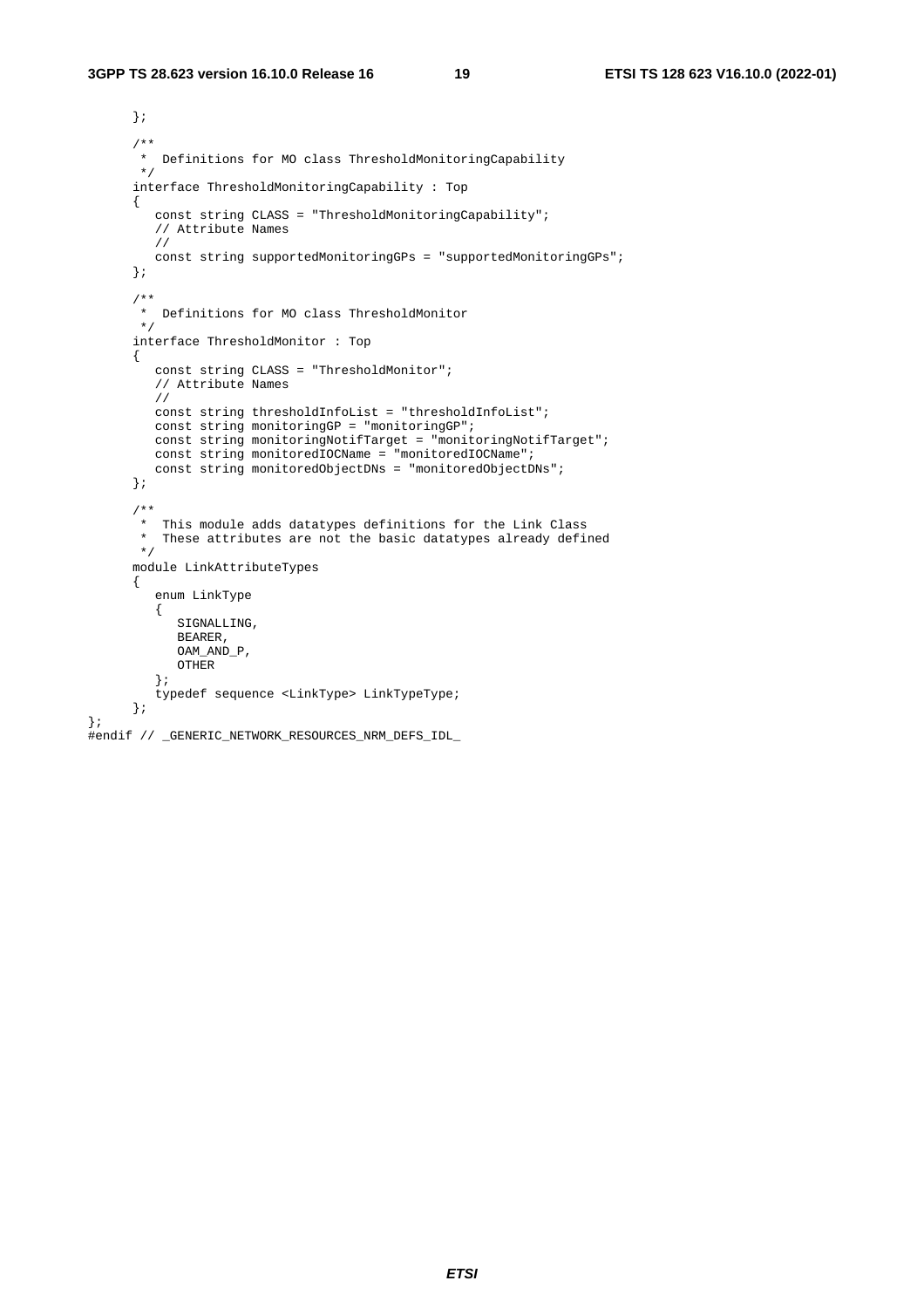# Annex B (normative): XML Definitions

## B.0 General

This annex contains the XML Definitions for the Generic NRM IRP as it applies to Itf-N, in accordance with Generic NRM IRP IS definitions TS 28.622 [4].

The XML file formats are based on XML W3C REC-xml11-20060816 [8], W3C XML Schema Definition Language (XSD) 1.1 Part 1: Structures [10] W3C XML Schema Definition Language (XSD) 1.1 Part 2: Datatypes [11] and W3C REC-xml-names-20060816 [12] standards.

# B.1 Architectural features

#### B.1.0 Introduction

The overall architectural feature of Generic Network Resources IRP is specified in 3GPP TS 28.622 [4].

This clause specifies features that are specific to the Schema definitions.

### B.1.1 Syntax for Distinguished Names

The syntax of a Distinguished Name is defined in 3GPP TS 32.300 [5].

# B.2 Mapping

### B.2.1 General mapping

An IOC maps to an XML element of the same name as the IOC's name in the IS. An IOC attribute maps to a subelement of the corresponding IOC's XML element, and the name of this sub-element is the same as the attribute's name in the IS.

# B.2.2 Information Object Class (IOC) mapping

The mapping is not present in the current version of this specification.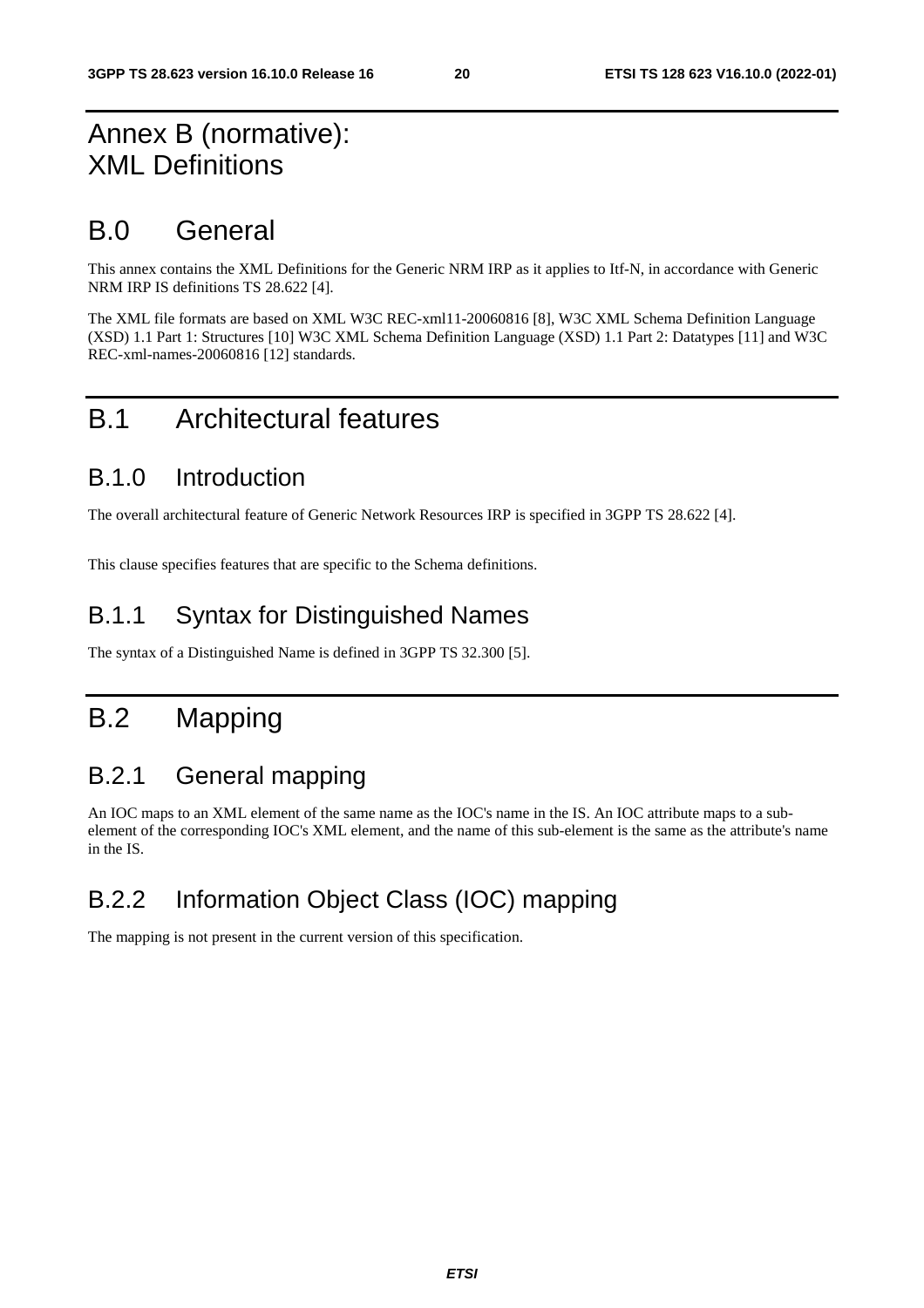# B.3 Solution Set (SS) definitions

### B.3.1 XML definition structure

The overall description of the file format of configuration data XML files is provided by 3GPP TS 28.616 [7].

Annex B.3.3 of the present document defines the NRM-specific XML schema genericNrm. xsd for the Generic Network Resources IRP NRM defined in 3GPP TS 28.622 [4].

XML schema genericNrm.xsd explicitly declares NRM-specific XML element types for the related NRM.

The definition of those NRM-specific XML element types complies with the generic mapping rules defined in 3GPP TS 28.616 [7], with the following exception: as defined in 3GPP TS 28.616 [7], the vsData XML element type has an empty XML content.

Additionally, XML schema genericNrm.xsd also provides the following global XML declarations and definitions:

- XML complex type NrmClass: derivation base type (see [8], [10] and [11]) for all NRM class associated XML element types (see 3GPP TS 28.616 [7]);
- XML element type vsData: derivation base type (see [8], [10] and [11]) for all vendor-specific XML element types (see 3GPP TS 28.616 [7]);
- XML element type SubNetworkOptionallyContainedNrmClass: substitution group head (see [8], [10] and [11]) for all XML element types associated to further NRM classes optionally contained under SubNetwork NRM class;
- XML element type ManagedElementOptionallyContainedNrmClass: substitution group head (see [8], [10] and [11]) for all XML element types associated to further NRM classes optionally contained under ManagedElement NRM class.

### B.3.2 Graphical Representation

The graphical representation is not present in the current version of this specification.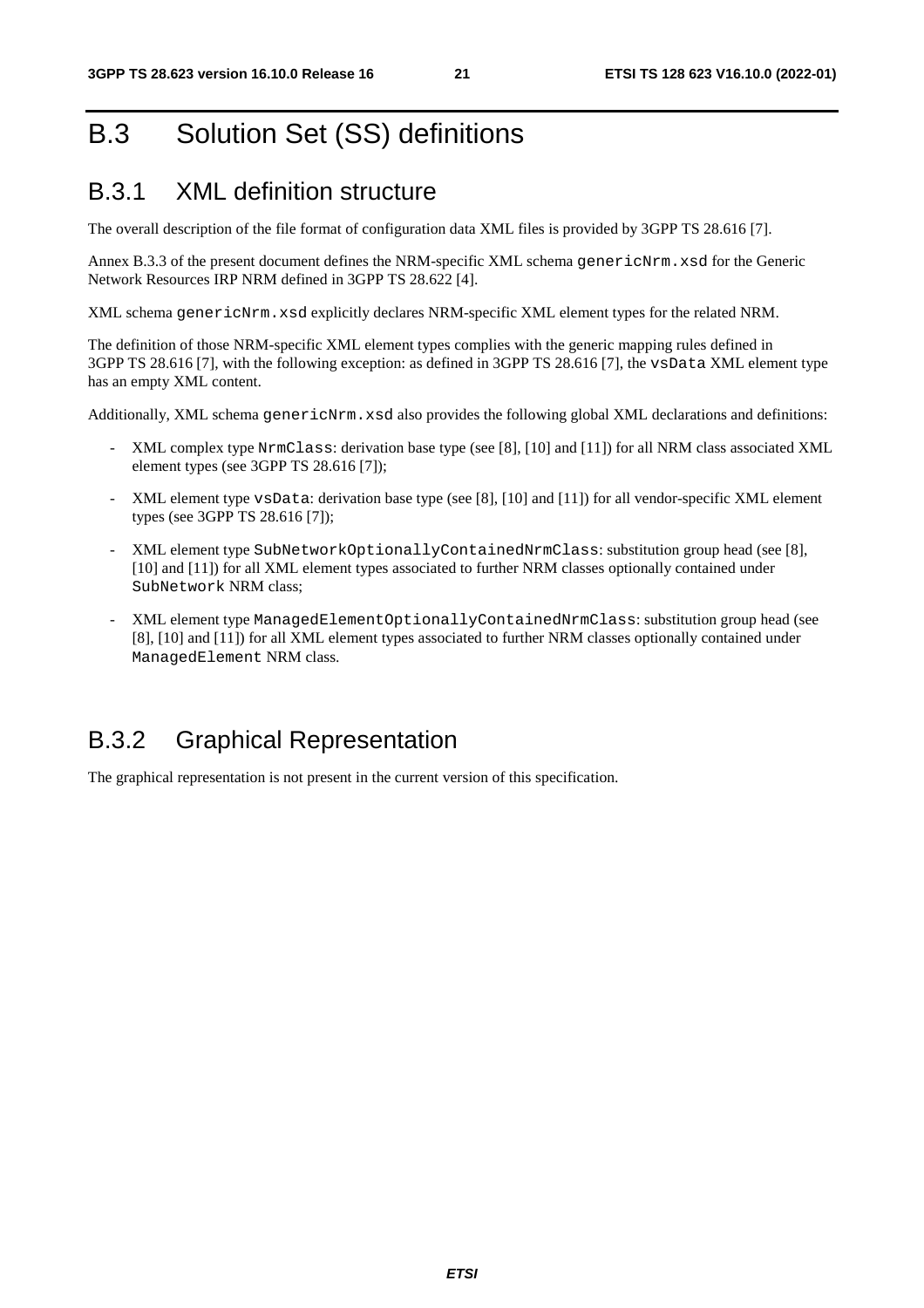### B.3.3 XML schema "genericNrm.xsd"

```
<?xml version="1.1" encoding="UTF-8"?> 
< ! - - 3GPP TS 28.623 Generic Network Resources IRP 
  Bulk CM Configuration data file NRM-specific XML schema 
  genericNrm.xsd 
--> 
<schema 
   targetNamespace="http://www.3gpp.org/ftp/specs/archive/28_series/28.623#genericNrm" 
   elementFormDefault="qualified" 
   attributeFormDefault="unqualified" 
  xmlns="http://www.w3.org/2001/XMLSchema" 
   xmlns:xn="http://www.3gpp.org/ftp/specs/archive/28_series/28.623#genericNrm" 
  xmlns:sp="http://www.3gpp.org/ftp/specs/archive/28_series/28.629#sonPolicyNrm" 
> 
<import namespace="http://www.3gpp.org/ftp/specs/archive/28_series/28.629#sonPolicyNrm"/> 
   <!-- Base XML type for all NRM class associated XML elements --> 
   <complexType name="NrmClass"> 
     <attribute name="id" type="string" use="required"/> 
     <attribute name="modifier" use="optional"> 
       <simpleType> 
         <restriction base="string"> 
           <enumeration value="create"/> 
           <enumeration value="delete"/> 
           <enumeration value="update"/> 
         </restriction> 
       </simpleType> 
     </attribute> 
   </complexType> 
   <!-- Generic Network Resources IRP NRM attribute related XML types --> 
   <simpleType name="dn"> 
     <restriction base="string"> 
       <maxLength value="400"/> 
     </restriction> 
   </simpleType> 
   <complexType name="dnList"> 
     <sequence minOccurs="0" maxOccurs="unbounded"> 
       <element name="dn" type="xn:dn"/> 
     </sequence> 
   </complexType> 
   <simpleType name="linkType"> 
     <list> 
       <simpleType> 
         <restriction base="string"> 
           <enumeration value="Signalling"/> 
           <enumeration value="Bearer"/> 
           <enumeration value="OAM_AND_P"/> 
           <enumeration value="Other"/> 
         </restriction> 
       </simpleType> 
     </list> 
   </simpleType> 
   <complexType name="linkListType"> 
     <sequence minOccurs="0" maxOccurs="unbounded"> 
      equence minocours = c min ...<br><element name="dn" type="xn:dn"/>
     </sequence> 
   </complexType> 
   <complexType name="managedElementTypeListType"> 
     <sequence minOccurs="0" maxOccurs="unbounded"> 
       <element name="managedElementType" type="string"/> 
     </sequence> 
   </complexType> 
  <complexType name="vnfParametersListType"> 
     <sequence minOccurs="1" maxOccurs="unbounded"> 
       <element name="vnfInstanceId" type="string"/> 
       <element name="vnfdId" type="string" minOccurs="0"/>
```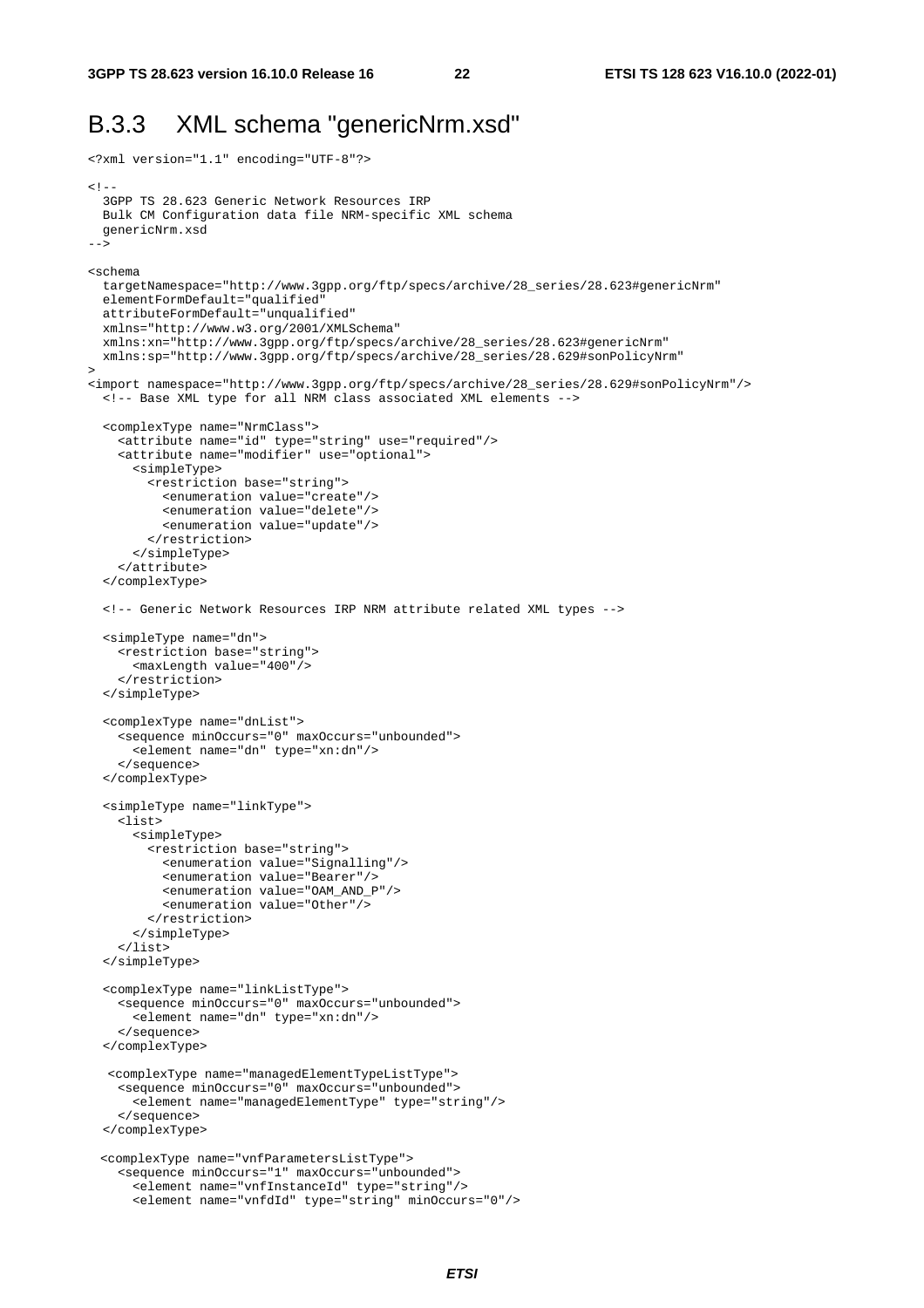```
<element name="flavourId" type="string" minOccurs="0"/> 
      <element name="autoScalable" type="boolean"/> 
     </sequence> 
  </complexType> 
  <simpleType name="latitude"> 
    <restriction base="decimal"> 
       <fractionDigits value="4"/> 
       <minInclusive value="-90.0000"/> 
       <maxInclusive value="90.0000"/> 
     </restriction> 
  </simpleType> 
  <simpleType name="longitude"> 
    <restriction base="decimal"> 
      <fractionDigits value="4"/> 
       <minInclusive value="-180.0000"/> 
      <maxInclusive value="180.0000"/> 
     </restriction> 
  </simpleType> 
 <complexType name="peeParametersListType"> 
    <sequence minOccurs="1" maxOccurs="unbounded"> 
 <element name="siteIdentification" type="string"/> 
 <element name="siteLatitude" type="xn:latitude" minOccurs="0"/> 
 <element name="siteLongitude" type="xn:longitude" minOccurs="0"/> 
       <element name="siteDescription" type="string"/> 
     <element name="equipmentType" type="string"/> 
      <element name="environmentType" type="string"/> 
      <element name="powerInterface" type="string"/> 
     </sequence> 
  </complexType> 
  <simpleType name="pMAdministrativeStateType"> 
    <restriction base="string"> 
      <enumeration value="LOCKED"/> 
       <enumeration value="SHUTTINGDOWN"/> 
       <enumeration value="UNLOCKED"/> 
    </restriction> 
  </simpleType> 
  <simpleType name="pMOperationalStateType"> 
    <restriction base="string"> 
       <enumeration value="ENABLED"/> 
       <enumeration value="DISABLED"/> 
    </restriction> 
  </simpleType> 
 <simpleType name="nFServiceType"> 
    <restriction base="string"> 
      <enumeration value="Namf_Communication"/> 
       <enumeration value="Namf_EventExposure"/> 
       <enumeration value="Namf_MT"/> 
       <enumeration value="Namf_Location"/> 
       <enumeration value="Nsmf_PDUSession"/> 
       <enumeration value="Nsmf_EventExposure"/> 
       <enumeration value="others"/> 
     </restriction> 
  </simpleType> 
 <simpleType name="usageStateType"> 
    <restriction base="string"> 
       <enumeration value="IDEL"/> 
       <enumeration value="ACTIVE"/> 
       <enumeration value="BUSY"/> 
     </restriction> 
  </simpleType> 
 <simpleType name="registrationStateType"> 
    <restriction base="string"> 
      <enumeration value="LOCKED"/> 
       <enumeration value="SHUTTING_DOWN"/> 
       <enumeration value="UNLOCKED"/> 
     </restriction> 
  </simpleType> 
    <simpleType name="NFType">
```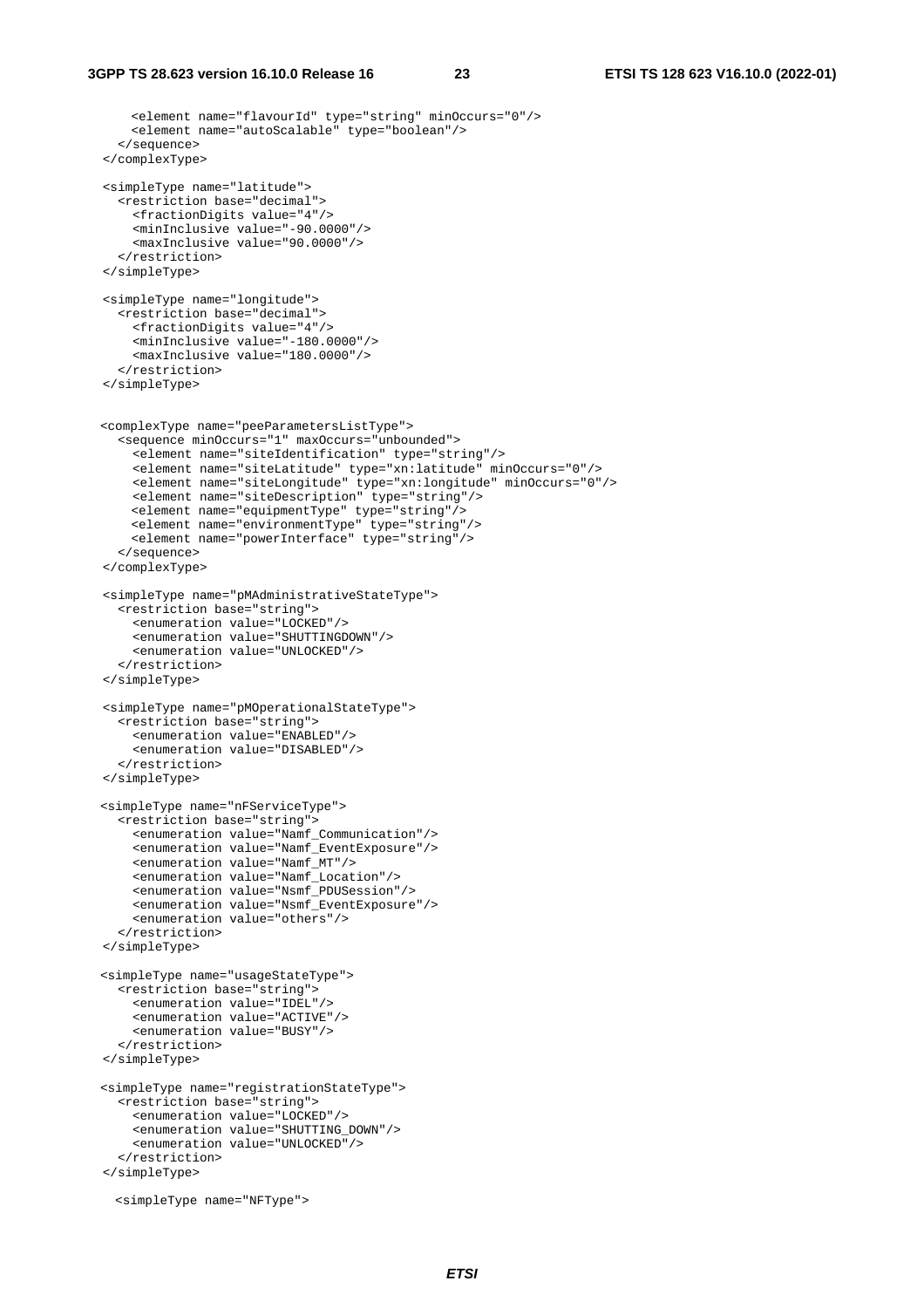<restriction base="string">

```
 <enumeration value="NRF"/> 
     <enumeration value="UDM"/> 
     <enumeration value="AMF"/> 
     <enumeration value="SMF"/> 
     <enumeration value="AUSF"/> 
     <enumeration value="NEF"/> 
     <enumeration value="PCF"/> 
     <enumeration value="SMSF"/> 
     <enumeration value="NSSF"/> 
     <enumeration value="UDR"/> 
     <enumeration value="GMLC"/> 
     <enumeration value="5G EIR"/> 
     <enumeration value="SEPP"/> 
     <enumeration value="UPF"/> 
     <enumeration value="N3IWF"/> 
     <enumeration value="AF"/> 
     <enumeration value="UDSF"/> 
     <enumeration value="DN"/> 
   </restriction> 
 </simpleType> 
<simpleType name="operationSemanticsType"> 
   <restriction base="string"> 
     <enumeration value="REQUEST_RESPONSE"/> 
     <enumeration value="SUBSCRIBE_NOTIFY"/> 
   </restriction> 
 </simpleType> 
 <complexType name="SAP"> 
   <sequence> 
     <element name="host" type="xn:hostType"/> 
     <element name="port" type="integer"/> 
   </sequence> 
 </complexType> 
 <complexType name="hostType"> 
   <sequence> 
   <element name="ipv4Address" type="string"/> 
   <element name="ipv6Address" type="string"/> 
   <element name="fqdn" type="string"/> 
   </sequence> 
</complexType> 
<complexType name="operationsList"> 
   <sequence> 
     <element name="operation" type="xn:operationType" minOccurs="1" maxOccurs="unbounded"/> 
   </sequence> 
 </complexType> 
 <complexType name="operationType"> 
   <sequence> 
     <element name="name" type="string"/> 
     <element name="allowedNFTypes" type="xn:NFType"/> 
     <element name="operationSemantics" type="xn:operationSemanticsType"/> 
   </sequence> 
 </complexType> 
 <complexType name="MeasurementTypeList"> 
   <sequence minOccurs="1" maxOccurs="unbounded"> 
     <element name="measurementType" type="string"/> 
   </sequence> 
 </complexType> 
 <complexType name="GPList"> 
   <sequence minOccurs="1" maxOccurs="unbounded"> 
     <element name="gP" type="integer"/> 
   </sequence> 
 </complexType> 
 <complexType name="Measurements"> 
   <sequence> 
     <element name="measurementTypes" type="xn:MeasurementTypeList"/> 
     <element name="GPs" type="xn:GPList"/> 
   </sequence> 
 </complexType> 
 <complexType name="MeasurementsList">
```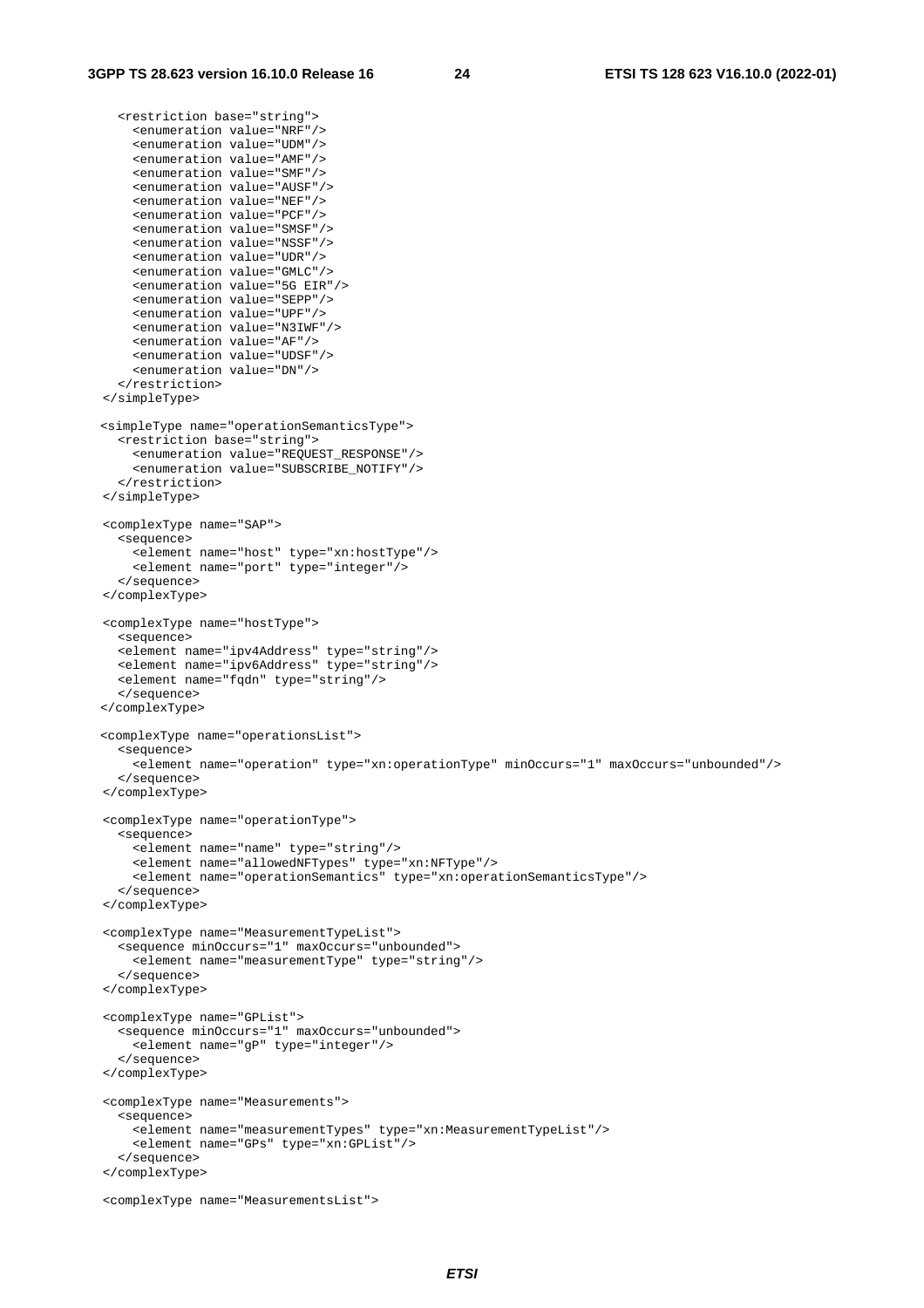```
 <sequence> 
     <element name="measurements" type="xn:Measurements" minOccurs="1" maxOccurs="unbounded"/> 
   </sequence> 
 </complexType> 
<complexType name="GPListType"> 
   <sequence minOccurs="1" maxOccurs="unbounded"> 
     <element name="GP" type="integer"/> 
   </sequence> 
 </complexType> 
 <complexType name="KPINameList"> 
   <sequence minOccurs="1" maxOccurs="unbounded"> 
     <element name="kPIName" type="string"/> 
   </sequence> 
 </complexType> 
<complexType name="KPIs"> 
   <sequence> 
     <element name="kPITypes" type="xn:KPINameList"/> 
     <element name="GPs" type="xn:GPList"/> 
   </sequence> 
 </complexType> 
 <complexType name="KPIsList"> 
   <sequence> 
     <element name="kPIs" type="xn:KPIs" minOccurs="1" maxOccurs="unbounded"/> 
   </sequence> 
 </complexType> 
 <simpleType name="directionType"> 
   <list> 
     <simpleType> 
       <restriction base="string"> 
         <enumeration value="increasing"/> 
          <enumeration value="decreasing"/> 
       </restriction> 
     </simpleType> 
   </list> 
 </simpleType> 
<complexType name="thrsholdPackType"> 
   <sequence minOccurs="1" maxOccurs="unbounded"> 
     <element name="thresholdPackElement" type="xn:thresholdPackElementType"/> 
   </sequence> 
 </complexType> 
<complexType name="thresholdPackElementType"> 
   <all> 
     <element name="thresholdValue" type="string"/> 
     <element name="thresholdLevel" type="integer"/> 
     <element name="hysteresis" type="decimal" minOccurs="0"/> 
   </all> 
 </complexType> 
<complexType name="thresholdInfoType"> 
   <all> 
     <element name="measurementType" type="string"/> 
     <element name="direction" type=" xn:directionType"/> 
     <element name="thresholdPack" type=" xn:thrsholdPackType"/> 
  \langleall\rangle </complexType> 
<complexType name="thresholdInfoListType"> 
   <sequence minOccurs="1" maxOccurs="unbounded"> 
     <element name="ThresholdInfoElement" type="xn:thresholdInfoType"/> 
   </sequence> 
 </complexType> 
 <simpleType name="ScopeType"> 
   <restriction base="string"> 
     <enumeration value="BASE_ONLY"/> 
     <enumeration value="BASE_ALL"/> 
     <enumeration value="BASE_NTH_LEVEL"/> 
     <enumeration value="BASE_SUBTREE"/> 
   </restriction>
```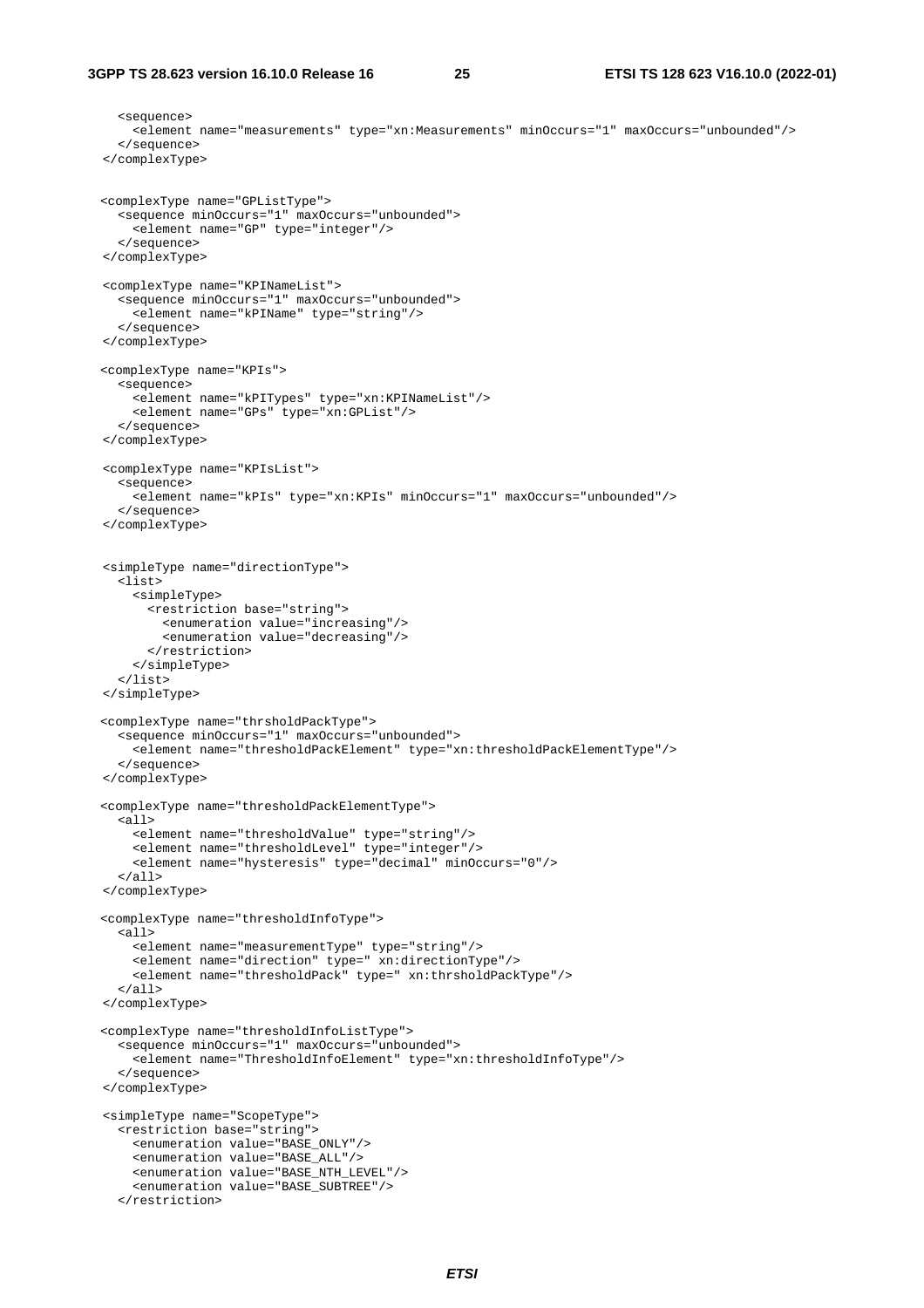```
 </simpleType> 
   <complexType name="Scope"> 
     <sequence> 
       <element name="scopeType" type="xn:ScopeType"/> 
       <element name="scopeLevel" type="integer" minOccurs="0"/> 
     </sequence> 
   </complexType> 
  <!-- Generic Network Resources IRP NRM class associated XML elements --> 
   <element name="SubNetwork"> 
     <complexType> 
       <complexContent> 
         <extension base="xn:NrmClass"> 
            <sequence> 
              <element name="attributes" minOccurs="0"> 
                <complexType> 
                 \overline{all} <element name="dnPrefix" minOccurs="0"/> 
                    <element name="userLabel"/> 
                    <element name="userDefinedNetworkType"/> 
                    <element name="setOfMcc" minOccurs="0"/> 
                    <element name="priority" type="integer" minOccurs="0"/> 
                    <element name="measurementsList" type="xn:MeasurementsList" minOccurs="0"/> 
                    <element name="kPIsList" type="xn:KPIsList" minOccurs="0"/> 
                 \langleall\rangle </complexType> 
              </element> 
              <choice minOccurs="0" maxOccurs="unbounded"> 
                <element ref="xn:SubNetwork"/> 
                <element ref="xn:ManagedElement"/> 
                <element ref="xn:MeContext"/> 
                <element ref="xn:ManagementNode"/> 
                <element ref="xn:IRPAgent"/> 
                <element ref="xn:SubNetworkOptionallyContainedNrmClass"/> 
                <element ref="xn:VsDataContainer"/> 
                <element ref="xn:ThresholdMonitoringCapability"/> 
                <element ref="xn:ThresholdMonitor"/> 
                <element ref="xn:MeasurementControl"/> 
                <element ref="xn:NtfSubscriptionControl"/> 
              </choice> 
              <choice minOccurs="0" maxOccurs="1"> 
                <element ref="sp:ESPolicies"/> 
              </choice> 
           </sequence> 
         </extension> 
       </complexContent> 
     </complexType> 
   </element> 
   <element name="ManagedElement"> 
     <complexType> 
       <complexContent> 
         <extension base="xn:NrmClass"> 
            <sequence> 
              <element name="attributes" minOccurs="0"> 
                <complexType> 
                  <all> 
                    <element name="dnPrefix"/> 
                    <element name="managedElementTypeList" type="xn:managedElementTypeListType" 
minOccurs="0"/> 
                    <element name="userLabel"/> 
                    <element name="vendorName"/> 
                    <element name="userDefinedState"/> 
                    <element name="locationName"/> 
                    <element name="swVersion"/> 
                    <element name="managedBy" type="xn:dnList" minOccurs="0"/> 
                    <element name="priority" type="integer" minOccurs="0"/> 
                    <element name="measurementsList" type="xn:MeasurementsList" minOccurs="0"/> 
                  </all> 
                </complexType> 
              </element> 
              <choice minOccurs="0" maxOccurs="unbounded"> 
                <element ref="xn:IRPAgent"/> 
                <element ref="xn:ManagedElementOptionallyContainedNrmClass"/> 
                <element ref="xn:VsDataContainer"/>
```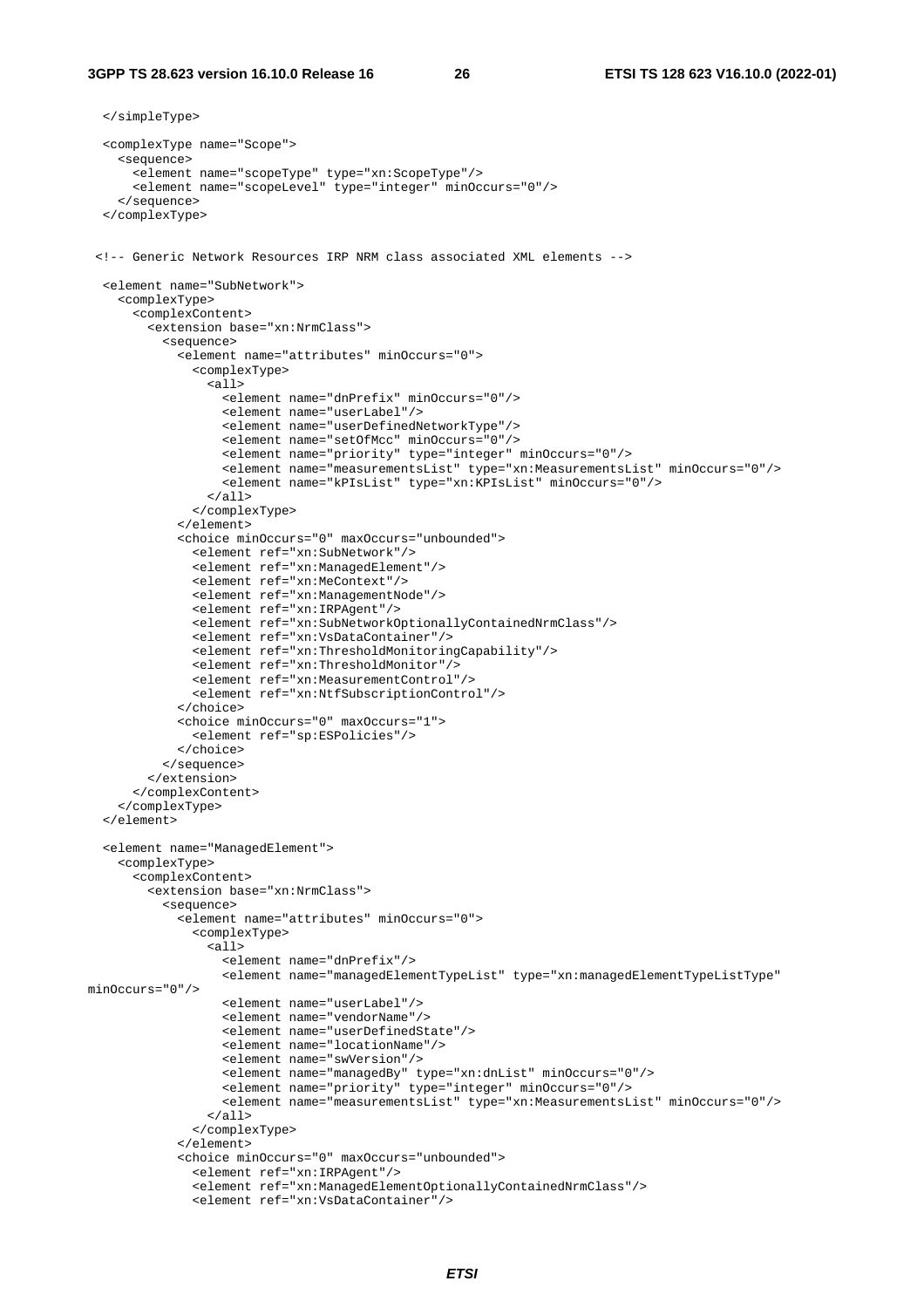```
 <element ref="xn:ThresholdMonitoringCapability"/> 
                <element ref="xn:ThresholdMonitor"/> 
                <element ref="xn:MeasurementControl"/> 
                <element ref="xn:NtfSubscriptionControl"/> 
              </choice> 
           </sequence> 
         </extension> 
       </complexContent> 
     </complexType> 
   </element> 
   <element name="ManagedFunction"> 
     <complexType> 
       <complexContent> 
         <extension base="xn:NrmClass"> 
            <sequence> 
              <element name="attributes" minOccurs="0"> 
                <complexType> 
                 \overline{311} <element name="userLabel" type="string"/> 
                    <element name="vnfParametersList" type="xn:vnfParametersListType"/> 
                    <element name="peeParametersList" type="xn:peeParametersListType"/> 
                    <element name="priority" type="integer" minOccurs="0"/> 
                    <element name="measurementsList" type="xn:MeasurementsList" minOccurs="0"/> 
                 \epsilon/all\epsilon </complexType> 
              </element> 
              <choice minOccurs="0" maxOccurs="unbounded"> 
                <element ref="xn:VsDataContainer"/> 
                <element ref="xn:EP_RP"/> 
                <element ref="xn:ThresholdMonitoringCapability"/> 
                <element ref="xn:ThresholdMonitor"/> 
                <element ref="xn:MeasurementControl"/> 
              </choice> 
            </sequence> 
         </extension> 
       </complexContent> 
     </complexType> 
   </element> 
<element name="ManagedNFService"> 
     <complexType> 
       <complexContent> 
         <extension base="xn:NrmClass"> 
            <sequence> 
              <element name="attributes" minOccurs="0"> 
                <complexType> 
                  <all> 
                    <element name="userLabel" type="string"/> 
                    <element name="nFServiceType" type="xn:nFServiceType"/> 
                    <element name="AdministrativeState" type="xn:pMAdministrativeStateType"/> 
                    <element name="OperationalState" type="xn:pMOperationalStateType"/> 
                    <element name="usageState" type="xn:usageStateType"/> 
                    <element name="registrationState" type="xn:registrationStateType"/> 
                    <element name="sAP" type="xn:SAP" minOccurs="0"/> 
                    <element name="operations" type="xn:operationsList" minOccurs="0"/> 
                  </all> 
                </complexType> 
              </element> 
              <choice minOccurs="0" maxOccurs="unbounded"> 
                <element ref="xn:VsDataContainer"/> 
                <element ref="xn:ThresholdMonitoringCapability"/> 
                <element ref="xn:ThresholdMonitor"/> 
              </choice> 
            </sequence> 
          </extension> 
       </complexContent> 
     </complexType> 
   </element> 
   <element name="MeContext"> 
     <complexType> 
       <complexContent> 
         <extension base="xn:NrmClass"> 
            <sequence> 
              <element name="attributes" minOccurs="0"> 
                <complexType>
```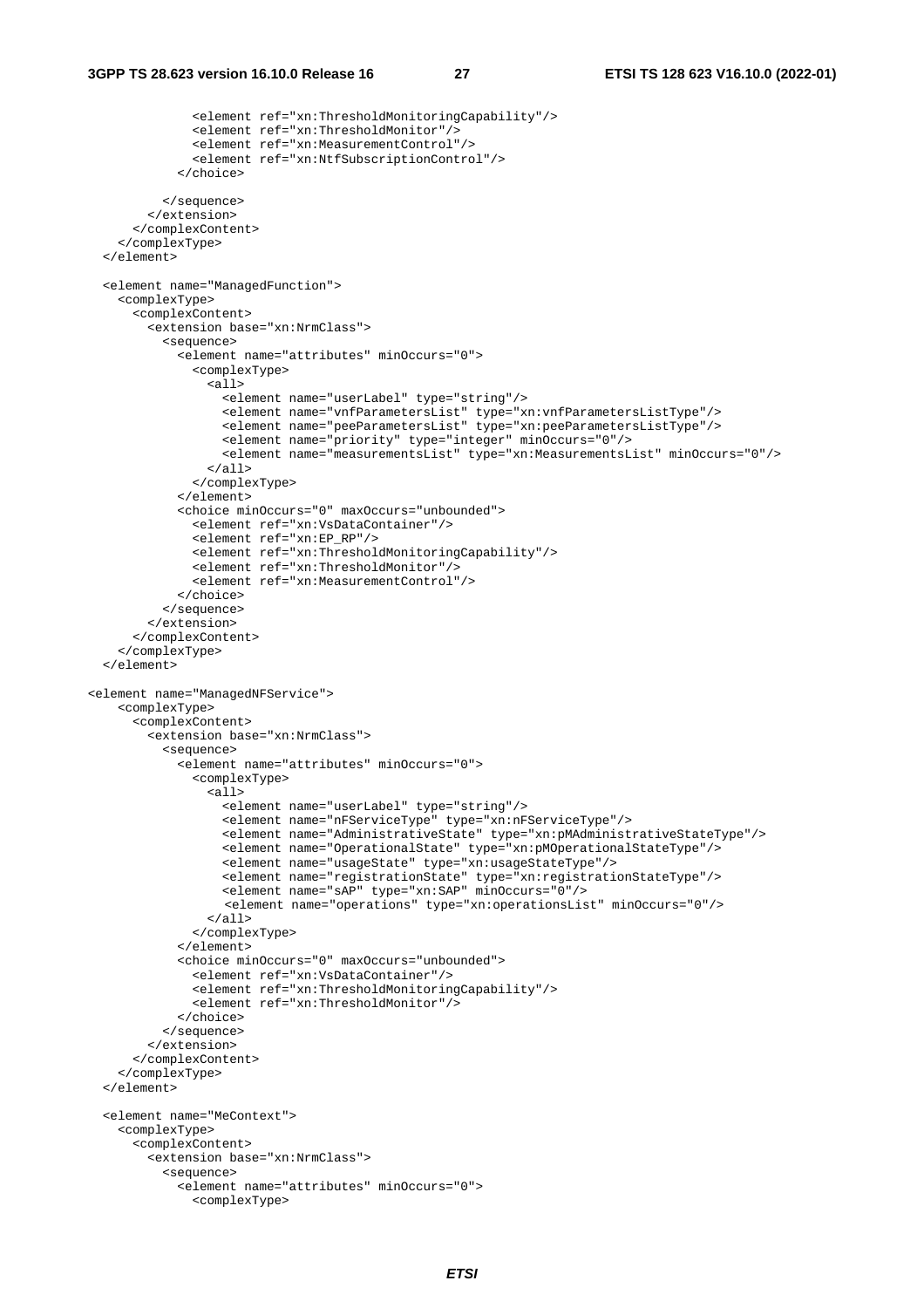```
 <all> 
                   <element name="dnPrefix" minOccurs="0"/> 
                 \langleall\rangle </complexType> 
              </element> 
              <choice minOccurs="0" maxOccurs="unbounded"> 
                <element ref="xn:ManagedElement"/> 
             </choice> 
           </sequence> 
         </extension> 
       </complexContent> 
     </complexType> 
  </element> 
  <element name="ManagementNode"> 
     <complexType> 
       <complexContent> 
         <extension base="xn:NrmClass"> 
           <sequence> 
             <element name="attributes" minOccurs="0"> 
                <complexType> 
                  <all> 
                    <element name="userLabel"/> 
                    <element name="vendorName"/> 
                    <element name="locationName"/> 
                    <element name="managedElements" type="xn:dnList" minOccurs="0"/> 
                    <element name="swVersion"/> 
                    <element name="userDefinedState"/> 
                 \langleall\rangle </complexType> 
              </element> 
              <choice minOccurs="0" maxOccurs="unbounded"> 
                <element ref="xn:IRPAgent"/> 
                <element ref="xn:VsDataContainer"/> 
             </choice> 
           </sequence> 
         </extension> 
       </complexContent> 
     </complexType> 
  </element> 
  <element name="MeasurementControl"> 
     <complexType> 
       <complexContent> 
         <extension base="xn:NrmClass"> 
           <sequence> 
             <element name="attributes" minOccurs="0"> 
                <complexType> 
                  <all> 
                    <element name="pMAdministrativeState" type="xn:pMAdministrativeStateType"/> 
 <element name="pMOperationalState" type="xn:pMOperationalStateType"/> 
 <element name="defaultFileBasedGP" type="integer"/> 
                    <element name="defaultFileReportingPeriod" type="integer"/> 
                    <element name="defaultFileLocation" type="string"/> 
                    <element name="defaultStreamBasedGP" type="integer"/> 
                    <element name="defaultStreamTarget" type="string"/> 
                 \epsilon/all\epsilon </complexType> 
              </element> 
              <choice minOccurs="0" maxOccurs="unbounded"> 
                <element ref="xn:MeasurementReader"/> 
              </choice> 
           </sequence> 
         </extension> 
       </complexContent> 
     </complexType> 
   </element> 
  <element name="MeasurementReader"> 
     <complexType> 
       <complexContent> 
         <extension base="xn:NrmClass"> 
           <sequence> 
              <element name="attributes" minOccurs="0"> 
                <complexType> 
                 \langleall\rangle <element name="measurementTypes"/> 
                    <element name="fileBasedGP" type="integer" minOccurs="0"/>
```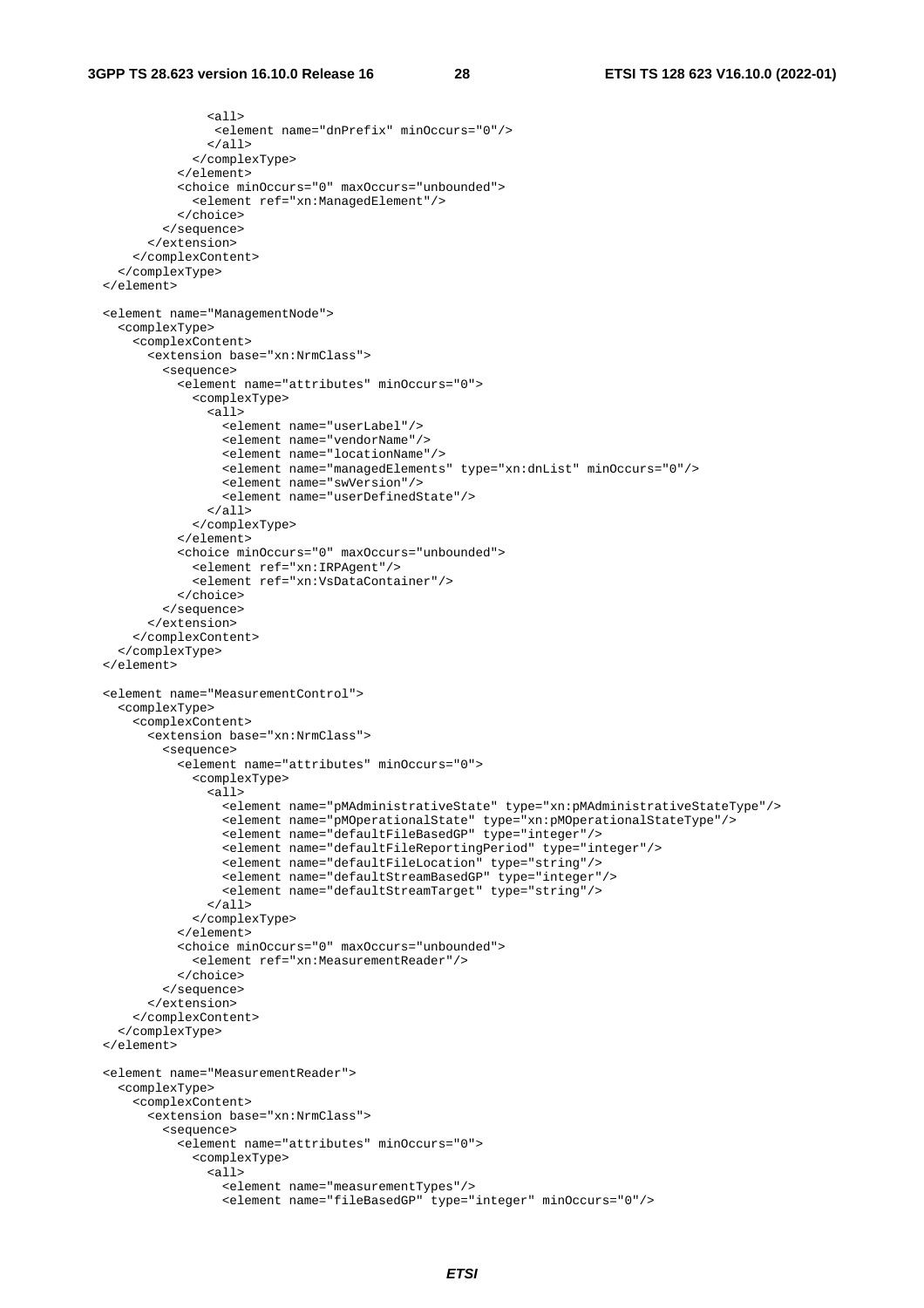```
 <element name="fileReportingPeriod" type="integer" minOccurs="0"/> 
 <element name="fileLocation" type="string" minOccurs="0"/> 
 <element name="streamBasedGP" type="integer" minOccurs="0"/> 
                    <element name="streamTarget" type="string" minOccurs="0"/> 
                    <element name="managedObjectDNsBasic" type="xn:dnList" minOccurs="0"/> 
                    <element name="managedObjectDNs" type="xn:dnList" minOccurs="0"/> 
                  </all> 
                </complexType> 
             </element> 
           </sequence> 
         </extension> 
       </complexContent> 
     </complexType> 
  </element> 
  <element name="IRPAgent"> 
     <complexType> 
       <complexContent> 
         <extension base="xn:NrmClass"> 
           <sequence> 
             <element name="attributes" minOccurs="0"> 
                <complexType> 
                  <all> 
                    <element ref="xn:systemDN" minOccurs="0"/> 
                 \langleall\rangle </complexType> 
              </element> 
           </sequence> 
         </extension> 
       </complexContent> 
     </complexType> 
  </element> 
  <element name="EP_RP"> 
     <complexType> 
       <complexContent> 
         <extension base="xn:NrmClass"> 
           <sequence> 
              <element name="attributes" minOccurs="0"> 
                <complexType> 
                 \overline{\text{call}} <element name="farEndEntity" type="xn:dn" minOccurs="0"/> 
                    <element name="userLabel" type="string" minOccurs="0"/> 
                      <element name="measurementsList" type="xn:MeasurementsList" minOccurs="0"/> 
                 \langleall\rangle </complexType> 
             </element> 
           </sequence> 
         </extension> 
       </complexContent> 
     </complexType> 
 \epsilon/element>
  <element name="VsDataContainer"> 
     <complexType> 
       <complexContent> 
         <extension base="xn:NrmClass"> 
           <sequence> 
              <element name="attributes" minOccurs="0"> 
                <complexType> 
                  <all> 
                    <element name="vsDataType"/> 
                    <element name="vsDataFormatVersion"/> 
                    <element ref="xn:vsData"/> 
                 \langleall\rangle </complexType> 
              </element> 
              <choice minOccurs="0" maxOccurs="unbounded"> 
                <element ref="xn:VsDataContainer"/> 
             </choice> 
           </sequence> 
         </extension> 
       </complexContent> 
     </complexType> 
  </element> 
  <element name="ThresholdMonitoringCapability"> 
     <complexType>
```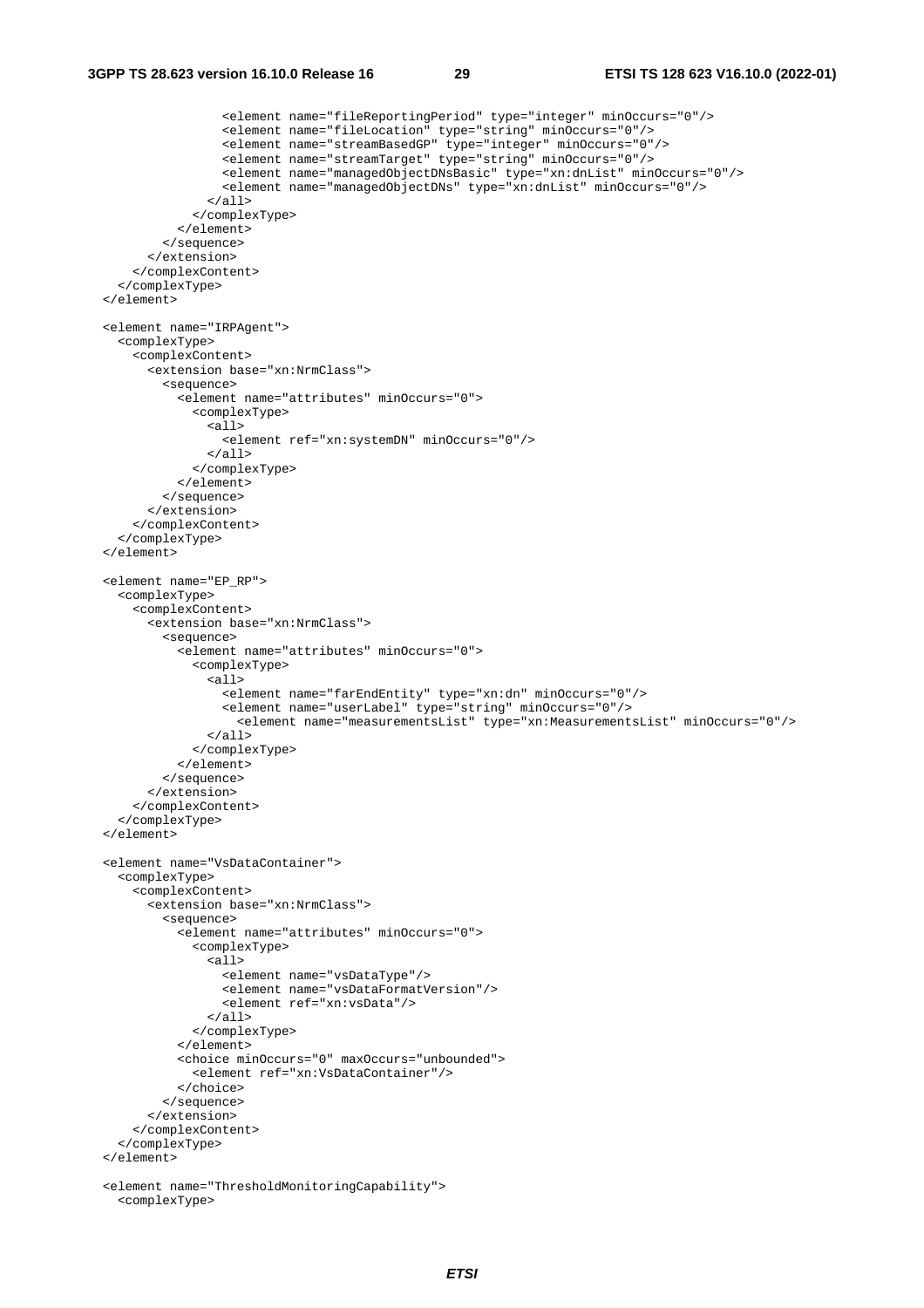```
 <complexContent> 
       <extension base="xn:NrmClass"> 
         <sequence> 
            <element name="attributes" minOccurs="0"> 
              <complexType> 
               <sub>all</sub></sub>
                 <element name="supportedMonitoringGPs" type="xn:GPListType"/> 
               \langleall\rangle </complexType> 
            </element> 
            <choice minOccurs="0" maxOccurs="unbounded"> 
              <element ref="xn:ThresholdMonitoringCapabilityOptionallyContainedNrmClass"/> 
            </choice> 
          </sequence> 
       </extension> 
     </complexContent> 
   </complexType> 
 </element> 
 <element name="HeartbeatControl"> 
   <complexType> 
     <complexContent> 
       <extension base="xn:NrmClass"> 
         <sequence> 
            <element name="attributes" minOccurs="0"> 
              <complexType> 
               \overline{a11} <element name="heartbeatNtfPeriod" type="integer"/> 
                   <element name="triggerHeartbeatNtf" type="boolean"/> 
               \epsilon/all\epsilon </complexType> 
            </element> 
          </sequence> 
       </extension> 
     </complexContent> 
   </complexType> 
 </element> 
 <element name="ThresholdMonitor"> 
   <complexType> 
     <complexContent> 
       <extension base="xn:NrmClass"> 
          <sequence> 
            <element name="attributes" minOccurs="0"> 
              <complexType> 
                <all> 
                 <element name="thresholdInfoList" type="xn:thresholdInfoListType"/> 
                 <element name="monitoringGP" type="integer"/> 
                  <element name="monitoringNotifTarget" type="string"/> 
                 <element name="monitoredIOCName" type="string"/> 
                 <element name="monitoredObjectDNs" type="xn:dnList"/> 
               \epsilon/all\epsilon </complexType> 
            </element> 
            <choice minOccurs="0" maxOccurs="unbounded"> 
              <element ref="xn:ThresholdMonitorOptionallyContainedNrmClass"/> 
            </choice> 
         </sequence> 
       </extension> 
     </complexContent> 
   </complexType> 
 </element> 
 <element name="NtfSubscriptionControl"> 
   <complexType> 
     <complexContent> 
       <extension base="xn:NrmClass"> 
         <sequence> 
            <element name="attributes" minOccurs="0"> 
              <complexType> 
                <all> 
                   <element name="notificationRecipientAddress" type="string"/> 
                   <element name="notificationTypes" type="string" minOccurs="0" /> 
                   <element name="scope" type="xn:Scope"/> 
                   <element name="notificationFilter" type="string" minOccurs="0" /> 
                </all> 
              </complexType> 
            </element>
```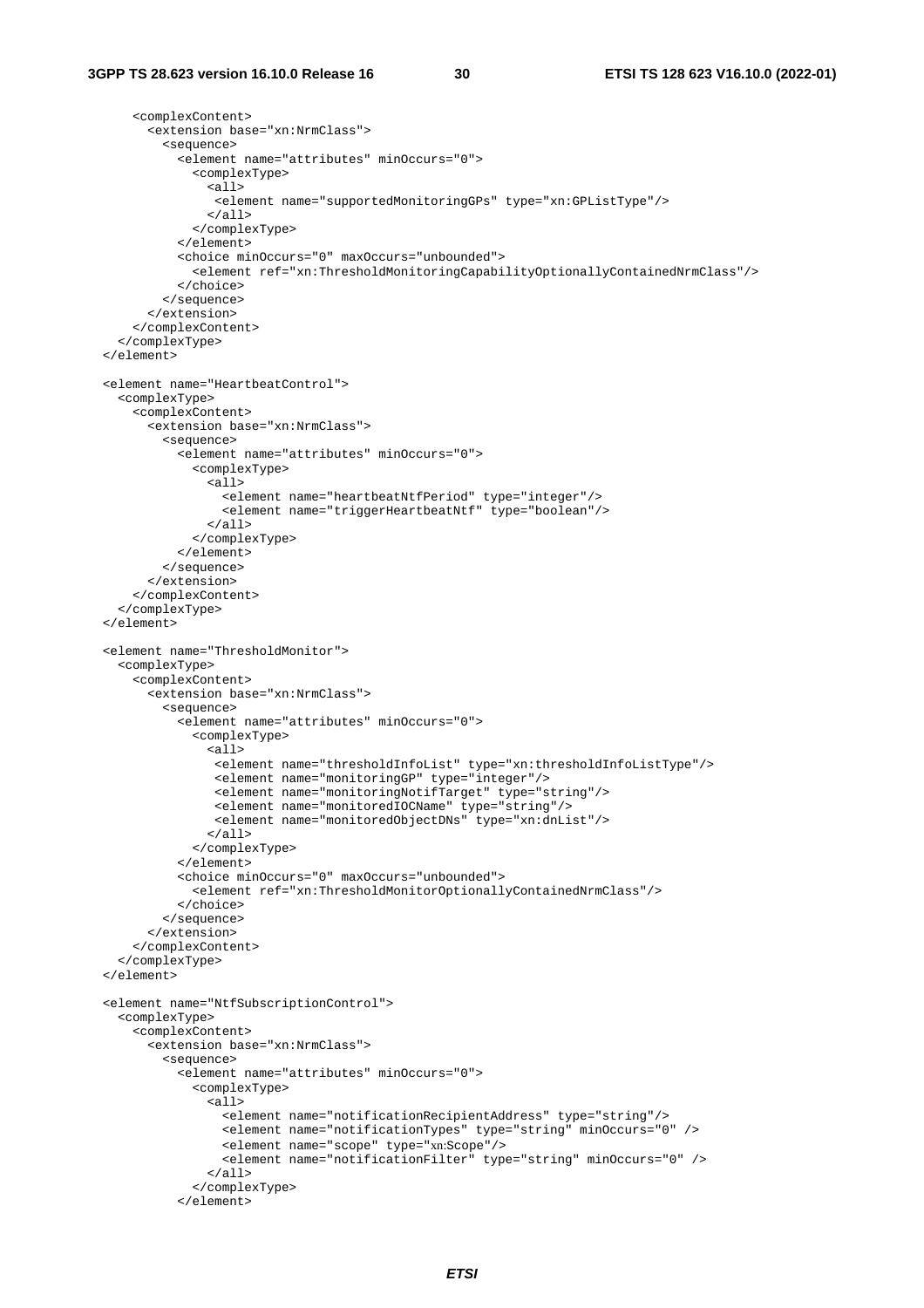```
 <choice minOccurs="0" maxOccurs="1"> 
              <element ref="xn:HeartbeatControl"/> 
           </choice> 
         </sequence> 
       </extension> 
     </complexContent> 
   </complexType> 
 </element> 
< ! - - IRPAgent IOC attributes 
 --> 
 <element name="systemDN" type="xn:dn"/> 
<! - VsDataContainer NRM class vsData attribute associated empty XML element 
-- <complexType name="vsData"/> 
 <element name="vsData" type="xn:vsData"/> 
<! --
  Abstract head XML element for all XML elements associated to further 
  NRM classes optionally contained under SubNetwork NRM class 
-- <element 
  name="SubNetworkOptionallyContainedNrmClass" 
  type="xn:NrmClass" 
  abstract="true" 
/< ! - - Abstract head XML element for all XML elements associated to further 
  NRM classes optionally contained under ManagedElement NRM class 
 --> 
 <element 
  name="ManagedElementOptionallyContainedNrmClass" 
   type="xn:NrmClass" 
  abstract="true" 
 /> 
\leq ! - Abstract head XML element for all XML elements associated to further 
  NRM classes optionally contained under ThresholdMonitoringCapability NRM class 
 --> 
 <element 
  name="ThresholdMonitoringCapabilityOptionallyContainedNrmClass" 
   type="xn:NrmClass" 
  abstract="true" 
 /> 
< 1 - - Abstract head XML element for all XML elements associated to further 
  NRM classes optionally contained under ThresholdMonitor NRM class 
--& <element 
  name="ThresholdMonitorOptionallyContainedNrmClass" 
   type="xn:NrmClass" 
  abstract="true" 
/
```

```
</schema>
```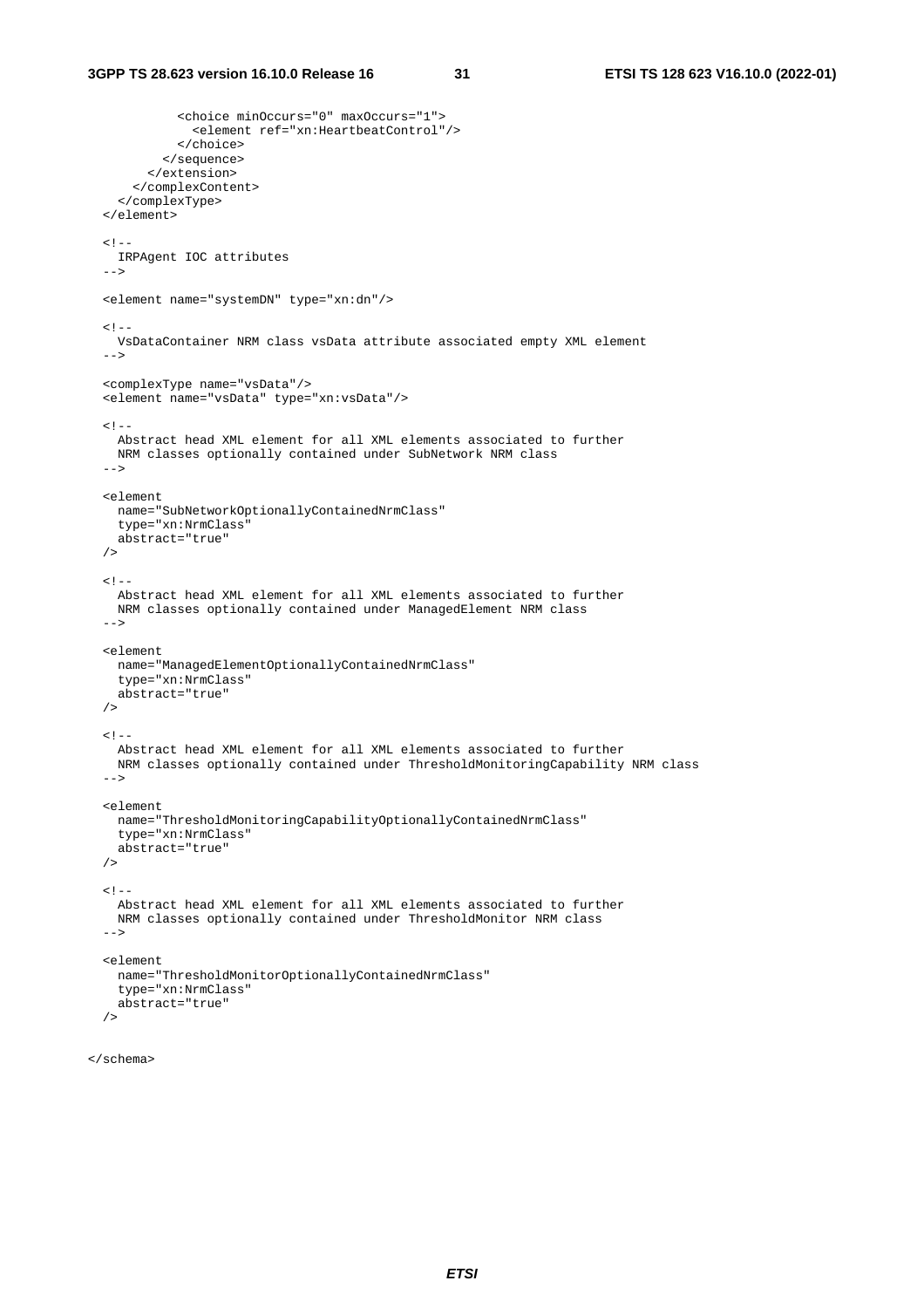# Annex C (normative): OpenAPI definitions

# C.1 General

This annex contains the OpenAPI definition of the Generic NRM in YAML format.

The Information Service (IS) of the Generic NRM is defined in 3GPP TS 28.622 [4].

Mapping rules to produce the OpenAPI definition based on the IS are defined in 3GPP TS 32.160 [14].

C.2 Void

- C.3 Void
- C.4 Solution Set (SS) definitions
- C.4.1 Void
- C.4.2 Void

### C.4.2a OpenAPI document "comDefs.yaml"

```
openapi: 3.0.1 
info: 
   title: Common Type Definitions 
   version: 16.8.0 
   description: >- 
     OAS 3.0.1 specification of common type definitions in the Generic NRM 
     © 2021, 3GPP Organizational Partners (ARIB, ATIS, CCSA, ETSI, TSDSI, TTA, TTC). 
     All rights reserved. 
externalDocs: 
   description: 3GPP TS 28.623; Generic NRM; Common type definitions 
   url: http://www.3gpp.org/ftp/Specs/archive/28_series/28.623/ 
paths: {} 
components: 
   schemas: 
     Float: 
       type: number 
       format: float 
     DateTime: 
       type: string 
       format: date-time 
     Latitude: 
       type: number 
       format: float 
       minimum: -90 
       maximum: 90 
     Longitude: 
       type: number 
       format: float 
       minimum: -180 
       maximum: 180 
     Dn: 
       type: string 
     DnList:
```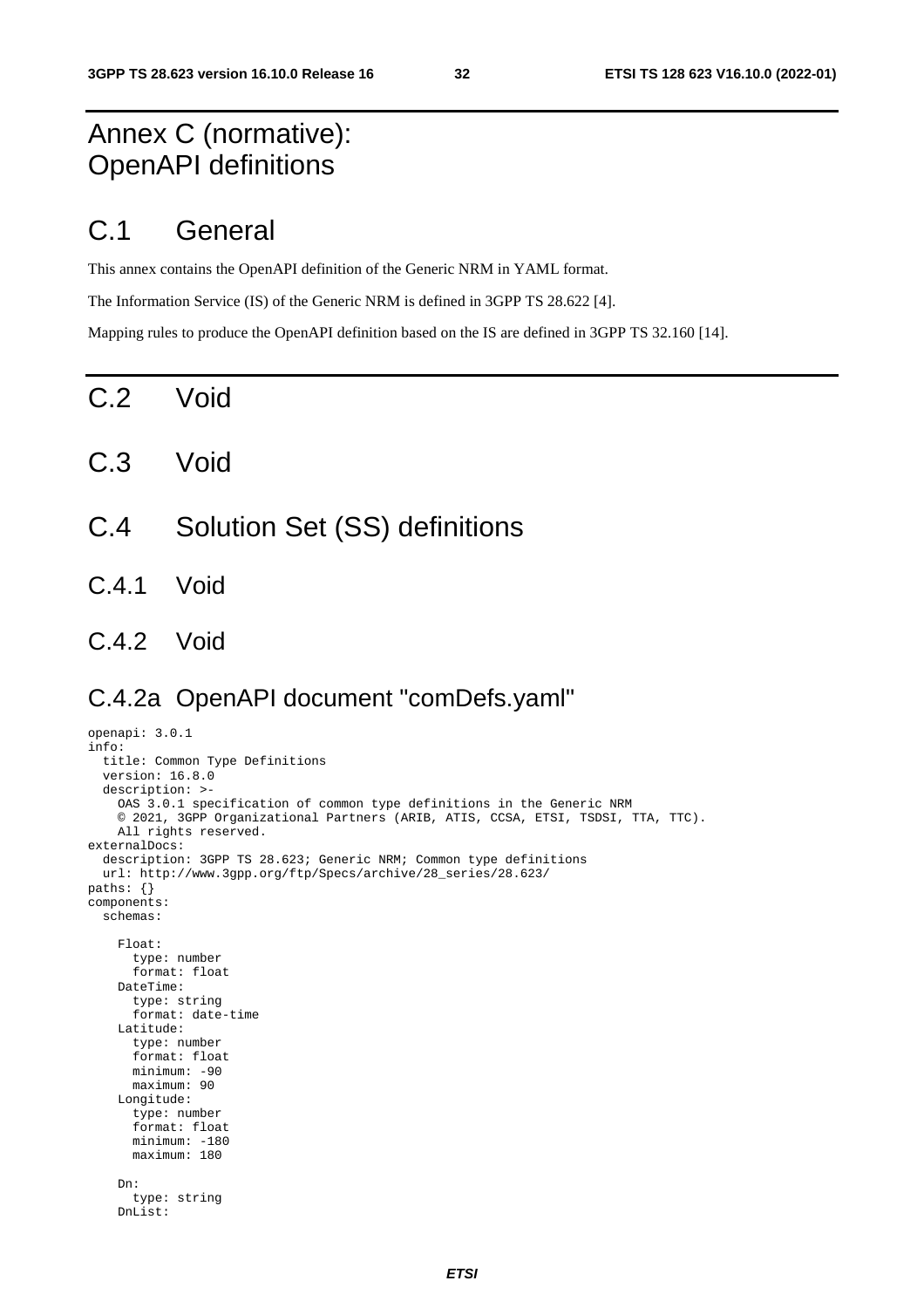```
 type: array 
       items: 
         $ref: '#/components/schemas/Dn' 
    Mcc:
       type: string 
      pattern: '^[0-9]{3} Mnc: 
       type: string 
       pattern: '^[0-9]{2,3}$' 
     Nid: 
       type: string 
       pattern: '^[A-Fa-f0-9]{11}$' 
     PlmnId: 
       type: object 
       properties: 
        m \sim:
           $ref: '#/components/schemas/Mcc' 
         mnc: 
           $ref: '#/components/schemas/Mnc' 
     Tac: 
       type: string 
       pattern: '(^[A-Fa-f0-9]{4}$)|(^[A-Fa-f0-9]{6}$)' 
     EutraCellId: 
       type: string 
      pattern: '^[A-Fa-f0-9]{7}$'
     NrCellId: 
       type: string 
      pattern: \sqrt{\text{A-Fa-f0-9}} 9}$'
     Fqdn: 
       type: string 
     Ipv4Addr: 
       type: string 
      pattern: '^(([0-9]|[1-9][0-9]|1[0-9]|2[0-4][0-9]|25[0-5])\.){3}([0-9]|[1-9][0-9]|1[0-
9][0-9]|2[0-4][0-9]|25[0-5])$' 
       example: '198.51.100.1' 
     Ipv6Addr: 
       type: string 
      a110f:
          - pattern: '^((:|(0?|([1-9a-f][0-9a-f]{0,3}))):)((0?|([1-9a-f][0-9a-
f]{0,3})):){0,6}(:|(0?|([1-9a-f][0-9a-f]{0,3})))$' 
 - pattern: '^((([^:]+:){7}([^:]+))|((([^:]+:)*[^:]+)?::(([^:]+:)*[^:]+)?))$' 
       example: '2001:db8:85a3::8a2e:370:7334' 
     Ipv6Prefix: 
       type: string 
       allOf: 
         - pattern: '^((:|(0?|([1-9a-f][0-9a-f]{0,3}))):)((0?|([1-9a-f][0-9a-
f]{0,3})):){0,6}(:|(0?|([1-9a-f][0-9a-f]{0,3})))(\/(([0-9])|([0-9]{2})|(1[0-1][0-9])|(12[0-8])))$'
        - pattern: \langle(([^*:]+;)^{7}(([^*:]+))|(([^*:]+;)^{*}[^*:]+)^{2}:(([^*:]+;)^{*}(*;]+)^{7}](\sqrt{1+}+5) example: '2001:db8:abcd:12::0/64' 
     IpAddr: 
       oneOf: 
         - $ref: '#/components/schemas/Ipv4Addr' 
         - $ref: '#/components/schemas/Ipv6Addr' 
     HostAddr: 
       # This definition will be deprecated, when all occurances of HostAddr 
       # are replaced by Host. 
       oneOf: 
         - $ref: '#/components/schemas/Ipv4Addr' 
         - $ref: '#/components/schemas/Ipv6Addr' 
         - $ref: '#/components/schemas/Fqdn' 
     Host: 
       oneOf: 
         - $ref: '#/components/schemas/IpAddr' 
         - $ref: '#/components/schemas/Fqdn' 
     Uri: 
       type: string 
     AdministrativeState: 
       type: string 
       enum: 
         - LOCKED 
        - INLOCKED
     OperationalState: 
       type: string 
       enum: 
         - ENABLED
```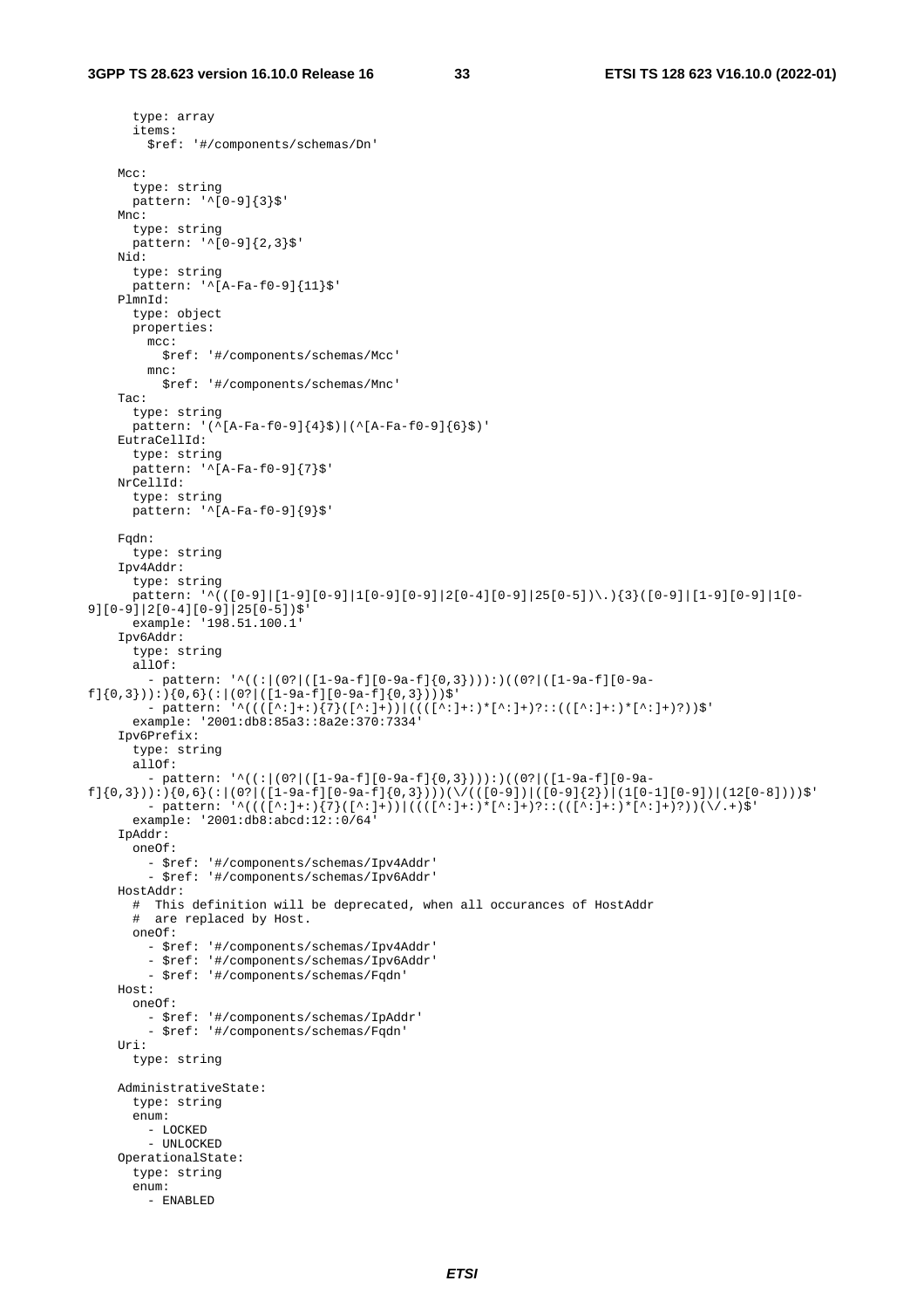- DISABLED UsageState: type: string enum: - IDEL - ACTIVE  $-$  BUSY AttributeNameValuePairSet: description: >- The key of this map is the attribute name, and the value the attribute value. type: object minProperties: 1 additionalProperties: nullable: true AttributeValueChangeSet: description: >- The first array item contains the attribute name value pairs with the new values, and the second array item the attribute name value pairs with the optional old values. type: array items: \$ref: '#/components/schemas/AttributeNameValuePairSet' minItems: 1 maxItems: 2 Filter: description: >- The filter format shall be compliant to XPath 1.0. type: string SystemDN: type: string NotificationId: type: integer NotificationType: oneOf: - \$ref: 'faultMnS.yaml#/components/schemas/AlarmNotificationTypes' - \$ref: 'provMnS.yaml#/components/schemas/CmNotificationTypes' - \$ref: 'perfMnS.yaml#/components/schemas/PerfNotificationTypes' - \$ref: 'heartbeatNtf.yaml#/components/schemas/HeartbeatNotificationTypes' - \$ref: 'fileDataReportingMnS.yaml#/components/schemas/FileNotificationTypes' NotificationHeader: type: object properties: href: \$ref: '#/components/schemas/Uri' notificationId: \$ref: '#/components/schemas/NotificationId' notificationType: \$ref: '#/components/schemas/NotificationType' eventTime: \$ref: '#/components/schemas/DateTime' systemDN: \$ref: '#/components/schemas/SystemDN' required: - href - notificationId - notificationType - eventTime - systemDN ErrorResponse: description: >- Default schema for the response message body in case the request is not successful. type: object properties: error: type: object properties: errorInfo: type: string

### C.4.3 OpenAPI document "genericNrm.yaml"

```
openapi: 3.0.1
```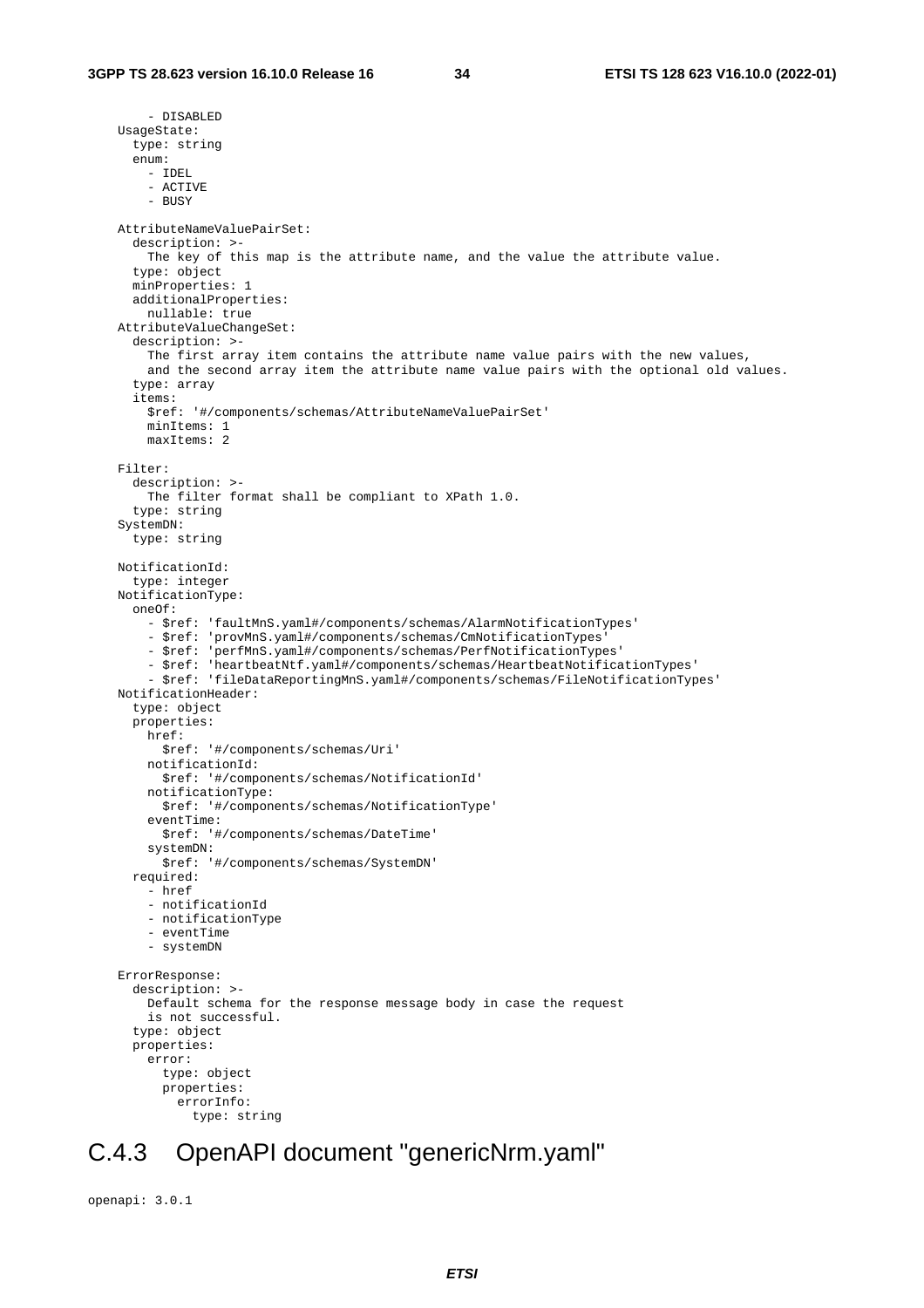info: title: Generic NRM version: 16.9.0 description: >- OAS 3.0.1 definition of the Generic NRM © 2021, 3GPP Organizational Partners (ARIB, ATIS, CCSA, ETSI, TSDSI, TTA, TTC). All rights reserved. externalDocs: description: 3GPP TS 28.623; Generic NRM url: http://www.3gpp.org/ftp/Specs/archive/28\_series/28.623/ paths: {} components: schemas: #-------- Definition of types----------------------------------------------------- RegistrationState: type: string enum: - REGISTERED - DEREGISTERED VnfParameter: type: object properties: vnfInstanceId: type: string vnfdId: type: string flavourId: type: string autoScalable: type: boolean PeeParameter: type: object properties: siteIdentification: type: string siteDescription: type: string siteLatitude: \$ref: 'comDefs.yaml#/components/schemas/Latitude' siteLongitude: \$ref: 'comDefs.yaml#/components/schemas/Longitude' equipmentType: type: string environmentType: type: string powerInterface: type: string ThresholdInfo: type: object properties: thresholdDirection: type: string enum: - UP - DOWN - UP\_AND\_DOWN thresholdValue: oneOf: - type: integer - \$ref: 'comDefs.yaml#/components/schemas/Float' hysteresis: oneOf: - type: integer minimum: 0 - type: number format: float minimum: 0 Operation: type: object properties: name: type: string allowedNFTypes: \$ref: '#/components/schemas/NFType' operationSemantics: \$ref: '#/components/schemas/OperationSemantics'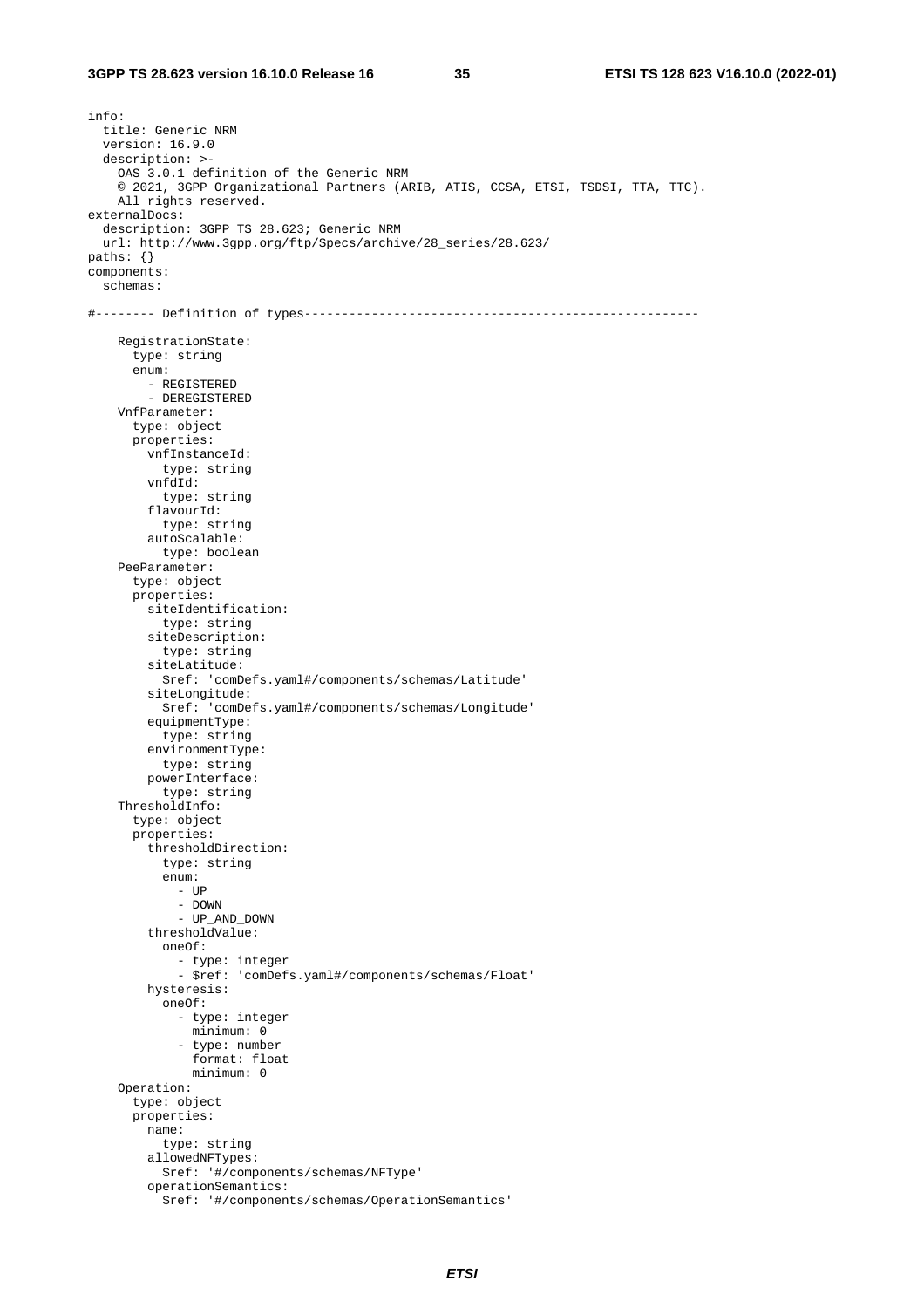NFType: type: string description: ' NF name defined in TS 23.501' enum: - NRF - UDM - AMF - SMF - AUSF - NEF - PCF - SMSF - NSSF - UDR - LMF - GMLC - 5G\_EIR - SEPP - UPF - N3IWF - AF - UDSF - DN OperationSemantics: type: string enum: - REQUEST\_RESPONSE - SUBSCRIBE\_NOTIFY SAP: type: object properties: host: \$ref: 'comDefs.yaml#/components/schemas/HostAddr' port: type: integer NFServiceType: type: string enum: - Namf\_Communication - Namf\_EventExposure - Namf\_MT - Namf Location - Nsmf\_PDUSession - Nsmf\_EventExposure - Others TransportProtocol: anyOf: - type: string enum: - TCP - type: string SupportedPerfMetricGroup: type: object properties: performanceMetrics: type: array items: type: string granularityPeriods: type: array items: type: integer minimum: 1 reportingMethods: type: array items: type: string enum: - FILE\_BASED\_LOC\_SET\_BY\_PRODUCER - FILE\_BASED\_LOC\_SET\_BY\_CONSUMER - STREAM\_BASED monitorGranularityPeriods: type: array items: type: integer minimum: 1 ReportingCtrl: oneOf: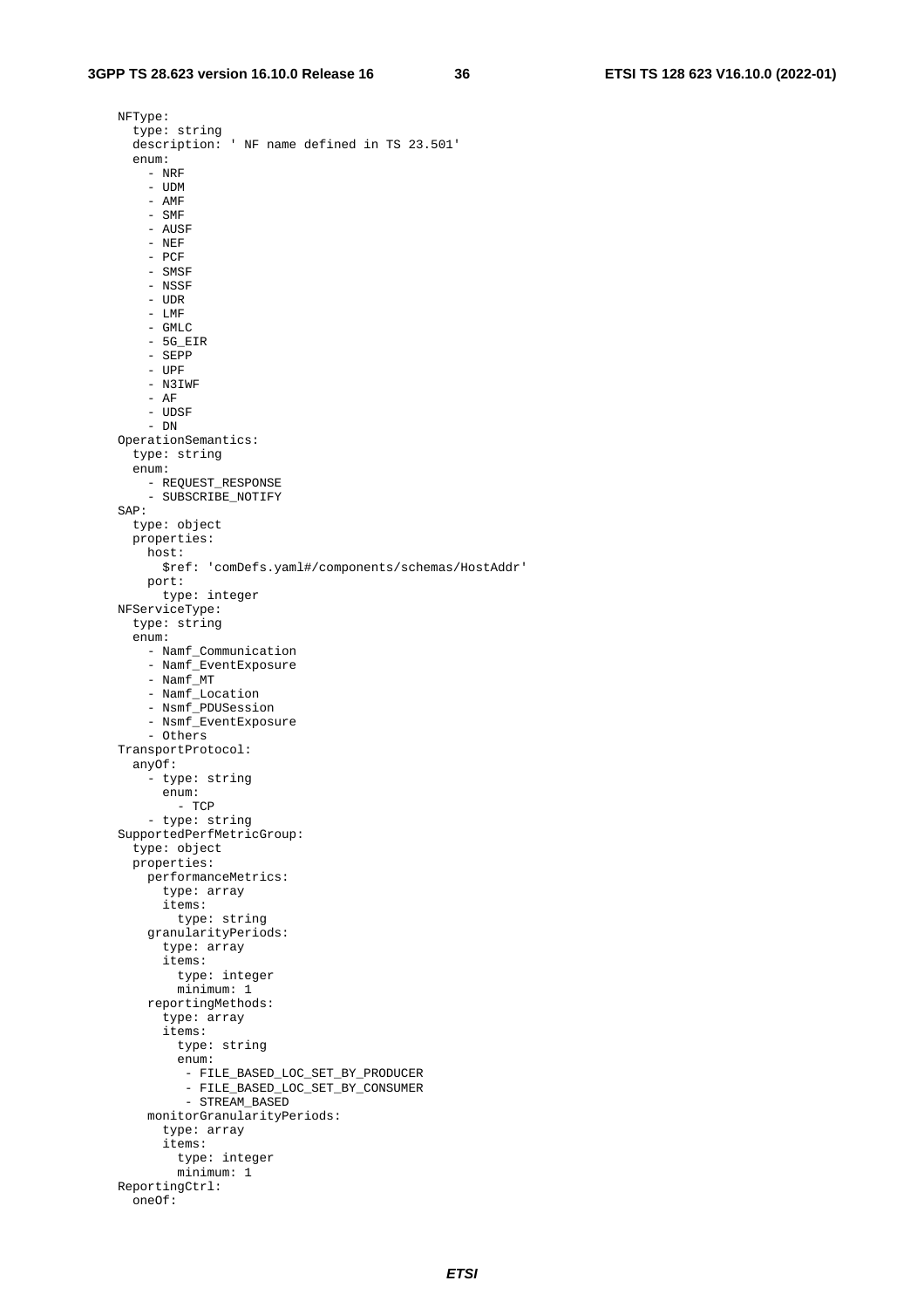- type: object properties: fileReportingPeriod: type: integer - type: object properties: fileReportingPeriod: type: integer fileLocation: \$ref: 'comDefs.yaml#/components/schemas/Uri' - type: object properties: streamTarget: \$ref: 'comDefs.yaml#/components/schemas/Uri' Scope: type: object properties: scopeType: type: string enum: - BASE\_ONLY - BASE\_ALL - BASE\_NTH\_LEVEL - BASE\_SUBTREE scopeLevel: type: integer AreaScope: oneOf: - type: array items: \$ref: '#/components/schemas/EutraCellId' - type: array items: \$ref: '#/components/schemas/NrCellId' - type: array items: \$ref: '#/components/schemas/Tac' - type: array items: \$ref: '#/components/schemas/Tai' Tai: type: object properties: mcc: \$ref: 'comDefs.yaml#/components/schemas/Mcc' mnc: \$ref: 'comDefs.yaml#/components/schemas/Mnc' tac: \$ref: '#/components/schemas/Tac' AreaConfig: type: object properties: freqInfo: \$ref: '#/components/schemas/FreqInfo' pciList: type: array items: type: integer FreqInfo: description: specifies the carrier frequency and bands used in a cell. type: object properties: arfcn: type: integer freqBands: type: array items: type: integer MbsfnArea: type: object properties: mbsfnAreaId: type: integer minimum: 1 earfcn: type: integer minimum: 1 Tac: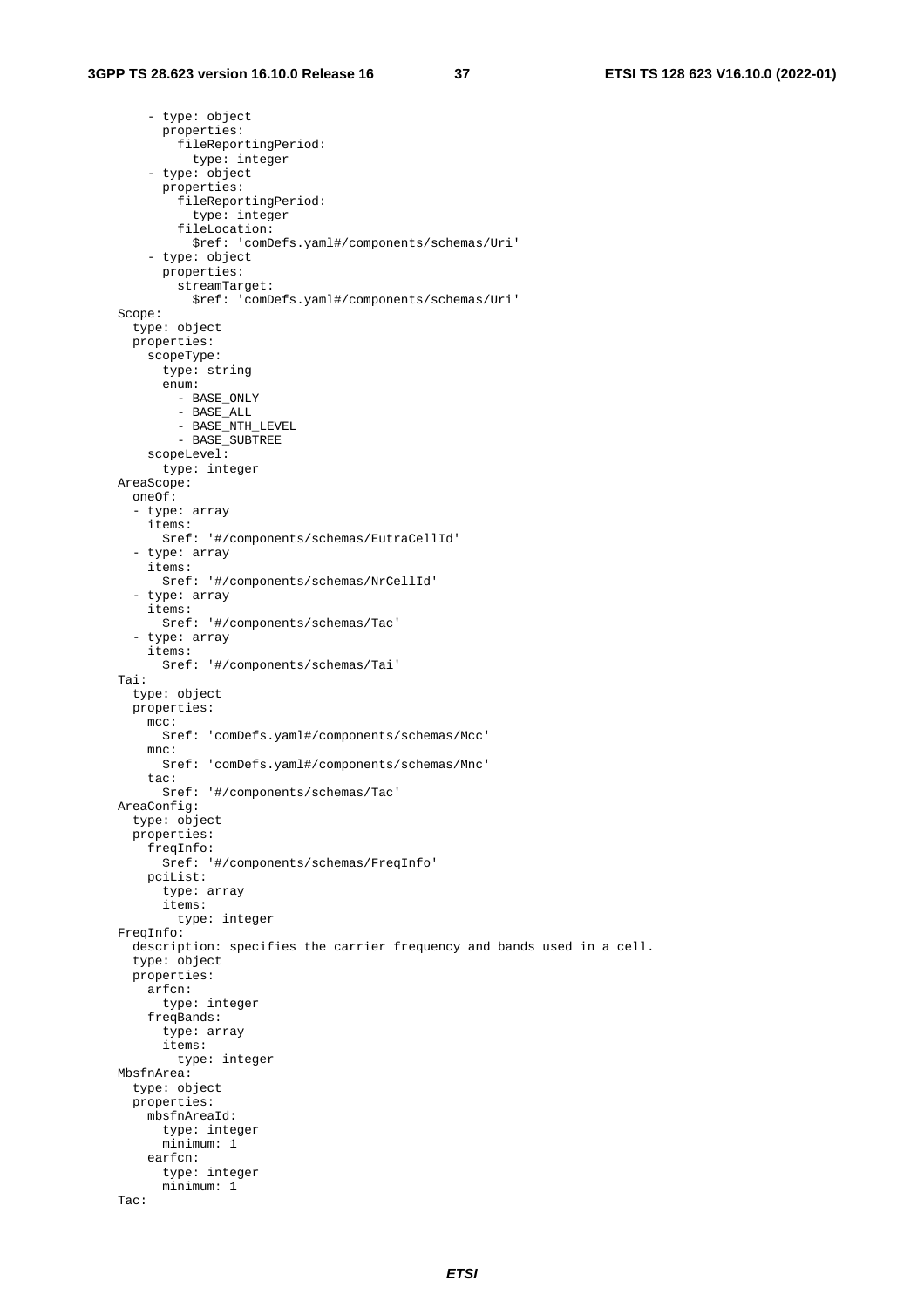```
 type: string 
       pattern: '(^[A-Fa-f0-9]{4}$)|(^[A-Fa-f0-9]{6}$)'
     EutraCellId: 
        type: string 
        pattern: '^[A-Fa-f0-9]{7}$' 
     NrCellId: 
        type: string 
       p_{T} = = = \frac{1}{2} p_{T} = p_{T} = p_{T} = p_{T} = p_{T} = p_{T} = p_{T} = p_{T} = p_{T} = p_{T} = p_{T} = p_{T} = p_{T} = p_{T} = p_{T} = p_{T} = p_{T} = p_{T} = p_{T} = p_{T} = p_{T} = p_{T} IpAddr: 
        oneOf: 
          - $ref: 'comDefs.yaml#/components/schemas/Ipv4Addr' 
          - $ref: 'comDefs.yaml#/components/schemas/Ipv6Addr' 
#-------- Definition of types used in Trace control NRM fragment------------------ 
     tjJobType-Type: 
        type: string 
        description: Specifies whether the TraceJob represents only MDT, Logged MBSFN MDT, Trace or a 
combined Trace and MDT job. Applicable for Trace, MDT, RCEF and RLF reporting. See 3GPP TS 32.422 
clause 5.9a for additional details. 
        enum: 
          - IMMEDIATE_MDT_ONLY 
          - LOGGED_MDT_ONLY 
         - TRACE_ONLY
          - IMMEDIATE_MDT AND TRACE 
          - RLF_REPORT_ONLY 
          - RCEF_REPORT_ONLY 
          - LOGGED_MBSFN_MDT 
     tjListOfInterfaces-Type: 
        description: The interfaces to be recorded in the Network Element. See 3GPP TS 32.422 clause 
5.5 for additional details. 
        type: object 
        properties: 
          MSCServerInterfaces: 
             type: array 
             items: 
               type: string 
               enum: 
                 - A 
                  - Iu-CS 
                - MC - MAP-G 
                  - MAP-B 
                  - MAP-E 
                  - MAP-F 
                  - MAP-D 
                  - MAP-C 
                  - CAP 
          MGWInterfaces: 
             type: array 
             items: 
               type: string 
               enum: 
                - Mc
                 - Nb-UP 
                  - Iu-UP 
          RNCInterfaces: 
             type: array 
             items: 
               type: string 
               enum: 
- Iu-CS
 - Iu-PS 
                  - Iur 
                  - Iub 
                  - Uu 
          SGSNInterfaces: 
             type: array 
             items: 
               type: string 
               enum: 
                 - Gb
                  - Iu-PS 
                  - Gn 
                  - MAP-Gr 
                  - MAP-Gd
```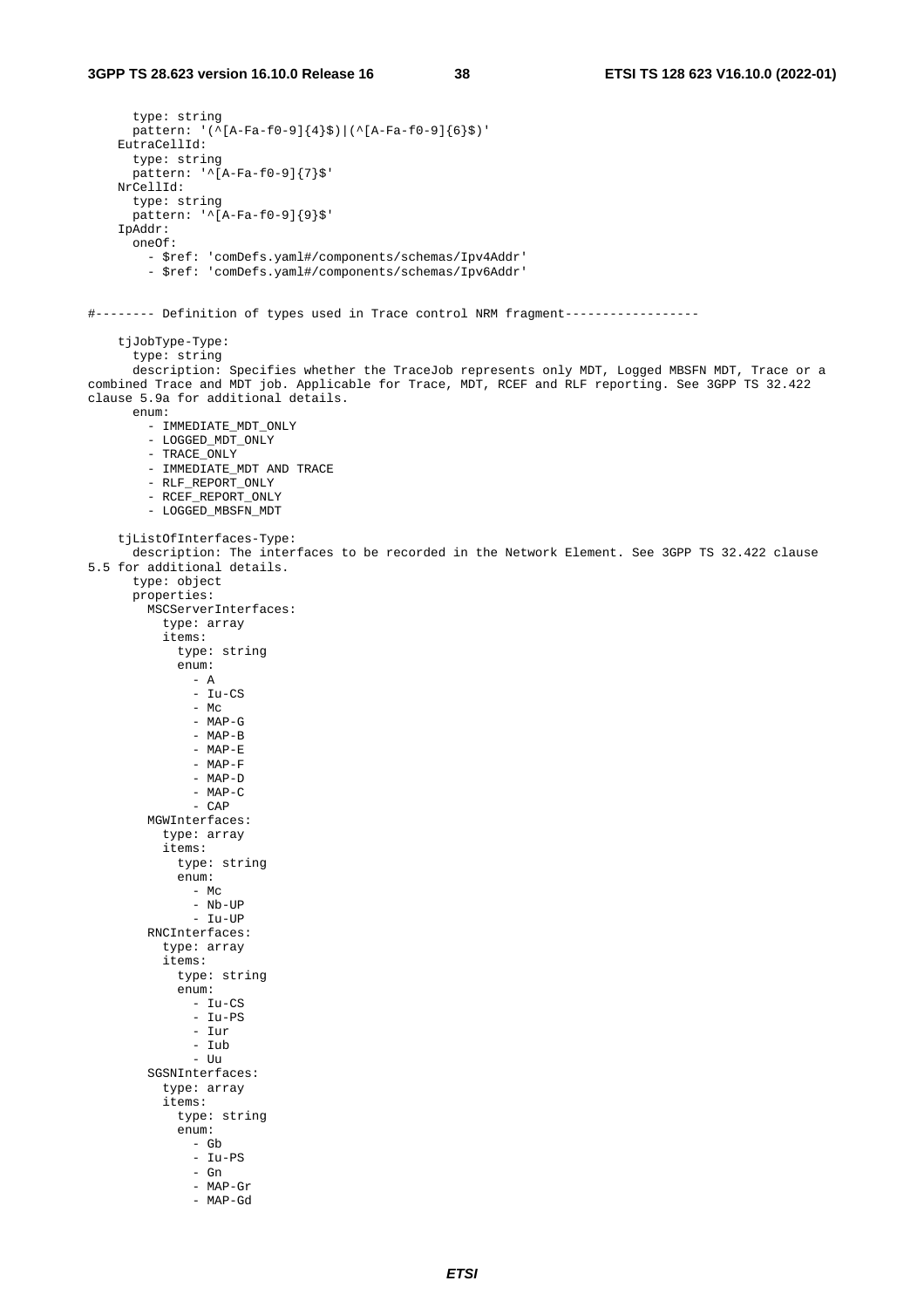- MAP-Gf - Ge - Gs - S6d  $-$  S4  $-$  S3 - S13 GGSNInterfaces: type: array items: type: string enum: - Gn - Gi - Gmb S-CSCFInterfaces: type: array items: type: string enum: - Mw - Mg - Mr - Mi P-CSCFInterfaces: type: array items: type: string enum: - Gm - Mw I-CSCFInterfaces: type: array items: type: string enum:  $-$  Cx - Dx - Mg - Mw MRFCInterfaces: type: array items: type: string enum: - Mp - Mr MGCFInterfaces: type: array items: type: string enum: - Mg - Mj - Mn IBCFInterfaces: type: array items: type: string enum:  $- Ix$  $-$  Mx E-CSCFInterfaces: type: array items: type: string enum: - Mw - Ml - Mm - Mi/Mg BGCFInterfaces: type: array items: type: string enum: - Mi

- Mj

*ETSI*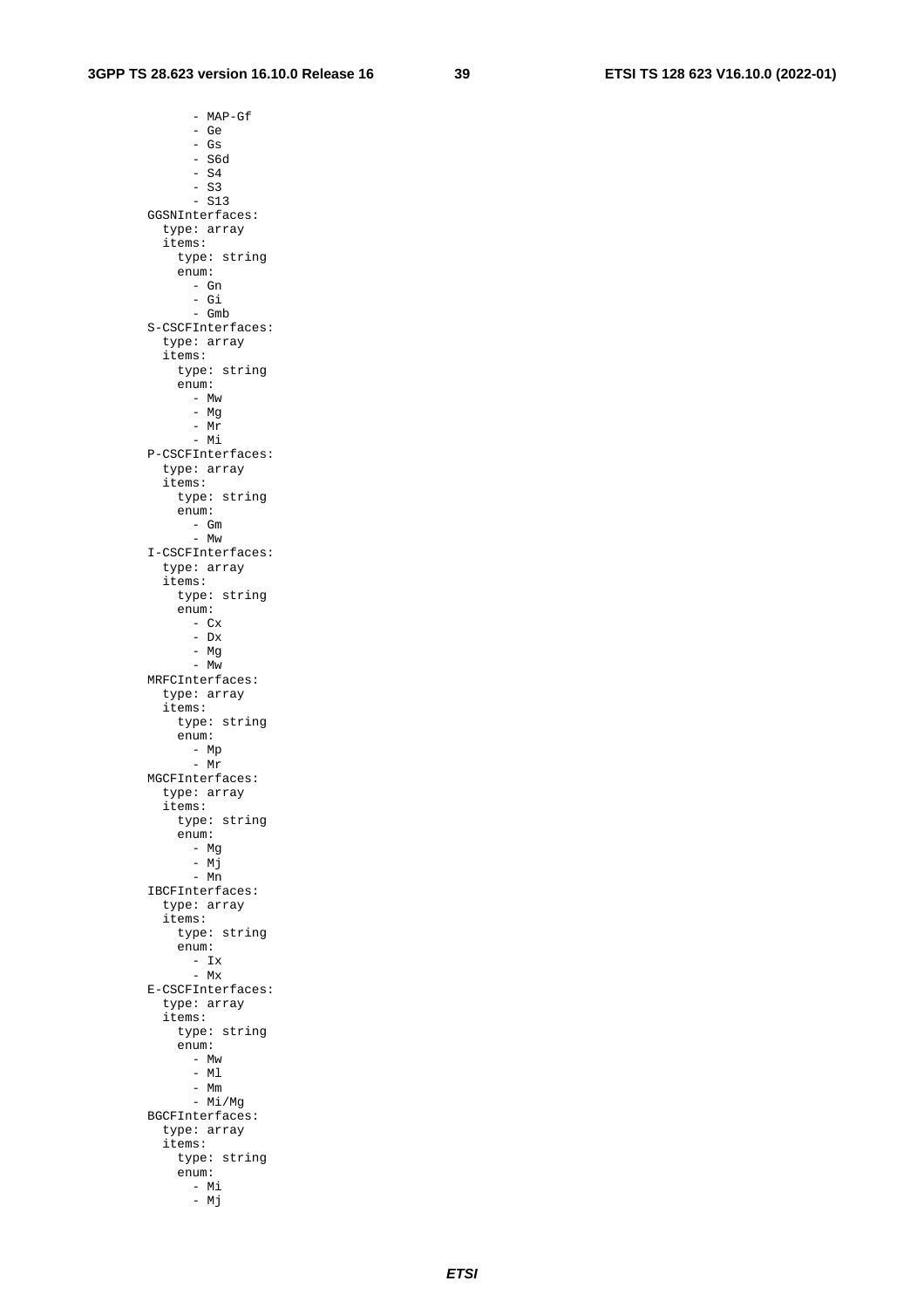- Mk ASInterfaces: type: array items: type: string enum: - Dh  $-$  Sh - ISC - Ut HSSInterfaces: type: array items: type: string enum: - MAP-C - MAP-D  $-$  Gc - Gr  $-$  Cx  $-$  S6d - S6a  $-$  Sh - N70 - N71 - NU1 EIRInterfaces: type: array items: type: string enum: - MAP-F - S13 - MAP-Gf BM-SCInterfaces: type: array items: type: string enum: - Gmb MMEInterfaces: type: array items: type: string enum: - S1-MME  $-$  S3  $-$  S6a  $-$  S10 - S11 - S13 SGWInterfaces: type: array items: type: string enum: - S4 - S5  $-$  S8  $-$  S11 - Gxc PDN\_GWInterfaces: type: array items: type: string enum:  $-$  S2a  $-$  S2b  $-$  S2c  $-$  S5  $-$  S6b - Gx  $-$  S<sub>8</sub> - SGi eNBInterfaces: type: array items:

type: string

*ETSI*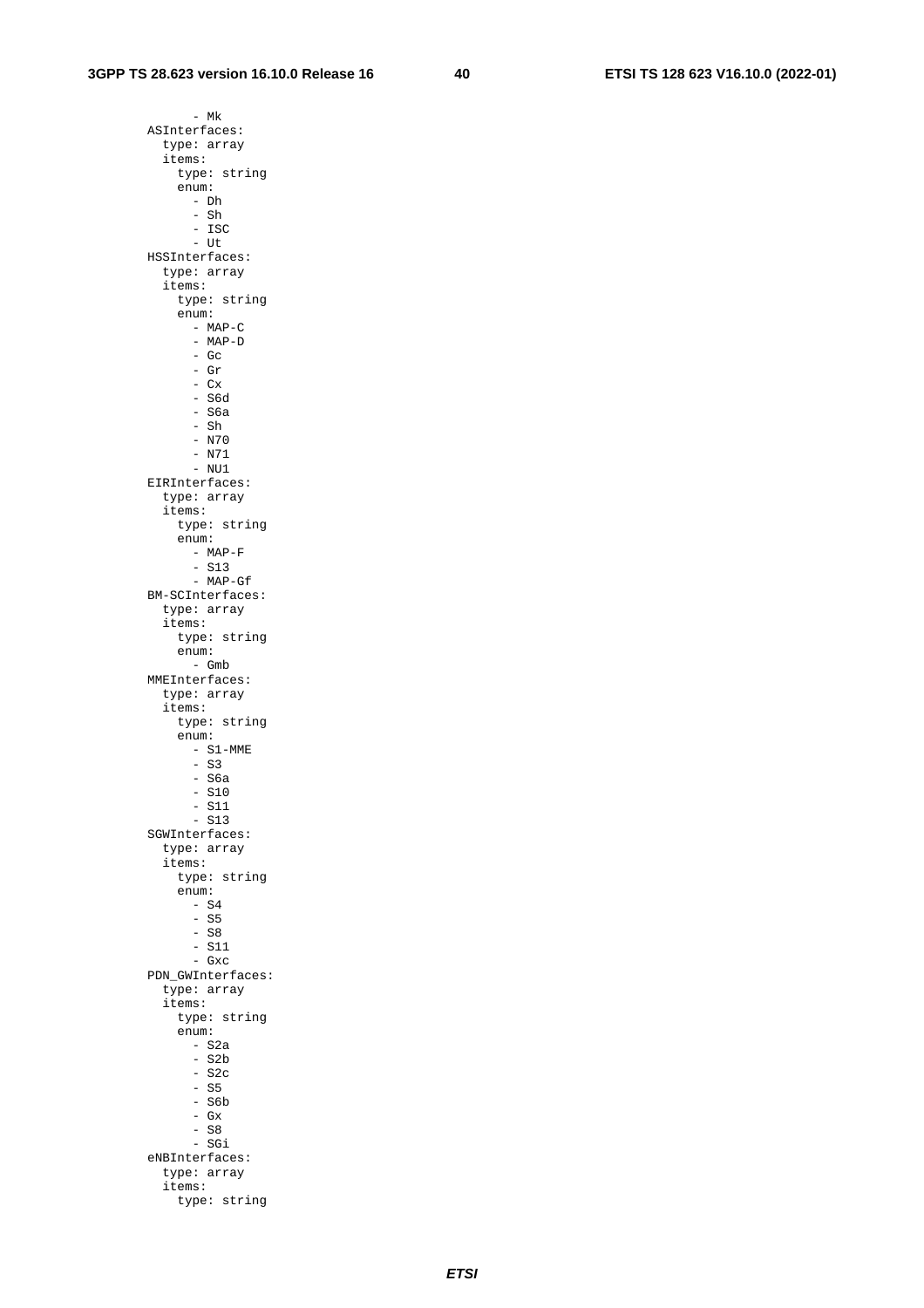enum: - S1-MME - X2 en-gNBInterfaces: type: array items: type: string enum: - S1-MME - X2 - Uu  $-$  F1-C  $-$  E1 AMFInterfaces: type: array items: type: string enum: - N1 - N2 - N8 - N11 - N12 - N14  $- N15$  $- N20$  - N22 - N26 AUSFInterfaces: type: array items: type: string enum:  $- N12$  $- N13$  NEFInterfaces: type: array items: type: string enum:  $- N29$  - N30 - N33 NRFInterfaces: type: array items: type: string enum: - N27 NSSFInterfaces: type: array items: type: string enum: - N22 - N31 PCFInterfaces: type: array items: type: string enum: - N5 - N7 - N15 SMFInterfaces: type: array items: type: string enum: - N4 - N7 - N10 - N11  $-$  S<sub>5</sub>-C SMSFInterfaces: type: array items:

type: string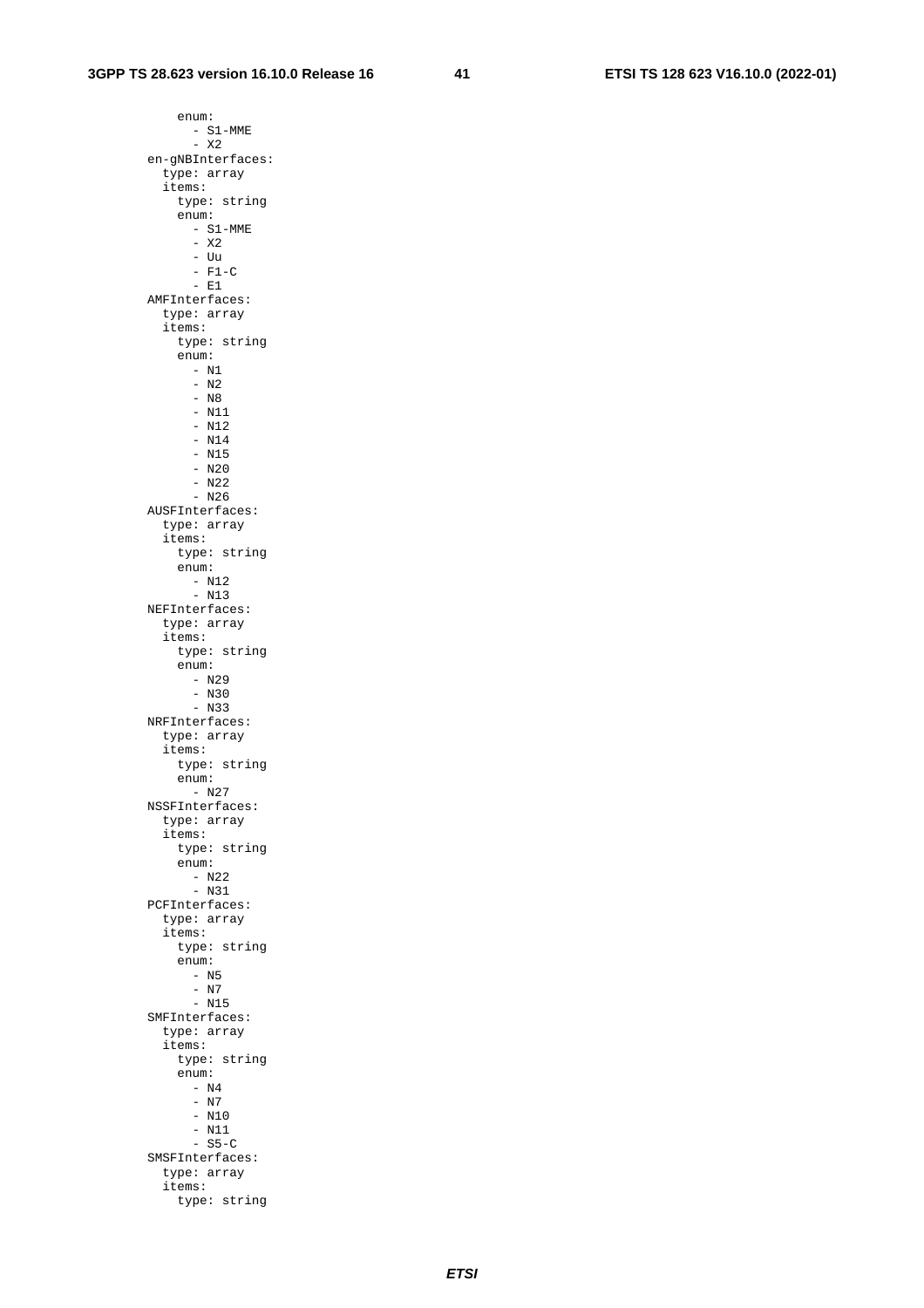*ETSI* 

 enum: - N20 - N21 UDMInterfaces: type: array items: type: string enum: - N8 - N10 - N13 - N21 - NU1 UPFInterfaces: type: array items: type: string enum: - N4 ng-eNBInterfaces: type: array items: type: string enum:  $- NG-C$  - Xn-C - Uu gNB-CU-CPInterfaces: type: array items: type: string enum:  $- NG-C$  $-$  Xn-C - Uu  $-$  F1-C - E1  $-$  X2-C gNB-CU-UPInterfaces: type: array items: type: string enum:  $-$  E1 gNB-DUInterfaces: type: array items: type: string enum:  $- F1-C$  tjListOfNeTypes-Type: description: The Network Element types where Trace Session activation is needed. See 3GPP TS 32.422 clause 5.4 for additional details. type: array items: type: string enum: - MSC\_SERVER - SGSN - MGW - GGSN - RNC - BM\_SC  $-$  MME - SGW - PGW - ENB - EN\_GNB - GNB\_CU\_CP - GNB\_CU\_UP - GNB\_DU - AMF - PCF

 - SMF - UPF - AUSF - SMSF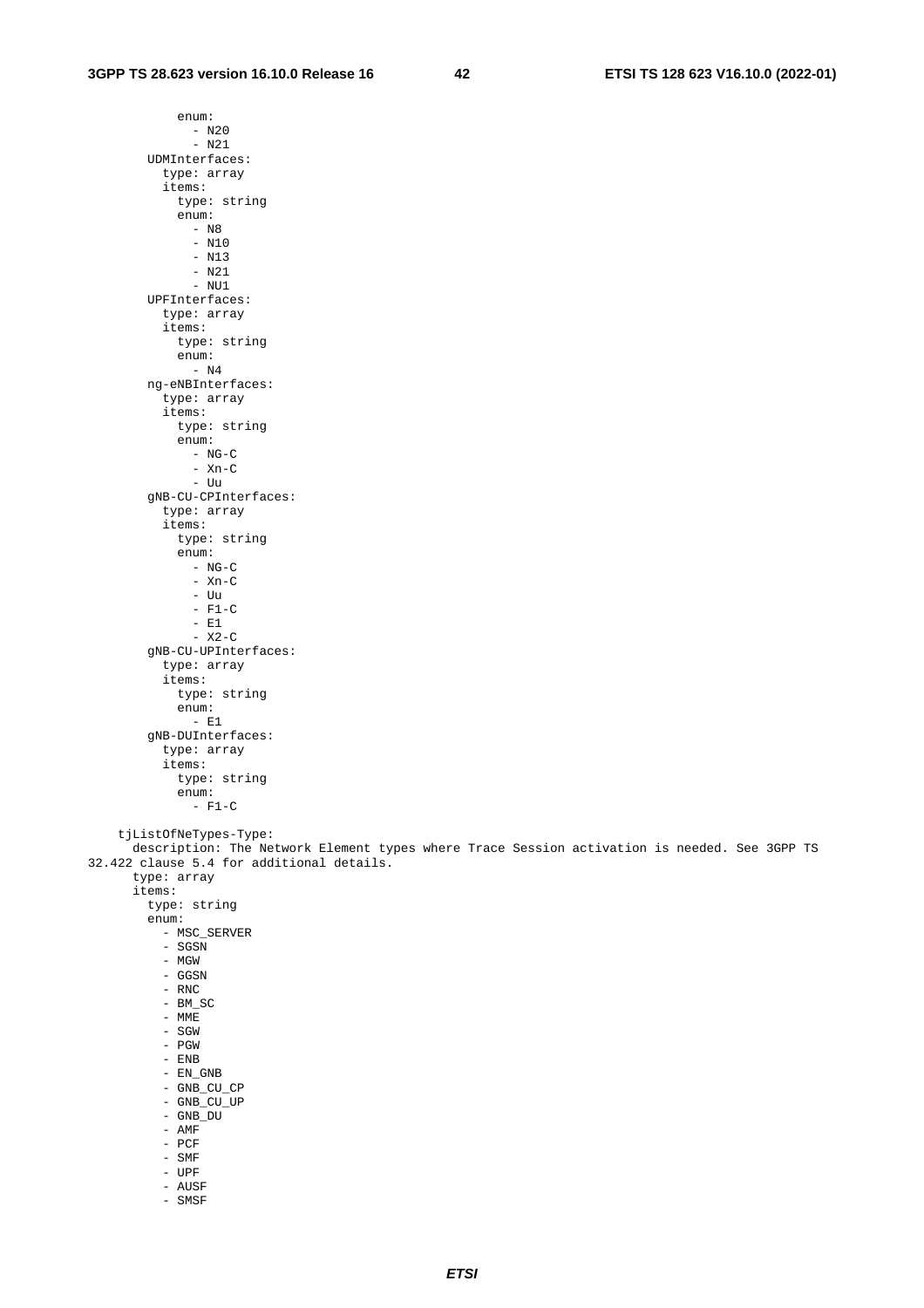```
 - HSS
```
- UDM

```
 tjPLMNTarget-Type:
```
 type: object description: The PLMN for which sessions shall be selected in the Trace Session in case of management based activation when several PLMNs are supported in the RAN (this means that shared cells and not shared cells are allowed for the specified PLMN. Note that the PLMN Target might differ from the PLMN specified in the Trace Reference, as that specifies the PLMN that is containing the management system requesting the Trace Session from the NE. See 3GPP TS 32.422 clause 5.9b for additional details. properties:

mcc: \$ref: 'comDefs.yaml#/components/schemas/Mcc' mnc: \$ref: 'comDefs.yaml#/components/schemas/Mnc' required: - mcc

- mnc

tjTraceDepth-Type:

 description: Specifies how detailed information should be recorded in the Network Element. The Trace Depth is a paremeter for Trace Session level, i.e., the Trace Depth is the same for all of the NEs to be traced in the same Trace Session. See 3GPP TS 32.422 clause 5.3 for additional details. type: string

enum:

- MINIMUM
- MEDIUM
- MAXIMUM
- VENDORMINIMUM
- VENDORMEDIUM
- VENDORMAXIMUM

tjTraceReference-Type:

```
 type: object
```
 description: The Trace Reference parameter shall be globally unique, therefore the Trace Reference shall compose as follows - MCC+MNC+Trace ID, where the MCC and MNC are coming with the Trace activation request from the management system to identify one PLMN containing the management system, and Trace ID is a 3 byte Octet String. See 3GPP TS 32.422 clause 5.6 for additional details. properties: mcc:

 \$ref: 'comDefs.yaml#/components/schemas/Mcc' mnc: \$ref: 'comDefs.yaml#/components/schemas/Mnc' traceId: type: string required: - mcc - mnc - traceId tjTraceReportingFormat-Type: type: string description: Specifies whether file-based or streaming reporting shall be used for this Trace Session. See 3GPP TS 32.422 clause 5.11 for additional details. enum: - FILE-BASED - STREAMING tiTraceTarget-Type: type: object description: Trace target conveying both the type and value of the target ID. For additional details see 3GPP TS 32.422 properties: TargetIdType: type: string enum: - IMSI - IMEI - IMEISV - PUBLIC\_ID - UTRAN\_CELL - E-UTRAN\_CELL - NG-RAN\_CELL

- eNB

- RNC
- gNB
- SUPI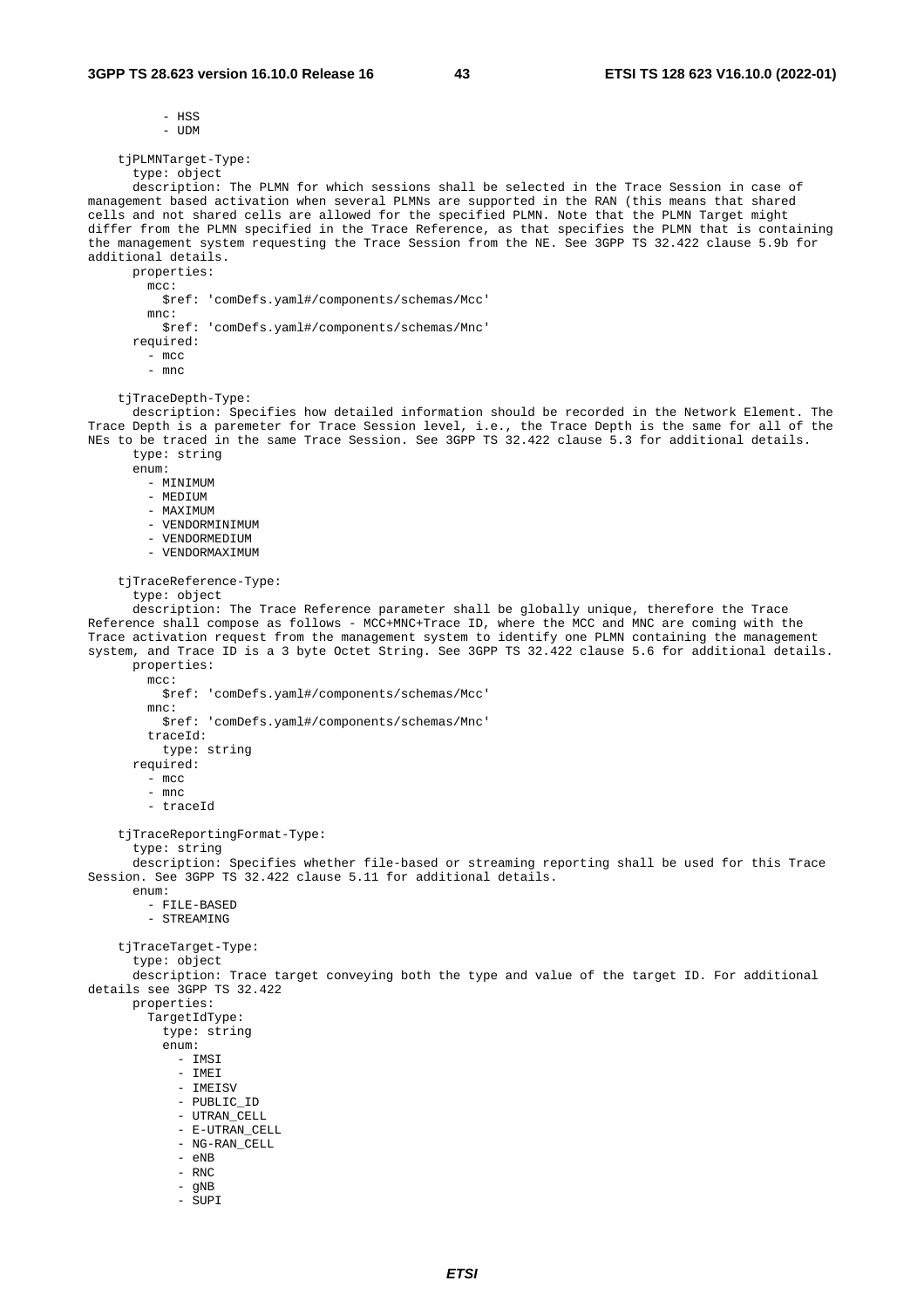```
 TargetIdValue: 
           type: string 
       required: 
          - TargetIdType 
          - TargetIdValue 
     tjTriggeringEvent-Type: 
       type: object 
       description: Specifies when to start a Trace Recording Session and which message shall be 
recorded first, when to stop a Trace Recording Session and which message shall be recorded last 
respectively. See 3GPP TS 32.422 clause 5.1 for additional detials. 
       properties: 
         NetworkElement: 
           type: string 
            enum: 
              - MSC_SERVER 
              - SGSN 
              - MGW 
              - GGSN 
              - BM_SC 
              - MME 
              - SGW 
              - PGW 
              - AMF 
              - SMF 
              - PCF 
              - UPF 
              - AUSF 
              - NEF 
             - NRF
              - NSSF 
              - SMSF 
              - UDM 
         EventBitmap: 
           type: integer 
       required: 
          - NetworkElement 
         - EventBitmap 
     tjMDTAnonymizationOfData-Type: 
       description: Specifies level of MDT anonymization. For additional details see 3GPP TS 32.422 
clause 5.10.12. 
       type: string 
       enum: 
         - NO_IDENTITY 
          - TAC_OF_IMEI 
     tjMDTCollectionPeriodRrmLte-Type: 
       description: See details in 3GPP TS 32.422 clause 5.10.20. 
       type: string 
       enum: 
         - 100ms 
         -1000ms- 1024ms
          - 1280ms 
         -2048ms-2560ms - 5120ms 
          - 10000ms 
         - 10240ms
         -60000ms tjMDTCollectionPeriodM6Lte-Type: 
       description: See details in 3GPP TS 32.422 clause 5.10.32. 
       type: string 
       enum: 
         - 1024ms 
         -2048ms-5120ms - 10240ms 
     tjMDTCollectionPeriodM7Lte-Type: 
       description: See details in 3GPP TS 32.422 clause 5.10.33. 
       type: integer 
       minimum: 1 
       maximum: 60 
     tjMDTCollectionPeriodRrmUmts-Type:
```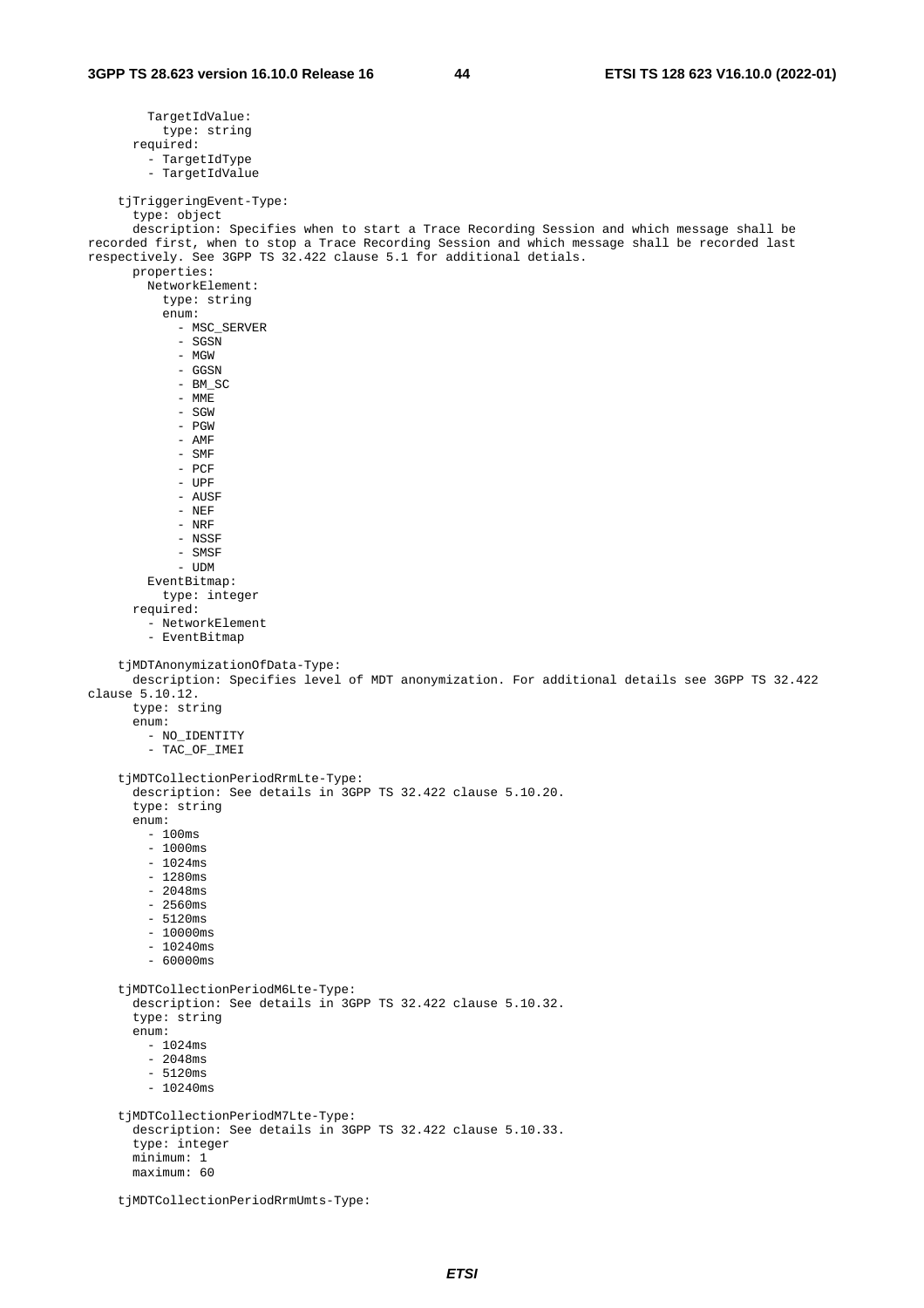description: See details in 3GPP TS 32.422 clause 5.10.21.

 type: string enum: - 100ms  $-250$ ms - 500ms  $- 1000$ ms  $-2000ms$  $-3000ms$  - 4000ms - 6000ms tjMDTCollectionPeriodRrmNR-Type: description: See details in 3GPP TS 32.422 clause 5.10.30. type: string enum: - 1024ms  $-2048$ ms - 5120ms - 10240ms  $- 60000$ ms tjMDTCollectionPeriodM6NR-Type: description: See details in 3GPP TS 32.422 clause 5.10.34. type: string enum: - 120ms - 240ms - 480ms  $-640$ ms  $- 1024$ ms - 2048ms - 5120ms  $- 10240ms$  - 20480ms - 40960ms - 1min - 6min - 12min - 30min tjMDTCollectionPeriodM7NR-Type: description: See details in 3GPP TS 32.422 clause 5.10.35. type: integer minimum: 1 maximum: 60 tjMDTEventListForTriggeredMeasurement-Type: description: See details in 3GPP TS 32.422 clause 5.10.28. type: string enum: - OUT\_OF\_COVERAGE - A2\_EVENT tjMDTEventThreshold-Type: description: See details in 3GPP TS 32.422 clause 5.10.7, 5.10.7a, 5.10.13 and 5.10.14. type: object properties: EventThresholdRSRP: oneOf: - type: integer minimum: 0 maximum: 97 - type: integer minimum: 0 maximum: 127 EventThresholdRSRQ: oneOf: - type: integer minimum: 0 maximum: 34 - type: integer minimum: 0 maximum: 127 EventThreshold1F: type: object properties: CPICH\_RSCP: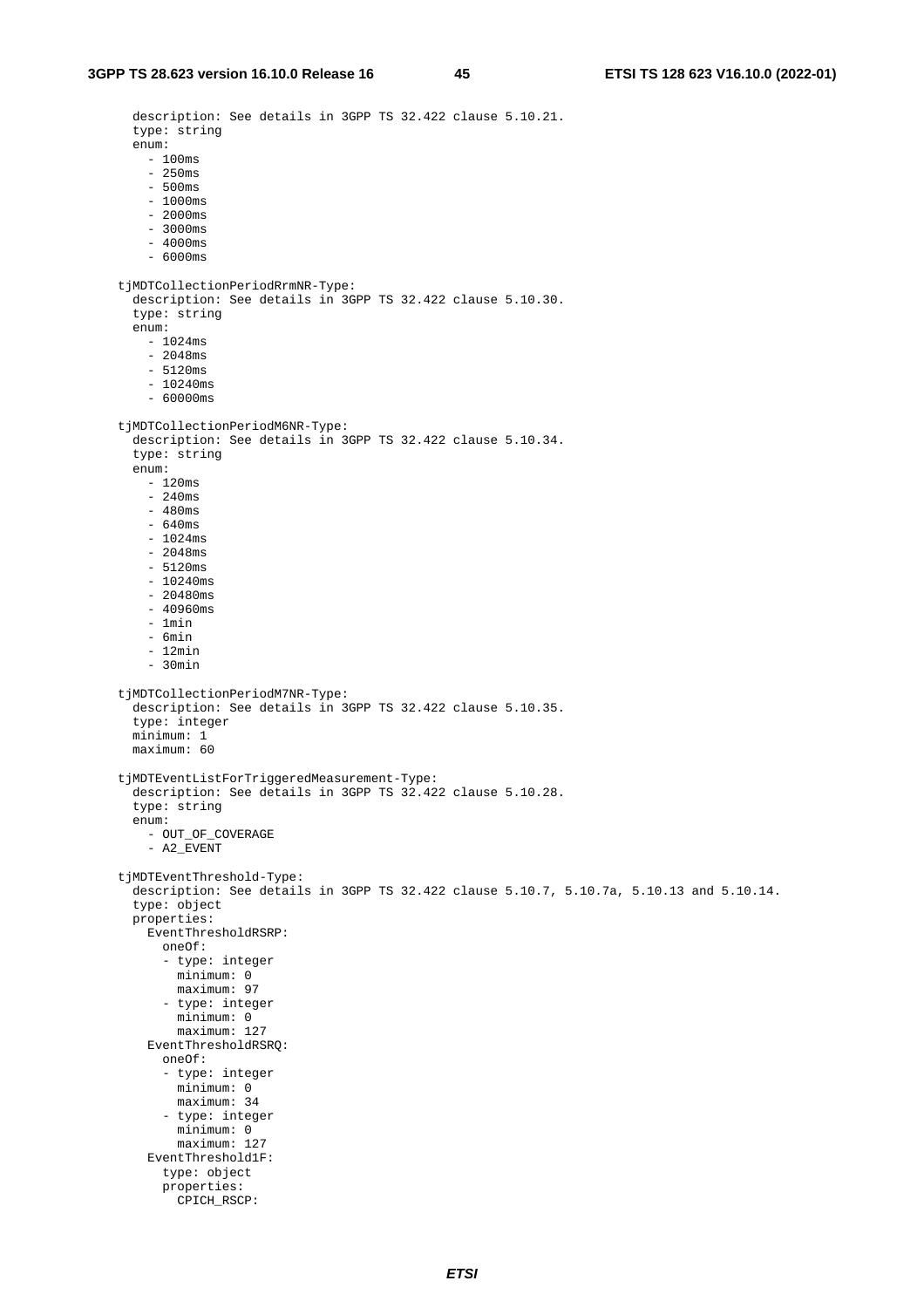type: integer minimum: -120 maximum: 25 CPICH\_EcNo: type: integer minimum: -24 maximum: 0 PathLoss: type: integer minimum: 30 maximum: 165 EventThreshold1I: type: integer minimum: -120 maximum: 25 tjMDTListOfMeasurements-Type: description: See details in 3GPP TS 32.422 clause 5.10.3 for details. type: object properties: UMTS: type: array items: type: string enum: - M1 - M2 - M3 - M4 - M5  $- M6_DL$  $- M6_U$ UL  $-$  M7\_DL  $-$  M7\_UL LTE: type: array items: type: string enum: - M1 - M2 - M3 - M4 - M5 - M1\_EVENT\_TRIGGERED - M6 - M7 - M8 - M9 NR: type: array items: type: string enum: - M1 - M2  $-$  M3 - M4 - M5 - M6 - M7 - M1\_EVENT\_TRIGGERED - M8 - M9 tjMDTLoggingDuration-Type: description: See details in 3GPP TS 32.422 clause 5.10.9. type: string enum: - 600s - 1200s - 2400s - 3600s - 5400s  $- 7200s$  tjMDTLoggingInterval-Type: description: See details in 3GPP TS 32.422 clause 5.10.8.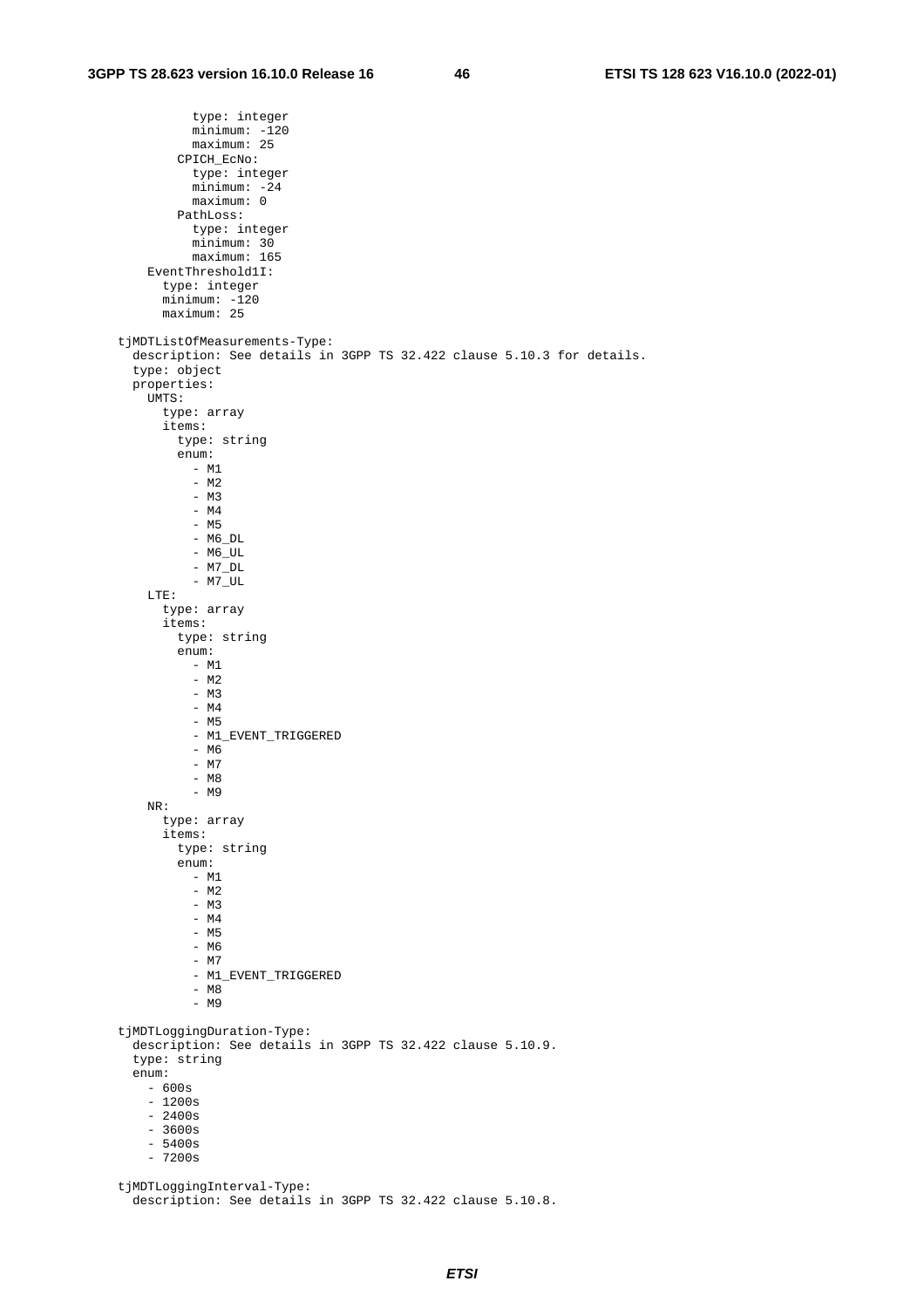type: object properties: UMTS: type: array items: type: string enum: - 1.28s  $-2.56s$  - 5.12s - 10.24s  $-20.48s$  $-30.72s$  - 40.96s - 61.44s LTE: type: array items: type: string enum:  $- 1.28s$  - 2.56s - 5.12s - 10.24s - 20.48s  $-30.72s$  - 40.96s - 61.44s NR: type: array items: type: string enum:  $- 0.32s$  - 0.64s - 1.28s - 2.56s - 5.12s  $-10.24s$  - 20.48s - 30.72s  $-40.96s$  $-61.44s$ - INFINITY tjMDTLoggingEventThreshold-Type: description: See details in 3GPP TS 32.422 clause 5.10.X. type: object properties: RSRP: type: integer minimum: 0 maximum: 127 RSRQ: type: integer minimum: 0 maximum: 127 tjMDTLoggingHysteresis-Type: description: See details in 3GPP TS 32.422 clause 5.10.Y. type: integer minimum: 0 maximum: 30 tjMDTLoggingTimeToTrigger-Type: description: See details in 3GPP TS 32.422 clause 5.10.Z. type: string enum: - 0ms  $-40$ ms - 64ms - 80ms - 100ms - 128ms - 160ms - 256ms - 320ms - 480ms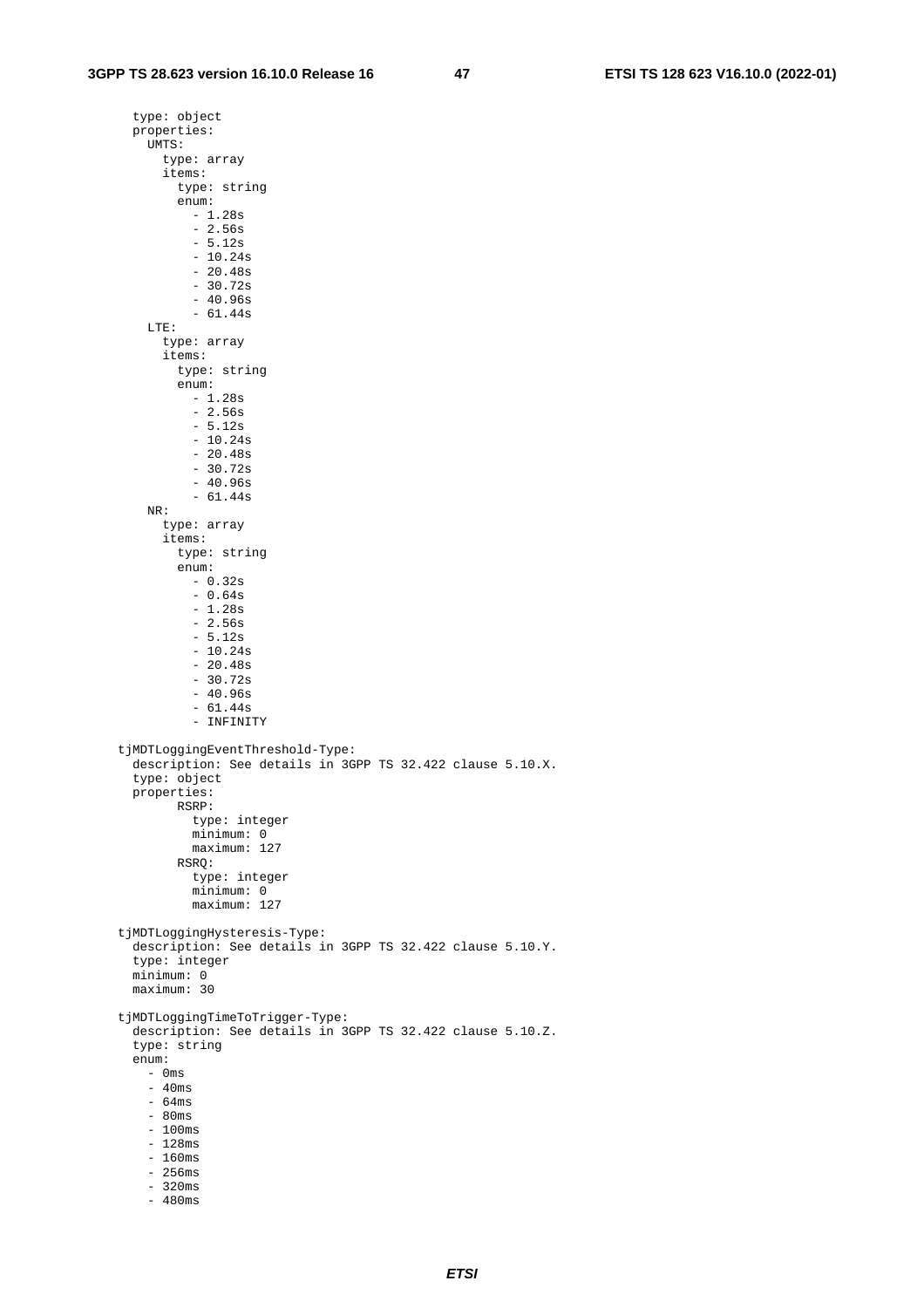- 512ms

 - 640ms  $- 1024ms$  $-1280$ ms - 2560ms - 5120ms tjMDTMeasurementPeriodLTE-Type: description: See details in 3GPP TS 32.422 clause 5.10.23. type: string enum: - 1024ms - 2048ms - 5120ms - 10240ms - 1min tjMDTMeasurementPeriodUMTS-Type: description: See details in 3GPP TS 32.422 clause 5.10.22. type: string enum: - 1000ms - 2000ms - 3000ms  $-4000ms$  $-6000ms$  $-8000ms$  - 12000ms  $- 16000ms$  $-20000ms$  - 24000ms - 28000ms  $-32000ms$  $-64000ms$  tjMDTMeasurementQuantity-Type: description: See details in 3GPP TS 32.422 clause 5.10.15. type: string enum: - CPICH\_EcNo - CPICH\_RSCP - PathLoss tjMDTM4ThresholdUmts-Type: description: See details in 3GPP TS 32.422 clause 5.10.A. type: integer minimum: 0 maximum: 31 tjMDTPLMNList-Type: description: See details in 3GPP TS 32.422 clause 5.10.24. type: array items: type: object properties:  $m<sub>CC</sub>$ : \$ref: 'comDefs.yaml#/components/schemas/Mcc' mnc: \$ref: 'comDefs.yaml#/components/schemas/Mnc' required: - mcc - mnc maxItems: 16 tjMDTPositioningMethod-Type: description: See details in 3GPP TS 32.422 clause 5.10.19. type: string enum: - GNSS - E-CELL\_ID tjMDTReportAmount-Type: description: See details in 3GPP TS 32.422 clause 5.10.6. type: string enum: - 1 - 2 - 4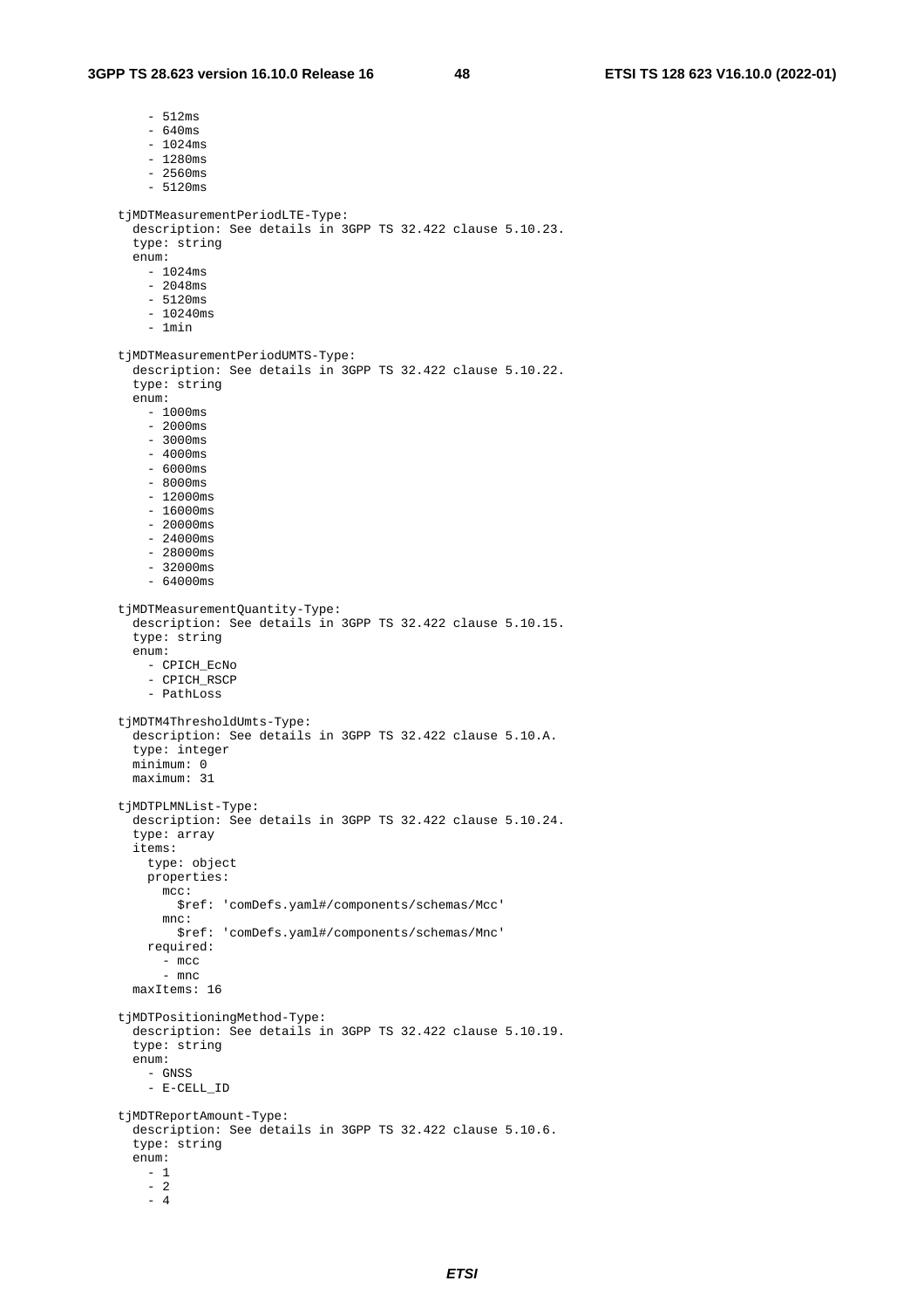- 8

 - 16  $-32$  - 64 - INFINITY tjMDTReportingTrigger-Type: description: See details in 3GPP TS 32.422 clause 5.10.4. type: array items: type: string enum: - PERIODICAL - A2\_FOR\_LTE\_NR - 1F\_FOR\_UMTS - 1I\_FOR\_UMTS\_MCPS\_TDD - A2\_TRIGGERED\_PERIODIC\_FOR\_LTE\_NR - ALL\_CONFIGURED\_RRM\_FOR\_LTE\_NR - ALL\_CONFIGURED\_RRM\_FOR\_UMTS tjMDTReportInterval-Type: description: See details in 3GPP TS 32.422 clause 5.10.5. type: object properties: UMTS: type: array items: type: string enum:  $-250$ ms - 500ms - 1000ms - 2000ms  $-3000ms$  $-4000$ ms - 6000ms - 8000ms  $-12000ms$  $- 16000ms$  $-20000ms$  $-24000ms$  $-28000ms$  $-32000ms$  $- 64000ms$  LTE: type: array items: type: string enum: - 120ms - 240ms  $-480$ ms  $- 640ms$  $- 1024ms$  - 2048ms - 5120ms  $- 10240$ ms - 60000ms - 360000ms - 720000ms  $- 1800000$  ms  $-3600000$ ms NR: type: array items: type: string enum: - 120ms - 240ms - 480ms - 640ms - 1024ms  $-2048ms$  - 5120ms  $- 10240ms$  $-60000$ ms  $-360000$ ms - 720000ms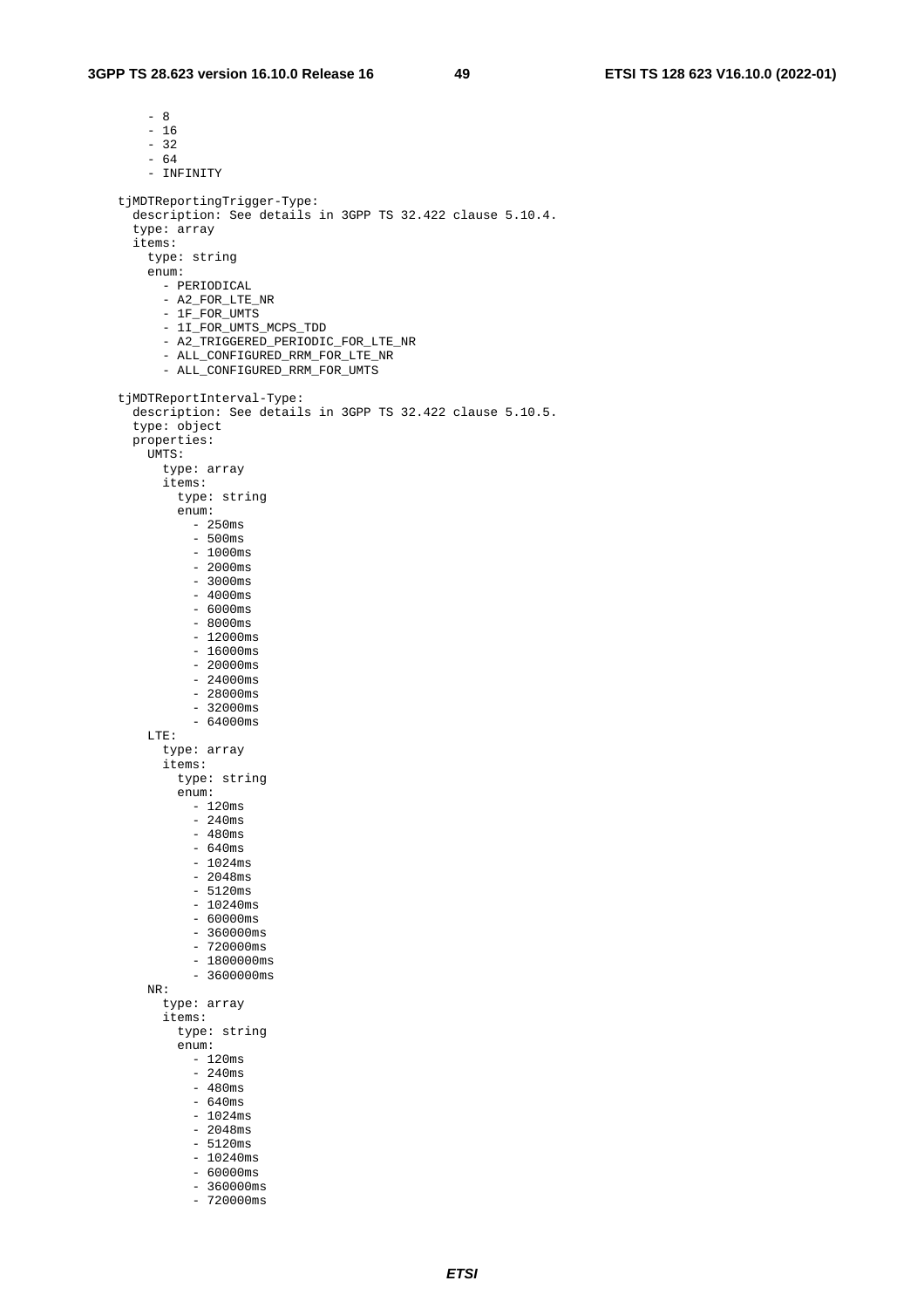$- 1800000$ ms tjMDTReportType-Type: description: Report type for logged NR MDT. See details in 3GPP TS 32.422 clause 5.10.27. type: string enum: - PERIODICAL - EVENT TRIGGERED tjMDTSensorInformation-Type: description: See details in 3GPP TS 32.422 clause 5.10.29. type: array items: type: string enum: - BAROMETRIC\_PRESSURE - UE\_SPEED - UE\_ORIENTATION tjMDTTraceCollectionEntityID-Type: description: See details in 3GPP TS 32.422 clause 5.10.11. Only TCE Id value may be sent over the air to the UE being configured for Logged MDT. type: integer #-------- end of Definition of types used in Trace control NRM fragment ---------- #-------- Definition of abstract IOC Top ----------------------------------------- Top-Attr: # This definition will be deprecated, when all occurances of Top-Attr # are replaced by Top. type: object properties: id: type: string nullable: true objectClass: type: string objectInstance: \$ref: 'comDefs.yaml#/components/schemas/Dn' VsDataContainer: \$ref: '#/components/schemas/VsDataContainer-Multiple' required: - id Top: type: object properties: id: type: string nullable: true objectClass: type: string objectInstance: \$ref: 'comDefs.yaml#/components/schemas/Dn' VsDataContainer: \$ref: '#/components/schemas/VsDataContainer-Multiple' required: - id #-------- Definition of IOCs with new name-containments defined in other TS ------ SubNetwork-Attr: type: object properties: dnPrefix: type: string userLabel: type: string userDefinedNetworkType: type: string setOfMcc: type: array items: \$ref: 'comDefs.yaml#/components/schemas/Mcc' priorityLabel: type: integer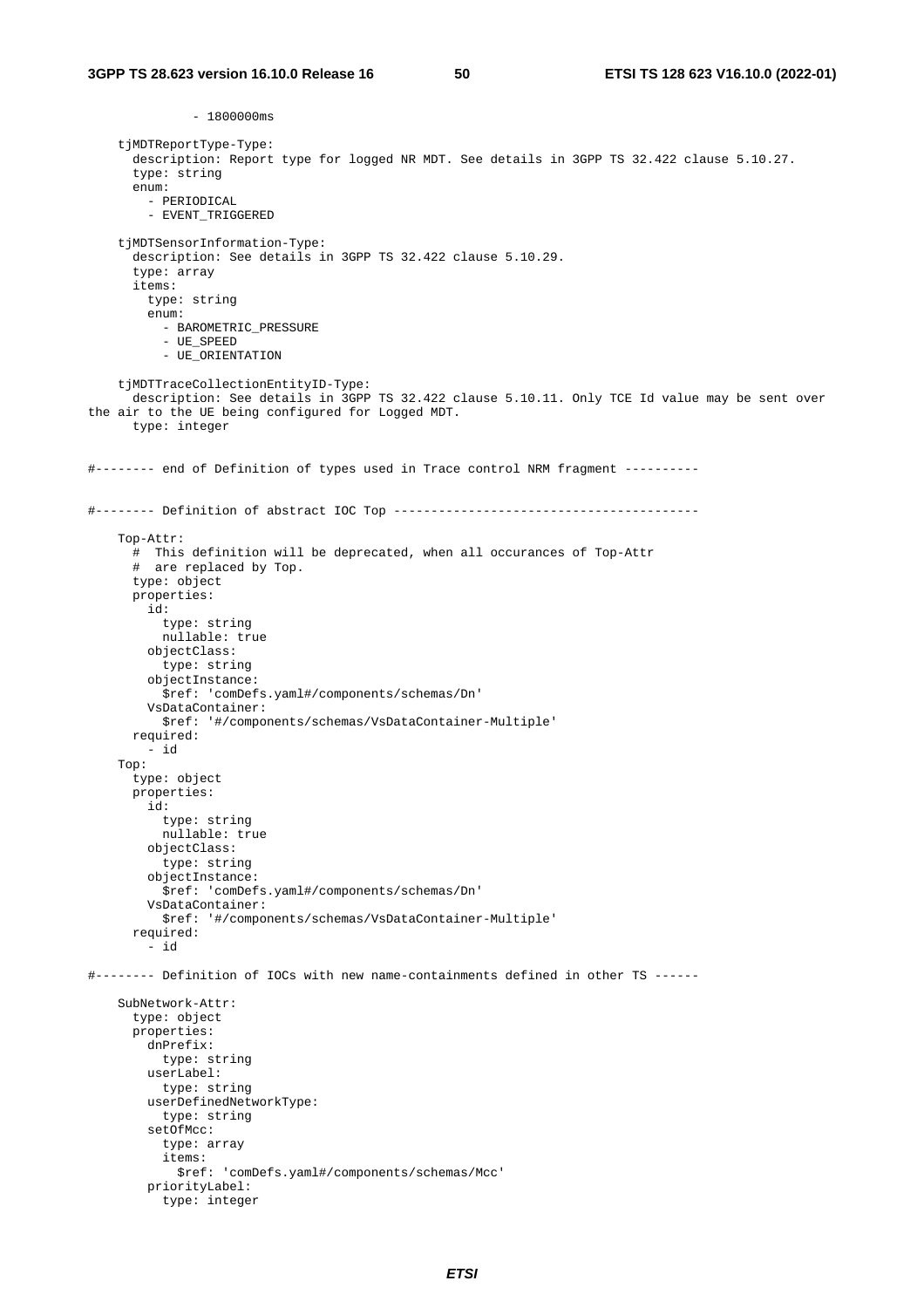supportedPerfMetricGroups: type: array items: \$ref: '#/components/schemas/SupportedPerfMetricGroup' ManagedElement-Attr: type: object properties: dnPrefix: type: string managedElementTypeList: type: array items: type: string userLabel: type: string locationName: type: string managedBy: \$ref: 'comDefs.yaml#/components/schemas/DnList' vendorName: type: string userDefinedState: type: string swVersion: type: string priorityLabel: type: integer supportedPerfMetricGroups: type: array items: \$ref: '#/components/schemas/SupportedPerfMetricGroup' SubNetwork-ncO: type: object properties: ManagementNode: \$ref: '#/components/schemas/ManagementNode-Multiple' MnsAgent: \$ref: '#/components/schemas/MnsAgent-Multiple' MeContext: \$ref: '#/components/schemas/MeContext-Multiple' PerfMetricJob: \$ref: '#/components/schemas/PerfMetricJob-Multiple' ThresholdMonitor: \$ref: '#/components/schemas/ThresholdMonitor-Multiple' NtfSubscriptionControl: \$ref: '#/components/schemas/NtfSubscriptionControl-Multiple' TraceJob: \$ref: '#/components/schemas/TraceJob-Multiple' AlarmList: \$ref: '#/components/schemas/AlarmList-Single' ManagedElement-ncO: type: object properties: MnsAgent: \$ref: '#/components/schemas/MnsAgent-Multiple' PerfMetricJob: \$ref: '#/components/schemas/PerfMetricJob-Multiple' ThresholdMonitor: \$ref: '#/components/schemas/ThresholdMonitor-Multiple' NtfSubscriptionControl: \$ref: '#/components/schemas/NtfSubscriptionControl-Multiple' TraceJob: \$ref: '#/components/schemas/TraceJob-Multiple' AlarmList: \$ref: '#/components/schemas/AlarmList-Single' #-------- Definition of abstract IOCs -------------------------------------------- ManagedFunction-Attr: type: object properties: userLabel: type: string vnfParametersList: type: array items: \$ref: '#/components/schemas/VnfParameter'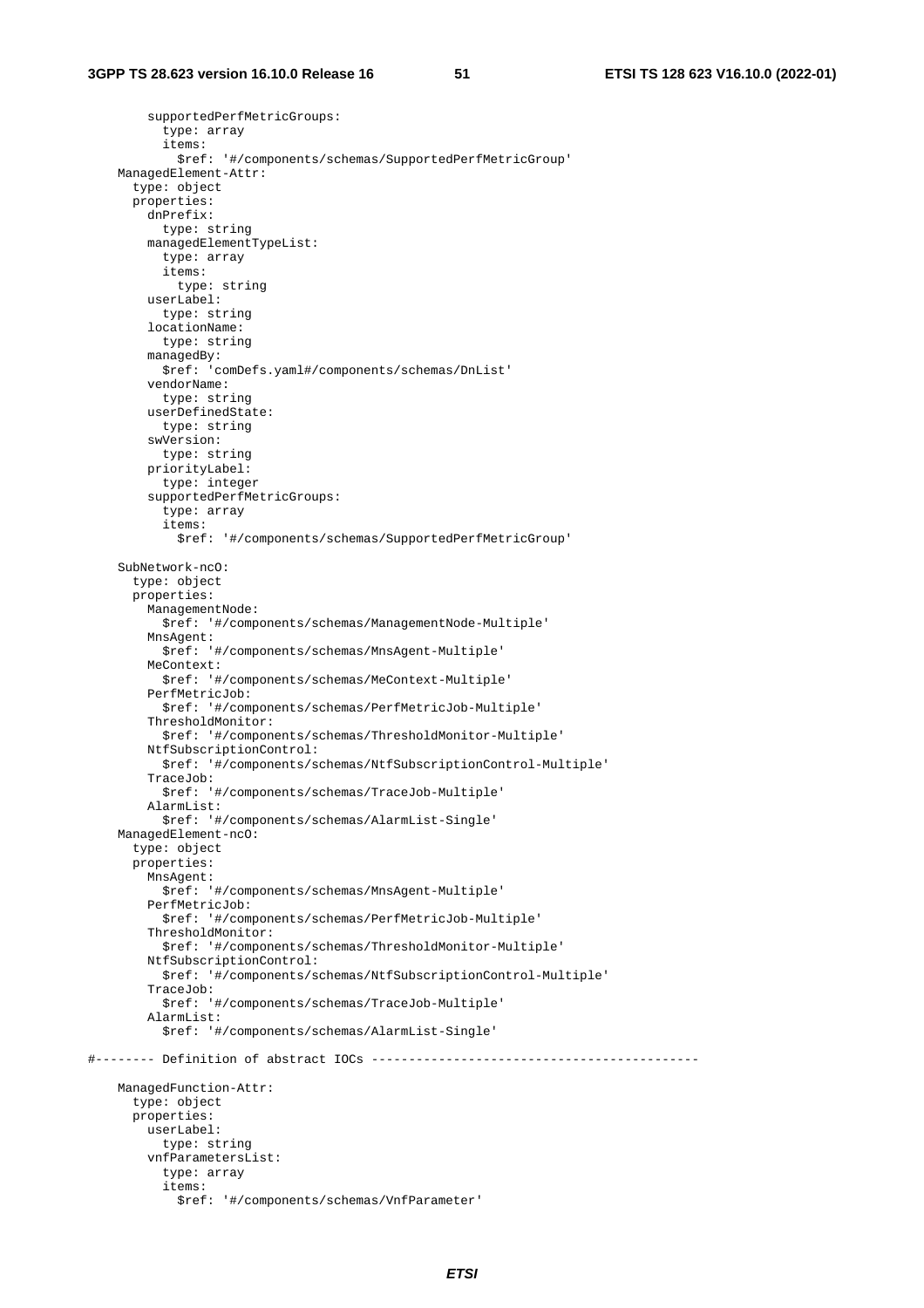peeParametersList:

 type: array items: \$ref: '#/components/schemas/PeeParameter' priorityLabel: type: integer supportedPerfMetricGroups: type: array items: \$ref: '#/components/schemas/SupportedPerfMetricGroup' EP\_RP-Attr: type: object properties: userLabel: type: string farEndEntity: type: string supportedPerfMetricGroups: type: array items: \$ref: '#/components/schemas/SupportedPerfMetricGroup' TraceJob-Attr: type: object description: abstract class used as a container of all TraceJob attributes properties: tjJobType: \$ref: '#/components/schemas/tjJobType-Type' tjListOfInterfaces: \$ref: '#/components/schemas/tjListOfInterfaces-Type' tjListOfNeTypes: \$ref: '#/components/schemas/tjListOfNeTypes-Type' tjPLMNTarget: \$ref: '#/components/schemas/tjPLMNTarget-Type' tjStreamingTraceConsumerURI: \$ref: 'comDefs.yaml#/components/schemas/Uri' tjTraceCollectionEntityAddress: \$ref: '#/components/schemas/IpAddr' tjTraceDepth: \$ref: '#/components/schemas/tjTraceDepth-Type' tjTraceReference: \$ref: '#/components/schemas/tjTraceReference-Type' tiTraceRecordSessionReference: type: string tjTraceReportingFormat: \$ref: '#/components/schemas/tjTraceReportingFormat-Type' tjTraceTarget: \$ref: '#/components/schemas/tjTraceTarget-Type' tjTriggeringEvent: \$ref: '#/components/schemas/tjTriggeringEvent-Type' tjMDTAnonymizationOfData: \$ref: '#/components/schemas/tjMDTAnonymizationOfData-Type' tjMDTAreaConfigurationForNeighCell: \$ref: '#/components/schemas/AreaConfig' tjMDTAreaScope: type: array items: \$ref: '#/components/schemas/AreaScope' tjMDTCollectionPeriodRrmLte: \$ref: '#/components/schemas/tjMDTCollectionPeriodRrmLte-Type' tjMDTCollectionPeriodM6Lte: \$ref: '#/components/schemas/tjMDTCollectionPeriodM6Lte-Type' tjMDTCollectionPeriodM7Lte: \$ref: '#/components/schemas/tjMDTCollectionPeriodM7Lte-Type' tiMDTCollectionPeriodRrmUmts: \$ref: '#/components/schemas/tjMDTCollectionPeriodRrmUmts-Type' tjMDTCollectionPeriodRrmNR: \$ref: '#/components/schemas/tjMDTCollectionPeriodRrmNR-Type' tjMDTCollectionPeriodM6NR: \$ref: '#/components/schemas/tjMDTCollectionPeriodM6NR-Type' tjMDTCollectionPeriodM7NR: \$ref: '#/components/schemas/tjMDTCollectionPeriodM7NR-Type' tjMDTEventListForTriggeredMeasurement: \$ref: '#/components/schemas/tjMDTEventListForTriggeredMeasurement-Type' tjMDTEventThreshold: \$ref: '#/components/schemas/tjMDTEventThreshold-Type' tjMDTListOfMeasurements: \$ref: '#/components/schemas/tjMDTListOfMeasurements-Type'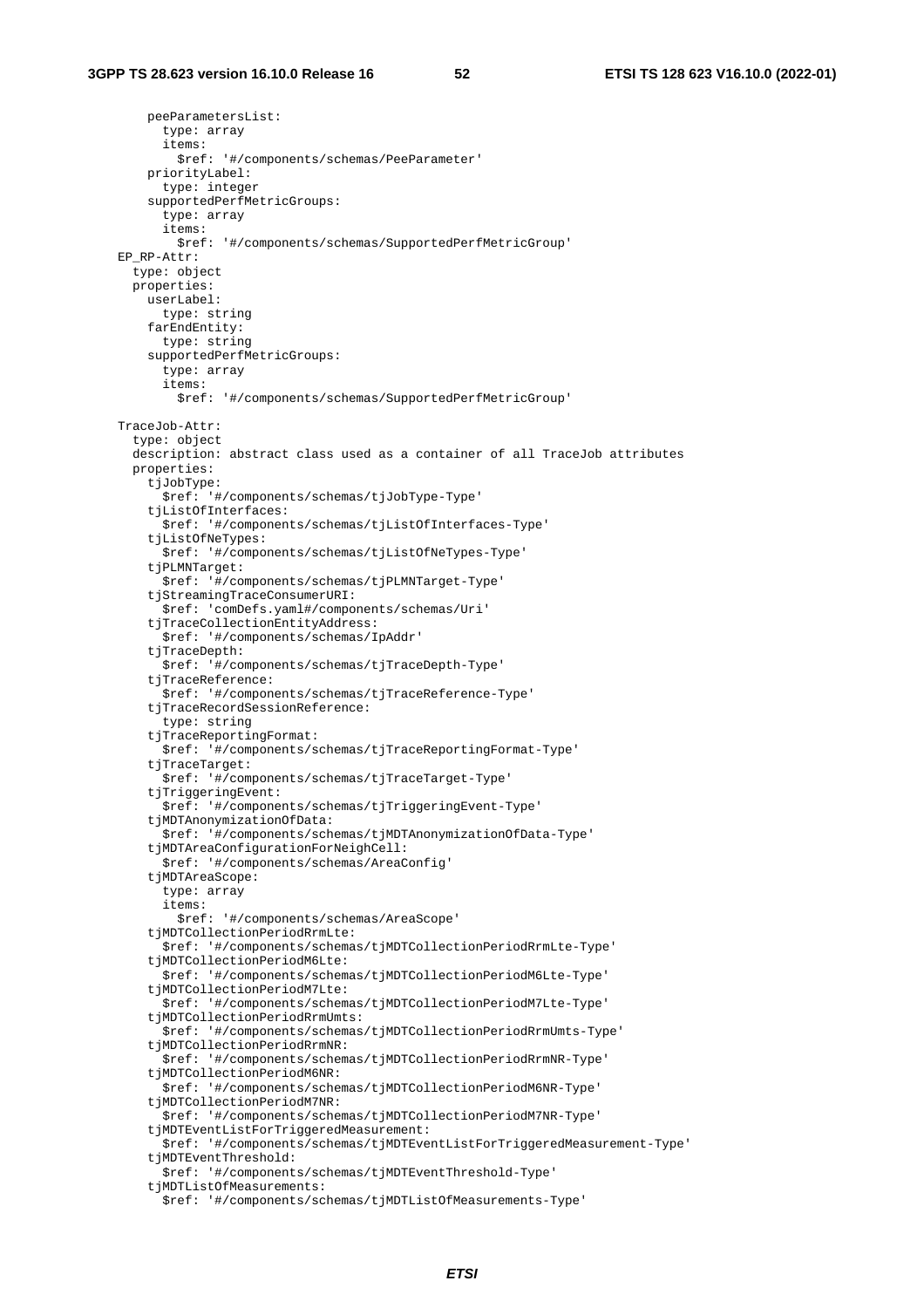tjMDTLoggingDuration: \$ref: '#/components/schemas/tjMDTLoggingDuration-Type' tjMDTLoggingInterval: \$ref: '#/components/schemas/tjMDTLoggingInterval-Type' tjMDTLoggingEventThreshold: \$ref: '#/components/schemas/tjMDTLoggingEventThreshold-Type' tjMDTLoggingHysteresis: \$ref: '#/components/schemas/tjMDTLoggingHysteresis-Type' tjMDTLoggingTimeToTrigger: \$ref: '#/components/schemas/tjMDTLoggingTimeToTrigger-Type' tjMDTMBSFNAreaList: type: array items: \$ref: '#/components/schemas/MbsfnArea' tjMDTMeasurementPeriodLTE: \$ref: '#/components/schemas/tjMDTMeasurementPeriodLTE-Type' tjMDTMeasurementPeriodUMTS: \$ref: '#/components/schemas/tjMDTMeasurementPeriodUMTS-Type' tjMDTMeasurementQuantity: \$ref: '#/components/schemas/tjMDTMeasurementQuantity-Type' tjMDTM4ThresholdUmts: \$ref: '#/components/schemas/tjMDTM4ThresholdUmts-Type' tjMDTPLMNList: \$ref: '#/components/schemas/tjMDTPLMNList-Type' tjMDTPositioningMethod: \$ref: '#/components/schemas/tjMDTPositioningMethod-Type' tjMDTReportAmount: \$ref: '#/components/schemas/tjMDTReportAmount-Type' tjMDTReportingTrigger: \$ref: '#/components/schemas/tjMDTReportingTrigger-Type' tjMDTReportInterval: \$ref: '#/components/schemas/tjMDTReportInterval-Type' tjMDTReportType: \$ref: '#/components/schemas/tjMDTReportType-Type' tjMDTSensorInformation: \$ref: '#/components/schemas/tjMDTSensorInformation-Type' tjMDTTraceCollectionEntityID: \$ref: '#/components/schemas/tjMDTTraceCollectionEntityID-Type' ManagedFunction-ncO: type: object properties: PerfMetricJob: \$ref: '#/components/schemas/PerfMetricJob-Multiple' ThresholdMonitor: \$ref: '#/components/schemas/ThresholdMonitor-Multiple' ManagedNFService: \$ref: '#/components/schemas/ManagedNFService-Multiple' TraceJob: \$ref: '#/components/schemas/TraceJob-Multiple' #-------- Definition of concrete IOCs -------------------------------------------- VsDataContainer-Single: type: object properties: id: type: string attributes: type: object properties: vsDataType: type: string vsDataFormatVersion: type: string vsData: nullable: true VsDataContainer: \$ref: '#/components/schemas/VsDataContainer-Multiple' ManagedNFService-Single: allOf: - \$ref: '#/components/schemas/Top' - type: object properties: attributes: type: object properties: userLabel: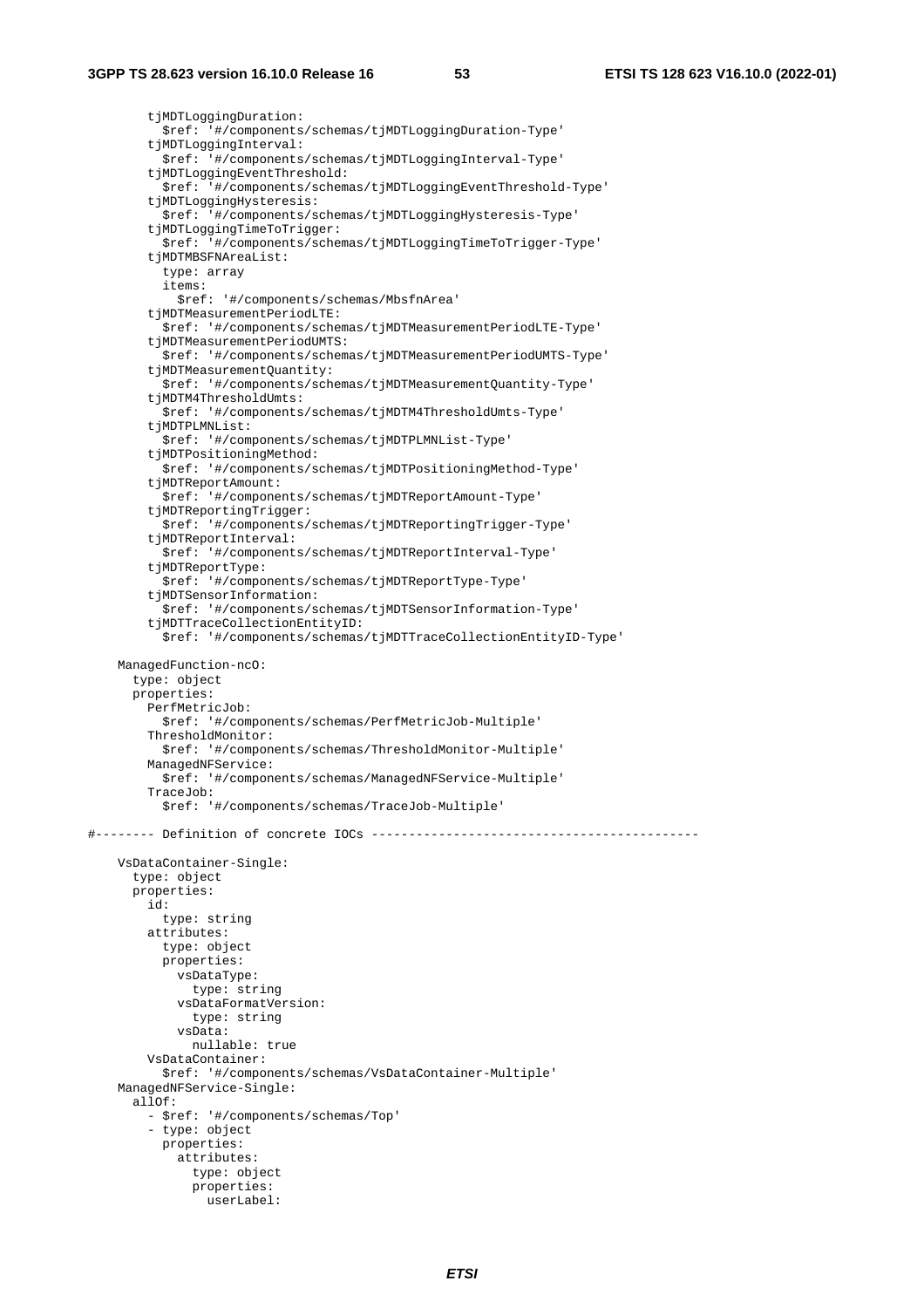```
 type: string 
              nFServiceType: 
                $ref: '#/components/schemas/NFServiceType' 
              sAP: 
                $ref: '#/components/schemas/SAP' 
              operations: 
                type: array 
                items: 
                  $ref: '#/components/schemas/Operation' 
              administrativeState: 
                $ref: 'comDefs.yaml#/components/schemas/AdministrativeState' 
              operationalState: 
                $ref: 'comDefs.yaml#/components/schemas/OperationalState' 
              usageState: 
                $ref: 'comDefs.yaml#/components/schemas/UsageState' 
              registrationState: 
                $ref: '#/components/schemas/RegistrationState' 
 ManagementNode-Single: 
   allOf: 
     - $ref: '#/components/schemas/Top' 
     - type: object 
       properties: 
         attributes: 
            type: object 
            properties: 
              userLabel: 
                type: string 
              managedElements: 
                $ref: 'comDefs.yaml#/components/schemas/DnList' 
              vendorName: 
                type: string 
              userDefinedState: 
                type: string 
              locationName: 
                type: string 
              swVersion: 
                type: string 
          MnsAgent: 
            $ref: '#/components/schemas/MnsAgent-Multiple' 
 MnsAgent-Single: 
   allOf: 
     - $ref: '#/components/schemas/Top' 
     - type: object 
       properties: 
         attributes: 
            type: object 
            properties: 
              systemDN: 
                $ref: 'comDefs.yaml#/components/schemas/Dn' 
 MeContext-Single: 
   allOf: 
     - $ref: '#/components/schemas/Top' 
     - type: object 
       properties: 
         attributes: 
            type: object 
            properties: 
              dnPrefix: 
                type: string 
 PerfMetricJob-Single: 
   allOf: 
     - $ref: '#/components/schemas/Top' 
     - type: object 
       properties: 
          attributes: 
            type: object 
            properties: 
              administrativeState: 
                $ref: 'comDefs.yaml#/components/schemas/AdministrativeState' 
              operationalState: 
                $ref: 'comDefs.yaml#/components/schemas/OperationalState' 
              jobId: 
                type: string 
              performanceMetrics: 
                type: array 
                items: 
                  type: string 
              granularityPeriod:
```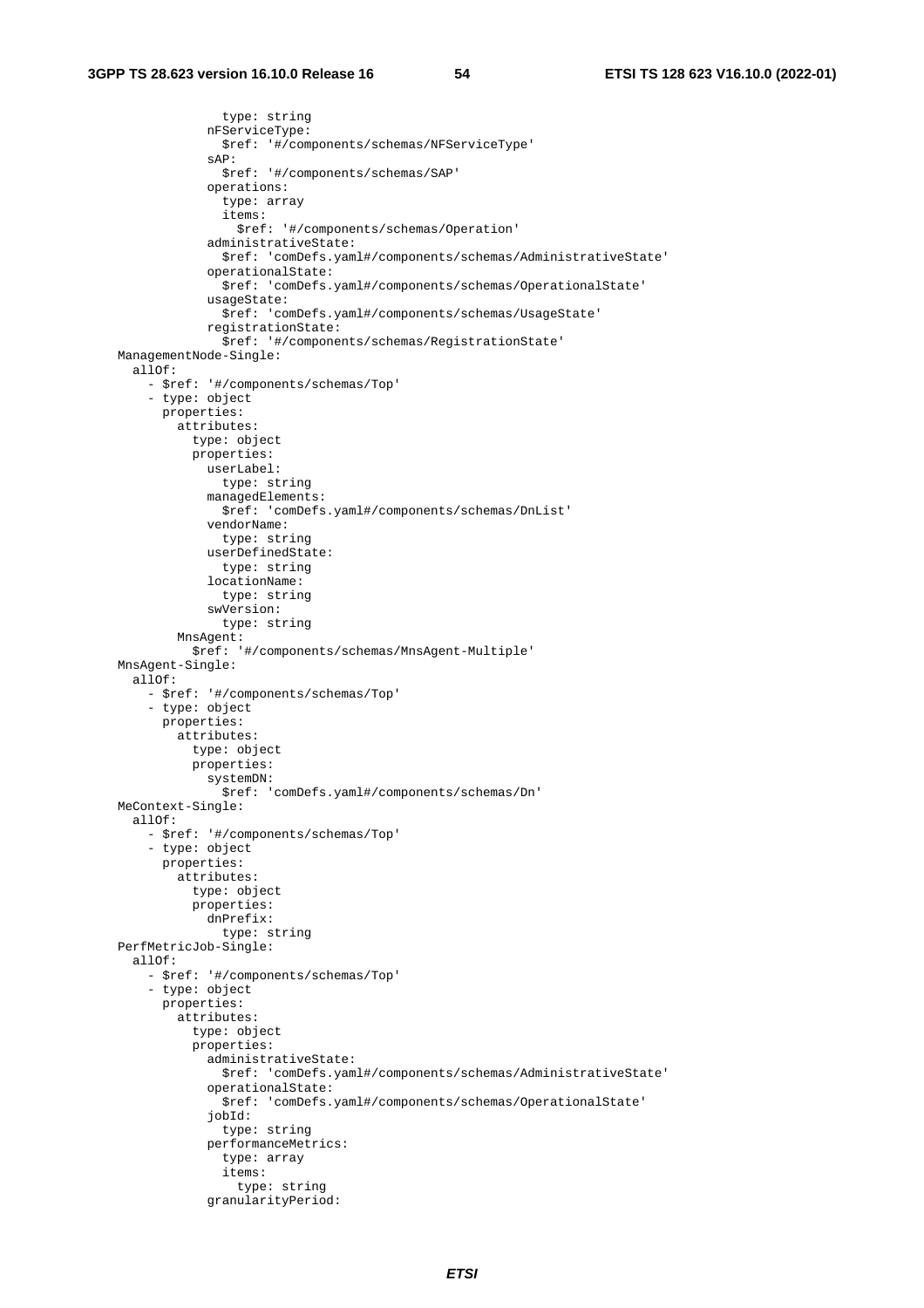```
 type: integer 
                minimum: 1 
              objectInstances: 
                $ref: 'comDefs.yaml#/components/schemas/DnList' 
              rootObjectInstances: 
                $ref: 'comDefs.yaml#/components/schemas/DnList' 
              reportingCtrl: 
                $ref: '#/components/schemas/ReportingCtrl' 
 ThresholdMonitor-Single: 
   allOf: 
     - $ref: '#/components/schemas/Top' 
     - type: object 
       properties: 
         attributes: 
            type: object 
            properties: 
              administrativeState: 
                $ref: 'comDefs.yaml#/components/schemas/AdministrativeState' 
              operationalState: 
                $ref: 'comDefs.yaml#/components/schemas/OperationalState' 
              performanceMetrics: 
                type: array 
                items: 
                  type: string 
              thresholdInfoList: 
                type: array 
                items: 
                   $ref: '#/components/schemas/ThresholdInfo' 
              monitorGranularityPeriod: 
                type: integer 
                minimum: 1 
              objectInstances: 
                $ref: 'comDefs.yaml#/components/schemas/DnList' 
              rootObjectInstances: 
                $ref: 'comDefs.yaml#/components/schemas/DnList' 
 NtfSubscriptionControl-Single: 
   allOf: 
     - $ref: '#/components/schemas/Top' 
     - type: object 
       properties: 
         attributes: 
            type: object 
            properties: 
              notificationRecipientAddress: 
                $ref: 'comDefs.yaml#/components/schemas/Uri' 
              notificationTypes: 
                type: array 
                items: 
                   $ref: 'comDefs.yaml#/components/schemas/NotificationType' 
              scope: 
                $ref: '#/components/schemas/Scope' 
              notificationFilter: 
                $ref: 'comDefs.yaml#/components/schemas/Filter' 
         HeartbeatControl: 
            $ref: '#/components/schemas/HeartbeatControl-Single' 
 HeartbeatControl-Single: 
  a110f: - $ref: '#/components/schemas/Top' 
     - type: object 
       properties: 
         attributes: 
            type: object 
            properties: 
              heartbeatNtfPeriod: 
                type: integer 
                minimum: 0 
              triggerHeartbeatNtf: 
                type: boolean 
 TraceJob-Single: 
   allOf: 
     - $ref: '#/components/schemas/Top' 
     - type: object 
       properties: 
         attributes: 
            $ref: '#/components/schemas/TraceJob-Attr' 
 AlarmList-Single: 
   allOf:
```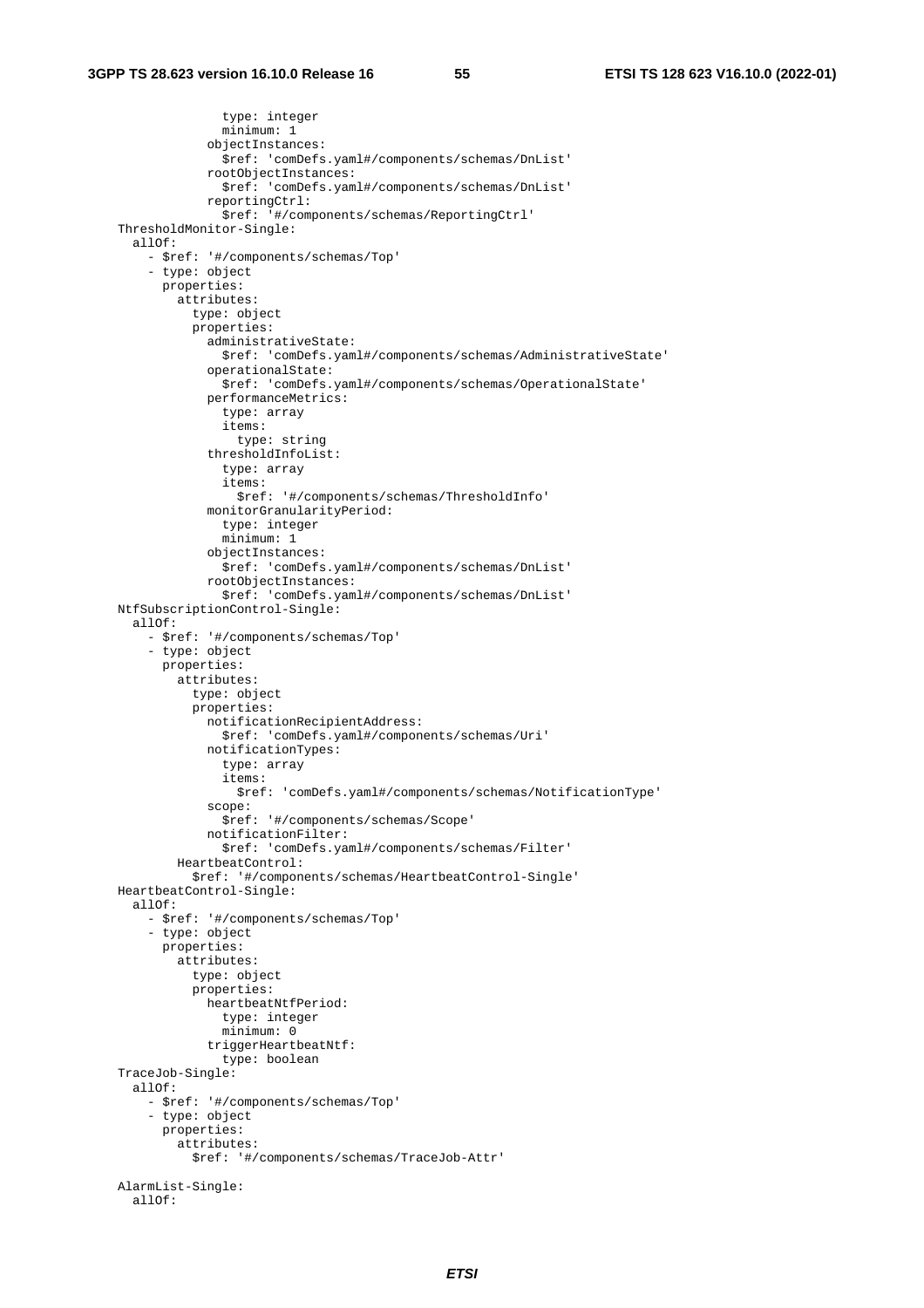```
 - $ref: '#/components/schemas/Top' 
         - type: object 
           properties: 
             attributes: 
                type: object 
                properties: 
                  administrativeState: 
                    $ref: 'comDefs.yaml#/components/schemas/AdministrativeState' 
                  operationalState: 
                    $ref: 'comDefs.yaml#/components/schemas/OperationalState' 
                  numOfAlarmRecords: 
                    type: integer 
                  lastModification: 
                    $ref: 'comDefs.yaml#/components/schemas/DateTime' 
                  alarmRecords: 
                    description: >- 
                       This resource represents a map of alarm records. 
                       The alarmIds are used as keys in the map. 
                    type: object 
                    additionalProperties: 
                      $ref: 'faultMnS.yaml#/components/schemas/AlarmRecord' 
#-------- Definition of YAML arrays for name-contained IOCs ---------------------- 
     VsDataContainer-Multiple: 
       type: array 
       items: 
         $ref: '#/components/schemas/VsDataContainer-Single' 
     ManagedNFService-Multiple: 
       type: array 
       items: 
         $ref: '#/components/schemas/ManagedNFService-Single' 
     ManagementNode-Multiple: 
       type: array 
       items: 
         $ref: '#/components/schemas/ManagementNode-Single' 
     MnsAgent-Multiple: 
       type: array 
       items: 
         $ref: '#/components/schemas/MnsAgent-Single' 
     MeContext-Multiple: 
       type: array 
       items: 
         $ref: '#/components/schemas/MeContext-Single' 
     PerfMetricJob-Multiple: 
       type: array 
       items: 
         $ref: '#/components/schemas/PerfMetricJob-Single' 
     ThresholdMonitor-Multiple: 
       type: array 
       items: 
         $ref: '#/components/schemas/ThresholdMonitor-Single' 
     TraceJob-Multiple: 
       type: array 
       items: 
         $ref: '#/components/schemas/TraceJob-Single' 
     NtfSubscriptionControl-Multiple: 
       type: array 
       items: 
         $ref: '#/components/schemas/NtfSubscriptionControl-Single' 
#-------- Definitions in TS 28.623 for TS 28.532 --------------------------------- 
     resources-genericNrm: 
       oneOf: 
        - $ref: '#/components/schemas/VsDataContainer-Single' 
        - $ref: '#/components/schemas/ManagementNode-Single' 
        - $ref: '#/components/schemas/MnsAgent-Single' 
        - $ref: '#/components/schemas/MeContext-Single' 
        - $ref: '#/components/schemas/ManagedNFService-Single' 
        - $ref: '#/components/schemas/PerfMetricJob-Single' 
         - $ref: '#/components/schemas/ThresholdMonitor-Single' 
        - $ref: '#/components/schemas/TraceJob-Single'
```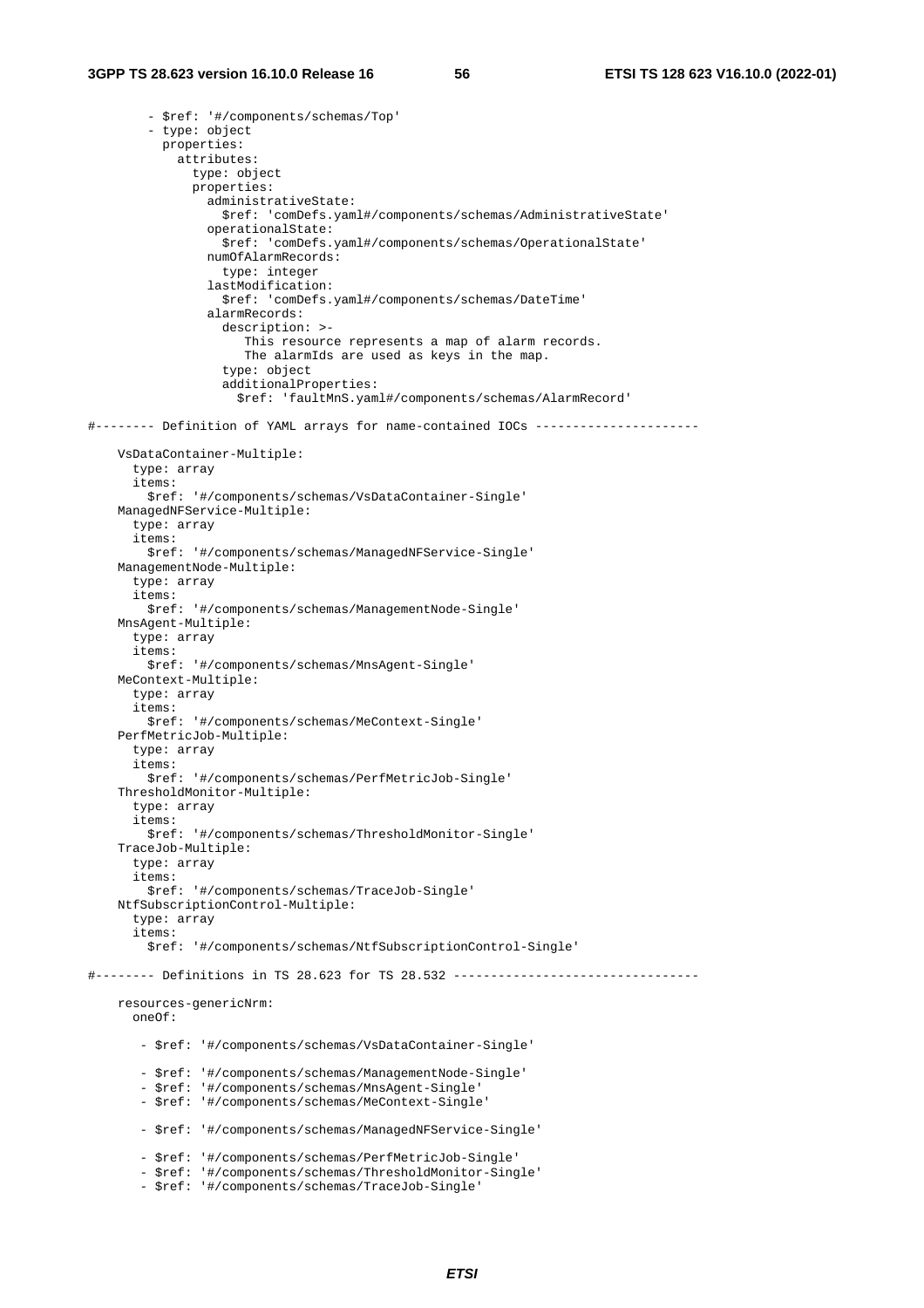- \$ref: '#/components/schemas/NtfSubscriptionControl-Single'
- \$ref: '#/components/schemas/HeartbeatControl-Single'
	- \$ref: '#/components/schemas/AlarmList-Single'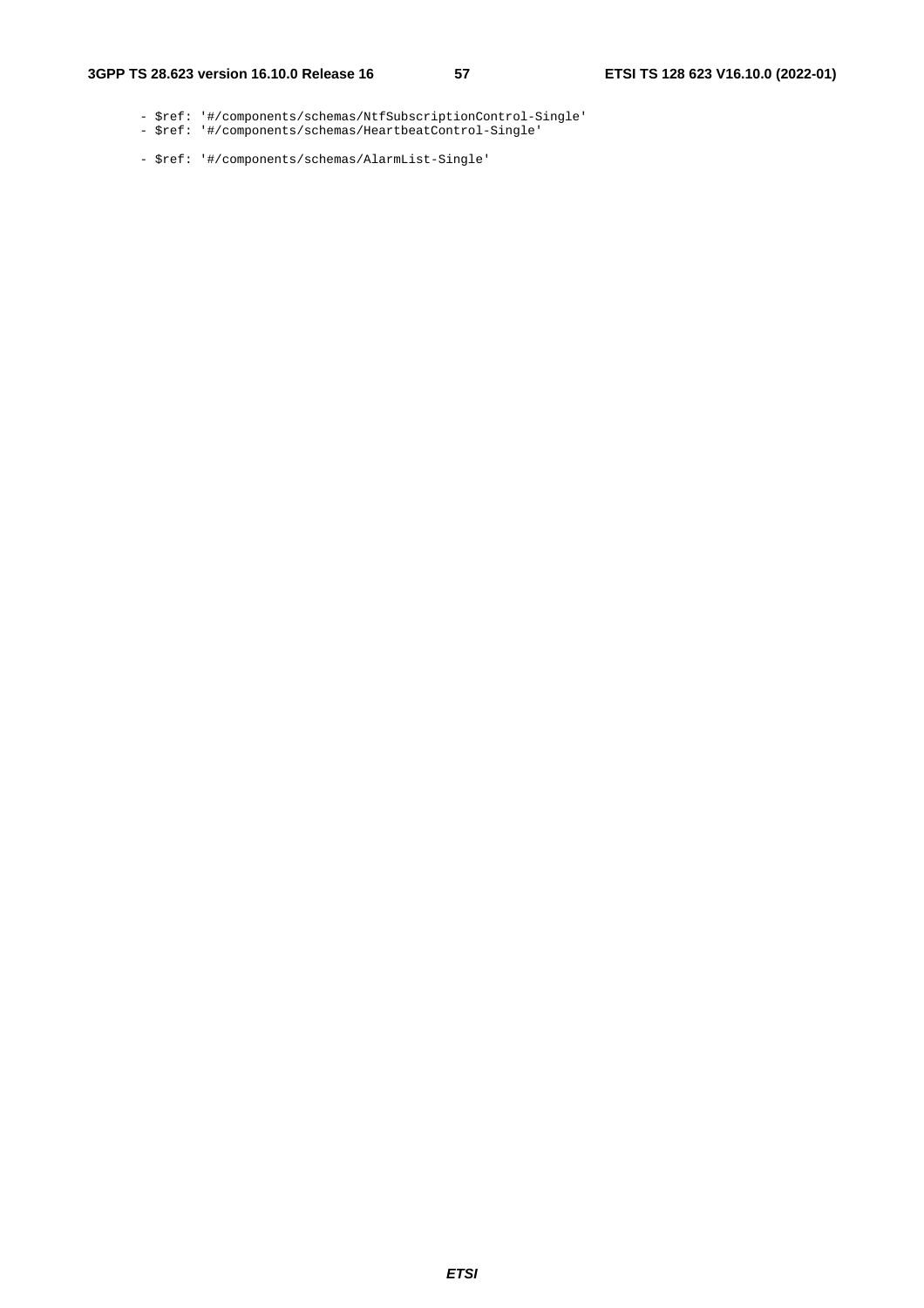# Annex D (normative): YANG definitions

### D.1 General

This annex contains the YANG definitions for the Generic NRM.

## D.2 Modules

#### D.2.1 module \_3gpp-common-ep-rp.yang

```
module _3gpp-common-ep-rp { 
   yang-version 1.1; 
   namespace "urn:3gpp:sa5:_3gpp-common-ep-rp"; 
   prefix "eprp3gpp"; 
   import _3gpp-common-yang-types { prefix types3gpp ; } 
   import ietf-inet-types { prefix inet; } 
   import _3gpp-common-measurements { prefix meas3gpp; } 
   organization "3GPP SA5"; 
   contact "https://www.3gpp.org/DynaReport/TSG-WG--S5--officials.htm?Itemid=464"; 
   description "Common/basic class/grouping to be inherited/reused. 
     This IOC represents an end point of a link used across a reference 
     point between two network entities."; 
   reference 
     "3GPP TS 28.622 
     Generic Network Resource Model (NRM) 
     Integration Reference Point (IRP); 
     Information Service (IS) 
     3GPP TS 28.620 
     Umbrella Information Model (UIM)"; 
   revision 2020-06-08 { reference "CR-0092"; } 
   revision 2019-06-17 { 
     description "Initial revision"; 
   } 
   grouping EP_RPGrp { 
     description "Abstract class, represents an end point of a link used 
       across a reference point between two network entities. 
       For naming the subclasses of EP_RP, the following rules shall apply: 
       - The name of the subclassed IOC shall have the form 'EP_<rp>',
      where <rp> is a string that represents the name of the reference point.
      Thus, two valid examples of EP_RP subclassed IOC names would be:
      EP_S1 and EP_X2.";
     leaf userLabel { 
         type string; 
         description "A user-friendly (and user assignable) name of this object."; 
     } 
     leaf farEndEntity { 
       config false; 
       type types3gpp:DistinguishedName; 
     } 
   } 
   grouping EP_Common { 
     uses EP_RPGrp; 
     uses meas3gpp:SupportedPerfMetricGroupGrp; 
     list localAddress { 
       description "Local IP address and VLAN ID."; 
       key "ipAddress vlanId";
```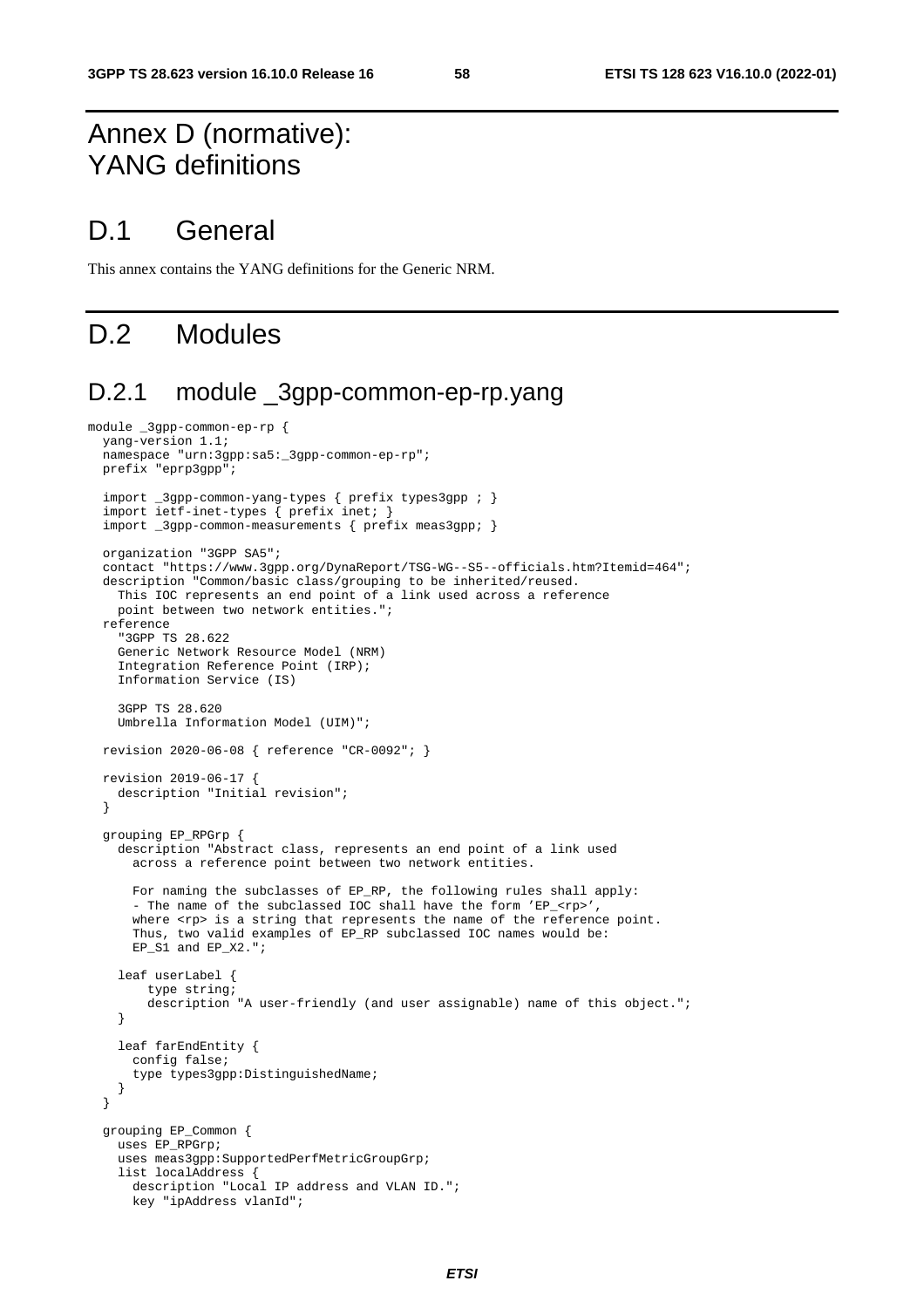```
 min-elements 1; 
       max-elements 1; 
       uses types3gpp:AddressWithVlan; 
     } 
     leaf remoteAddress { 
       description "Remote IP address."; 
       mandatory true; 
       type inet:ip-address; 
     } 
   } 
}
```
## D.2.2 module \_3gpp-common-managed-element.yang

```
<CODE BEGINS> 
module _3gpp-common-managed-element { 
  yang-version 1.1; 
   namespace urn:3gpp:sa5:_3gpp-common-managed-element; 
  prefix "me3gpp"; 
   import _3gpp-common-yang-types { prefix types3gpp ; } 
 import _3gpp-common-top { prefix top3gpp; } 
 import _3gpp-common-measurements { prefix meas3gpp; } 
   import _3gpp-common-subscription-control { prefix subscr3gpp; } 
 import _3gpp-common-fm { prefix fm3gpp; } 
 import _3gpp-common-trace { prefix trace3gpp; } 
   organization "3GPP SA5"; 
   contact "https://www.3gpp.org/DynaReport/TSG-WG--S5--officials.htm?Itemid=464"; 
   description "Defines ManagedElement which will be augmented 
      by other IOCs"; 
   reference "3GPP TS 28.623 
      Generic Network Resource Model (NRM) 
       Integration Reference Point (IRP); 
       Solution Set (SS) definitions 
       3GPP TS 28.622 
       Generic Network Resource Model (NRM) 
       Integration Reference Point (IRP); 
       Information Service (IS) 
       3GPP TS 28.620 
       Umbrella Information Model (UIM)"; 
   revision 2021-01-16 { reference "CR-0120"; } 
   revision 2020-08-06 { reference "CR-0102"; } 
 revision 2020-08-03 { reference "CR-0095"; } 
 revision 2020-06-08 { reference "CR-0092"; } 
 revision 2020-05-12 { reference "CR0084"; } 
 revision 2020-02-24 { reference "S5-201365"; } 
 revision 2019-06-17 { reference " S5-203316"; } 
   revision 2019-05-08 { reference "Initial revision"; } 
   feature MeasurementsUnderManagedElement { 
    description "The MeasurementSubtree shall be contained under 
      ManagedElement"; 
   } 
   feature SubscriptionControlUnderManagedElement { 
     description "The SubscriptionControlSubtree shall be contained under 
      ManagedElement"; 
   } 
   feature FmUnderManagedElement { 
     description "The FmSubtree shall be contained under ManagedElement"; 
   } 
   feature TraceUnderManagedElement { 
   description "The TraceSubtree shall be contained under ManageElement";
   } 
   feature DESManagementFunction { 
     description "Class representing Distributed SON or Domain-Centralized SON 
       Energy Saving feature. The DESManagementFunction shall be contained under
```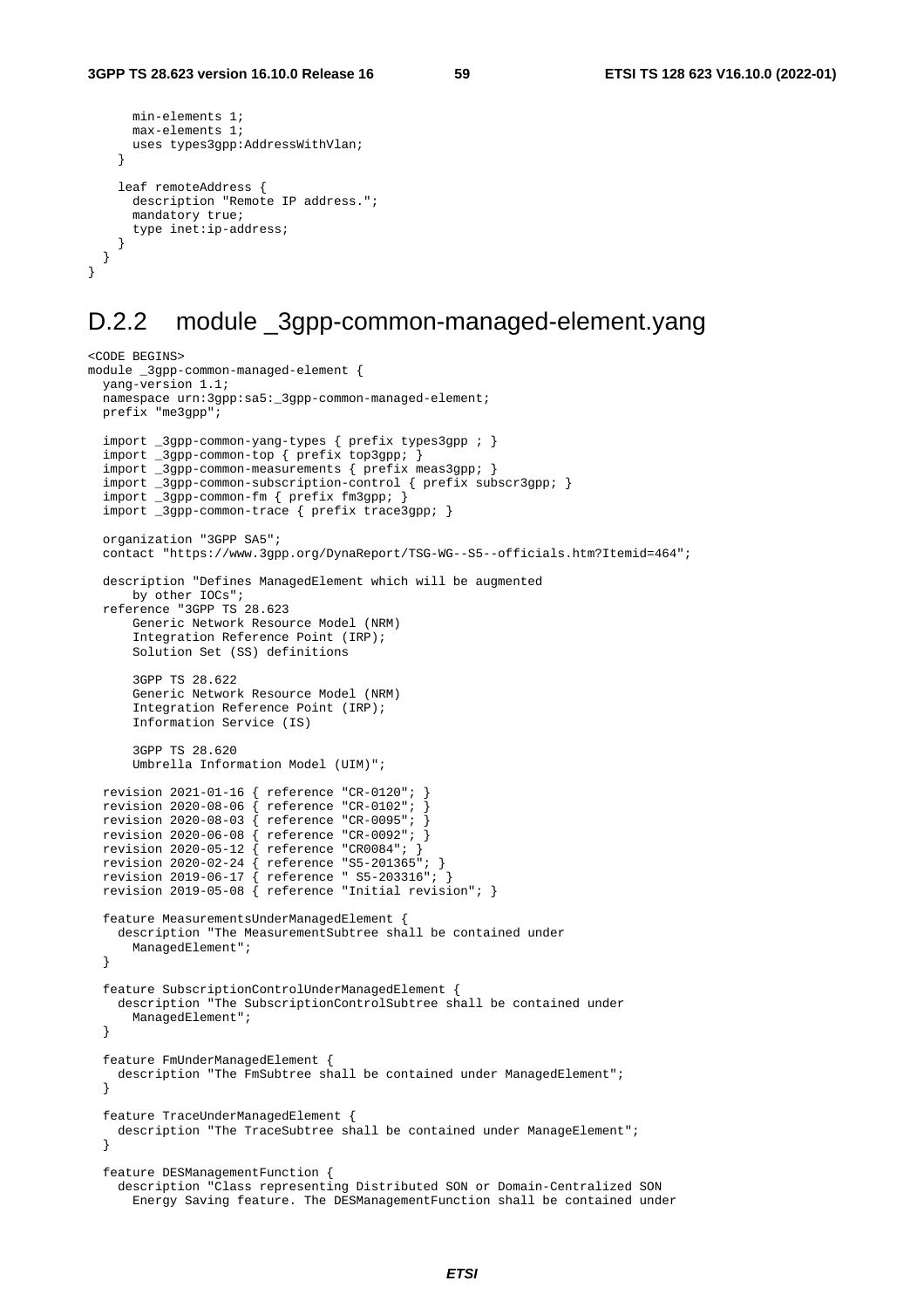```
 ManagedElement."; 
  } 
  feature DMROFunction { 
    description "Class representing D-SON function of MRO feature. The 
      DMROFunction shall be contained under ManagedElement."; 
  } 
  feature DRACHOptimizationFunction { 
    description "Class representing D-SON function of RACH optimization 
      feature. The DRACHOptimizationFunction shall be contained under 
      ManagedElement."; 
  } 
  feature DPCIConfigurationFunction { 
    description "Class representing Distributed SON or Domain-Centralized SON 
       function of PCI configuration feature. The DPCIConfigurationFunction shall 
     be contained under ManagedElement.";
  } 
  feature CPCIConfigurationFunction { 
    description "Class representing Cross Domain-Centralized SON function of PCI 
      configuration feature. The CPCIConfigurationFunction shall be contained 
      under ManagedElement."; 
  } 
  feature CESManagementFunction { 
    description "Class representing Cross Domain-Centralized SON Energy Saving 
      feature. The CESManagementFunction shall be contained under 
      ManagedElement."; 
  } 
  grouping ManagedElement_Grp { 
   description "Abstract class representing telecommunications resources.
      An ME communicates with a manager (directly or indirectly) for the 
      purpose of being monitored and/or controlled. MEs may perform element 
      management functionality. 
      An ME (and its contained Function_(s)) may or may not be geographically 
      distributed. An ME (and its contained Function_(s)) is often referred 
      to as a Network Element"; 
    leaf dnPrefix { 
       description "Provides naming context that allows the Managed 
        Elements to be partitioned into logical domains. 
         A Distingushed Name(DN) is defined by 3GPP TS 32.300, 
        which splits the DN into a DN Prefix and Local DN";
       type types3gpp:DistinguishedName; 
    } 
    leaf userLabel { 
      description "A user-friendly (and user assignable) name of this object."; 
       type string; 
    } 
    leaf locationName { 
      description "The physical location (e.g. an address) of an entity 
        represented by a (derivative of) ManagedElement_. It may contain no 
         information to support the case where the derivative of 
        ManagedElement_ needs to represent a distributed multi-location NE."; 
      config false; 
      type string; 
    } 
    leaf-list managedBy { 
       description "Relates to the role played by ManagementSystem_ in the 
 between ManagedSystem_ and ManagedElement_. This attribute contains 
 a list of the DN(s) of the related subclasses of 
        ManagementSystem_ instance(s)."; 
       config false; 
      type types3gpp:DistinguishedName; 
    } 
    leaf-list managedElementTypeList { 
       description "The type of functionality provided by the ManagedElement. 
         It may represent one ME functionality or a combination of 
         more than one functionality. 
        1) The allowed values of this attribute are the names of the IOC(s)
```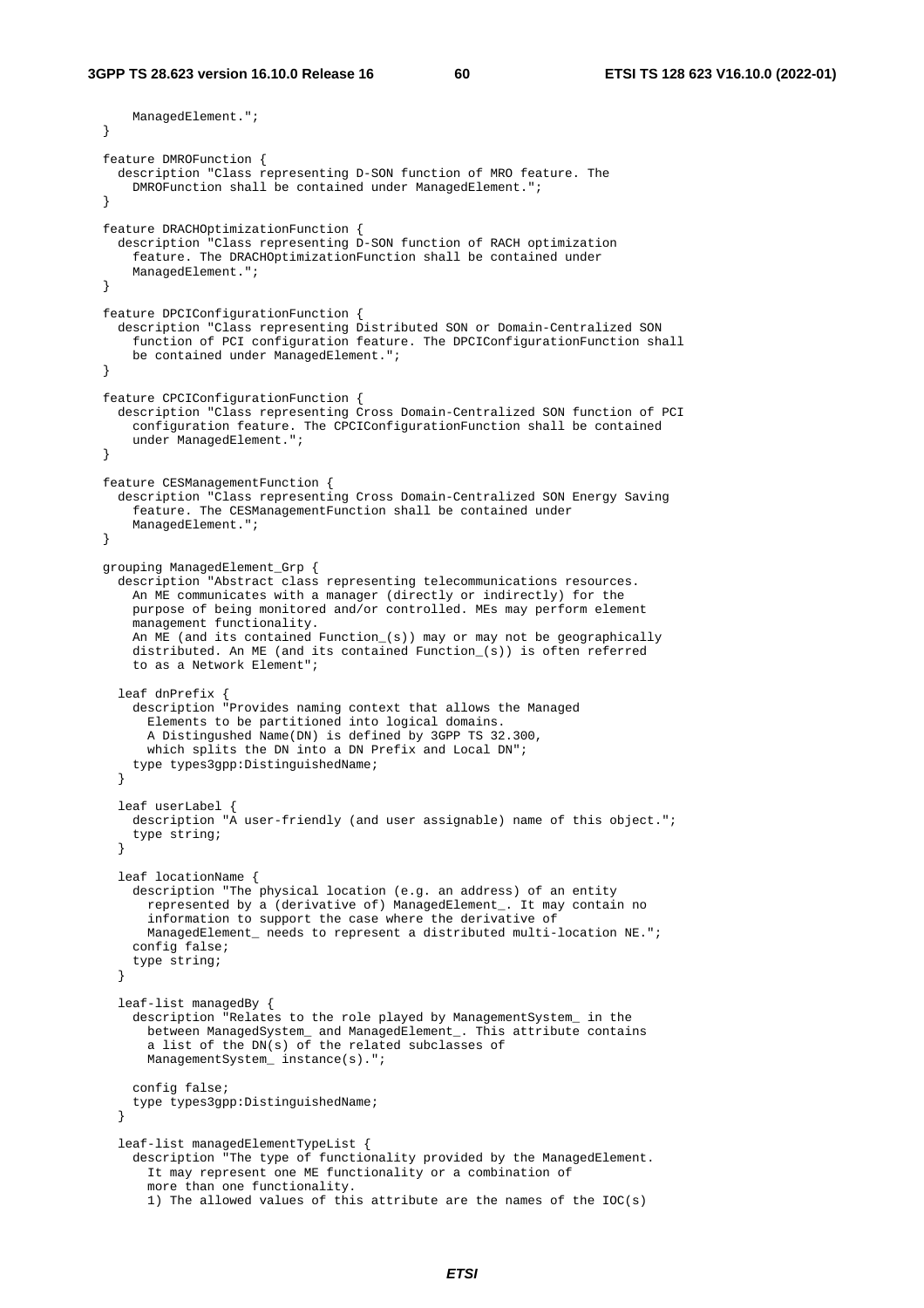```
 that are (a) derived/subclassed from ManagedFunction and (b) directly 
         name-contained by ManagedElement IOC (on the first level below 
        ManagedElement), but with the string 'Function' excluded. 
         2) If a ManagedElement contains multiple instances of a ManagedFunction 
         this attribute will not contain repeated values. 
         3) The capitalisation (usage of upper/lower case) of characters in this 
         attribute is insignificant. Thus, the NodeB should be case insensitive 
       when reading these values.
         4) Two examples of allowed values are: 
         - NodeB; 
         - HLR, VLR."; 
       config false; 
      min-elements 1; 
       type string; 
    } 
  } 
  grouping ManagedElementGrp { 
    description "Represents telecommunications equipment or 
      TMN entities within the telecommunications network providing support 
      and/or service to the subscriber."; 
    uses ManagedElement_Grp; 
    uses meas3gpp:SupportedPerfMetricGroupGrp; 
    leaf vendorName { 
      config false; 
      type string; 
    } 
    leaf userDefinedState { 
       type string; 
      description "An operator defined state for operator specific usage"; 
    } 
    leaf swVersion { 
      config false; 
       type string; 
    } 
    leaf priorityLabel { 
      type uint32; 
      mandatory true; 
    } 
  } 
  list ManagedElement { 
    description "Represents telecommunications equipment or TMN entities within 
       the telecommunications network providing support and/or service to the 
       subscriber. An ManagedElement IOC is used to represent a Network Element 
      defined in TS 32.101 including virtualizeation or non-virtualization 
       scenario. An ManagedElement instance is used for communicating with a 
       manager (directly or indirectly) over one or more management interfaces 
      for the purpose of being monitored and/or controlled. ManagedElement may 
      or may not additionally perform element management functionality. 
      An ManagedElement contains equipment that may or may not be geographically 
      distributed. 
      A telecommunication equipment has software and hardware components. The 
      ManagedElement IOC described above represents following two case: 
       - In the case when the software component is designed to run on dedicated 
        hardware component, the ManagedElement IOC description includes both 
        software and hardware components. 
       - In the case when the software is designed to run on ETSI NFV defined 
        NFVI [15], the ManagedElement IOC description would exclude the NFVI 
        component supporting the above mentioned subject software. 
       A ManagedElement may be contained in either a SubNetwork or in a MeContext 
       instance. A single ManagedElement may also exist stand-alone with no 
      parent at all. 
      The relation of ManagedElement IOC and ManagedFunction IOC can be 
      described as following:
 - A ManaagedElement instance may have 1..1 containment relationship to a 
        ManagedFunction instance. In this case, the ManagedElement IOC may be 
        used to represent a NE with single functionality. For example, a 
        ManagedElement is used to represent the 3GPP defined RNC node;
```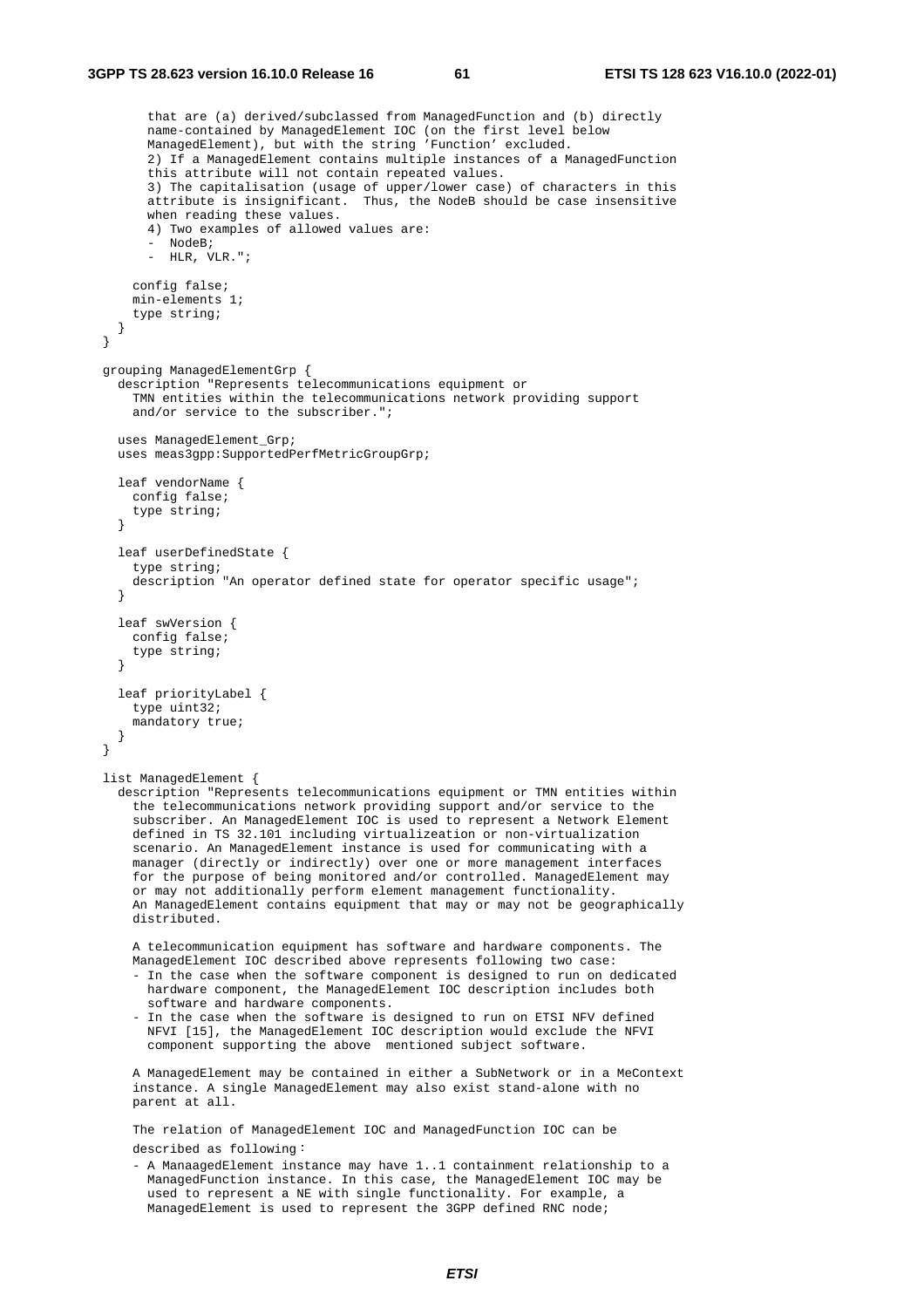}

 - A ManagedElement instance may have 1..N containment relationship to multiple ManagedFunction IOC instances. In this case, the ManagedElement IOC may be used to represent a NE with combined ManagedFunction funcationality (as indicated by the managedElementType attribute and the contained instances of different ManagedFunction IOCs).For example, a ManagedElement is used to represent the combined functionality of 3GPP defined gNBCUCPFuntion, gNBCUUPFunction and gNBDUFunction";

```
 key id; 
     uses top3gpp:Top_Grp; 
     container attributes { 
      uses ManagedElementGrp; 
 } 
     uses meas3gpp:MeasurementSubtree { 
      if-feature MeasurementsUnderManagedElement; 
 } 
     uses subscr3gpp:SubscriptionControlSubtree { 
      if-feature SubscriptionControlUnderManagedElement; 
     } 
     uses fm3gpp:FmSubtree { 
      if-feature FmUnderManagedElement; 
     } 
     uses trace3gpp:TraceSubtree { 
      if-feature TraceUnderManagedElement; 
 } 
  } 
.<br><CODE ENDS>
```
### D.2.3 module \_3gpp-common-managed-function.yang

```
<CODE BEGINS> 
module _3gpp-common-managed-function { 
   yang-version 1.1; 
  namespace urn:3gpp:sa5:_3gpp-common-managed-function;
   prefix mf3gpp; 
   import _3gpp-common-yang-types { prefix types3gpp; } 
   import _3gpp-common-top { prefix top3gpp; } 
 import _3gpp-common-measurements { prefix meas3gpp; } 
 import _3gpp-common-trace { prefix trace3gpp; } 
   organization "3GPP SA5"; 
   contact "https://www.3gpp.org/DynaReport/TSG-WG--S5--officials.htm?Itemid=464";
   description "The module defines a base class/grouping for major 3GPP 
    functions."; 
   reference 
     "3GPP TS 28.622 
     Generic Network Resource Model (NRM) 
     Integration Reference Point (IRP); 
     Information Service (IS) 
     3GPP TS 28.620 
     Umbrella Information Model (UIM)"; 
   revision 2021-01-25 { reference "CR-0122"; } 
   revision 2020-09-30 { reference "CR-bbbb"; } 
   revision 2020-08-06 { reference "CR-0102"; } 
   revision 2020-08-03 { reference "CR-0095"; } 
   revision 2020-06-23 { reference "CR-085"; } 
 revision 2020-06-08 { reference "CR-0092"; } 
 revision 2019-11-21 { reference "S5-197275, S5-197735"; } 
 revision 2019-10-28 { reference S5-193518 ; } 
 revision 2019-06-18 { reference "Initial revision"; } 
   feature MeasurementsUnderManagedFunction { 
    description "The MeasurementSubtree shall be contained under ManageElement"; 
   } 
   feature TraceUnderManagedFunction { 
    description "The TraceSubtree shall be contained under ManagedFunction"; 
   }
```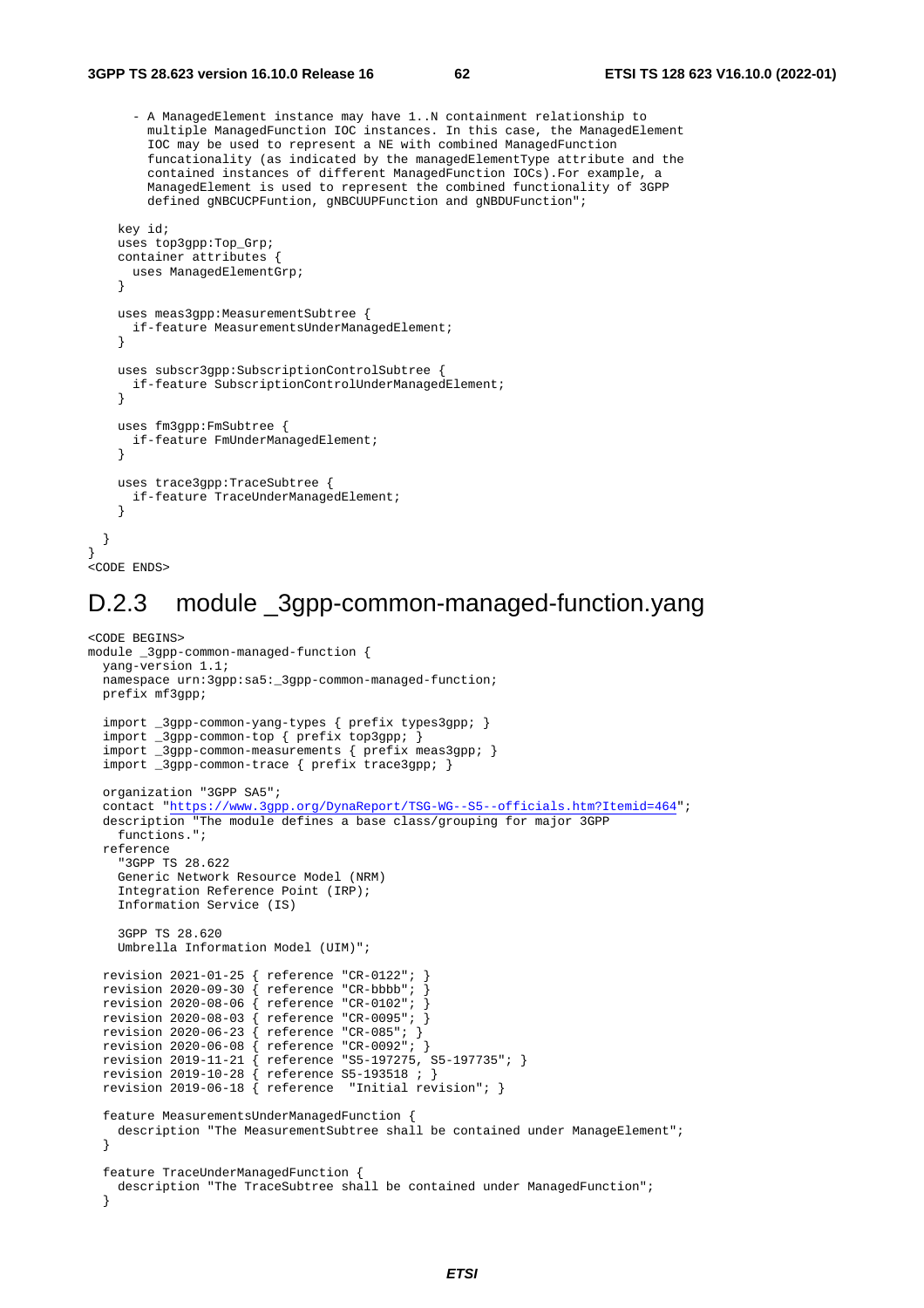grouping Operation {

```
 description "This data type represents an Operation."; 
    reference "3gpp TS 28.622"; 
     leaf name { 
       type string; 
      mandatory true; 
     } 
     leaf-list allowedNFTypes { 
       type string; 
       min-elements 1; 
      description "The type of the managed NF service instance 
         The specifc values allowed are described in TS 23.501"; 
     } 
     leaf operationSemantics { 
       type enumeration { 
         enum REQUEST_RESPONSE; 
         enum SUBSCRIBE_NOTIFY; 
 } 
      config false; 
      mandatory true; 
       description "Semantics type of the operation."; 
      reference "3GPP TS 23.502"; 
     } 
  } 
  grouping ManagedNFServiceGrp { 
     description "A ManagedNFService represents a Network Function (NF) service."; 
     reference "Clause 7 of 3GPP TS 23.501."; 
     leaf userLabel { 
         type string; 
         description "A user-friendly (and user assignable) name of this object."; 
     } 
     leaf nFServiceType { 
       config false; 
      mandatory true; 
       type string; 
       description "The type of the managed NF service instance 
         The specifc values allowed are described in clause 7.2 of TS 23.501"; 
     } 
     list sAP { 
       key "host port"; 
      min-elements 1; 
      max-elements 1; 
      description "The service access point of the managed NF service instance"; 
      uses types3gpp:SAP; 
     } 
     list operations { 
      key name; 
       min-elements 1; 
       uses Operation ; 
      description "Set of operations supported by the managed NF 
         service instance"; 
     } 
     leaf administrativeState { 
       type types3gpp:AdministrativeState; 
       mandatory true; 
       description "Permission to use or prohibition against using the instance"; 
     } 
     leaf operationalState { 
       type types3gpp:OperationalState; 
       config false; 
      mandatory true; 
       description "Describes whether the resource is installed and working"; 
     } 
     leaf usageState { 
       type types3gpp:usageState ;
```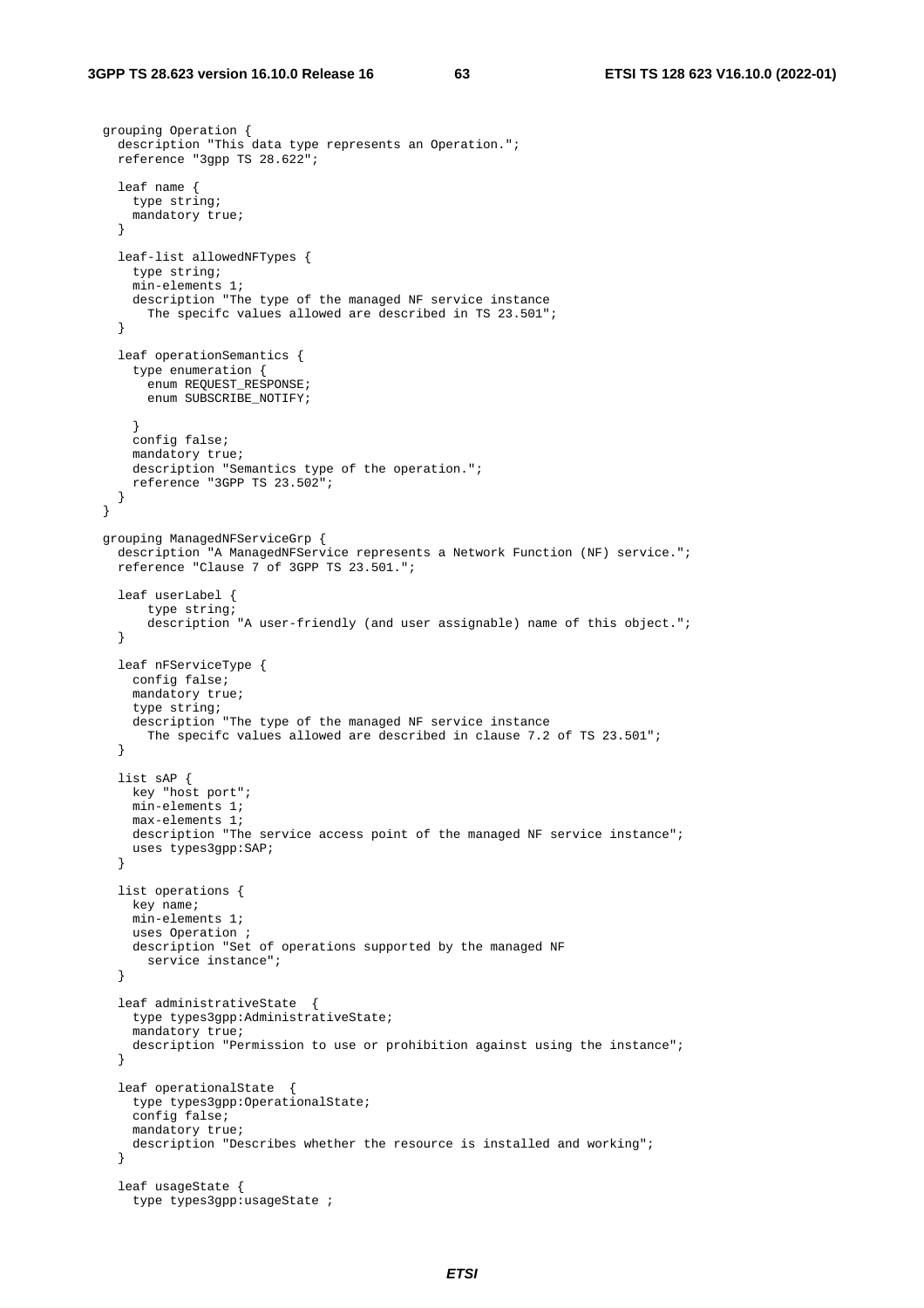}

```
 config false; 
      mandatory true; 
      description "Describes whether the resource is actively in use at a 
         specific instant, and if so, whether or not it has spare 
         capacity for additional users."; 
    } 
    leaf registrationState { 
      type enumeration { 
         enum REGISTERED; 
        enum DEREGISTERED; 
 } 
      config false; 
  } 
  grouping Function_Grp { 
    description "A base grouping for 3GPP functions."; 
    leaf userLabel { 
        type string; 
        description "A user-friendly (and user assignable) name of this object."; 
    } 
  } 
  grouping ManagedFunctionGrp { 
    description "Abstract root class to be inherited/reused by classes 
      representing 3GPP functions. 
      Anywhere this grouping is used by classes inheriting from ManagedFunction 
      the list representing the inheriting class needs to include all 
      contained classes of ManagedFunction too. Contained classes are 
      either 
      - augmented into the Function class or 
       - shall be included in the list representing the inheriting class 
      using the grouping ManagedFunctionContainedClasses: 
       1) EP RP solved using augment
        2) uses mf3gpp:ManagedFunctionContainedClasses;
      \blacksquare uses Function_Grp; 
    list vnfParametersList { 
      key vnfInstanceId; 
      description "Contains the parameter set of the VNF 
         instance(s) corresponding to an NE. 
        The presence of this list indicates that the ManagedFunction 
         represented is realized by one or more VNF instance(s). Otherwise it 
         shall be absent. 
        The presence of a vnfParametersList entry, whose vnfInstanceId with a 
 string length of zero, in createMO operation can trigger the 
 instantiation of the related VNF/VNFC instances."; 
       leaf vnfInstanceId { 
         type string ; 
         description "VNF instance identifier"; 
         reference "ETSI GS NFV-IFA 008 v2.1.1: 
          Network Functions Virtualisation (NFV); Management and Orchestration; 
           Ve-Vnfm reference point - Interface and Information Model Specification 
          section 9.4.2 
          ETSI GS NFV-IFA 015 v2.1.2: Network Functions Virtualisation (NFV); 
          Management and Orchestration; Report on NFV Information Model 
      section B2.4.2.1.2.3";
 } 
      leaf vnfdId { 
        type string ; 
        description "Identifier of the VNFD on which the VNF instance is based. 
          The absence of the leaf or a string length of zero for vnfInstanceId 
           means the VNF instance(s) does not exist (e.g. has not been 
           instantiated yet, has already been terminated)."; 
        reference "ETSI GS NFV-IFA 008 v2.1.1: 
          Network Functions Virtualisation (NFV); Management and Orchestration; 
           Ve-Vnfm reference point - Interface and Information Model Specification 
      section 9.4.2";
 }
```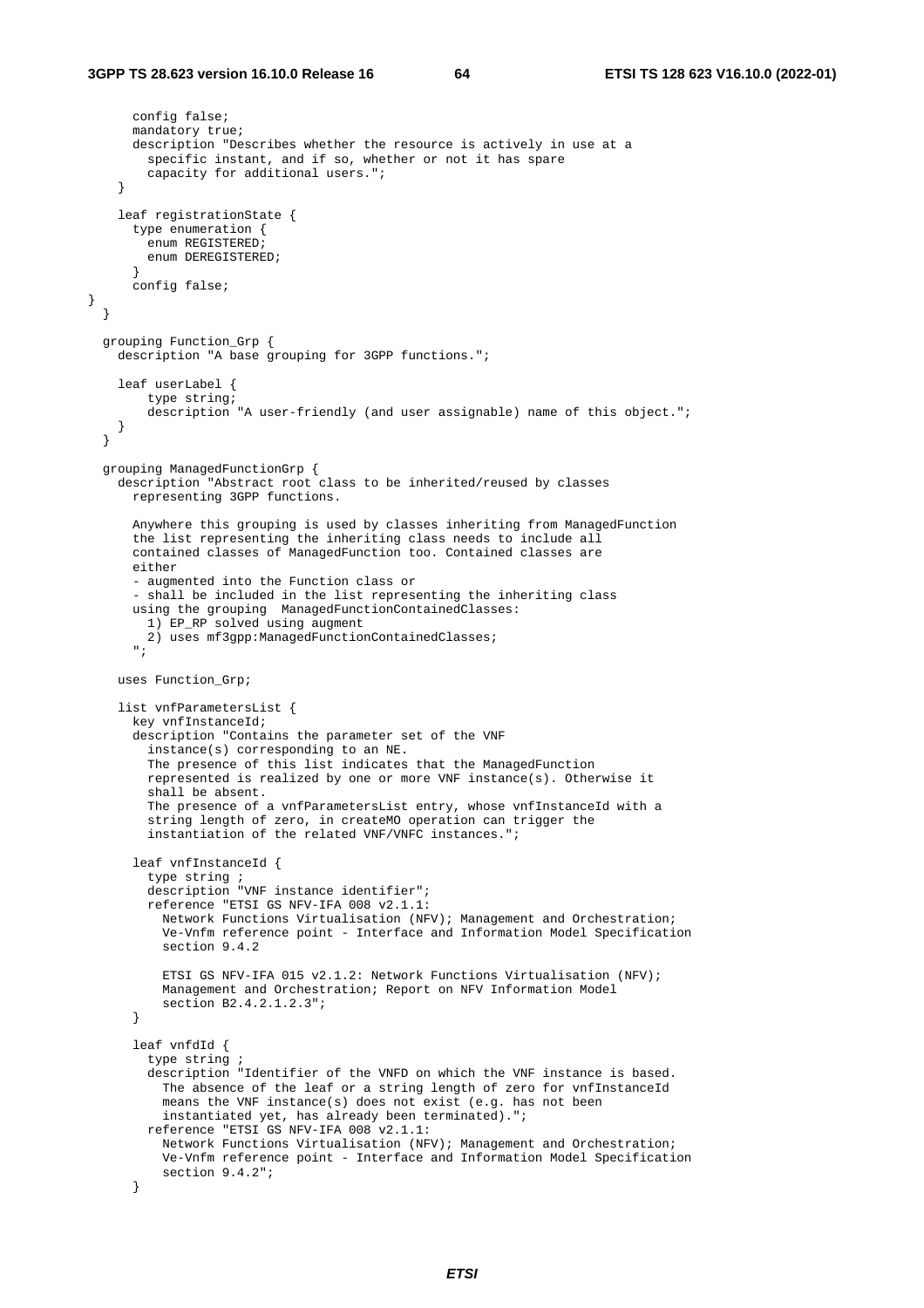```
 leaf flavourId { 
         type string ; 
        description "Identifier of the VNF Deployment Flavour applied to this 
          VNF instance."; 
        reference "ETSI GS NFV-IFA 008 v2.1.1: 
          Network Functions Virtualisation (NFV) Management and Orchestration"; 
 } 
      leaf autoScalable { 
        type boolean ; 
        mandatory true; 
        description "Indicator of whether the auto-scaling of this 
          VNF instance is enabled or disabled."; 
      } 
    } 
    list peeParametersList { 
      key idx; 
      description "Contains the parameter set for the control 
        and monitoring of power, energy and environmental parameters of 
       ManagedFunction instance(s).";
       leaf idx { type uint32; } 
      leaf siteIdentification { 
        type string; 
        mandatory true;
        description "The identification of the site where the 
          ManagedFunction resides."; 
       } 
      leaf siteLatitude { 
         type decimal64 { 
          fraction-digits 4; 
          range "-90.0000..+90.0000"; 
 } 
        description "The latitude of the site where the ManagedFunction 
          instance resides, based on World Geodetic System (1984 version) 
           global reference frame (WGS 84). Positive values correspond to 
           the northern hemisphere. This attribute is optional in case of 
      BTSFunction and RNCFunction instance(s).";
 } 
      leaf siteLongitude { 
        type decimal64 { 
          fraction-digits 4; 
          range "-180.0000..+180.0000"; 
 } 
        description "The longitude of the site where the ManagedFunction 
          instance resides, based on World Geodetic System (1984 version) 
          global reference frame (WGS 84). Positive values correspond to 
          degrees east of 0 degrees longitude. This attribute is optional in 
           case of BTSFunction and RNCFunction instance(s)."; 
 } 
      leaf siteDescription { 
        type string; 
         mandatory true; 
        description "An operator defined description of the site where 
          the ManagedFunction instance resides."; 
       } 
       leaf equipmentType { 
        type string; 
        mandatory true; 
        description "The type of equipment where the managedFunction 
          instance resides."; 
        reference "clause 4.4.1 of ETSI ES 202 336-12"; 
}
      leaf environmentType { 
        type string; 
        mandatory true; 
        description "The type of environment where the managedFunction 
          instance resides."; 
       reference "clause 4.4.1 of ETSI ES 202 336-12"; 
 }
```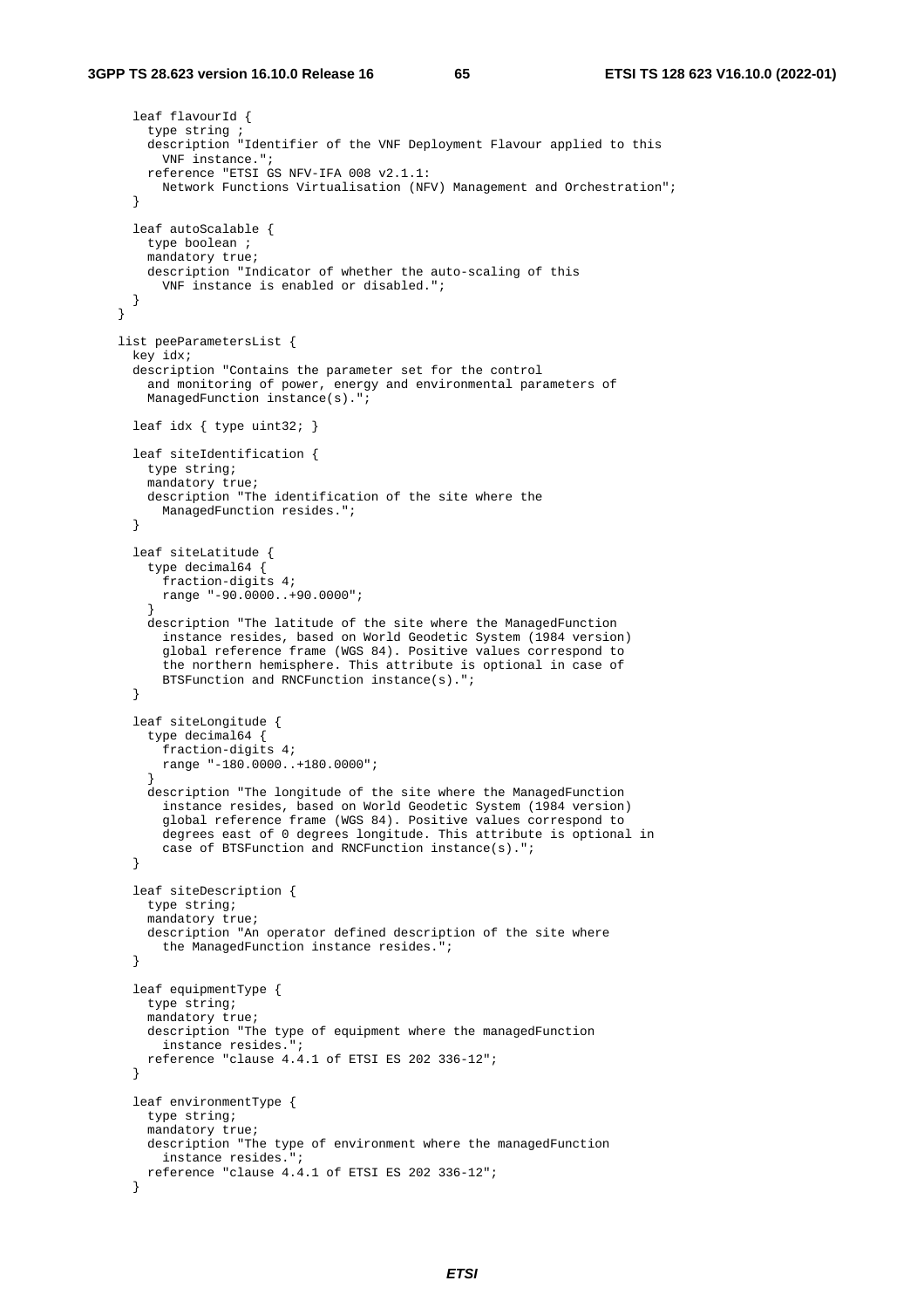```
 leaf powerInterface { 
         type string; 
        mandatory true;
         description "The type of power."; 
         reference "clause 4.4.1 of ETSI ES 202 336-12"; 
       } 
     } 
     leaf priorityLabel { 
       mandatory true; 
       type uint32; 
 } 
     uses meas3gpp:SupportedPerfMetricGroupGrp; 
   } 
  grouping ManagedFunctionContainedClasses { 
     description "A grouping used to containe classes (lists) contained by 
       the abstract IOC ManagedFunction"; 
     list ManagedNFService { 
      description "Represents a Network Function (NF)"; 
       reference "3GPP TS 23.501"; 
       key id; 
       uses top3gpp:Top_Grp; 
       container attributes { 
         uses ManagedNFServiceGrp; 
       } 
     } 
     uses meas3gpp:MeasurementSubtree { 
       if-feature MeasurementsUnderManagedFunction ; 
     } 
     uses trace3gpp:TraceSubtree { 
       if-feature TraceUnderManagedFunction ; 
     } 
  } 
.<br><CODE ENDS>
```
#### D.2.4 module 3gpp-common-measurements.yang

```
<CODE BEGINS> 
module _3gpp-common-measurements { 
   yang-version 1.1; 
   namespace "urn:3gpp:sa5:_3gpp-common-measurements"; 
   prefix "meas3gpp"; 
   import _3gpp-common-top { prefix top3gpp; } 
   import _3gpp-common-yang-types { prefix types3gpp; } 
   organization "3GPP SA5"; 
   contact "https://www.3gpp.org/DynaReport/TSG-WG--S5--officials.htm?Itemid=464"; 
   description "Defines Measurement and KPI related groupings 
     Any list/class intending to use this should include 2 or 3 uses statements 
     controlled by a feature: 
    A) 
+++ feature MeasurementsUnderMyClass { 
+++ description 'Indicates whether measurements and/or KPIs are supported 
+++ for this class.'; 
+++ } 
     B) include the attribute measurementsList and/or kPIsList indicating the 
       supported measurment and KPI types and GPs. Note that for classes 
       inheriting from ManagedFunction, EP_RP or SubNetwork these attributes are 
       already inherited, so there is no need to include them once more. E.g. 
+++ grouping MyClassGrp { 
+++ uses meas3gpp:SupportedPerfMetricGroup; 
^{+++} C) include the class PerfmetricJob to control the measurements/KPIs. E.g.
```

```
 list MyClass {
```
}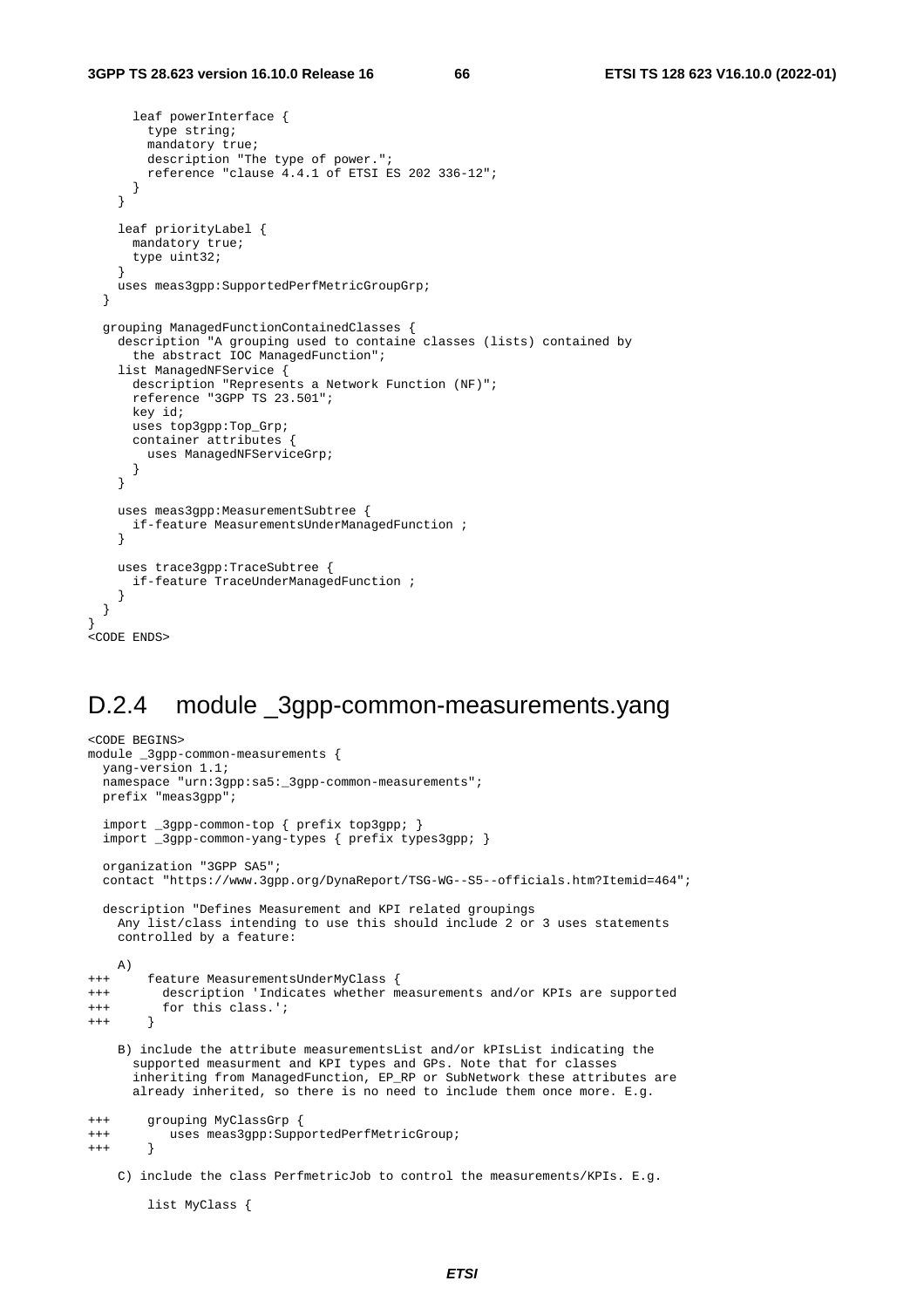```
 container attributes { 
            uses MyClassGrp; 
 } 
+++ uses meas3gpp:MeasurementSubtree { 
+++ if-feature MeasurementsUnderMyClass ; 
^{+++} }
 } 
    Measurements can be contained under ManagedElement, SubNetwork, or 
     any list representing a class inheriting from Subnetwork or 
     ManagedFunction. Note: KPIs will only be supported under SubNetwork"; 
  reference "3GPP TS 28.623 
       Generic Network Resource Model (NRM) 
       Integration Reference Point (IRP); 
      Solution Set (SS) definitions 
       3GPP TS 28.622 
       Generic Network Resource Model (NRM) 
       Integration Reference Point (IRP); 
       Information Service (IS)"; 
  revision 2021-07-22 { reference "CR-0137"; } 
  revision 2020-11-06 { reference "CR-0118"; } 
 revision 2020-09-04 { reference "CR-000107"; } 
 revision 2020-06-08 { reference "CR-0092"; } 
  revision 2020-05-31 { reference "CR-0084"; } 
 revision 2020-03-11 { reference "S5-201581, SP-200229"; } 
 revision 2019-11-21 { reference "S5-197275, S5-197735"; } 
 revision 2019-10-28 { reference "S5-193516"; } 
 revision 2019-06-17 { reference " "; } 
  grouping ThresholdInfoGrp { 
    description "Defines a single threshold level."; 
     leaf-list measurementTypes { 
      type string; 
       description "The Measurement type can be those specified in TS 28.552, 
        TS 32.404 and can be those specified by other SDOs or can be 
         vendor-specific."; 
     } 
     leaf thresholdLevel { 
      type uint64; 
      mandatory true; 
      description "Number (key) for a single threshold in the threshold list 
        applicable to the monitored performance metric."; 
     } 
     leaf thresholdDirection { 
      type enumeration { 
       enum IID;
         enum DOWN; 
       enum UP_AND_DOWN;
 } 
      must '. = "UP_AND_DOWN" or not(../hysteresis)' { 
        error-message "In case a threshold with hysteresis is configured, the " 
          +"threshold direction attribute shall be set to 'UP_AND_DOWN'."; 
 } 
      mandatory true; 
      description "Direction of a threshold indicating the direction for which 
         a threshold crossing triggers a threshold. 
         When the threshold direction is configured to 'UP', the associated 
         treshold is triggered only when the performance metric value is going 
         up upon reaching or crossing the threshold value. The treshold is not 
         triggered, when the performance metric is going down upon reaching or 
         crossing the threshold value. 
         Vice versa, when the threshold direction is configured to 'DOWN', the 
         associated treshold is triggered only when the performance metric is 
         going down upon reaching or crossing the threshold value. The treshold 
         is not triggered, when the performance metric is going up upon reaching
```
 When the threshold direction is set to 'UP\_AND\_DOWN' the treshold is active in both direcions.

or crossing the threshold value.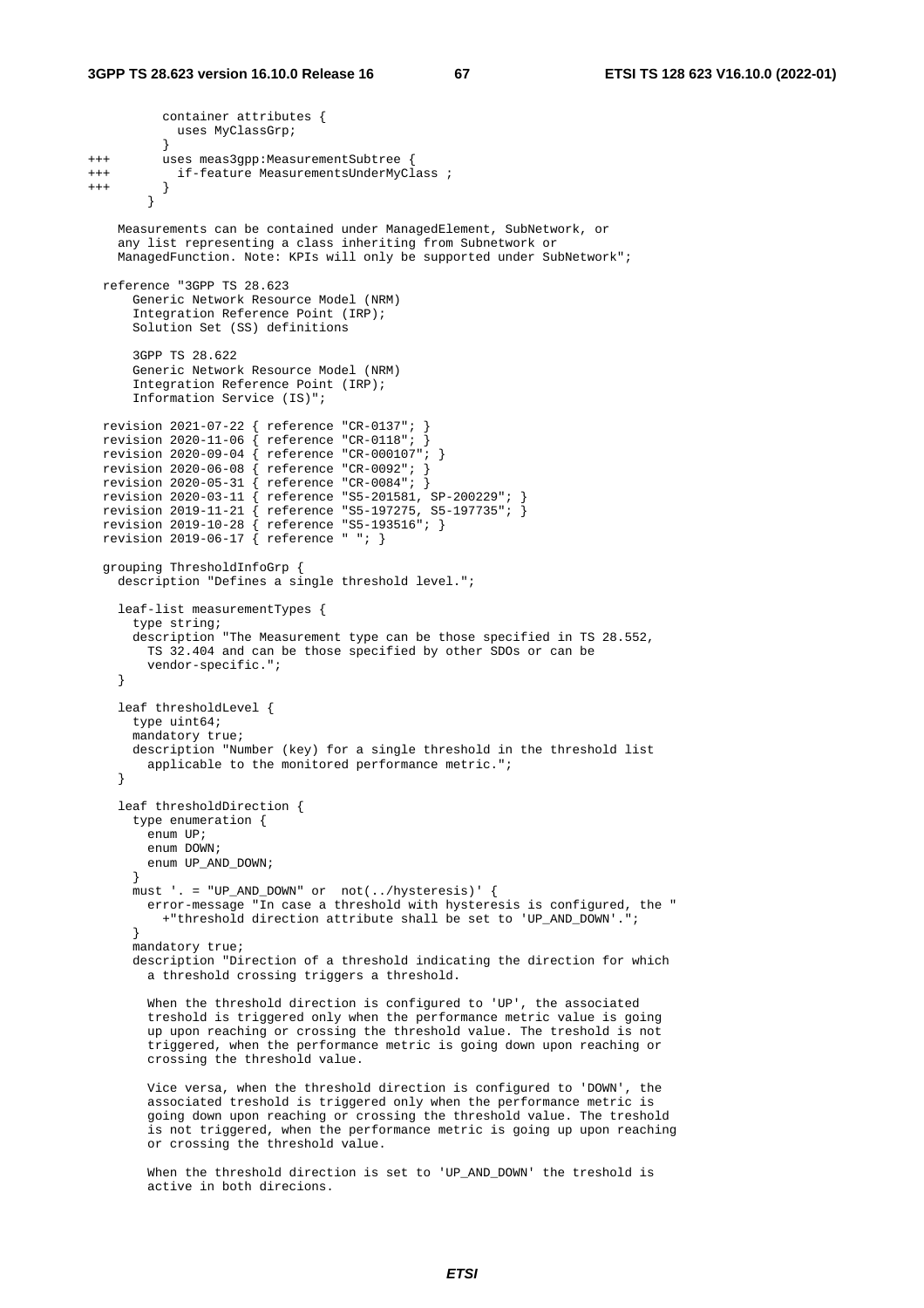```
 In case a threshold with hysteresis is configured, the threshold 
       direction attribute shall be set to 'UP AND DOWN'.";
    } 
    leaf thresholdValue { 
      type union { 
        type int64; type decimal64 { 
          fraction-digits 2; 
        } 
       } 
      mandatory true; 
      description "Value against which the monitored performance metric is 
         compared at a threshold level in case the hysteresis is zero"; 
 } 
    leaf hysteresis { 
      type union
        type uint64; 
        type decimal64 { 
          fraction-digits 2; 
          range "0..max"; 
         } 
 } 
       description "Hysteresis of a threshold. If this attribute is present 
         the monitored performance metric is not compared against the 
         threshold value as specified by the thresholdValue attribute but 
        against a high and low threshold value given by 
           threshold-high = thresholdValue + hysteresis 
           threshold-low = thresholdValue - hysteresis 
         When going up, the threshold is triggered when the performance metric 
        reaches or crosses the high threshold value. When going down, the 
        hreshold is triggered when the performance metric reaches or crosses 
         the low threshold value. 
        A hysteresis may be present only when the monitored performance 
        metric is not of type counter that can go up only. If present 
        for a performance metric of type counter, it shall be ignored."; 
    } 
  } 
  grouping SupportedPerfMetricGroupGrp { 
    list SupportedPerfMetricGroup { 
       config false; 
       description "Captures a group of supported performance metrics and 
         associated parameters related to their production and reporting. 
         A SupportedPerfMetricGroup attribute which is part of an MOI may 
        define performanceMetrics for any MOI under the subtree contained 
       under that MOI, e.g. SupportedPerfMetricGroup on a ManagedElement
         can specify supported metrics for contained ManagedFunctions 
         like a GNBDUFunction."; 
       leaf-list performanceMetrics { 
         type string; 
        min-elements 1; 
         description "Performance metrics include measurements defined in 
           TS 28.552 and KPIs defined in TS 28.554. Performance metrics can 
           also be specified by other SDOs or be vendor specific. 
          Performance metrics are identfied with their names. 
          For measurements defined in TS 28.552 the name is constructed as 
          follows: 
           - 'family.measurementName.subcounter' for measurement types with 
          subcounters 
           'family.measurementName' for measurement types without subcounters
           - 'family' for measurement families 
          For KPIs defined in TS 28.554 the name is defined in the KPI 
           definitions template as the component designated with e). 
          A name can also identify a vendor specific performance metric or a 
          group of vendor specific performance metrics."; 
}
       leaf-list granularityPeriods { 
        type uint32 {
```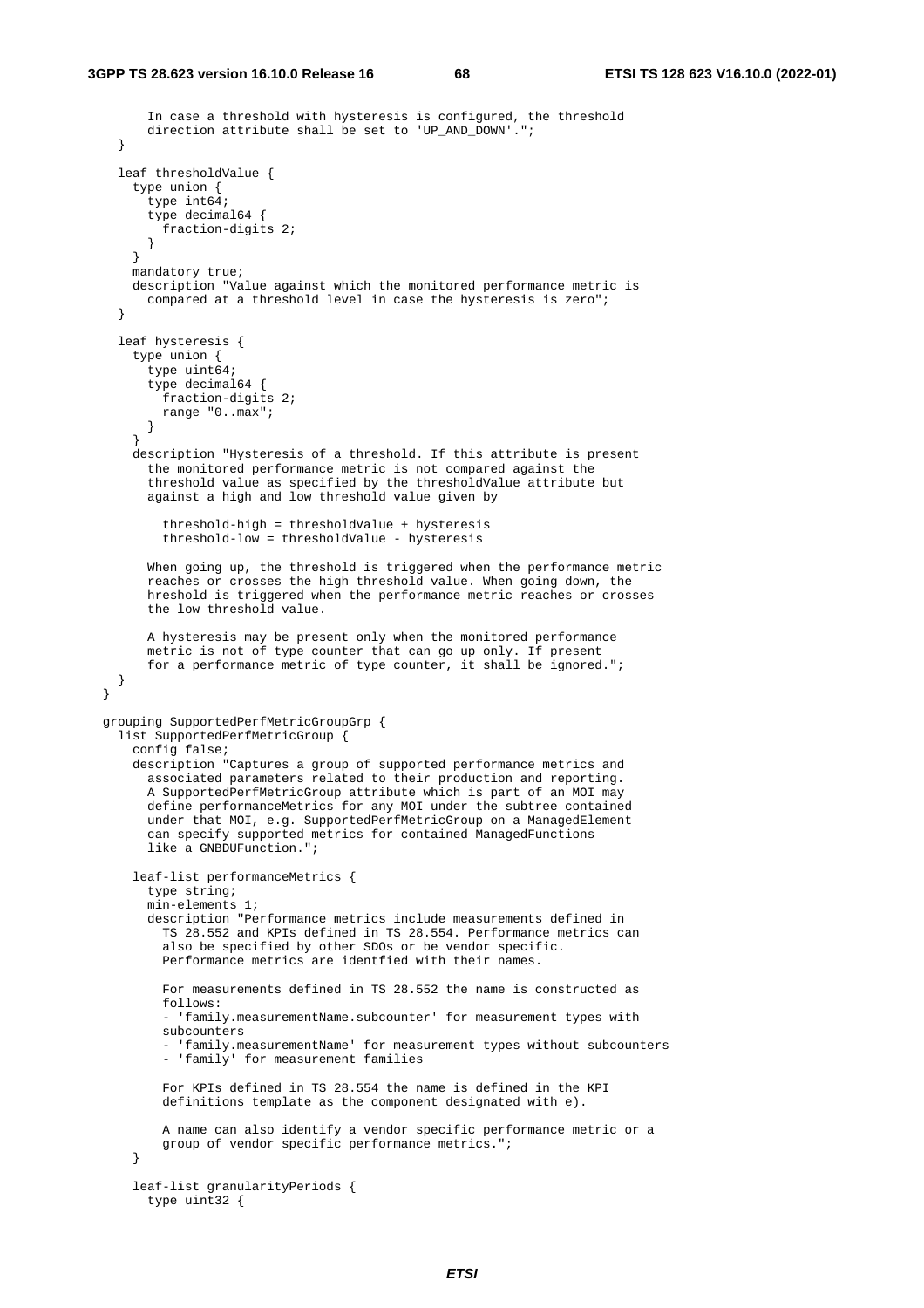```
 range 1..max ; 
 } 
        units seconds; 
       } 
       leaf-list reportingMethods { 
         type enumeration { 
         ..<br>enum FILE BASED LOC SET BY PRODUCER;
          enum FILE_BASED_LOC_SET_BY_CONSUMER; 
           enum STREAM_BASED; 
         } 
        min-elements 1; 
       } 
      leaf-list monitorGranularityPeriods { 
        type uint32 { 
          range 1..max ; 
 } 
         units seconds; 
        description "Granularity periods supported for the monitoring of 
          associated measurement types for thresholds"; 
      } 
    } 
  } 
  grouping PerfMetricJobGrp { 
    description "Represents the attributtes of the IOC PerfMetricJob"; 
    leaf administrativeState { 
      default UNLOCKED; 
       type types3gpp:AdministrativeState ; 
      description "Enable or disables production of the metrics"; 
 } 
    leaf operationalState { 
      config false; 
      mandatory true; 
 type types3gpp:OperationalState ; 
 description "Indicates whether the PerfMetricJob is working."; 
    } 
    leaf jobId { 
      type string; 
      description "Id for a PerfMetricJob job."; 
    } 
    leaf-list performanceMetrics { 
      type string; 
      min-elements 1; 
      description "Performance metrics include measurements defined in 
         TS 28.552 and KPIs defined in TS 28.554. Performance metrics can 
         also be those specified by other SDOs or vendor specific metrics. 
         Performance metrics are identfied with their names. A name can also 
         identify a vendor specific group of performance metrics. 
        For measurements defined in TS 28.552 the name is constructed as 
        follows: 
         - 'family.measurementName.subcounter' for measurement types with 
         subcounters 
         - 'family.measurementName' for measurement types without subcounters 
         - 'family' for measurement families 
         For KPIs defined in TS 28.554 the name is defined in the KPI 
        definitions template as the component designated with e)."; 
    } 
    leaf granularityPeriod { 
      type uint32 { 
        range 1..max ; 
 } 
      units seconds; 
      mandatory true; 
      description "Granularity period used to produce measurements. The value 
        must be one of the supported granularity periods for the metric."; 
    } 
    leaf-list objectInstances { 
      type types3gpp:DistinguishedName;
```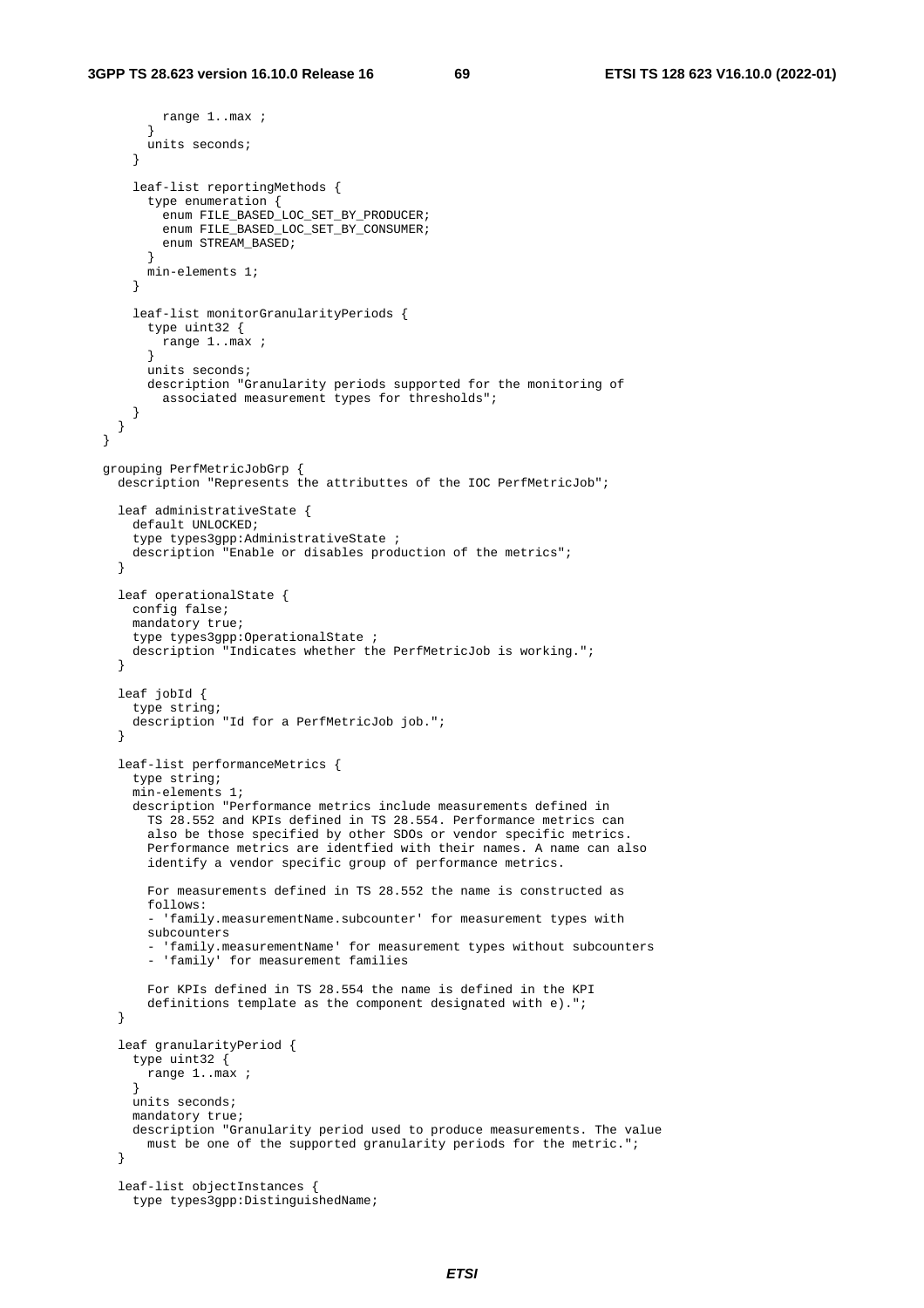```
 } 
    leaf-list rootObjectInstances { 
       type types3gpp:DistinguishedName; 
      description "Each object instance designates the root of a subtree that 
      contains the root object and all descendant objects."; 
 } 
    choice reportingCtrl { 
      mandatory true; 
      description "This choice defines the method for reporting collected 
         performance metrics to MnS consumers as well as the parameters for 
         configuring the reporting function. It is a choice between the control 
        parameter required for the reporting methods, whose presence selects 
         the reporting method as follows: 
         - When only the fileReportingPeriod attribute is present, the MnS 
         producer shall store files on the MnS producer at a location selected 
        by the MnS producer and inform the MnS consumer about the availability 
         of new files and the file location using the notifyFileReady 
        notification. 
         - When only the fileReportingPeriod and fileLocation attributes are 
        present, the MnS producer shall store the files on the MnS consumer at 
         the location specified by fileLocation. No notification is emitted by 
         the MnS producer. 
         - When only the streamTarget attribute is present, the MnS producer 
         shall stream the data to the location specified by streamTarget. 
        For the file-based reporting methods the fileReportingPeriod attribute 
        specifies the time window during which collected measurements are stored 
        into the same file before the file is closed and a new file is opened."; 
       case file-based-reporting { 
         leaf fileReportingPeriod { 
          type uint32 { 
             range 1..max; 
 } 
          units minutes; 
          must '(number(.)*"60") mod number(../granularityPeriod) = "0"' { 
             error-message 
              "The time-period must be a multiple of the granularityPeriod.";
 } 
          mandatory true; 
           description "For the file-based reporting method this is the time 
             window during which collected measurements are stored into the same 
             file before the file is closed and a new file is opened. 
             The time-period must be a multiple of the granularityPeriod. 
            Applicable when the file-based reporting method is supported";
 } 
        leaf fileLocation { 
           type string ; 
           description "Applicable and must be present when the file-based 
             reporting method is supported, and the files are stored on the MnS 
             consumer."; 
        } 
       } 
       case stream-based-reporting { 
        leaf streamTarget { 
          type string; 
          mandatory true; 
          description "Applicable when stream-based reporting method is 
             supported."; 
     \begin{matrix} \end{matrix} } 
 } 
 } 
  grouping ThresholdMonitorGrp { 
       description "A threshold monitor that is created by the consumer for 
         the monitored entities whose measurements are required by consumer 
         to monitor."; 
    leaf administrativeState { 
       default UNLOCKED; 
       type types3gpp:AdministrativeState ; 
     description "Enables or disables the ThresholdMonitor.";
```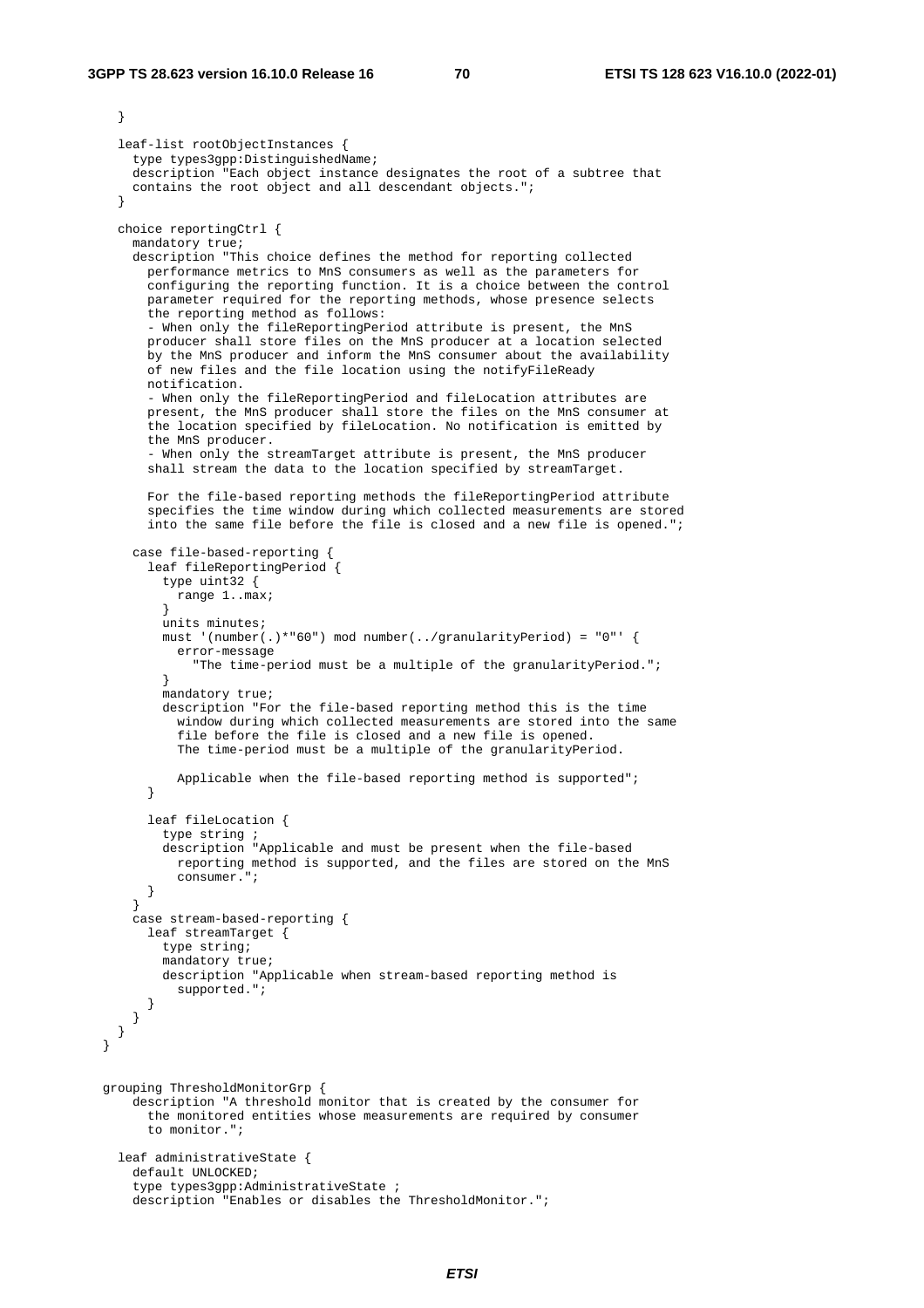```
 } 
    leaf operationalState { 
      config false; 
      mandatory true; 
      type types3gpp:OperationalState ; 
      description "Indicates whether the ThresholdMonitor is working."; 
 } 
    list thresholdInfoList { 
      key idx; 
      min-elements 1; 
     leaf idx \{ type uint 32 ; \} uses ThresholdInfoGrp; 
 } 
    leaf monitorGranularityPeriod { 
       type uint32 { 
        range "1..max"; 
 } 
      units second; 
      mandatory true; 
      description " Granularity period used to monitor measurements for 
        threshold crossings. "; 
    } 
     leaf-list objectInstances { 
      type types3gpp:DistinguishedName; 
    } 
    leaf-list rootObjectInstances { 
      type types3gpp:DistinguishedName; 
      description "Each object instance designates the root of a subtree that 
      contains the root object and all descendant objects."; 
    } 
  } 
  grouping MeasurementSubtree { 
    description "Contains classes that define measurements. 
      Should be used in all classes (or classes inheriting from) 
       - SubNnetwork 
       - ManagedElement 
       - ManagedFunction 
      If a YANG module wants to augment these classes/list/groupings they must 
       augment all user classes! 
      If a class uses this grouping in its list it shall also use the 
       grouping SupportedPerfMetricGroupGrp to add SupportedPerfMetricGroup as 
      an attribute to its grouping"; 
    list PerfMetricJob { 
       description "This IOC represents a performance metric production job. It 
         can be name-contained by SubNetwork, ManagedElement, or ManagedFunction. 
         To activate the production of the specified performance metrics, a MnS 
         consumer needs to create a PerfMetricJob instance on the MnS producer. 
         For ultimate deactivation of metric production, the MnS consumer should 
         delete the job to free up resources on the MnS producer. 
         For temporary suspension of metric production, the MnS consumer can 
         manipulate the value of the administrative state attribute. The MnS 
         producer may disable metric production as well, for example in overload 
         situations. This situation is indicated by the MnS producer with setting 
         the operational state attribute to disabled. When production is resumed 
         the operational state is set back to enabled. 
         The jobId attribute can be used to associate metrics from multiple 
         PerfMetricJob instances. The jobId can be included when reporting 
         performance metrics to allow a MnS consumer to associate received 
         metrics for the same purpose. For example, it is possible to configure 
         the same jobId value for multiple PerfMetricJob instances required to 
         produce the measurements for a specific KPI. 
         The attribute performanceMetrics defines the performance metrics to be 
         produced and the attribute granularityPeriod defines the granularity 
         period to be applied.
```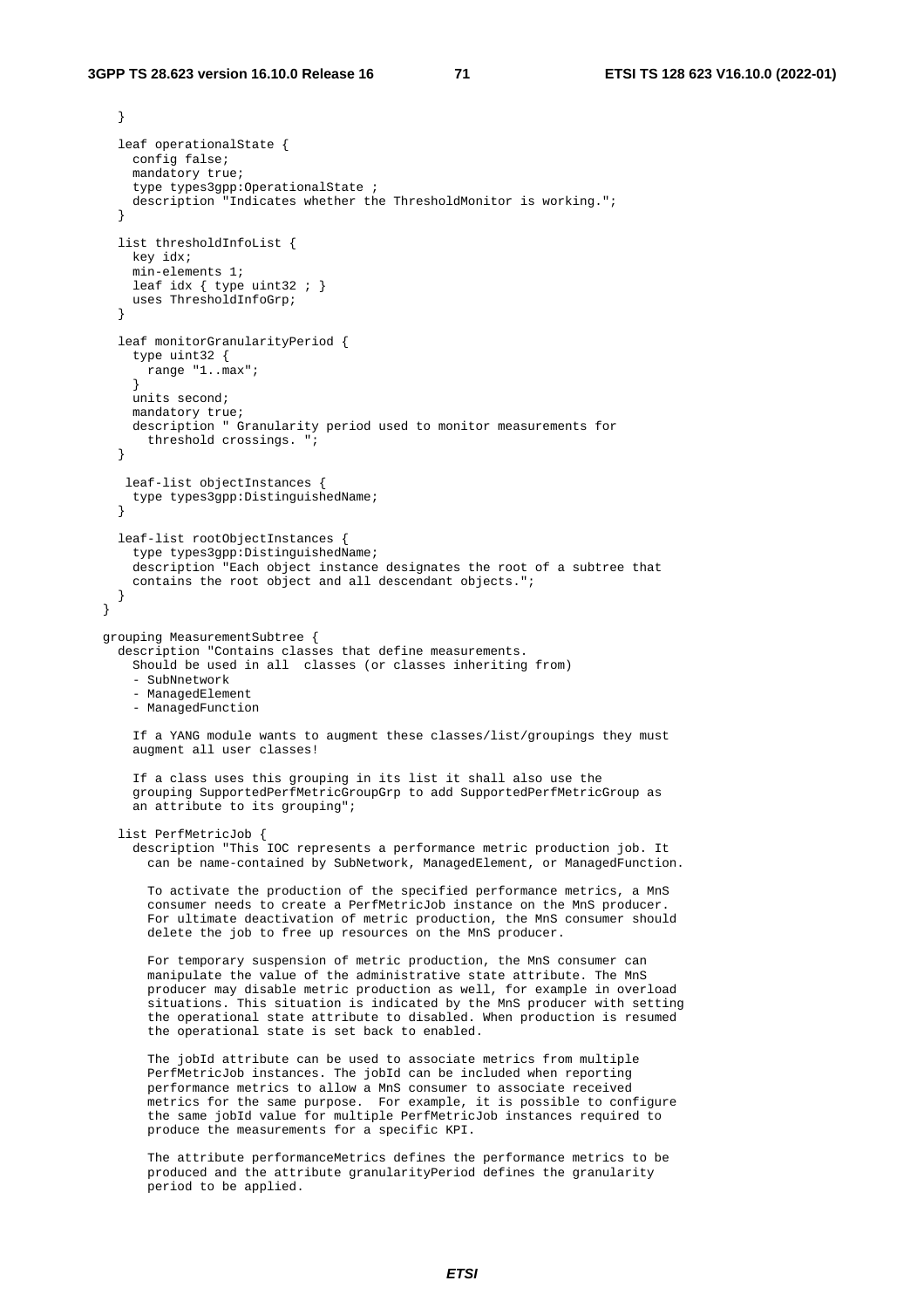All object instances below and including the instance name-containing the PerfMetricJob (base object instance) are scoped for performance metric production. Performance metrics are produced only on those object instances whose object class matches the object class associated to the performance metrics to be produced.

 The attributes objectInstances and rootObjectInstances allow to restrict the scope. When the attribute objectInstances is present, only the object instances identified by this attribute are scoped. When the attribute rootObjectInstances is present, then the subtrees whose root objects are identified by this attribute are scoped. Both attributes may be present at the same time meaning the total scope is equal to the sum of both scopes. Object instances may be scoped by both the objectInstances and rootObjectInstances attributes. This shall not be considered as an error by the MnS producer.

 When the performance metric requires performance metric production on multiple managed objects, which is for example the case for KPIs, the MnS consumer needs to ensure all required objects are scoped. Otherwise a PerfMetricJob creation request shall fail.

 The attribute reportingCtrl specifies the method and associated control parameters for reporting the produced measurements to MnS consumers. Three methods are available: file-based reporting with selection of the file location by the MnS producer, file-based reporting with selection of the file location by the MnS consumer and stream-based reporting.

 For file-based reporting, all performance metrics that are produced related to a 'PerfMetricJob' instance for a reporting period shall be stored in a single reporting file.

 When the administrative state is set to 'UNLOCKED' after the creation of a 'PerfMetricJob' the first granularity period shall start. When the administrative state is set to 'LOCKED' or the operational state to 'DISABLED', the ongoing reporting period shall be aborted, for streaming the ongoing granularity period. When the administrative state is set back to 'UNLOCKED' or the operational state to 'ENABLED' a new reporting period period shall start, in case of streaming a new granularity period.

 Changes of all other configurable attributes shall take effect only at the beginning of the next reporting period, for streaming at the beginning of the next granularity period.

 When the 'PerfMetricJob' is deleted, the ongoing reporting period shall be aborted, for streaming the ongoing granularity period.

 A PerfMetricJob creation request shall fail, when the requested performance metrics, the requested granularity period, the requested repoting method, or the requested combination thereof is not supported by the MnS producer.

 Creation and deletion of PerfMetricJob instances by MnS consumers is optional; when not supported, PerfMetricJob instances may be created and deleted by the system or be pre-installed.";

```
 key id; 
   uses top3gpp:Top_Grp ; 
   container attributes { 
     uses PerfMetricJobGrp ; 
   } 
 }
```
 list ThresholdMonitor { key id;

 description "Represents a threshold monitor for performance metrics. It can be contained by SubNetwork, ManagedElement, or ManagedFunction. A threshold monitor checks for threshold crossings of performance metric values and generates a notification when that happens.

 To activate threshold monitoring, a MnS consumer needs to create a ThresholdMonitor instance on the MnS producer. For ultimate deactivation of threshold monitoring, the MnS consumer should delete the monitor to free up resources on the MnS producer.

 For temporary suspension of threshold monitoring, the MnS consumer can manipulate the value of the administrative state attribute. The MnS producer may disable threshold monitoring as well, for example in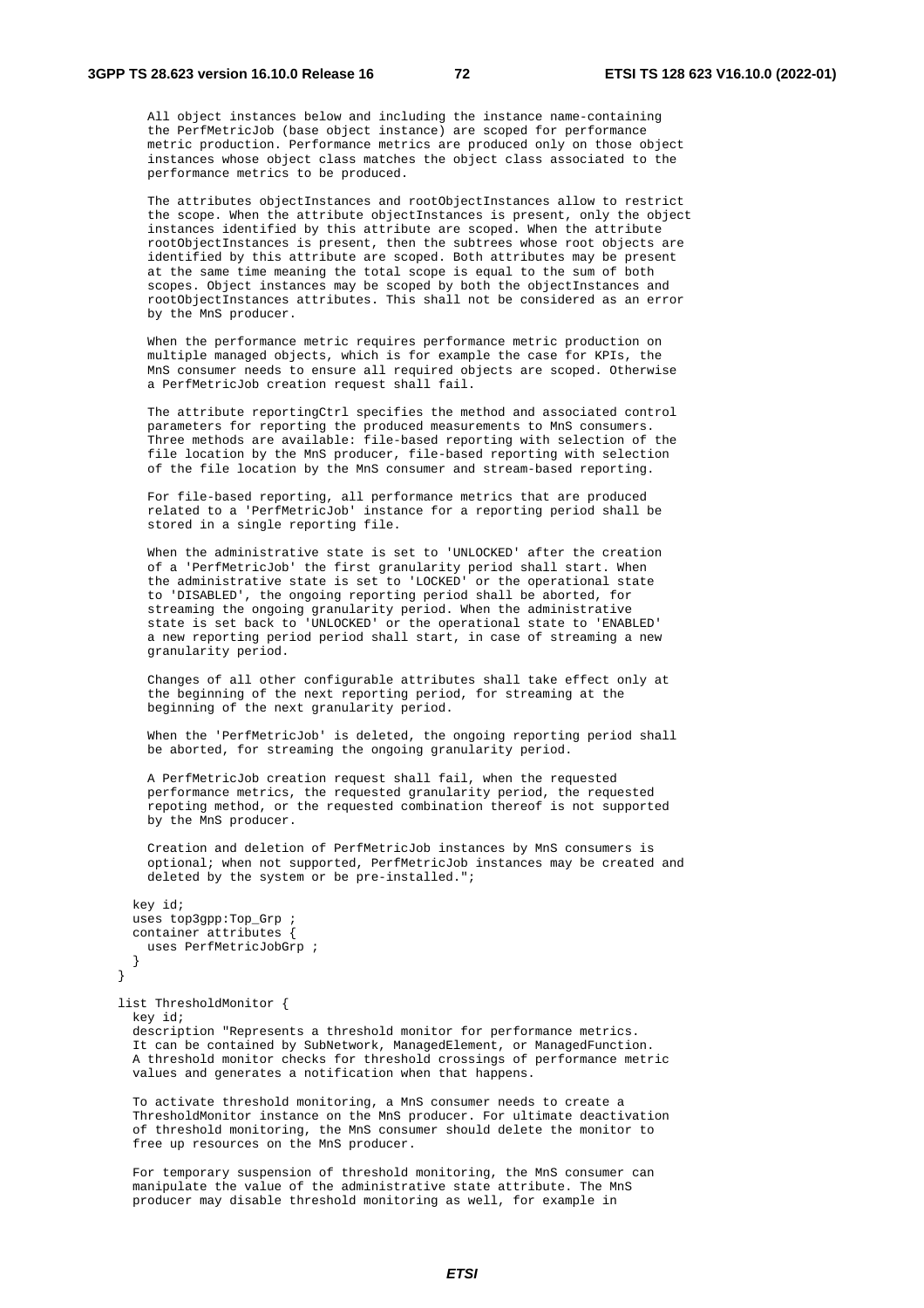overload situations. This situation is indicated by the MnS producer with setting the operational state attribute to disabled. When monitoring is resumed the operational state is set again to enabled.

 All object instances below and including the instance containing the ThresholdMonitor (base object instance) are scoped for performance metric production. Performance metrics are monitored only on those object instances whose object class matches the object class associated to the performance metrics to be monitored.

 The optional attributes objectInstances and rootObjectInstances allow to restrict the scope. When the attribute objectInstances is present, only the object instances identified by this attribute are scoped. When the attribute rootObjectInstances is present, then the subtrees whose root objects are identified by this attribute are scoped. Both attributes may be present at the same time meaning the total scope is equal to the sum of both scopes. Object instances may be scoped by both the objectInstances and rootObjectInstances attributes. This shall not be considered as an error by the MnS producer.

 Multiple thresholds can be defined for multiple performance metric sets in a single monitor using thresholdInfoList. The attribute monitorGranularityPeriod defines the granularity period to be applied.

 Each threshold is identified with a number (key) called thresholdLevel. A threshold is defined using the attributes thresholdValue , thresholdDirection and hysteresis.

 When hysteresis is absent or carries no information, a threshold is triggered when the thresholdValue is reached or crossed. When hysteresis is present, two threshold values are specified for the threshold as follows: A high treshold value equal to the threshold value plus the hysteresis value, and a low threshold value equal to the threshold value minus the hysteresis value. When the monitored performance metric increases, the threshold is triggered when the high threshold value is reached or crossed. When the monitored performance metric decreases, the threshold is triggered when the low threshold value is reached or crossed. The hsyteresis ensures that the performance metric value can oscillate around a comparison value without triggering each time the threshold when the threshold value is crossed.

 Using the thresholdDirection attribute a threshold can be configured in such a manner that it is triggered only when the monitored performance metric is going up or down upon reaching or crossing the threshold.

 A ThresholdMonitor creation request shall be rejected, if the performance metrics requested to be monitored, the requested granularity period, or the requested combination thereof is not supported by the MnS producer. A creation request may fail, when the performance metrics requested to be monitored are not produced by a PerfMetricJob.

 Creation and deletion of ThresholdMonitor instances by MnS consumers is optional; when not supported, ThresholdMonitor instances may be created and deleted by the system or be pre-installed.";

```
 uses top3gpp:Top_Grp ; 
       container attributes { 
         uses ThresholdMonitorGrp ;
       } 
     } 
  } 
,<br><CODE ENDS>
```
}

## D.2.5 module \_3gpp-common-subnetwork.yang

```
<CODE BEGINS> 
module _3gpp-common-subnetwork { 
   yang-version 1.1; 
  namespace "urn:3qpp:sa5: 3qpp-common-subnetwork";
   prefix "subnet3gpp"; 
   import _3gpp-common-yang-types { prefix types3gpp; } 
   import _3gpp-common-top { prefix top3gpp; } 
   import _3gpp-common-measurements { prefix meas3gpp; } 
   import _3gpp-common-subscription-control { prefix subscr3gpp; }
```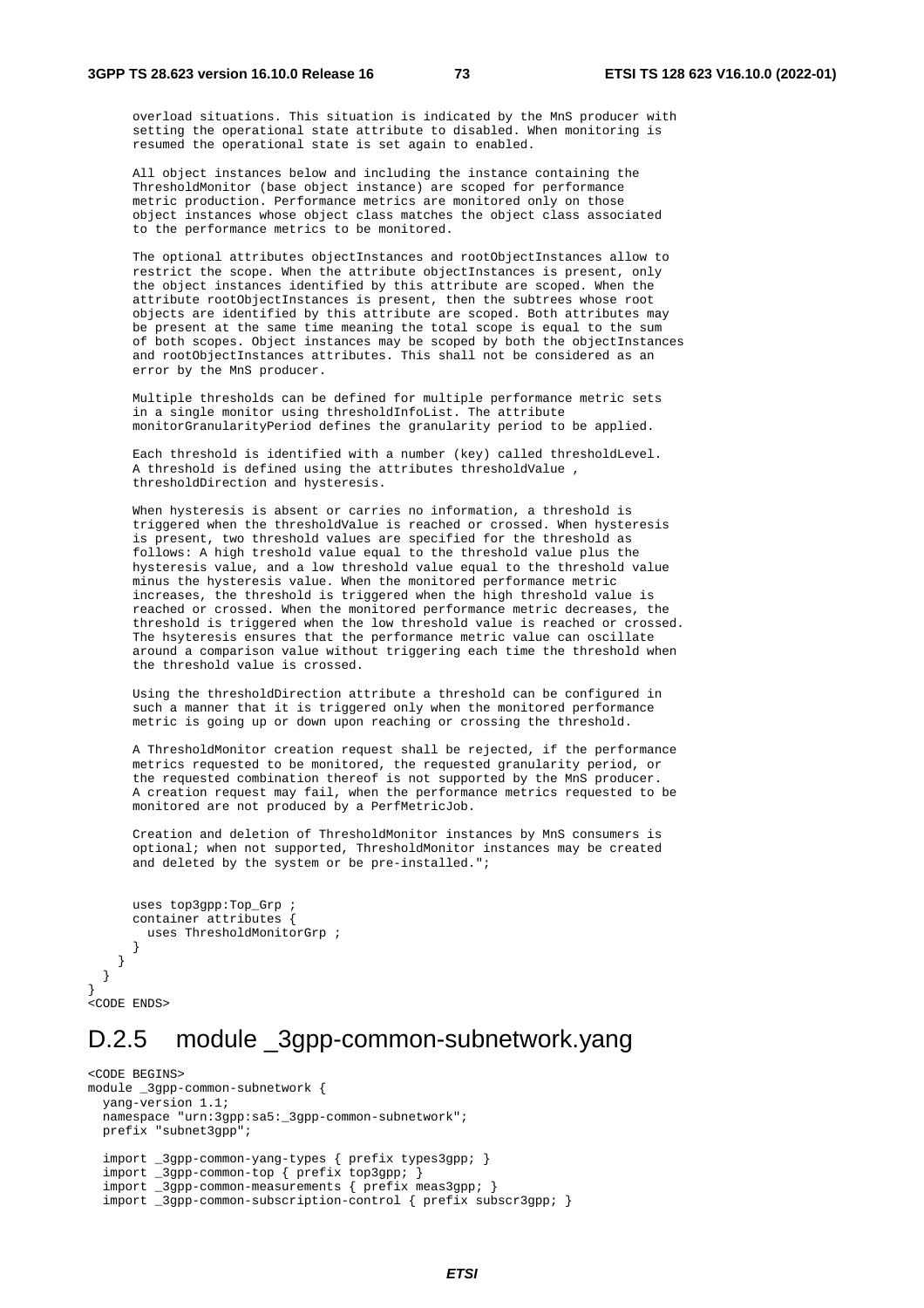#### **3GPP TS 28.623 version 16.10.0 Release 16 74 ETSI TS 128 623 V16.10.0 (2022-01)**

```
 import _3gpp-common-fm { prefix fm3gpp; } 
 import _3gpp-common-trace { prefix trace3gpp; } 
 import ietf-yang-schema-mount { prefix yangmnt; } 
  organization "3GPP SA5"; 
  contact "https://www.3gpp.org/DynaReport/TSG-WG--S5--officials.htm?Itemid=464"; 
  description "Defines basic SubNetwork which will be augmented by other IOCs"; 
  reference "3GPP TS 28.623 
      Generic Network Resource Model (NRM) 
      Integration Reference Point (IRP); 
      Solution Set (SS) definitions 
      3GPP TS 28.622 
      Generic Network Resource Model (NRM) 
      Integration Reference Point (IRP); 
      Information Service (IS) 
       3GPP TS 28.620 
      Umbrella Information Model (UIM)"; 
  revision 2021-01-16 { reference "CR-0120"; } 
 revision 2020-08-06 { reference "CR-0102"; } 
 revision 2020-06-08 { reference "CR-0092"; } 
  revision 2020-05-08 { 
    reference "S5-203316"; 
  } 
  revision 2020-03-11 { 
    description "Added KPIs and corrections"; 
    reference "S5-201365, S5-201581, SP-200229"; 
  } 
  revision 2020-02-24 { 
    reference "S5-201365"; 
  } 
  revision 2019-06-17 { 
   reference "Initial revision"; 
  } 
  feature ExternalsUnderSubNetwork { 
    description "Classes representing external entities like EUtranFrequency, 
      ExternalGNBCUCPFunction, ExternalENBFunction 
      are contained under a Subnetwork list/class."; 
  } 
  feature MeasurementsUnderSubNetwork { 
    description "The MeasurementSubtree shall be contained under SubNetwork"; 
  } 
  feature SubscriptionControlUnderSubNetwork { 
    description "The SubscriptionControlSubtree shall be contained under 
     SubNetwork"; 
  } 
  feature FmUnderSubNetwork { 
    description "The FmSubtree shall be contained under SubNetwork"; 
  } 
  feature TraceUnderSubNetwork { 
    description "The TraceSubtree shall be contained under SubNetwork"; 
  } 
  feature DESManagementFunction { 
    description "Class representing Distributed SON or Domain-Centralized SON 
      Energy Saving feature. The DESManagementFunction shall be contained under 
      SubNetwork."; 
  } 
  feature DMROFunction { 
    description "Class representing D-SON function of MRO feature. The 
      DMROFunction shall be contained under SubNetwork."; 
  } 
  feature DRACHOptimizationFunction { 
    description "Class representing D-SON function of RACH optimization feature.
```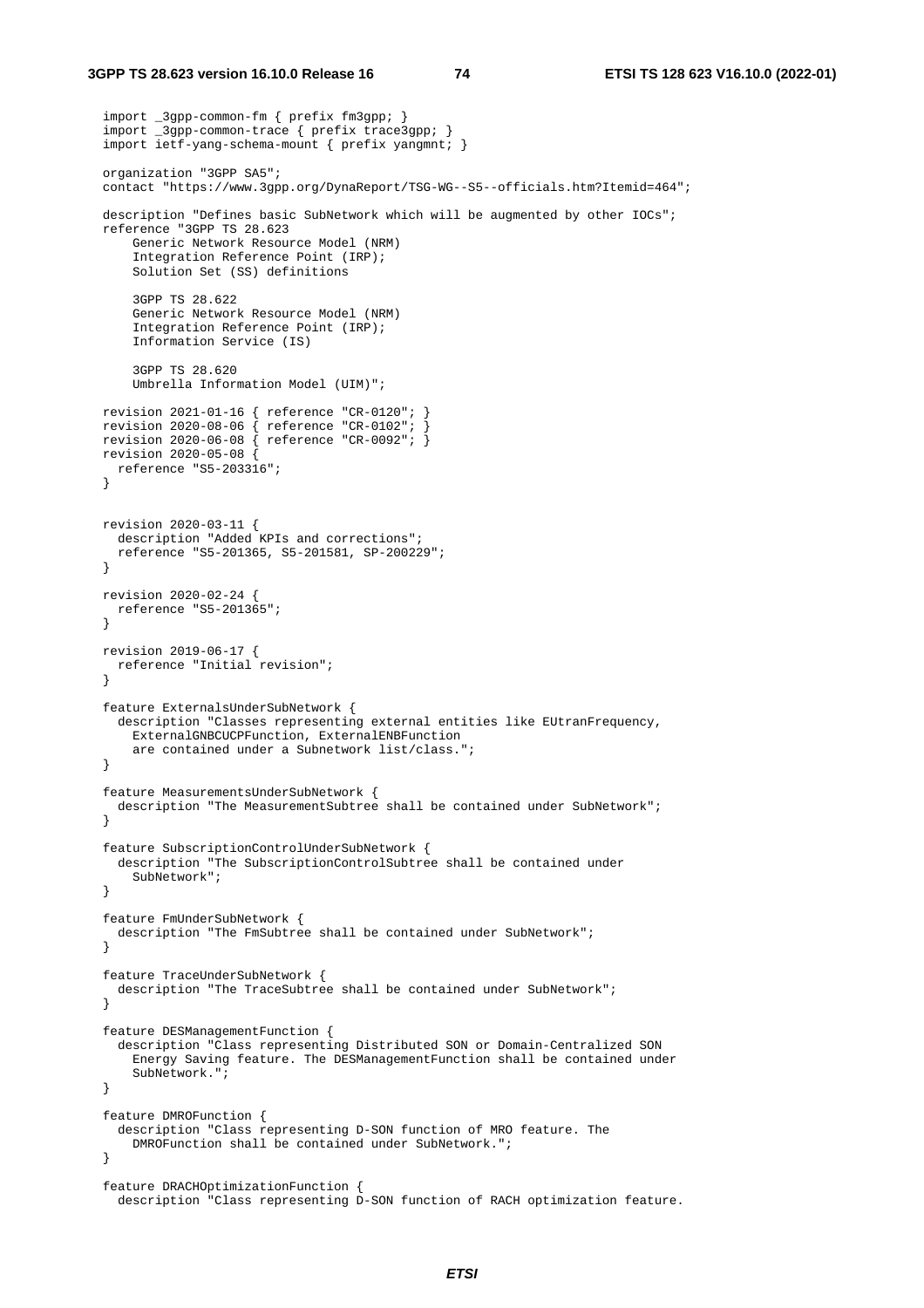```
 The DRACHOptimizationFunction shall be contained under SubNetwork."; 
 } 
 feature DPCIConfigurationFunction { 
   description "Class representing Distributed SON or Domain-Centralized SON 
     function of PCI configuration feature. The DPCIConfigurationFunction shall 
     be contained under SubNetwork."; 
 } 
 feature CPCIConfigurationFunction { 
  description "Class representing Cross Domain-Centralized SON function of PCI 
     configuration feature. The CPCIConfigurationFunction shall be contained 
     under SubNetwork."; 
 } 
 feature CESManagementFunction { 
   description "Class representing Cross Domain-Centralized SON Energy Saving 
     feature. The CESManagementFunction shall be contained under SubNetwork."; 
 } 
 grouping Domain_Grp { 
   description "A domain is a partition of instances of managed entities 
    such that : 
     - the group represents a topological structure which describes the 
     potential for connectivity 
     Subject to common administration
     - With common characteristics"; 
   leaf dnPrefix { 
     type types3gpp:DistinguishedName; 
     reference "Annex C of 32.300 "; 
   } 
   leaf userLabel { 
       type string; 
       description "A user-friendly (and user assignable) name of this object."; 
   } 
   leaf userDefinedNetworkType { 
     type string; 
     description "Textual information indicating network type, e.g. 'UTRAN'."; 
   } 
 } 
 grouping SubNetworkGrp { 
   uses Domain_Grp; 
   uses meas3gpp:SupportedPerfMetricGroupGrp; 
   leaf-list setOfMcc { 
     description "Set of Mobile Country Code (MCC). 
       The MCC uniquely identifies the country of domicile 
       of the mobile subscriber. MCC is part of the IMSI (3GPP TS 23.003) 
       This list contains all the MCC values in subordinate object 
       instances to this SubNetwork instance. 
       See clause 2.3 of 3GPP TS 23.003 for MCC allocation principles. 
       It shall be supported if there is more than one value in setOfMcc 
       of the SubNetwork. Otherwise the support is optional."; 
     type types3gpp:Mcc; 
   } 
   leaf priorityLabel { 
     mandatory true; 
     type uint32; 
   } 
 } 
 list SubNetwork { 
  key id; 
  description "Represents a set of managed entities";
   uses top3gpp:Top_Grp; 
   container attributes { 
    uses SubNetworkGrp;
```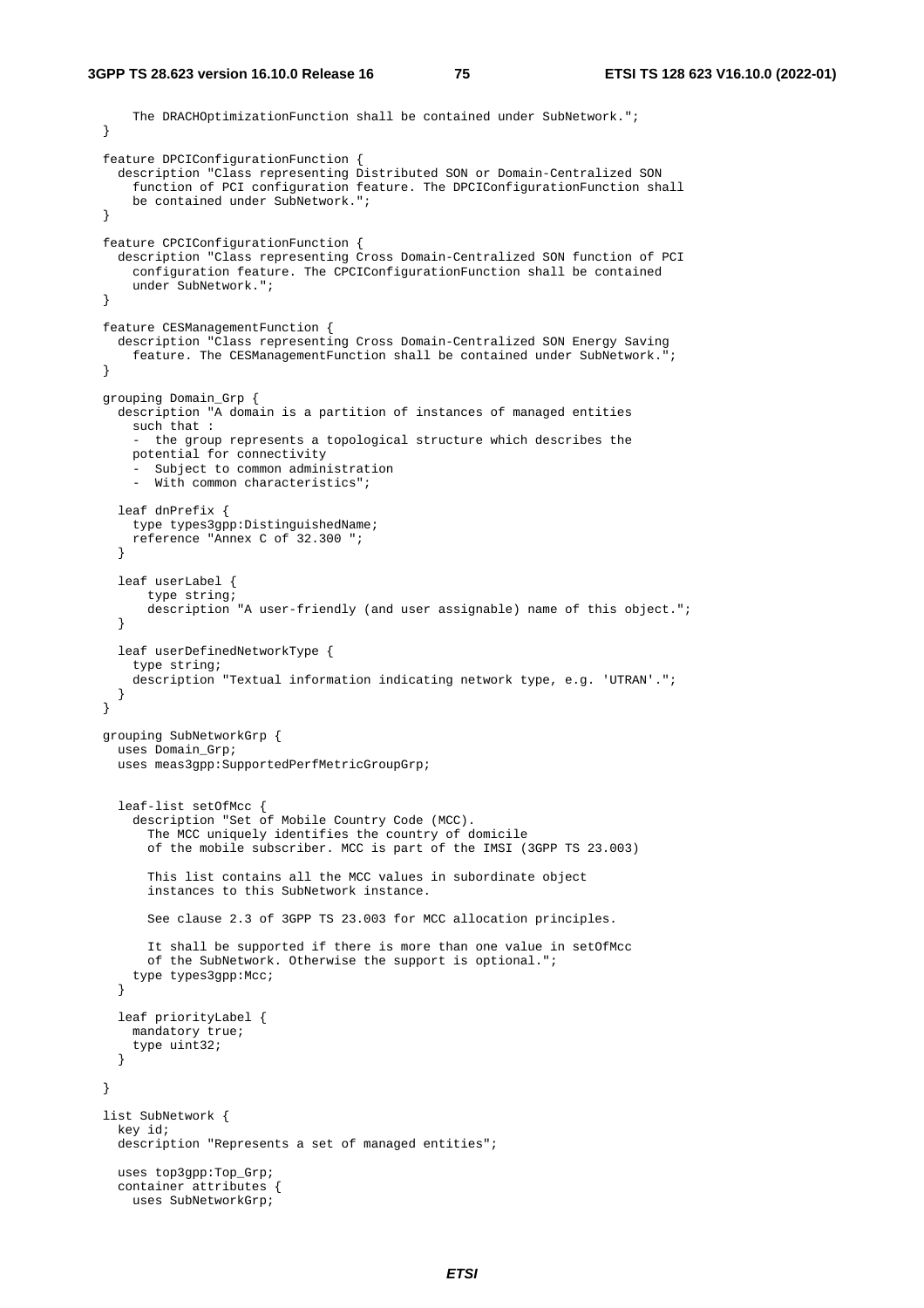} }

```
 leaf-list parents { 
         description "Reference to all containg SubNetwork instances 
           in strict order from the root subnetwork down to the immediate 
           parent subnetwork. 
           If subnetworks form a containment hierarchy this is 
           modeled using references between the child SubNetwork and the parent 
           SubNetworks. 
           This reference MUST NOT be present for the top level SubNetwork and 
           MUST be present for other SubNetworks."; 
         type leafref { 
          path "../../../SubNetwork/id";
         } 
       } 
       leaf-list containedChildren{ 
         description "Reference to all directly contained SubNetwork instances. 
           If subnetworks form a containment hierarchy this is 
           modeled using references between the child SubNetwork and the parent 
           SubNetwork."; 
 type leafref { 
 path "../../../SubNetwork/id"; 
         } 
      } 
     } 
     uses meas3gpp:MeasurementSubtree { 
      if-feature MeasurementsUnderSubNetwork; 
 } 
     uses subscr3gpp:SubscriptionControlSubtree { 
      if-feature SubscriptionControlUnderSubNetwork; 
 } 
    uses fm3gpp:FmSubtree { 
       if-feature FmUnderSubNetwork; 
     } 
    uses trace3gpp:TraceSubtree { 
      if-feature TraceUnderSubNetwork; 
     } 
    yangmnt:mount-point children-of-SubNetwork { 
       description "Mountpoint for ManagedElement"; 
       reference "RFC8528 YANG Schema Mount"; 
     } 
     // augment external parts here 
<CODE ENDS>
```
## D.2.6 module \_3gpp-common-top@2019-06-17.yang

```
module _3gpp-common-top { 
   yang-version 1.1; 
   namespace urn:3gpp:sa5:_3gpp-common-top; 
   prefix top3gpp; 
   organization "3gpp SA5"; 
   description "The model defines a YANG mapping of the top level 
     information classes used for management of 5G networks and 
     network slicing."; 
   reference 
     "3GPP TS 28.622 
     Generic Network Resource Model (NRM) 
     Integration Reference Point (IRP); 
     Information Service (IS) 
     3GPP TS 28.620 
     Umbrella Information Model (UIM)"; 
   revision 2019-06-17 { 
     description "Initial revision"; 
   } 
   grouping Top_Grp {
```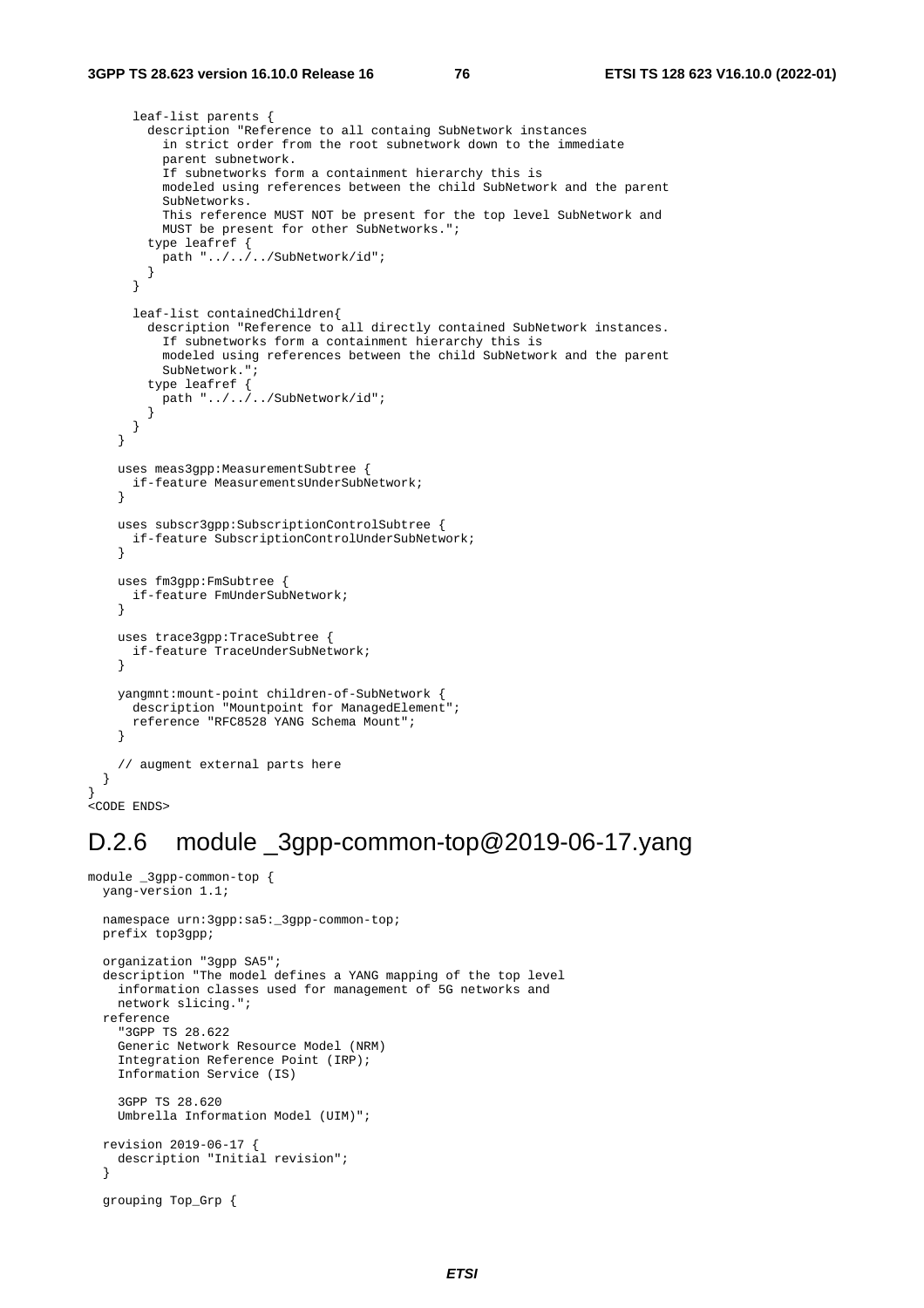<CODE BEGINS>

```
 description "Abstract class supplying a naming attribute"; 
     reference "3GPP TS 28.620"; 
     leaf id { 
       type string; 
       description "Key leaf (namingAttribute) for a class/list. 
         Should be used as a key leaf for lists representing 
         stage 2 classes."; 
       reference "3GPP TS 32.300 Name convention for managed objects"; 
     } 
   } 
}
```
### D.2.6a module \_3gpp-common-subscription-control.yang

```
module _3gpp-common-subscription-control { 
   yang-version 1.1; 
   namespace "urn:3gpp:sa5:_3gpp-common-subscription-control"; 
   prefix "subscr3gpp"; 
   import _3gpp-common-top { prefix top3gpp; } 
   organization "3GPP SA5"; 
   contact "https://www.3gpp.org/DynaReport/TSG-WG--S5--officials.htm?Itemid=464"; 
   description "Defines IOCs for subscription and heartbeat control."; 
   reference "3GPP TS 28.623 
       Generic Network Resource Model (NRM) 
       Integration Reference Point (IRP); 
       Solution Set (SS) definitions 
       3GPP TS 28.623"; 
   revision 2021-01-16 { reference "CR-0120"; } 
 revision 2020-08-26 { reference "CR-0106"; } 
 revision 2019-11-29 { reference "S5-197648 S5-197647 S5-197829 S5-197828"; } 
   grouping NtfSubscriptionControlGrp { 
     description "Attributes of a specific notification subscription"; 
     leaf notificationRecipientAddress { 
       type string; 
       mandatory true; 
     } 
     leaf-list notificationTypes { 
       type string; 
       description "Defines the types of notifications that are candidates 
         for being forwarded to the notification recipient. 
         If the notificationFilter attribute is not supported or not present 
         all candidate notifications types are forwarded to the notification; 
        discriminated by notificationFilter attribute.";
     } 
     list scope { 
       key "scopeType"; 
       min-elements 1; 
       max-elements 1; 
       description "Describes which object instances are selected with 
         respect to a base object instance."; 
       leaf scopeType { 
         type enumeration { 
           enum BASE_ONLY; 
           enum BASE_ALL; 
          enum BASE NTH LEVEL;
           enum BASE_SUBTREE; 
 } 
         description "If the optional scopeLevel parameter is not supported 
           or absent, allowed values of scopeType are BASE_ONLY and BASE_ALL. 
           The value BASE_ONLY indicates only the base object is selected. 
           The value BASE_ALL indicates the base object and all of its 
           subordinate objects (incl. the leaf objects) are selected. 
           If the scopeLevel parameter is supported and present, allowed
```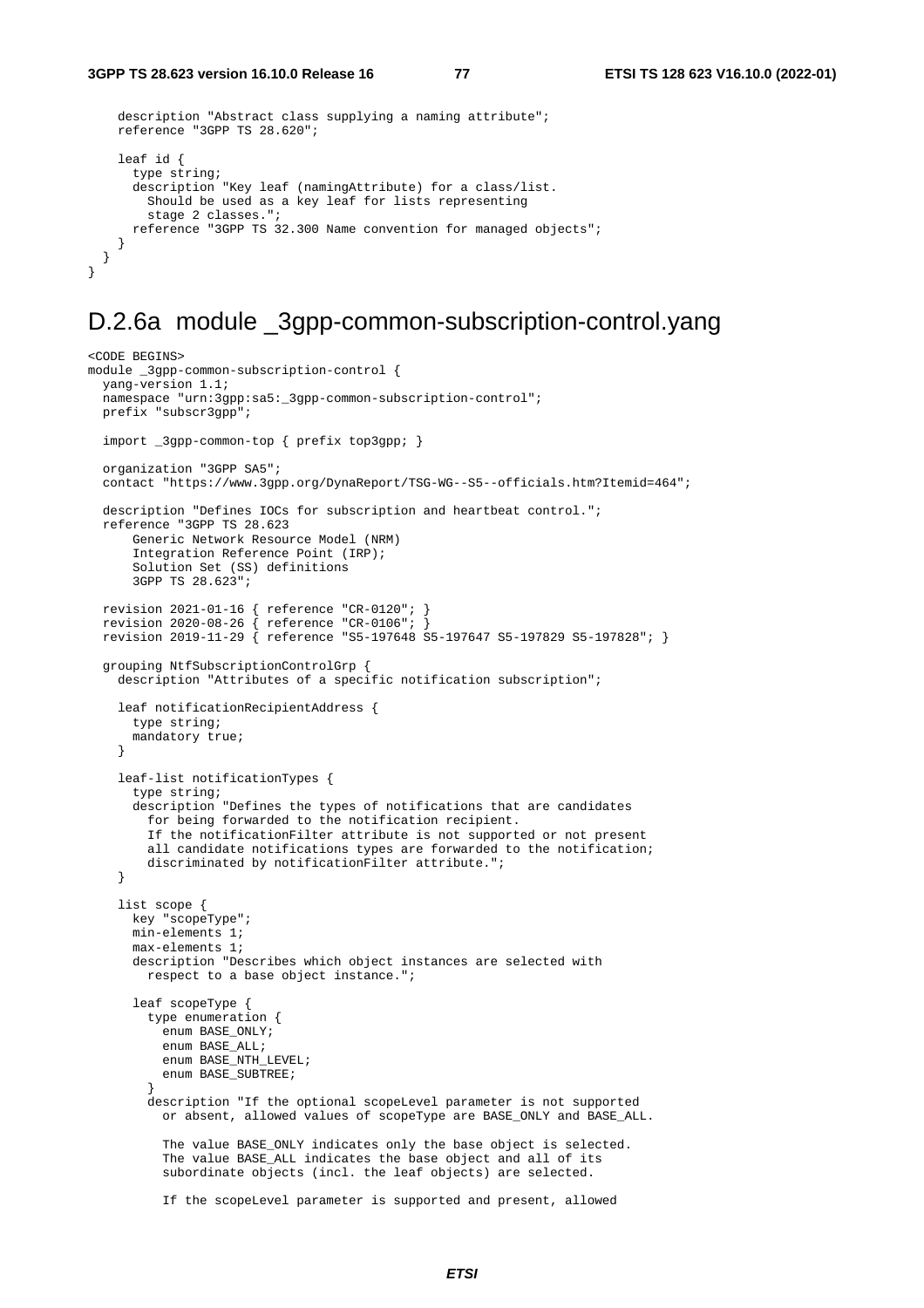}

```
 values of scopeType are BASE_ALL, BASE_ONLY, BASE_NTH_LEVEL 
        and BASE SUBTREE.
         The value BASE_NTH_LEVEL indicates all objects on the level, 
         which is specified by the scopeLevel parameter, below the base 
         object are selected. The base object is at scopeLevel zero. 
        The value BASE SUBTREE indicates the base object and all of its
        subordinate objects down to and including the objects on the level,
        which is specified by the scopeLevel parameter, are selected.
        The base object is at scopeLevel zero.";
     } 
     leaf scopeLevel { 
       when '../scopeType = "BASE_NTH_LEVEL" or ../scopeType = "BASE_SUBTREE"'; 
       type uint16; 
       mandatory true; 
       description "See description of scopeType."; 
     } 
   } 
   leaf notificationFilter { 
     type string; 
     description "Defines a filter to be applied to candidate notifications 
       identified by the notificationTypes attribute. 
       If notificationFilter is present, only notifications that pass the 
       filter criteria are forwarded to the notification recipient; all other 
       notifications are discarded. 
      The filter can be applied to any field of a notification.";
  } 
 grouping HeartbeatControlGrp { 
  description "Attributes of HeartbeatControl. Note the triggerHeartbeatNtf 
    attribute has no mapping in the present release."; 
   leaf heartbeatNtfPeriod { 
    type uint32; 
    mandatory true;
     units seconds; 
     description "Specifies the periodicity of heartbeat notification emission. 
       The value of zero has the special meaning of stopping the heartbeat 
       notification emission."; 
   } 
 grouping SubscriptionControlSubtree { 
   description "Contains notification subscription related classes. 
     Should be used in all classes (or classes inheriting from) 
     - SubNetwork 
     - ManagedElement 
     If some YAM wants to augment these classes/list/groupings they must 
     augment all user classes!"; 
   list NtfSubscriptionControl { 
     description "A NtfSubscriptionControl instance represents the 
       notification subscription of a particular notification recipient. 
       The scope attribute is used to select managed object instances. 
       The base object instance of the scope is the object instance 
       name-containing the NtfSubscriptionControl instance. 
       The notifications related to the selected managed object instances 
       are candidates to be sent to the address specified by the 
       notificationRecipientAddress attribute. 
       The notificationType attribute and notificationFilter attribute 
       allow MnS consumers to exercise control over which candidate 
       notifications are sent to the notificationRecipientAddress. 
       If the notificationType attribute is supported and present, its 
       value identifies the 
       types of notifications that are candidate to be sent to the 
       notificationRecipientAddress. If the notificationType attribute is 
       not supported or not present, all types of notifications are 
       candidate to be sent to notificationRecipientAddress. 
       If supported, the notificationFilter attribute defines a filter that 
       is applied to the set of candidate notifications. Only candidate 
       notifications that pass the filter criteria are sent to the 
       notificationRecipientAddress. If the notificationFilter attribute is 
       not supported all candidate notificatios are sent to the 
       notificationRecipientAddress.
```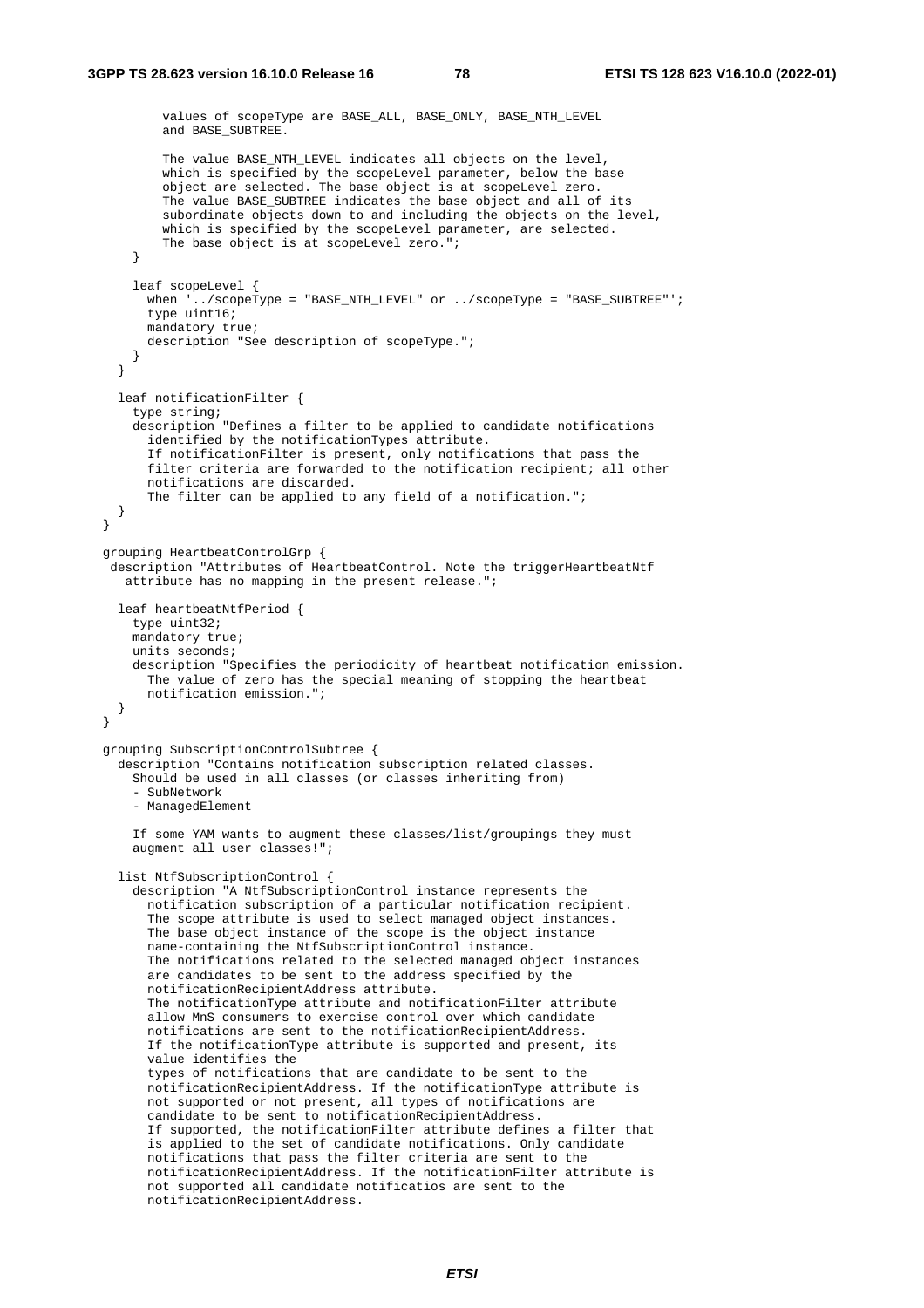To receive notifications, a MnS consumer has to create NtfSubscriptionControl object instancess on the MnS producer. A MnS consumer can create a subscription for another MnS consumer since it is not required the notificationRecipientAddress be his own address. When a MnS consumer does not wish to receive notifications any more the MnS consumer shall delete the corresponding NtfSubscriptionControl instance. Creation and deletion of NtfSubscriptionControl instances by MnS consumers is optional; when not supported, the NtfSubscriptionControl instances may be created and deleted by the system or be pre-installed."; key id; uses top3gpp:Top\_Grp; container attributes { uses NtfSubscriptionControlGrp; } list HeartbeatControl { description "MnS consumers (i.e. notification recipients) use heartbeat notifications to monitor the communication channels between them and data reporting MnS producers emitting notifications such as notifyNewAlarm and notifyFileReady. A HeartbeatControl instance allows controlling the emission of heartbeat notifications by MnS producers. The recipients of heartbeat notifications are specified by the notificationRecipientAddress attribute of the NtfSubscriptionControl instance containing the HeartbeatControl instance. Note that the MnS consumer managing the HeartbeatControl instance and the MnS consumer receiving the heartbeat notifications may not be the same. As a pre-condition for the emission of heartbeat notifications, a HeartbeatControl instance needs to be created. Creation of an instance with an initial non-zero value of the heartbeatNtfPeriod attribute triggers an immediate heartbeat notification emission. Creation of an instance with an initial zero value of the heartbeatPeriod attribute does not trigger an emission of a heartbeat notification. Deletion of an instance does not trigger an emission of a heartbeat notification. Once the instance is created, heartbeat notifications are emitted with a periodicity defined by the value of the heartbeatNtfPeriod attribute. No heartbeat notifications are emitted if the value is equal to zero. Setting a zero value to a non zero value, or a non zero value to a different non zero value, triggers an immediate heartbeat notification, that is the base for the new heartbeat period. Setting a non zero value to a zero value stops emitting heartbeats immediately; no final heartbeat notification is sent. Creation and deletion of HeartbeatControl instances by MnS Consumers is optional; when not supported, the HeartbeatControl instances may be created and deleted by the system or be pre-installed. Whether and when to emit heartbeat notifications is controlled by HeartbeatControl. Subscription for heartbeat is not supported via the NtfSubscriptionControl."; max-elements 1; key id; uses top3gpp:Top\_Grp; container attributes { uses HeartbeatControlGrp; } } }

```
.<br><CODE ENDS>
```
 } }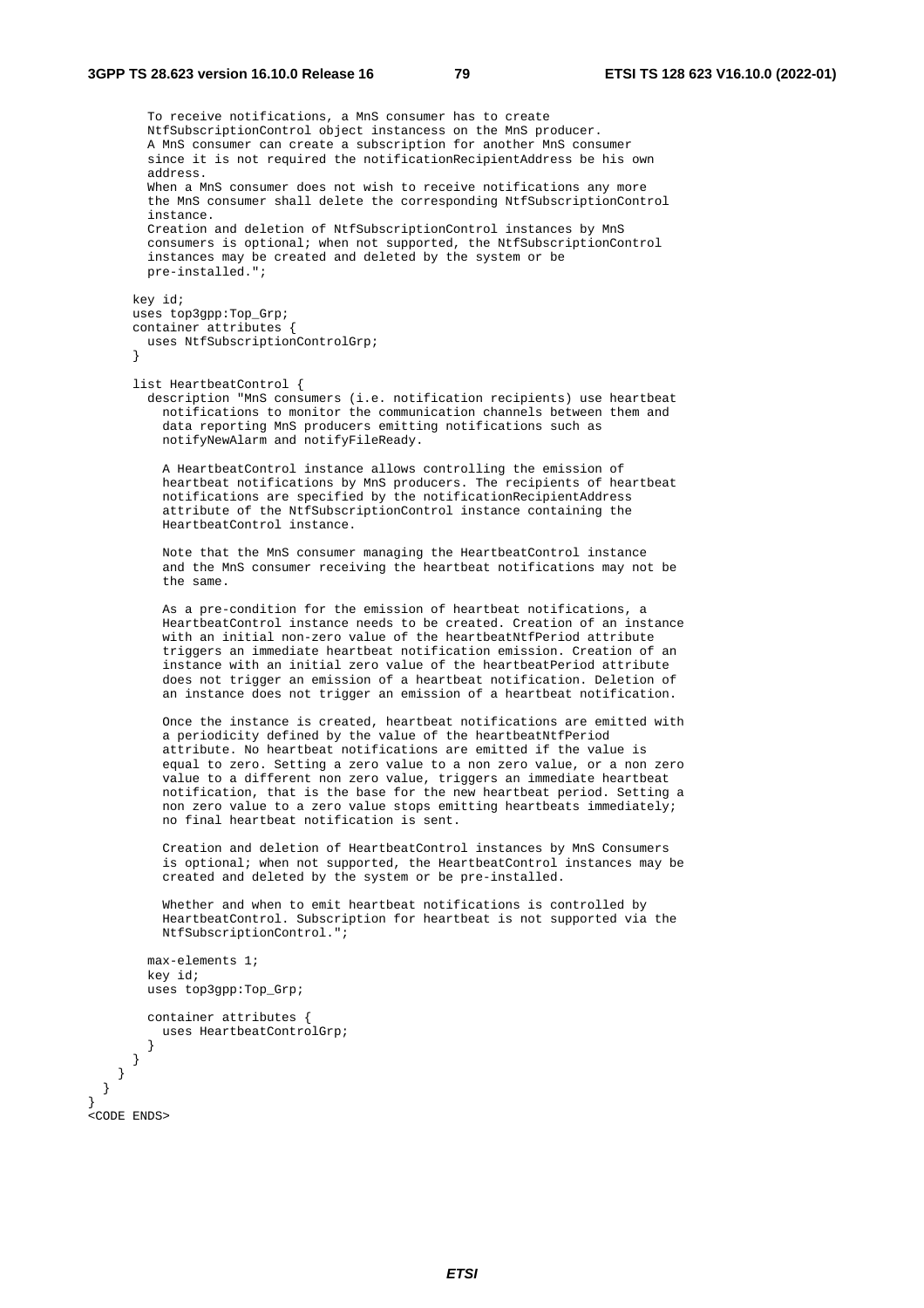## D.2.7 module 3gpp-common-yang-extensions@2019-06-23.yang

```
module _3gpp-common-yang-extensions { 
   yang-version 1.1; 
   namespace urn:3gpp:sa5:_3gpp-common-yang-extensions ; 
   prefix yext3gpp ; 
   organization "3GPP SA5"; 
   description "The module defines YANG extensions needed 
     3GPP YANG modeling. 
     Copyright (c) 2019 3GPP. All rights reserved. 
     Extensions MUST be defined with the following structure in the 
     description statement: 
         - What is this statement. 
         - Newline, 
         - This statement can be a substatement of the xxx statements with 
         cardinality x..y. 
          - This statement can have the following substatements with 
         cardinality x..y. 
         - Newline 
         - Is changing this statement an editorial, BC(backwards compatible) 
         or NBC(non-BC) change? 
         - Newline. 
         - The argument its meaning and type. Preferably use YANG types and 
           constraints to define the argument's type. 
     Any extension statement can be added with a 
     deviation/deviate add statement. In this case the restriction about 
     the parent statement of the extension SHALL be evaluated based on the 
     target of the deviation statement. 
     Support for this module does not mean that a YANG server implements 
     support for each of these extensions. 
     Implementers of each specific module using an extensions MUST check 
     if the server implements support for the used extension. 
 Note: modules use many extensions which individual 
 implementations MAY or MAY NOT support. 
     If support for an extension is missing the extension statement needs 
     individual handling or it SHOULD be removed from the module using 
     the extension e.g. with a deviation. 
           "; 
   revision "2019-06-23" { 
     description "Initial version"; 
   } 
   extension inVariant { 
     description 
       "Indicates that the value for the data node can only be set when its 
       parent data node is being created. To change the value after that, the 
       parent data node must be deleted and recreated with the data node 
       having the new value. 
       It is unnecessary to use and MUST NOT be used for key leafs. 
       The statement MUST only be a substatement of a leaf, leaf-list, list 
       statements that is config=true. 
       Zero or one inVariant statement is allowed per parent statement. 
       NO substatements are allowed. 
      Adding this statement is an NBC change, removing it is BC.";
   } 
   extension initial-value { 
     description "Specifies a value that the system will set for a leaf 
       leaf-list if a value is not specified for it when its parent list 
       or container is created. The value has no effect in any other 
       modification e.g. changing or removing the value. 
       The description statement of the parent statement SHOULD contain 
       the label 'Initial-value: ' followed by the text from the argument. 
       The statement MUST only be a substatement of a leaf or leaf-list.
```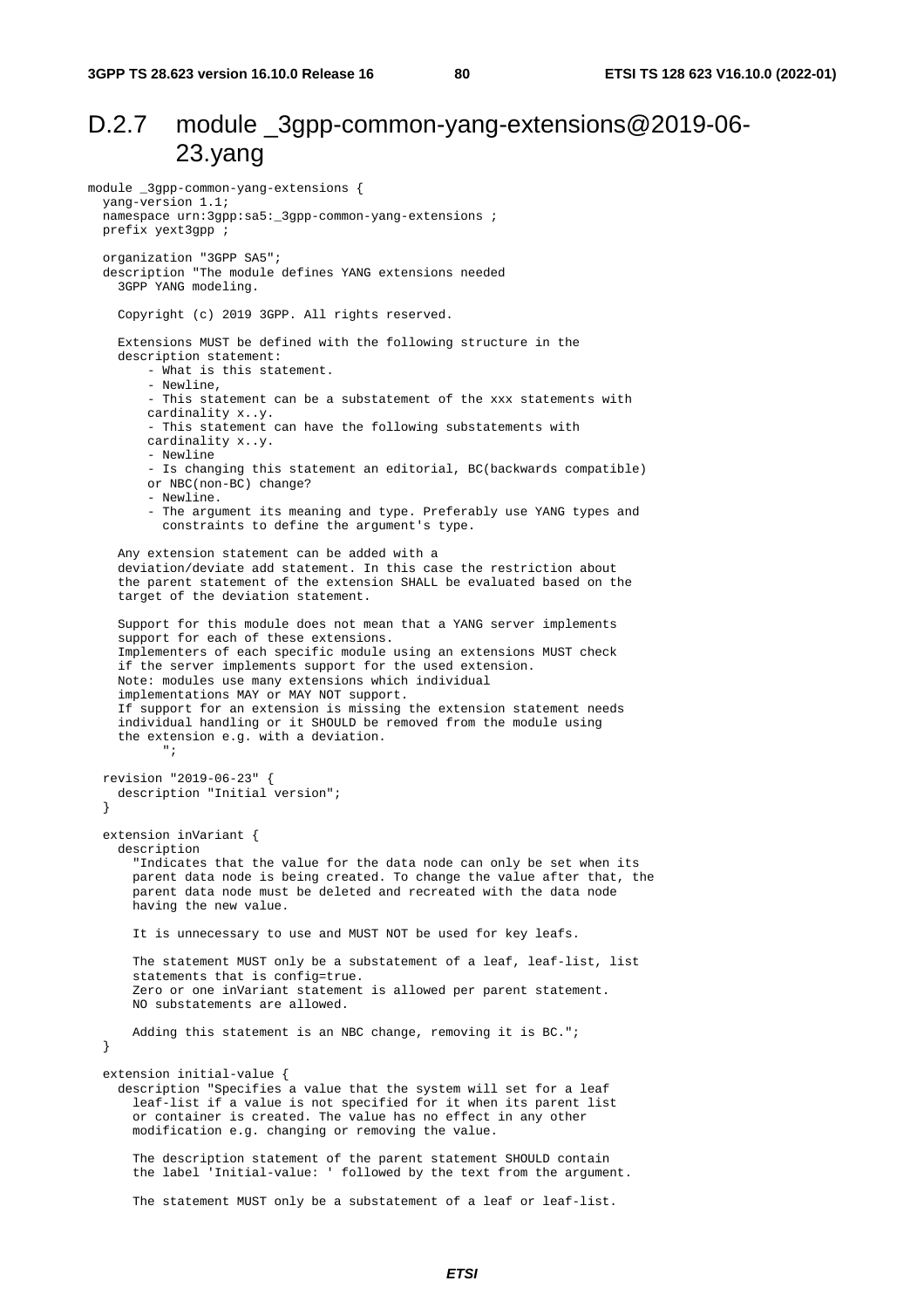```
 The statement MUST NOT be present if the leaf or the leaf-list 
 has a default statement or the type used for the data node 
 has a default value. 
 The statement MUST NOT be used for config=false data or in an 
 action, rpc or notification. 
 Zero or one initial-value statements are allowed for a leaf parent 
 statement. Zero or more initial-value statements are allowed for a 
 leaf-list parent statement. If the leaf-list is ordered-by user, the 
 initial values are stored in the order they appear in the YANG definition. 
 NO substatements are allowed. 
 Always consider using a YANG-default statement instead. 
 Modification of the initial-value is a non-backwards-compatible change.
```
 The argument specifies a single initial value for a leaf or leaf-list. The value MUST be part of the valuespace of the leaf/leaf-list. It follows the same rules as the argument of the default statement.";

```
 argument "initial-value"; 
 }
```
}

## D.2.8 module \_3gpp-common-yang-types.yang

```
module _3gpp-common-yang-types { 
   yang-version 1.1; 
  namespace "urn:3gpp:sa5:_3gpp-common-yang-types";
   prefix "types3gpp"; 
 import ietf-inet-types { prefix inet; } 
 import ietf-yang-types { prefix yang; } 
   organization "3GPP SA5"; 
   contact "https://www.3gpp.org/DynaReport/TSG-WG--S5--officials.htm?Itemid=464"; 
   description "The model defines a YANG mapping of the top level 
     information classes used for management of 5G networks and 
    network slicing."; 
   reference "3GPP TS 28.541"; 
   revision 2020-11-06 { 
     description "Removed incorrect S-NSSAI definitions."; 
    reference "CR-0118"; 
   } 
   revision 2020-03-10 { 
     description "Removed faulty when statements."; 
    reference "SP-200229"; 
   } 
   revision 2019-10-25 { 
     description "Added ManagedNFProfile."; 
    reference "S5-194457"; 
   } 
   revision 2019-10-16 { 
     description "Added SAP and usageState."; 
     reference "S5-193518"; 
   } 
   revision 2019-06-23 { 
    reference "Initial version."; 
   } 
   grouping ManagedNFProfile { 
     description "Defines profile for managed NF"; 
     reference "3GPP TS 23.501"; 
    leaf idx { type uint32 ; }
     leaf nfInstanceID { 
       config false; 
       mandatory true; 
       type yang:uuid ; 
       description "This parameter defines profile for managed NF. 
         The format of the NF Instance ID shall be a
```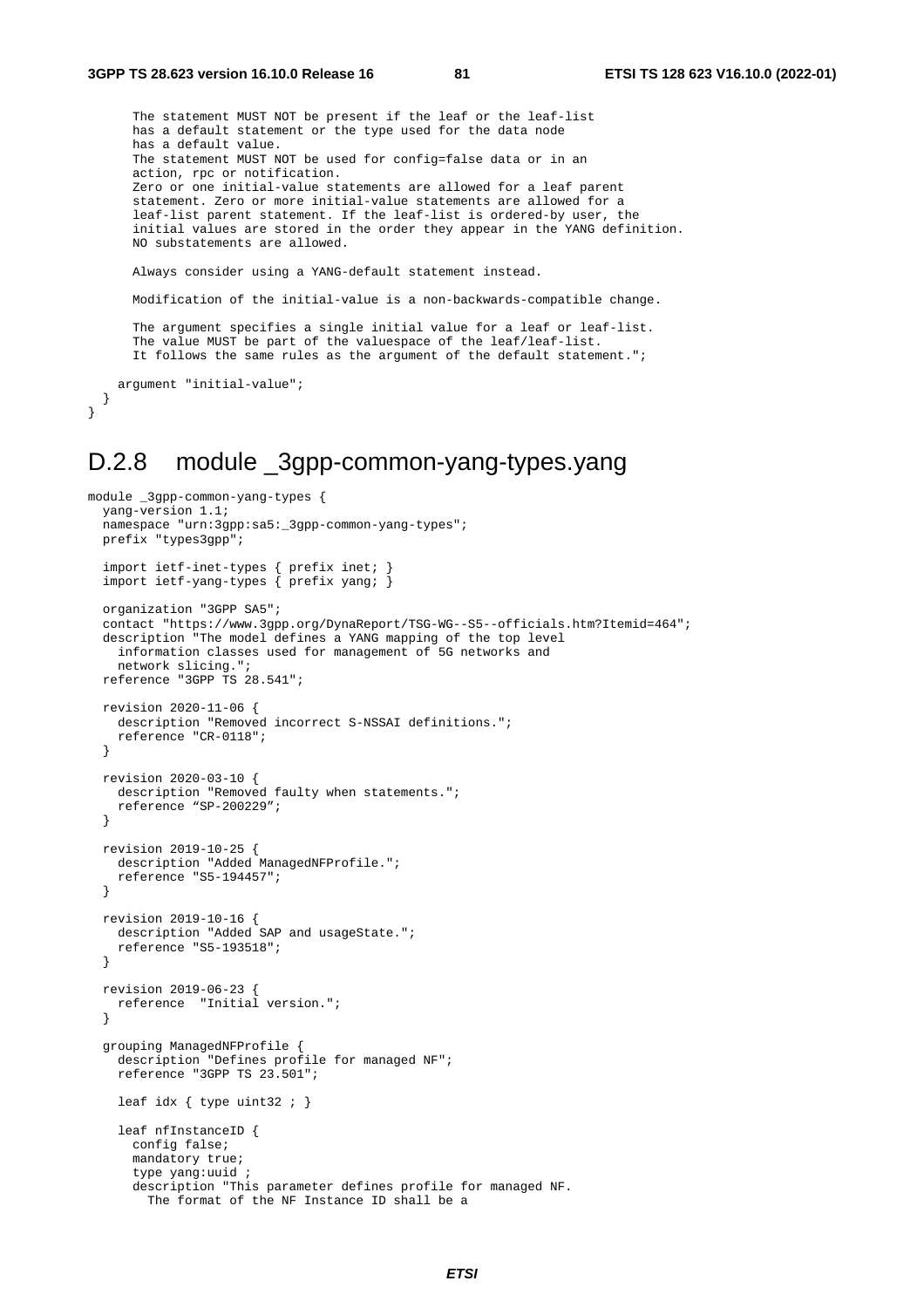```
 Universally Unique Identifier (UUID) version 4, 
         as described in IETF RFC 4122 " ; 
    } 
    leaf-list nfType { 
      config false; 
      min-elements 1; 
      type NfType; 
      description "Type of the Network Function" ; 
 } 
    leaf hostAddr { 
      mandatory true; 
      type inet:host ; 
      description "Host address of a NF"; 
    } 
    leaf authzInfo { 
      type string ; 
      description "This parameter defines NF Specific Service authorization 
        information. It shall include the NF type (s) and NF realms/origins 
        allowed to consume NF Service(s) of NF Service Producer.";
      reference "See TS 23.501" ; 
    } 
    leaf location { 
      type string ; 
       description "Information about the location of the NF instance 
        (e.g. geographic location, data center) defined by operator"; 
      reference "TS 29.510" ; 
    } 
    leaf capacity { 
     mandatory true;
       type uint16 ; 
      description "This parameter defines static capacity information 
        in the range of 0-65535, expressed as a weight relative to other 
        NF instances of the same type; if capacity is also present in the 
        nfServiceList parameters, those will have precedence over this value."; 
      reference "TS 29.510" ; 
    } 
    leaf nFSrvGroupId { 
       type string ; 
      description "This parameter defines identity of the group that is 
        served by the NF instance. 
        May be config false or true depending on the ManagedFunction. 
         Config=true for Udrinfo. Config=false for UdmInfo and AusfInfo. 
         Shall be present if ../nfType = UDM or AUSF or UDR. "; 
      reference "TS 29.510" ; 
    } 
    leaf-list supportedDataSetIds { 
       type enumeration { 
        enum SUBSCRIPTION; 
        enum POLICY; 
       enum EXPOSURE;
        enum APPLICATION; 
 } 
      description "List of supported data sets in the UDR instance. 
       May be present if ../nfType = UDR";
      reference "TS 29.510" ; 
    } 
    leaf-list smfServingAreas { 
       type string ; 
       description "Defines the SMF service area(s) the UPF can serve. 
        Shall be present if ../nfType = UPF"; 
      reference "TS 29.510" ; 
    } 
    leaf priority { 
       type uint16; 
       description "This parameter defines Priority (relative to other NFs 
         of the same type) in the range of 0-65535, to be used for NF selection; 
         lower values indicate a higher priority. If priority is also present 
 in the nfServiceList parameters, those will have precedence over 
 this value. Shall be present if ../nfType = AMF ";
```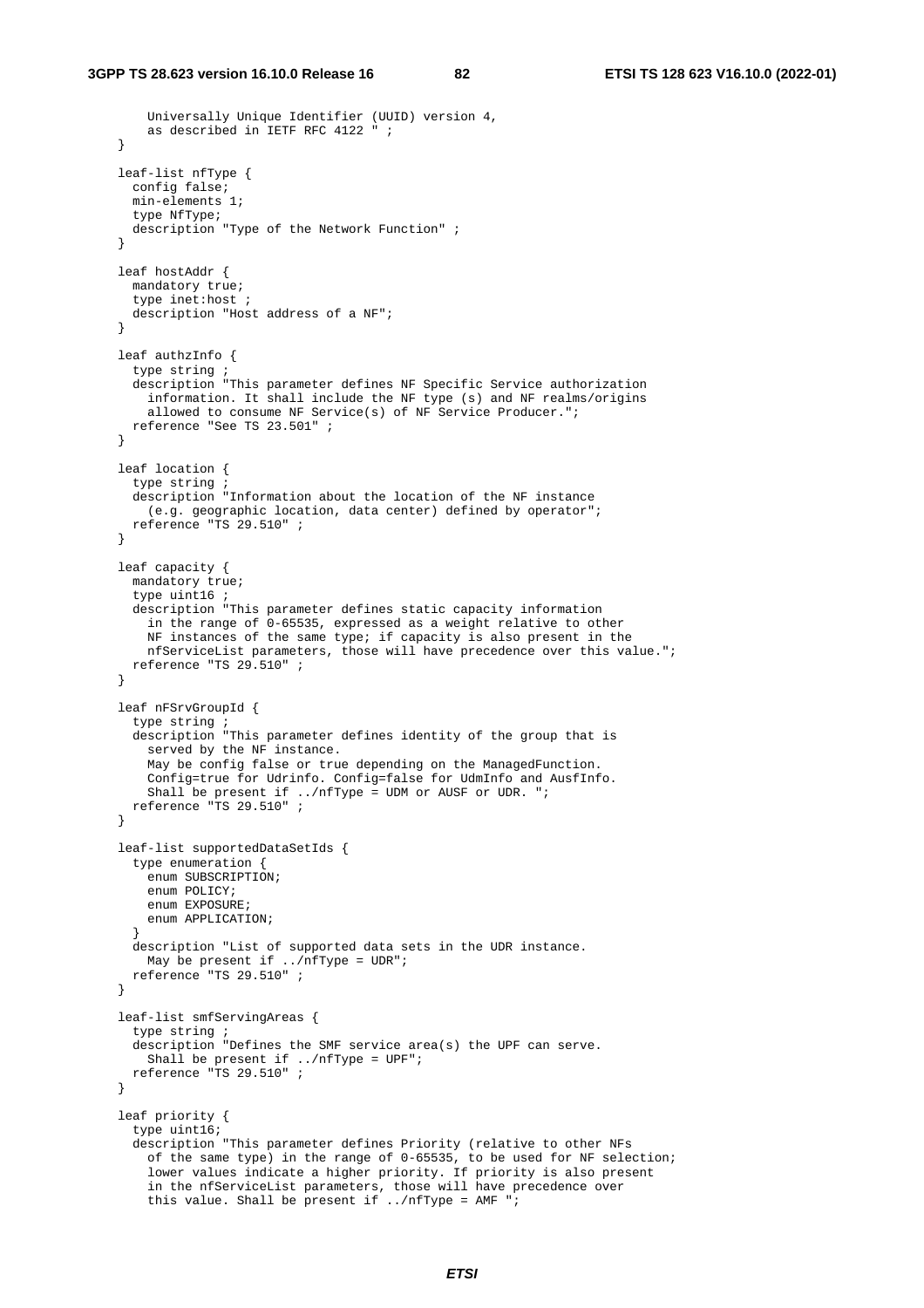reference "TS 29.510" ;

```
 } 
  } 
  typedef usageState { 
    type enumeration { 
     enum IDLE;
      enum ACTIVE; 
      enum BUSY; 
 } 
    description "It describes whether or not the resource is actively in 
      use at a specific instant, and if so, whether or not it has spare 
       capacity for additional users at that instant. The value is READ-ONLY."; 
    reference "ITU T Recommendation X.731"; 
  } 
  grouping SAP { 
    leaf host { 
      type inet:host; 
      mandatory true; 
 } 
    leaf port { 
      type inet:port-number; 
      mandatory true; 
 } 
    description "Service access point."; 
    reference "TS 28.622"; 
  } 
  typedef Mcc { 
    description "The mobile country code consists of three decimal digits, 
      The first digit of the mobile country code identifies the geographic 
      region (the digits 1 and 8 are not used):"; 
    type string { 
      pattern '[02-79][0-9][0-9]'; 
 } 
    reference "3GPP TS 23.003 subclause 2.2 and 12.1"; 
  } 
  typedef Mnc { 
    description "The mobile network code consists of two or three 
     decimal digits (for example: MNC of 001 is not the same as MNC of 01)"; 
   type string {
     --<br>pattern '[0-9][0-9][0-9]|[0-9][0-9]';
 } 
    reference "3GPP TS 23.003 subclause 2.2 and 12.1"; 
  } 
  grouping PLMNId { 
    leaf mcc { 
     mandatory true;
      type Mcc; 
 } 
    leaf mnc { 
    mandatory true;
      type Mnc; 
    } 
    reference "TS 23.658"; 
  } 
  typedef Nci { 
    description "NR Cell Identity. The NCI shall be of fixed length of 36 bits 
      and shall be coded using full hexadecimal representation. 
       The exact coding of the NCI is the responsibility of each PLMN operator"; 
    reference "TS 23.003"; 
    type union { 
       type string { 
       length 36;
        pattern '[01]+'; 
       } 
       type string { 
         length 9; 
         pattern '[a-fA-F0-9]*'; 
       } 
    } 
  } 
  typedef OperationalState {
```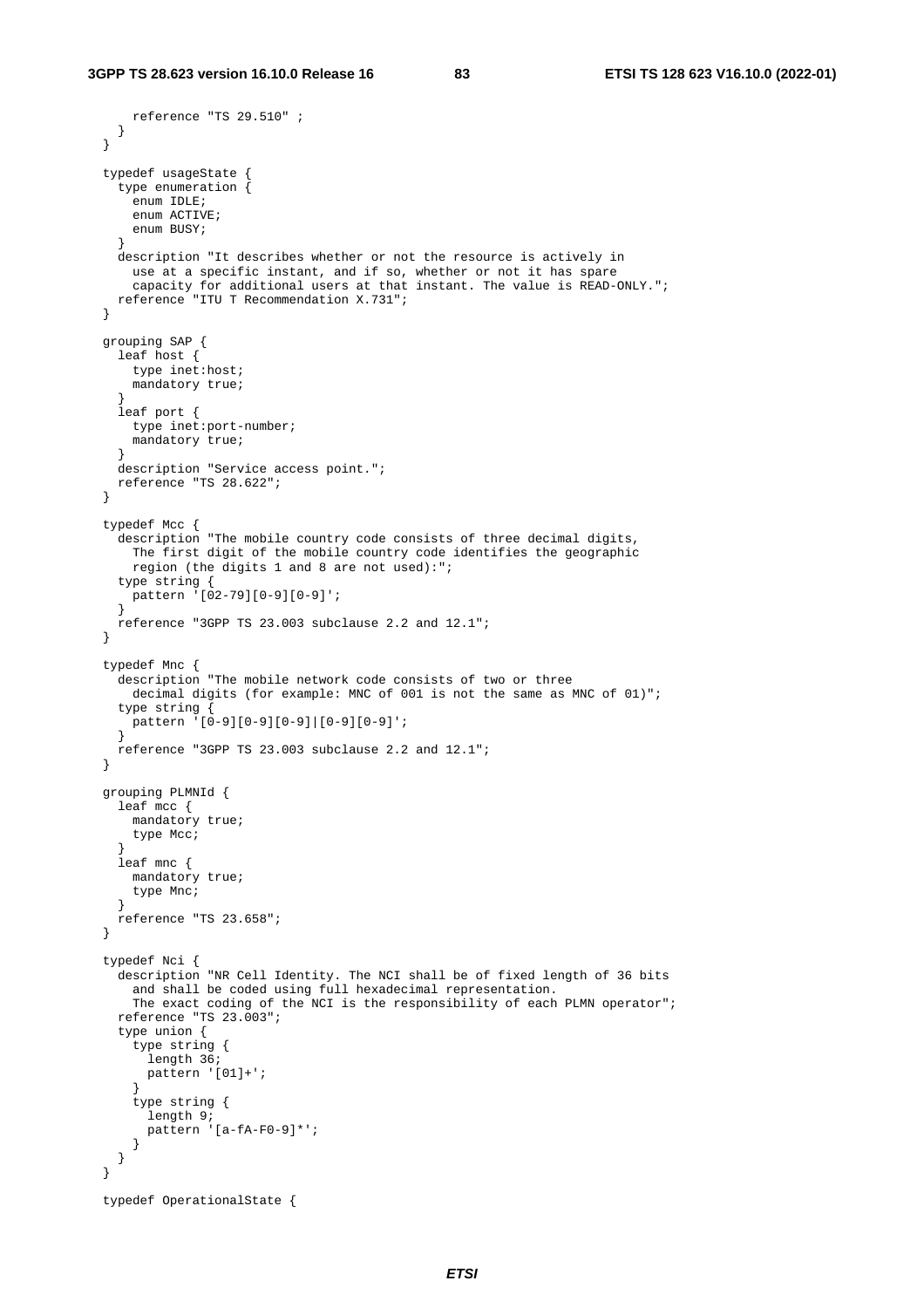```
 reference "3GPP TS 28.625 and ITU-T X.731"; 
     type enumeration { 
       enum DISABLED { 
         value 0; 
         description "The resource is totally inoperable."; 
       } 
       enum ENABLED { 
         value 1; 
         description "The resource is partially or fully operable."; 
       } 
    } 
  } 
  typedef AdministrativeState { 
     reference "3GPP TS 28.625 and ITU-T X.731"; 
     type enumeration { 
       enum LOCKED { 
         value 0; 
         description "The resource is administratively prohibited from performing 
                 services for its users.";
 } 
       enum UNLOCKED { 
         value 1; 
         description "The resource is administratively permitted to perform 
           services for its users. This is independent of its inherent 
           operability."; 
       } 
       enum SHUTTINGDOWN { 
         value 2; 
         description "Use of the resource is administratively permitted to 
           existing instances of use only. While the system remains in 
           the shutting down state the manager or the managed element 
           may at any time cause the resource to transition to the 
           locked state."; 
       } 
    } 
  } 
  typedef AvailabilityStatus { 
       type enumeration { 
          enum IN_TEST; 
          enum FAILED;
          enum POWER OFF;
           enum OFF_LINE; 
           enum OFF_DUTY; 
          enum DEPENDENCY;
           enum DEGRADED; 
           enum NOT_INSTALLED; 
           enum LOG_FULL; 
        } 
  } 
  typedef CellState { 
      type enumeration { 
         enum IDLE; 
         enum INACTIVE; 
         enum ACTIVE; 
      } 
  } 
  typedef Nrpci { 
     type uint32; 
     description "Physical Cell Identity (PCI) of the NR cell."; 
    reference "TS 36.211 subclause 6.11"; 
  } 
  typedef Tac { 
    type int32 { 
      range 0..16777215 ; 
 } 
    description "Tracking Area Code"; 
    reference "TS 23.003 clause 19.4.2.3"; 
  }
```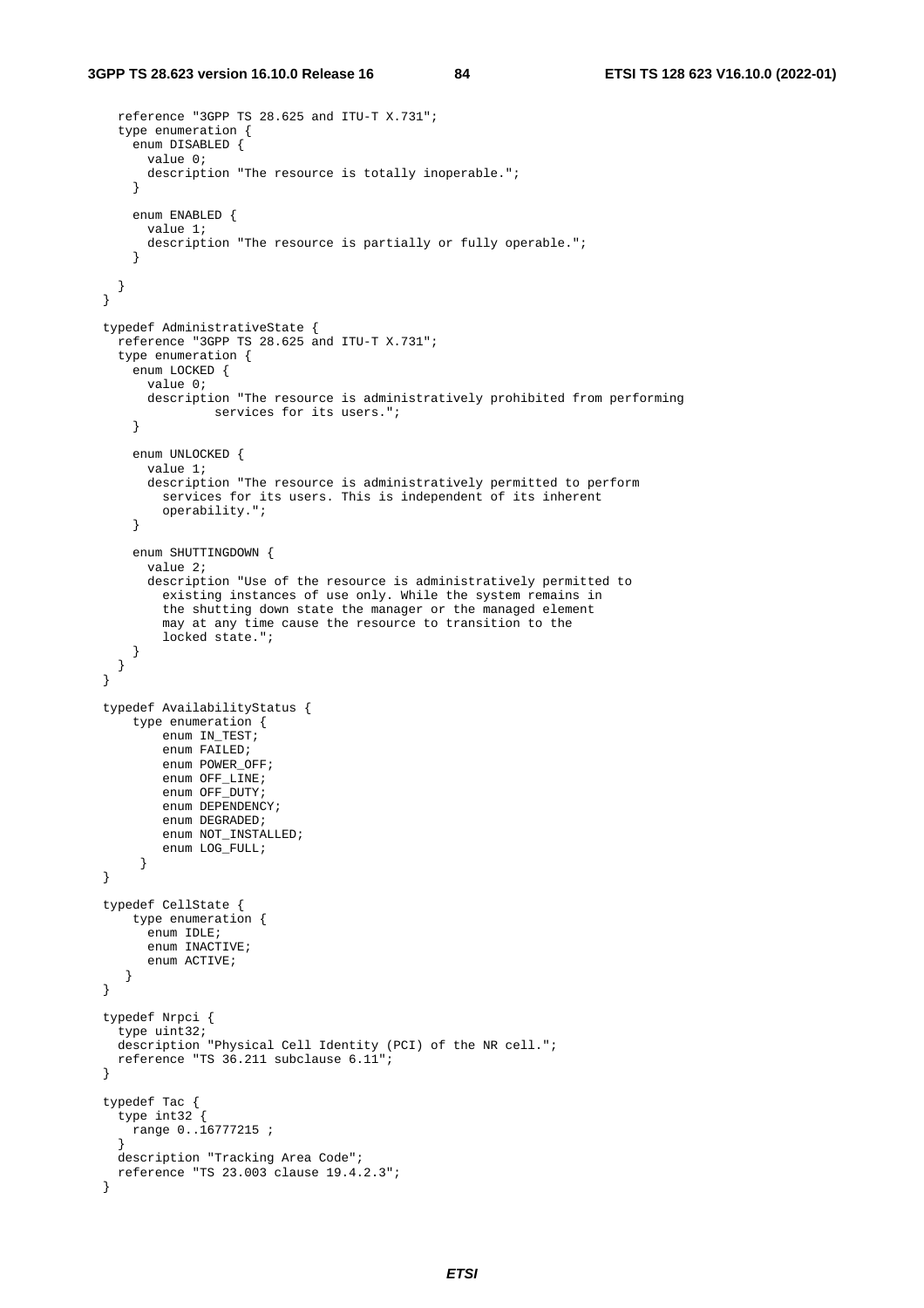enum 5G\_EIR; enum SEPP; enum UPF; enum N3IWF; enum AF; enum UDSF; enum BSF; enum CHF;

```
 typedef AmfRegionId { 
     type union { 
      'type uint\overset{\sim}{8} ;
       type string { 
         length 8; 
         pattern '[01]*'; 
       } 
     } 
     reference "clause 2.10.1 of 3GPP TS 23.003"; 
   } 
   typedef AmfSetId { 
     type union { 
       type uint16 { 
        --<br>range '0..1023';
       } 
       type string { 
         length 8; 
         pattern '[01]*'; 
       } 
     } 
     reference "clause 2.10.1 of 3GPP TS 23.003"; 
   } 
   typedef AmfPointer { 
     type union { 
       type uint8 { 
         range '0..63'; 
 } 
       type string { 
         length 6; 
         pattern '[01]*'; 
       } 
     } 
     reference "clause 2.10.1 of 3GPP TS 23.003"; 
   } 
   grouping AmfIdentifier { 
     leaf amfRegionId { 
       type AmfRegionId; 
 } 
     leaf amfSetId { 
       type AmfSetId; 
 } 
     leaf amfPointer { 
       type AmfPointer; 
 } 
     description "The AMFI is constructed from an AMF Region ID, 
       an AMF Set ID and an AMF Pointer. 
       The AMF Region ID identifies the region, 
       the AMF Set ID uniquely identifies the AMF Set within the AMF Region, and 
       the AMF Pointer uniquely identifies the AMF within the AMF Set. "; 
   } 
// type definitions especially for core NFs 
   typedef NfType { 
     type enumeration { 
      enum NRF;
       enum UDM; 
       enum AMF; 
       enum SMF; 
       enum AUSF; 
       enum NEF; 
       enum PCF; 
       enum SMSF; 
       enum NSSF; 
       enum UDR; 
       enum LMF; 
       enum GMLC;
```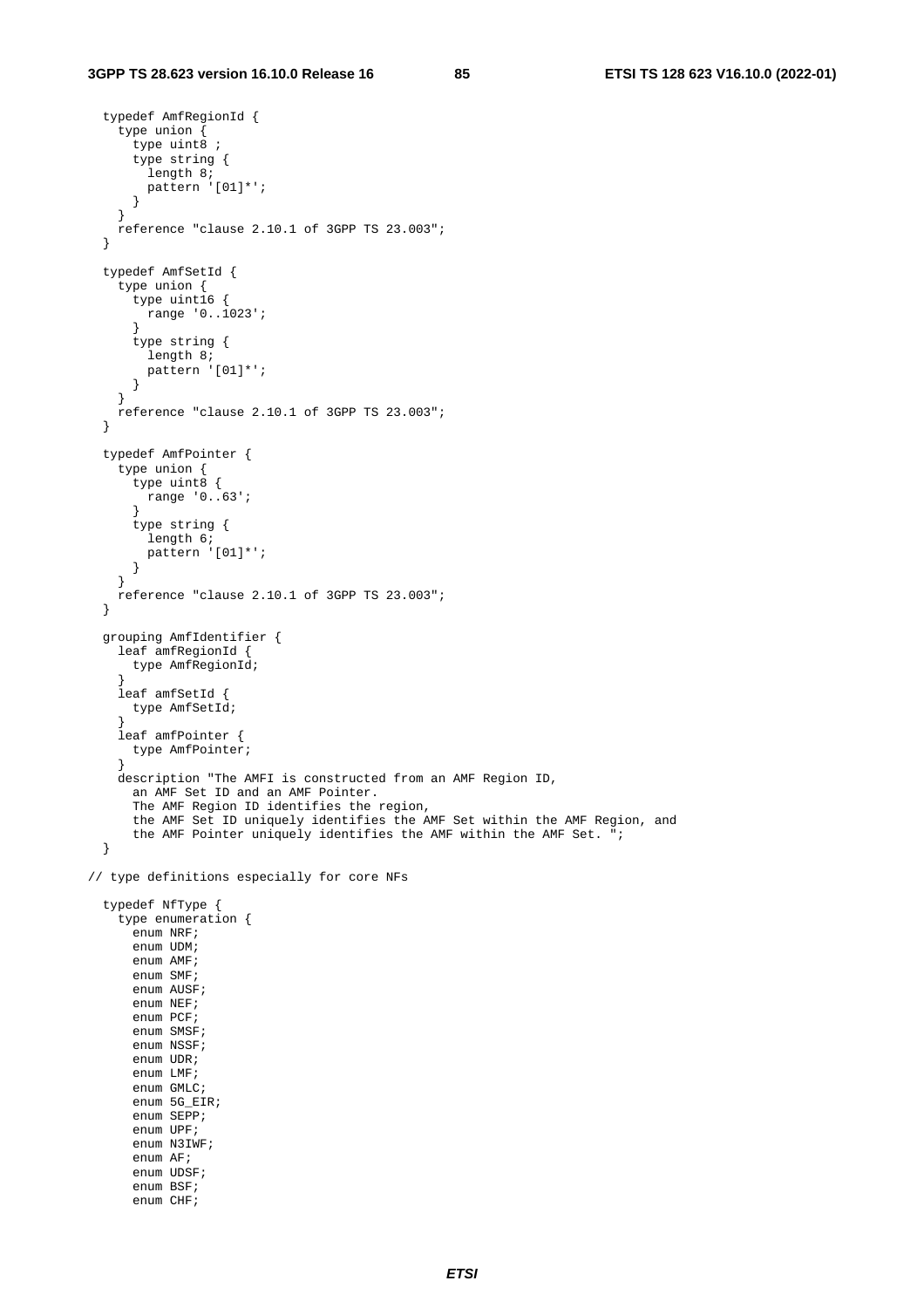```
 } 
 } 
  typedef NotificationType { 
    type enumeration { 
    enum N1_MESSAGES;
     enum N2 INFORMATION;
     enum LOCATION NOTIFICATION;
    } 
  } 
 typedef Load { 
 description "Latest known load information of the NF, percentage "; 
    type uint8 { 
     ..<br>range 0..100;
    } 
  } 
  typedef N1MessageClass { 
    type enumeration { 
     enum 5GMM;
      enum SM; 
      enum LPP; 
      enum SMS; 
    } 
  } 
  typedef N2InformationClass { 
    type enumeration { 
      enum SM; 
      enum NRPPA; 
      enum PWS; 
      enum PWS_BCAL; 
     enum PWS_RF;
    } 
  } 
  grouping DefaultNotificationSubscription { 
    leaf notificationType { 
      type NotificationType; 
     } 
    leaf callbackUri { 
     type inet:uri; 
     } 
    leaf n1MessageClass { 
      type N1MessageClass; 
    } 
    leaf n2InformationClass { 
      type N2InformationClass; 
     } 
  } 
  grouping Ipv4AddressRange { 
  leaf start { 
    type inet:ipv4-address;
     } 
  leaf end { 
    type inet:ipv4-address; 
     } 
  } 
  grouping Ipv6PrefixRange { 
  leaf start { 
   type inet:ipv6-prefix; 
     } 
  leaf end { 
   type inet:ipv6-prefix; 
     } 
  } 
  typedef NsiId { 
    type string; 
  }
```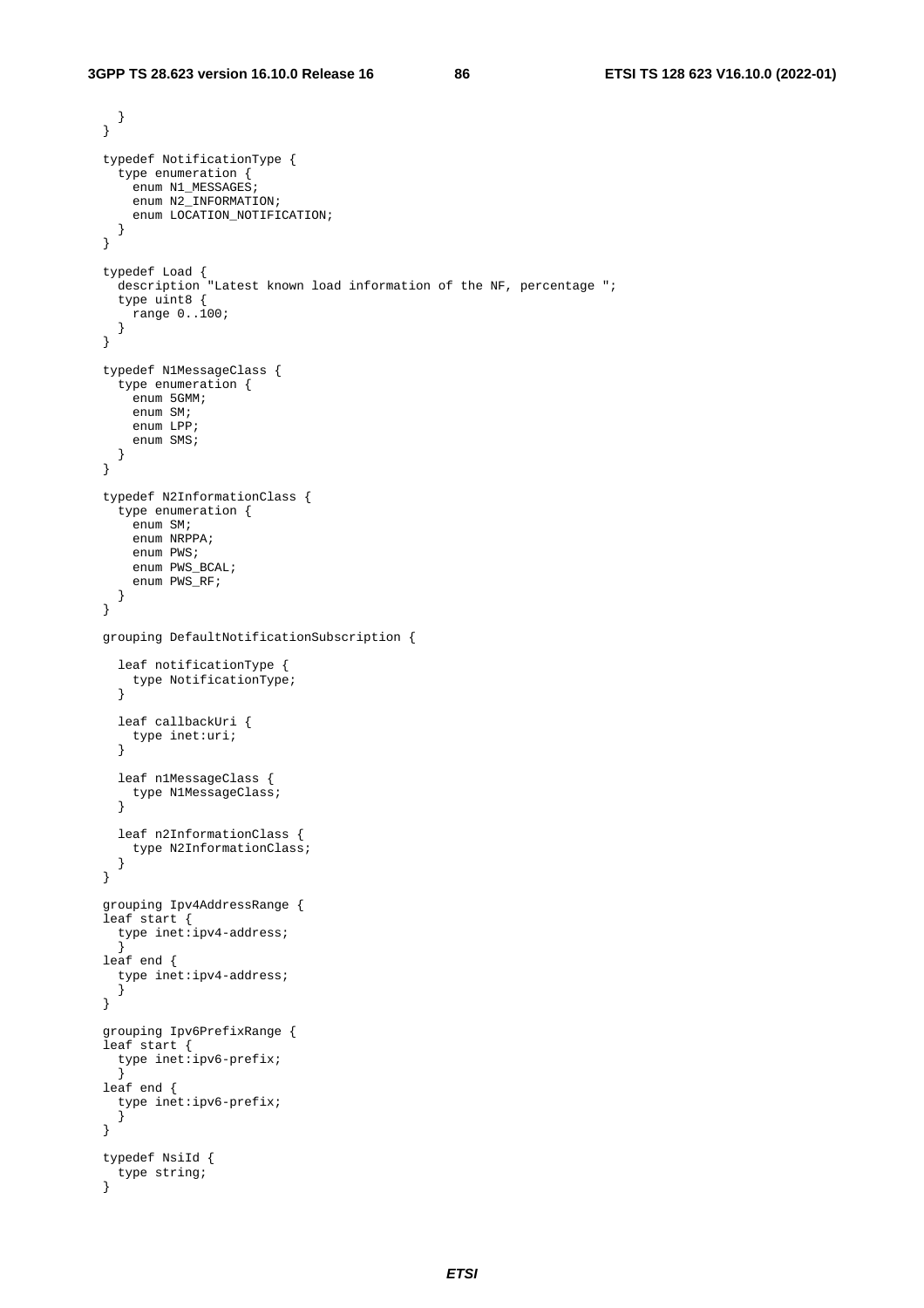```
 typedef UeMobilityLevel { 
    type enumeration { 
     enum STATIONARY;
      enum NOMADIC; 
      enum RESTRICTED_MOBILITY; 
      enum FULLY_MOBILITY; 
    } 
  } 
  typedef ResourceSharingLevel { 
      type enumeration { 
         enum SHARED; 
        enum NOT_SHARED; 
       } 
  } 
  typedef TxDirection { 
      type enumeration { 
        enum DL; 
        enum UL; 
        enum DL_AND_UL; 
       } 
  } 
  grouping AddressWithVlan { 
    leaf ipAddress { 
      type inet:ip-address; 
 } 
    leaf vlanId { 
       type uint16; 
    } 
  } 
  typedef DistinguishedName { // TODO is this equivalent to TS 32.300 ? 
    type string { 
     pattern '([a-zA-Z][a-zA-Z0-9-]*=(\\( |#|\\|>|<|;|"|\+|,|[a-fA-F0-9]{2})|[^\\><;"+,# ])'
        + '((\\( |#|\\|>|<|;|"|\+|,|[a-fA-F0-9]{2})|[^\\><;"+,])*' 
         + '(\\( |#|\\|>|<|;|"|\+|,|[a-fA-F0-9]{2})|[^\\><;"+, ]))?' 
         + '[,\+])*[a-zA-Z][a-zA-Z0-9-]*=(\\( |#|\\|>|<|;|"|\+|,|[a-fA-F0-9]{2})|[^\\><;"+,# ])' 
 + '((\\( |#|\\|>|<|;|"|\+|,|[a-fA-F0-9]{2})' 
 + '|[^\\><;"+,])*(\\( |#|\\|>|<|;|"|\+|,|[a-fA-F0-9]{2})|[^\\><;"+, ]))?'; 
 } 
    description "Represents the international standard for the representation 
       of Distinguished Name (RFC 4512). 
       The format of the DistinguishedName REGEX is: 
       {AttributeType = AttributeValue} 
      AttributeType consists of alphanumeric and hyphen (OIDs not allowed). 
      All other characters are restricted. 
      The Attribute value cannot contain control characters or the 
following characters : \setminus > < ; \setminus + , (Comma) and White space
 The Attribute value can contain the following characters if they 
       are excaped : \backslash \backslash > < ; \backslash" + , (Comma) and White space
       The Attribute value can contain control characters if its an escaped 
        double digit hex number. 
         Examples could be 
           UID=nobody@example.com,DC=example,DC=com 
             CN=John Smith,OU=Sales,O=ACME Limited,L=Moab,ST=Utah,C=US"; 
    reference "RFC 4512 Lightweight Directory Access Protocol (LDAP): 
                       Directory Information Models"; 
  } // recheck regexp it doesn't handle posix [:cntrl:] 
  typedef QOffsetRange { 
    type int8 { 
     range "-24 | -22 | -20 | -18 | -16 | -14 | -12 | -10 | -8 | -6 | " +
 " -5 | -4 | -3 | -2 | -1 | 0 | 1 | 2 | 3 | 4 | 5 | 6 | 8 | 10 | " + 
 " 12 | 14 | 16 | 18 | 20 | 22 | 24"; 
    } 
    units dB; 
  }
```
# D.2.9 module \_3gpp-common-fm.yang

<CODE BEGINS> module \_3gpp-common-fm {

}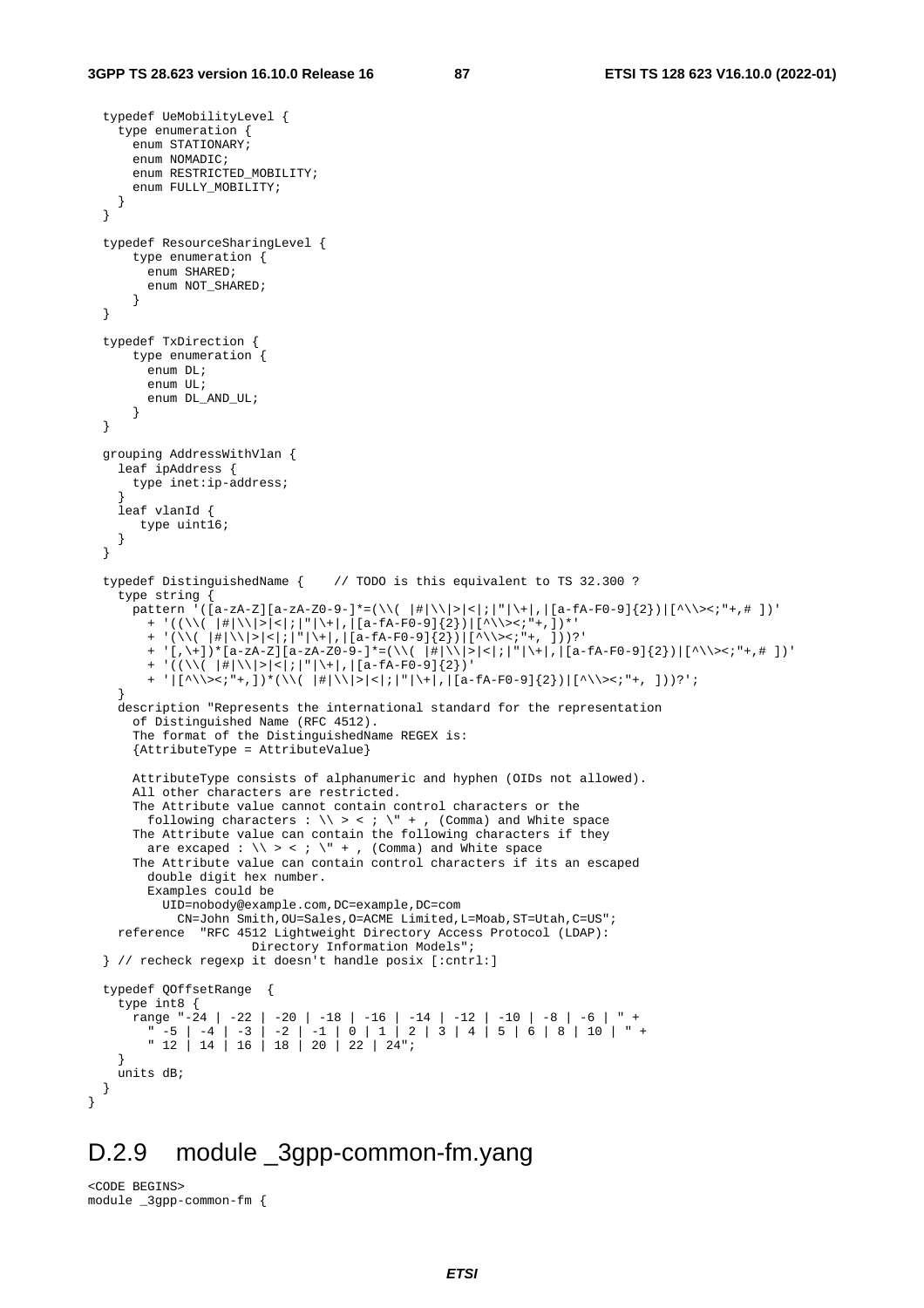#### **3GPP TS 28.623 version 16.10.0 Release 16 88 ETSI TS 128 623 V16.10.0 (2022-01)**

```
 yang-version 1.1; 
 namespace "urn:3gpp:sa5:_3gpp-common-fm";
  prefix "fm3gpp"; 
  import ietf-yang-types { prefix yang; } 
 import _3gpp-common-top { prefix top3gpp; } 
 import _3gpp-common-yang-types { prefix types3gpp; } 
  organization "3GPP SA5"; 
  contact "https://www.3gpp.org/DynaReport/TSG-WG--S5--officials.htm?Itemid=464"; 
  description "Defines a Fault Management model"; 
  reference "3GPP TS 28.623 
      Generic Network Resource Model (NRM) 
       Integration Reference Point (IRP); 
      Solution Set (SS) definitions 
       3GPP TS 28.622 
       Generic Network Resource Model (NRM) 
      Integration Reference Point (IRP); 
       Information Service (IS)"; 
  revision 2021-08-08 { reference "CR-0132"; } 
 revision 2021-06-02 { reference "CR-0130"; } 
 revision 2020-06-03 { reference "CR-0091"; } 
  revision 2020-02-24 { 
    reference "S5-201365"; 
  } 
     typedef eventType { 
         type enumeration { 
             enum COMMUNICATIONS_ALARM { 
                 value 2; 
             } 
            enum QUALITY OF SERVICE ALARM {
                 value 3; 
             } 
             enum PROCESSING_ERROR_ALARM { 
                 value 4; 
             } 
             enum EQUIPMENT_ALARM { 
                 value 5; 
             } 
             enum ENVIRONMENTAL_ALARM { 
                value 6; 
             } 
             enum INTEGRITY_VIOLATION { 
                 value 7; 
             } 
             enum OPERATIONAL_VIOLATION { 
                 value 8; 
             } 
             enum PHYSICAL_VIOLATIONu { 
                 value 9; 
             } 
             enum SECURITY_SERVICE_OR_MECHANISM_VIOLATION { 
                 value 10; 
             } 
            enum TIME DOMAIN VIOLATION {
                  value 11; 
             } 
         } 
         description "General category for the alarm."; 
     } 
     typedef severity-level { 
         type enumeration {
```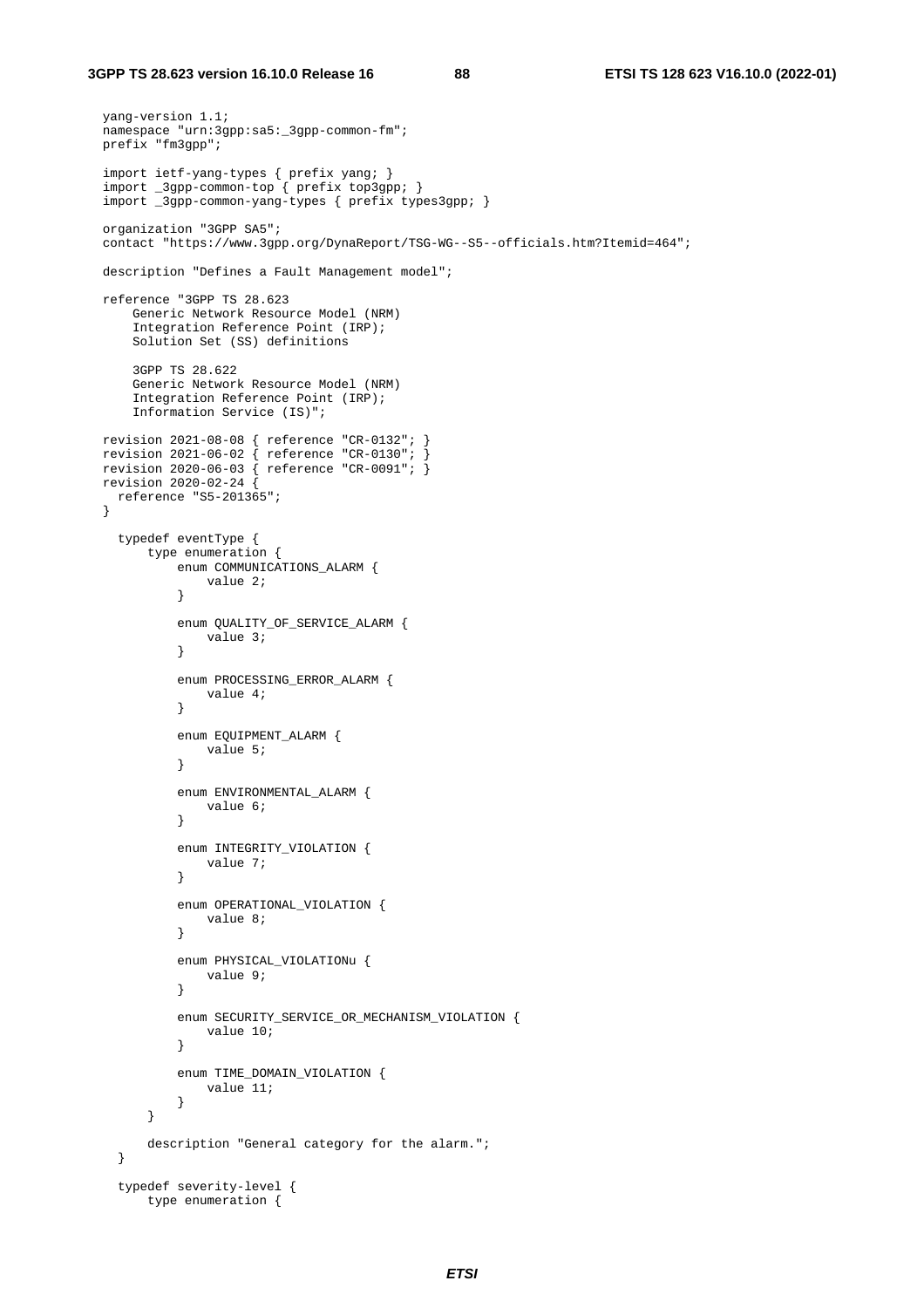```
enum CRITICAL { value 3; }
enum MAJOR { value 4; }
enum MINOR { value 5; }
            enum WARNING { value 6; }
             enum INDETERMINATE { value 7; } 
        enum CLEARED { value 8; }
 } 
        description "The possible alarm serverities. 
             Aligned with ERICSSON-ALARM-MIB."; 
    } 
  grouping AlarmRecordGrp { 
    description "Contains alarm information of an alarmed object instance. 
      A new record is created in the alarm list when an alarmed object 
      instance generates an alarm and no alarm record exists with the same 
      values for objectInstance, alarmType, probableCause and specificProblem. 
      When a new record is created the MnS producer creates an alarmId, that 
      unambiguously identifies an alarm record in the AlarmList. 
      Alarm records are maintained only for active alarms. Inactive alarms are 
      automatically deleted by the MnS producer from the AlarmList. 
      Active alarms are alarms whose 
      a) perceivedSeverity is not CLEARED, or whose 
      b) perceivedSeverity is CLEARED and its ackState is not ACKNOWLEDED."; 
      leaf alarmId { 
        type string; 
        mandatory true; 
       description "Identifies the alarmRecord";
       } 
      leaf objectInstance { 
        type string; 
        config false ; 
        mandatory true; 
}
      leaf notificationId { 
        type int32; 
       config false
        mandatory true; 
      } 
      leaf alarmRaisedTime { 
        type yang:date-and-time ; 
        config false ; 
       } 
      leaf alarmChangedTime { 
        type yang:date-and-time ; 
         config false ; 
        description "not applicable if related alarm has not changed"; 
 } 
      leaf alarmClearedTime { 
        type yang:date-and-time ; 
         config false ; 
        description "not applicable if related alarm was not cleared"; 
      } 
      leaf alarmType { 
        type eventType; 
         config false ; 
        description "General category for the alarm."; 
      } 
      leaf probableCause { 
        type string; 
        config false ; 
       } 
      leaf specificProblem { 
        type string; 
         config false ; 
        reference "ITU-T Recommendation X.733 clause 8.1.2.2."; 
       }
```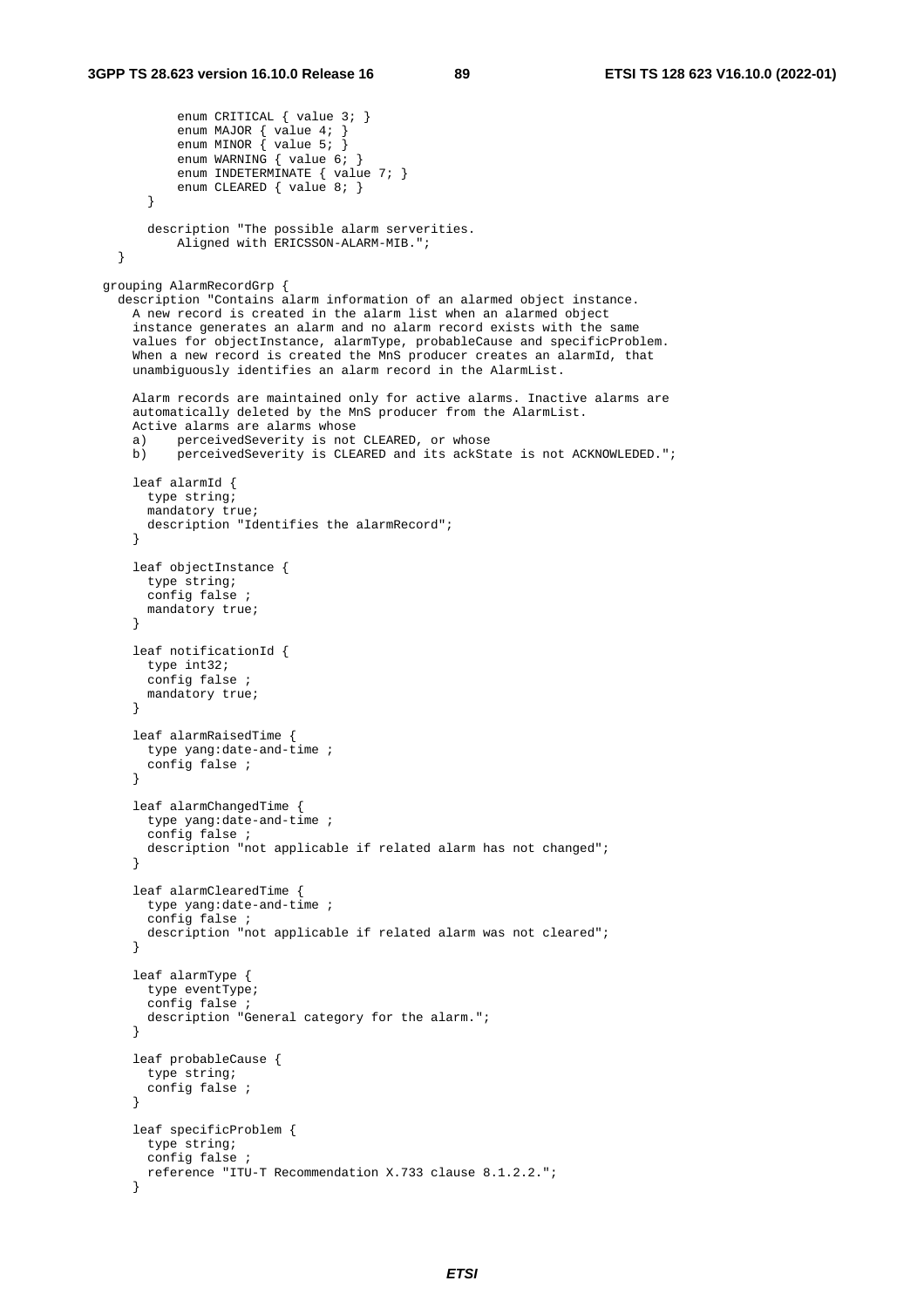```
 leaf perceivedSeverity { 
         type severity-level; 
         description "This is Writable only if producer supports consumer 
          to set perceivedSeverity to CLEARED"; 
 } 
       leaf backedUpStatus { 
        type string; 
         config false ; 
        description "Indicates if an object (the MonitoredEntity) has a back 
          up. See definition in ITU-T Recommendation X.733 clause 8.1.2.4."; 
 } 
       leaf backUpObject { 
        type string; 
        config false ; 
 } 
      leaf trendIndication { 
        type string; 
        config false ; 
        description "Indicates if some observed condition is getting better, 
          worse, or not changing. "; 
        reference "ITU-T Recommendation X.733 clause 8.1.2.6."; 
       } 
       grouping ThresholdPackGrp { 
         leaf thresholdLevel { 
          type string; 
 } 
         leaf thresholdValue { 
          type string; 
 } 
         leaf hysteresis { 
           type string; 
           description "The hysteresis has a threshold high and a threshold 
             low value that are different from the threshold value. 
             A hysteresis, therefore, defines the threshold-high and 
             threshold-low levels within which the measurementType value is 
             allowed to oscillate without triggering the threshold crossing 
             notification."; 
        } 
       } 
       grouping ThresholdInfoGrp { 
        leaf measurementType { 
          type string; 
           mandatory true; 
 } 
         leaf direction { 
           type enumeration { 
             enum INCREASING; 
             enum DECREASING; 
 } 
           mandatory true; 
           description " 
             If it is 'Increasing', the threshold crossing notification is 
             triggered when the measurement value equals or exceeds a 
             thresholdValue. 
             If it is 'Decreasing', the threshold crossing notification is 
             triggered when the measurement value equals or below a 
             thresholdValue."; 
         } 
        uses ThresholdPackGrp; 
       } 
       list thresholdInfo { 
         config false ; 
        uses ThresholdInfoGrp; 
 } 
       leaf stateChangeDefinition { 
         type string; 
         config false ; 
         description "Indicates MO attribute value changes. See definition
```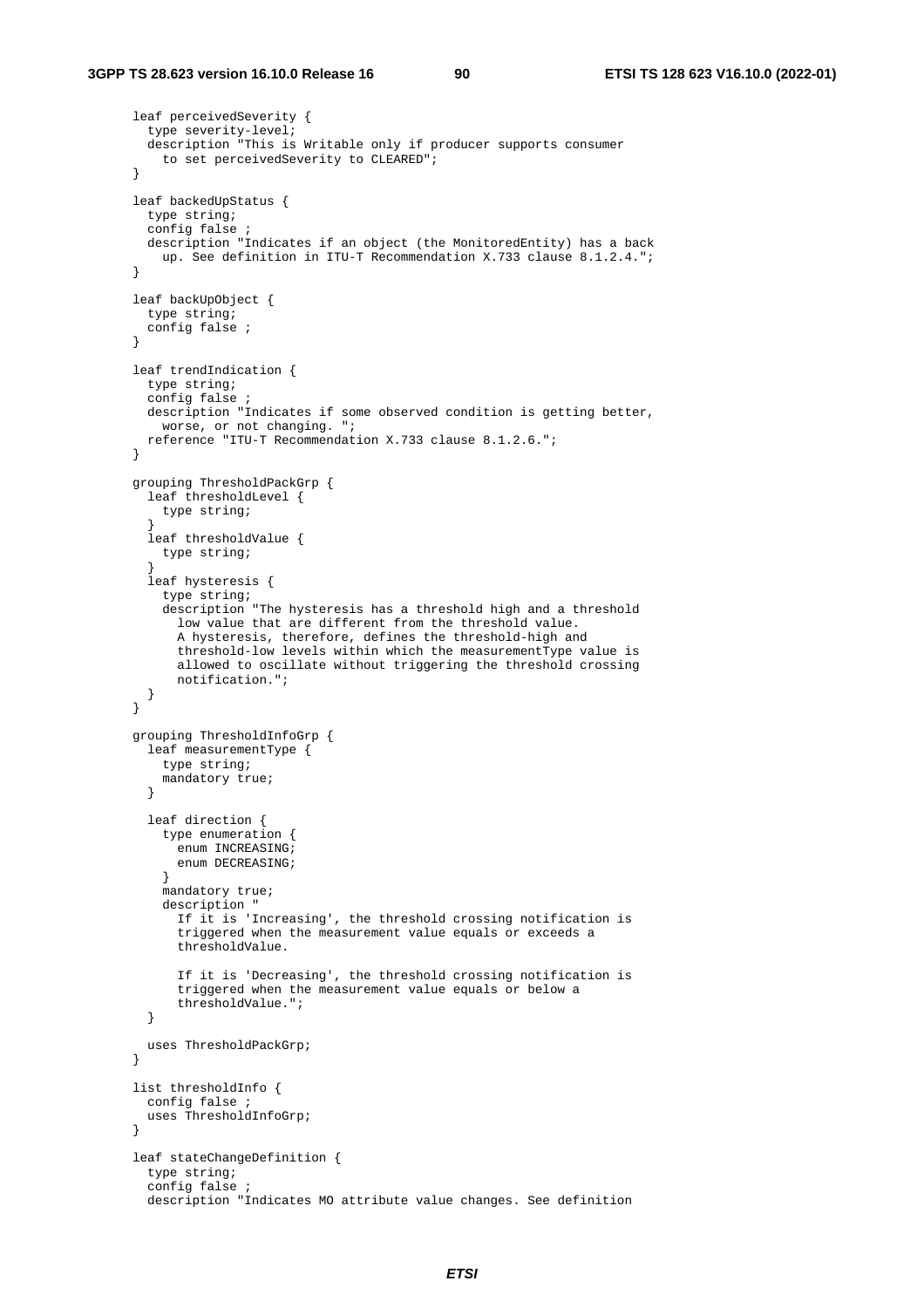```
 in ITU-T Recommendation X.733 clause 8.1.2.11."; 
       } 
      leaf monitoredAttributes { 
        type string; 
         config false ; 
        description "Indicates MO attributes whose value changes are being 
          monitored. "; 
       reference " ITU-T Recommendation X.733 clause 8.1.2.11."; 
 } 
       leaf proposedRepairActions { 
         type string; 
         config false ; 
        description "Indicates proposed repair actions. See definition in 
          ITU-T Recommendation X.733 clause 8.1.2.12."; 
 } 
       leaf additionalText { 
        type string; 
        config false ; 
       } 
      anydata additionalInformation { 
        config false ; 
       } 
       leaf rootCauseIndicator { 
        type enumeration { 
          Penum YES;
           enum NO; 
         } 
        config false ; 
        description "It indicates that this AlarmInformation is the root cause 
           of the events captured by the notifications whose identifiers are in 
           the related CorrelatedNotification instances."; 
}
       leaf ackTime { 
         type yang:date-and-time ; 
         config false ; 
        description "It identifies the time when the alarm has been 
           acknowledged or unacknowledged the last time, i.e. it registers the 
           time when ackState changes."; 
       } 
       leaf ackUserId { 
         type string; 
         description "It identifies the last user who has changed the 
          Acknowledgement State."; 
       } 
       leaf ackSystemId { 
         type string; 
         description "It identifies the system (Management System) that last 
          changed the ackState of an alarm, i.e. acknowledged or unacknowledged 
           the alarm."; 
       } 
       leaf ackState { 
         type enumeration { 
           enum ACKNOWLEDGED { 
            description "The alarm has been acknowledged."; 
 } 
           enum UNACKNOWLEDGED { 
             description "The alarm has unacknowledged or the alarm has never 
              been acknowledged."; 
 } 
        } 
       } 
       leaf clearUserId { 
        type string; 
         description "Carries the identity of the user who invokes the 
           clearAlarms operation."; 
 } 
       leaf clearSystemId {
```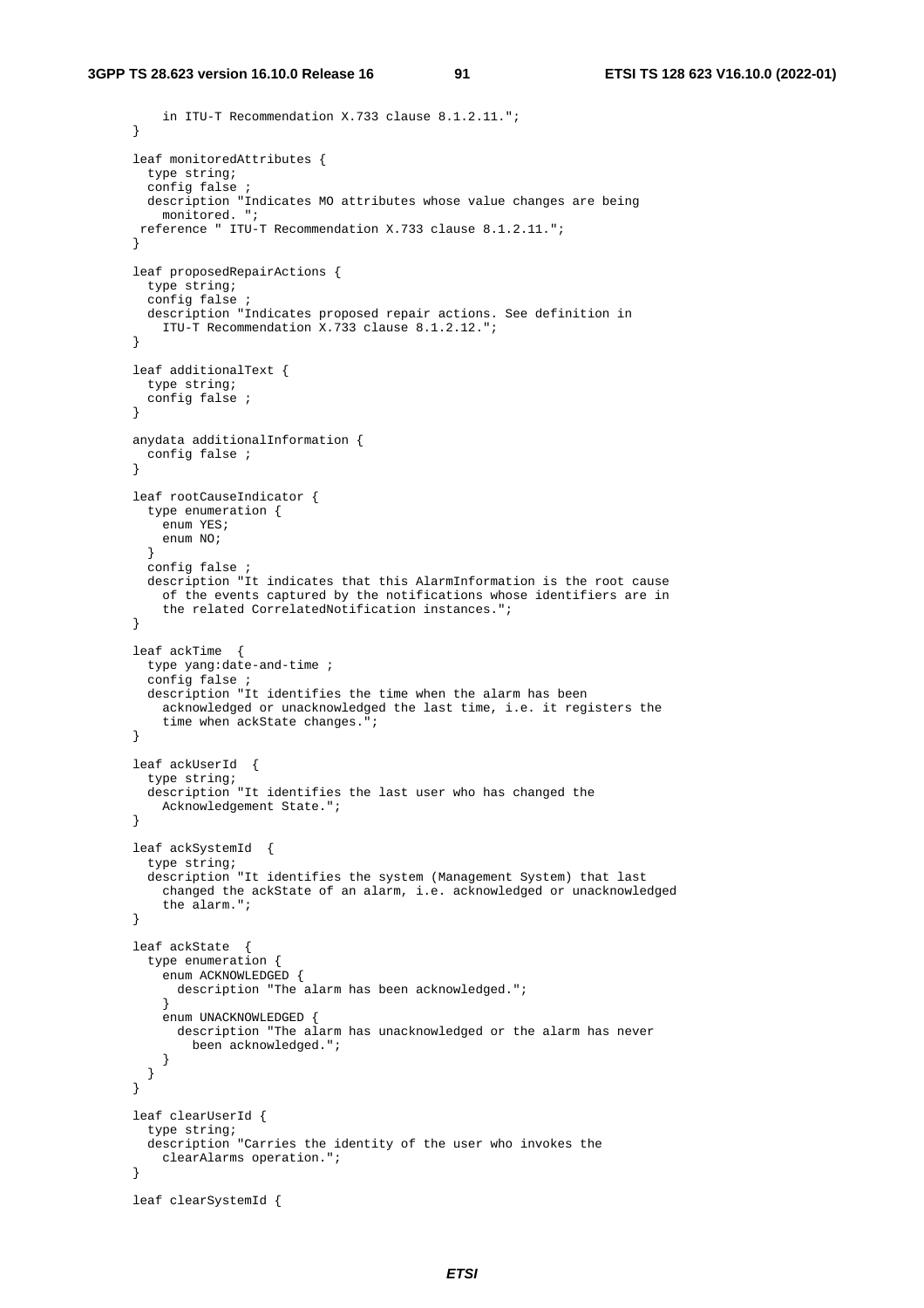```
 type string; 
       } 
       leaf serviceUser { 
         type string; 
         config false ; 
         description "It identifies the service-user whose request for service 
          provided by the serviceProvider led to the generation of the 
           security alarm."; 
 } 
       leaf serviceProvider { 
         type string; 
         config false ; 
         description "It identifies the service-provider whose service is 
          requested by the serviceUser and the service request provokes the 
           generation of the security alarm."; 
       } 
       leaf securityAlarmDetector { 
        type string; 
        config false ; 
       } 
  } 
  grouping AlarmListGrp { 
    description "Represents the AlarmList IOC."; 
    leaf administrativeState { 
       type types3gpp:AdministrativeState ; 
      default LOCKED;
       description "When set to UNLOCKED, the alarm list is updated. 
        When the set to LOCKED, the existing alarm records are not
         updated, and new alarm records are not added to the alarm list."; 
    } 
    leaf operationalState { 
       type types3gpp:OperationalState ; 
       default DISABLED; 
       config false; 
       description "The producer sets this attribute to ENABLED, indicating 
        that it has the resource and ability to record alarm in AlarmList 
         else, it sets the attribute to DISABLED."; 
    } 
    leaf numOfAlarmRecords { 
       type uint32 ; 
       config false; 
       mandatory true; 
      description "The number of alarm records in the AlarmList"; 
    } 
    leaf lastModification { 
       type yang:date-and-time ; 
       config false; 
     description "The last time when an alarm record was modified";
    } 
    list alarmRecords { 
       key alarmId; 
      description "List of alarmRecords";
       uses AlarmRecordGrp; 
    } 
  } 
  grouping FmSubtree { 
    description "Contains FM related classes. 
      Should be used in all classes (or classes inheriting from) 
       - SubNetwork 
       - ManagedElement 
       If some YAM wants to augment these classes/list/groupings they must 
       augment all user classes!"; 
    list AlarmList { 
       key id; 
       max-elements 1; 
       description "The AlarmList represents the capability to store and manage
```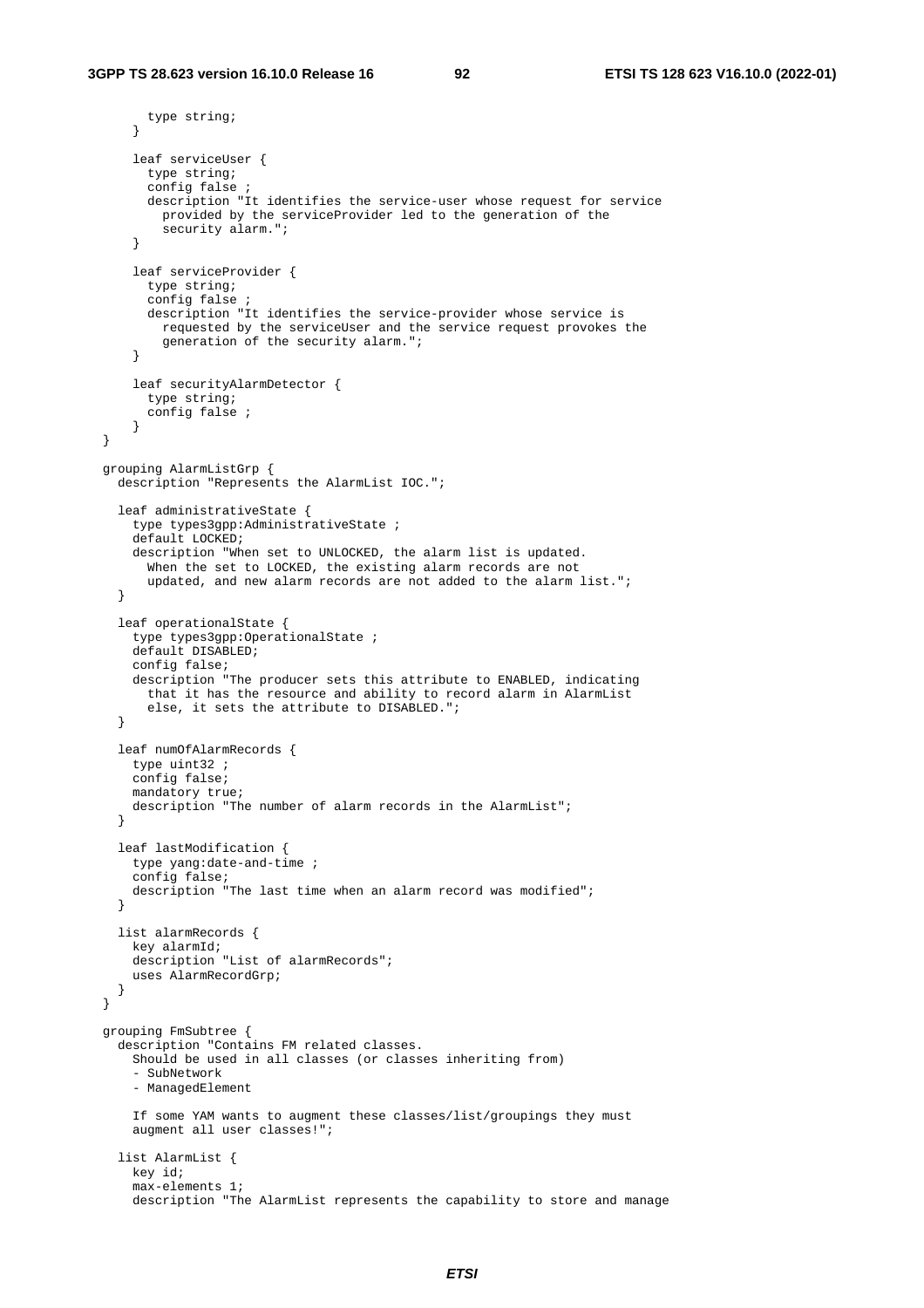alarm records. The management scope of an AlarmList is defined by all descendant objects of the base managed object, which is the object name-containing the AlarmList, and the base object itself.

 AlarmList instances are created by the system or are pre-installed. They cannot be created nor deleted by MnS consumers.

 When the alarm list is locked or disabled, the existing alarm records are not updated, and new alarm records are not added to the alarm list";

```
 uses top3gpp:Top_Grp ; 
     container attributes { 
        uses AlarmListGrp ; 
      } 
   } 
 }
```

```
} 
<CODE ENDS>
```
### D.2.10 module 3gpp-common-trace.yang

```
<CODE BEGINS> 
module _3gpp-common-trace { 
   yang-version 1.1; 
 namespace "urn:3gpp:sa5:_3gpp-common-trace";
  prefix "trace3gpp"; 
   import _3gpp-common-top { prefix top3gpp; } 
   import _3gpp-common-yang-types {prefix types3gpp; } 
   import ietf-inet-types { prefix inet; } 
   organization "3GPP SA5"; 
   contact "https://www.3gpp.org/DynaReport/TSG-WG--S5--officials.htm?Itemid=464"; 
   description "Trace handling"; 
   reference "3GPP TS 28.623 
       Generic Network Resource Model (NRM) 
       Integration Reference Point (IRP); 
       Solution Set (SS) definitions 
       3GPP TS 28.622 
       Generic Network Resource Model (NRM) 
       Integration Reference Point (IRP); 
       Information Service (IS)"; 
 revision 2021-10-18 { reference "CR-0139"; } 
 revision 2021-07-22 { reference "CR-0137"; } 
 revision 2021-01-25 { reference "CR-0122"; } 
 revision 2020-11-16 { reference "CR-0117"; } 
 revision 2020-08-06 { reference "CR-0102"; } 
   grouping TraceJobGrp { 
    leaf tjJobType { 
       type enumeration { 
        enum IMMEDIATE_MDT_ONLY;
         enum LOGGED_MDT_ONLY; 
         enum TRACE_ONLY; 
         enum IMMEDIATE_MDT_AND_TRACE; 
        enum RLF REPORT ONLY;
        enum RCEF_REPORT_ONLY;
         enum LOGGED_MBSFN_MDT; 
 } 
       default TRACE_ONLY; 
       description "Specifies the MDT mode and it specifies also whether the 
         TraceJob represents only MDT, Logged MBSFN MDT, Trace or a combined 
         Trace and MDT job. The attribute is applicable for Trace, MDT, RCEF and 
         RLF reporting."; 
       reference "Clause 5.9a of 3GPP TS 32.422 for additional details on the 
         allowed values."; 
     } 
    list tjListOfInterfaces {
       key idx;
```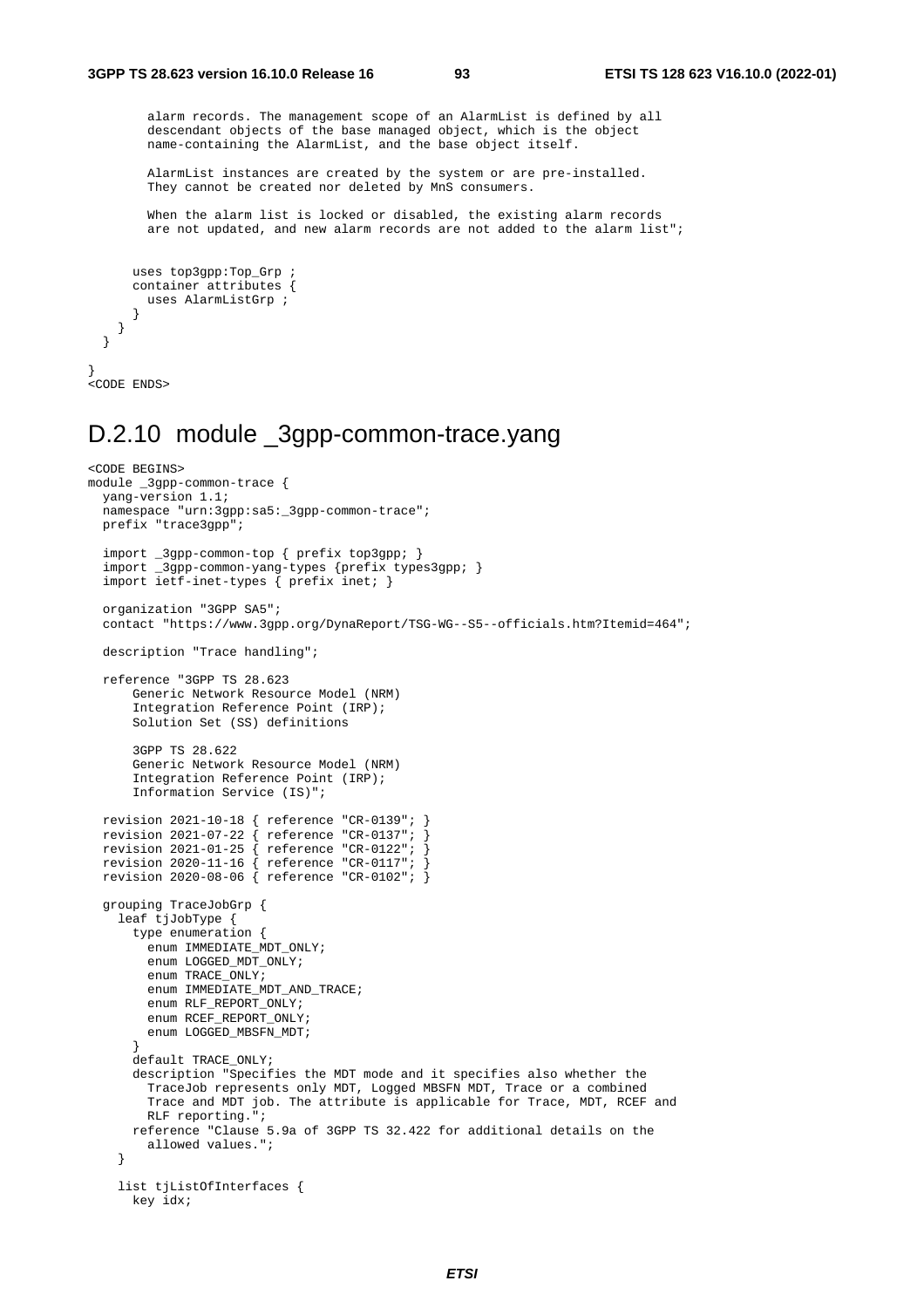```
 must 'count(MSCServerInterfaces)+count(MGWInterfaces)+count(RNCInterfaces)' 
         +'+count(SGSNInterfaces)+count(GGSNInterfaces)+count(S-CSCFInterfaces)' 
         +'+count(P-CSCFInterfaces)+count(I-CSCFInterfaces)+count(MRFCInterfaces)' 
         +'+count(MGCFInterfaces)+count(IBCFInterfaces)+count(E-CSCFInterfaces)' 
         +'+count(BGCFInterfaces)+count(ASInterfaces)+count(HSSInterfaces)' 
         +'+count(EIRInterfaces)+count(BM-SCInterfaces)+count(MMEInterfaces)' 
         +'+count(SGWInterfaces)+count(PDN_GWInterfaces)+count(eNBInterfaces)' 
         +'+count(en-gNBInterfaces)+count(AMFInterfaces)+count(AUSFInterfaces)' 
         +'+count(NEFInterfaces)+count(NRFInterfaces)+count(NSSFInterfaces)' 
         +'+count(PCFInterfaces)+count(SMFInterfaces)+count(SMSFInterfaces)' 
         +'+count(UDMInterfaces)+count(UPFInterfaces)+count(ng-eNBInterfaces)' 
         +'+count(gNB-CU-CPInterfaces)+count(gNB-CU-UPInterfaces)' 
         +'+count(gNB-DUInterfaces)'; 
       description "Specifies the interfaces that need to be traced in the given 
         ManagedEntityFunction.The attribute is applicable only for Trace. In 
         case this attribute is not used, it carries a null semantic."; 
       reference "Clause 5.5 of 3GPP TS 32.422 for additional details on the 
         allowed values."; 
      leaf idx { type uint32 ; }
       leaf-list MSCServerInterfaces { 
         type enumeration { 
           enum A ; 
           enum Iu-CS ; 
          enum Mc ;
           enum MAP-G ; 
           enum MAP-B ; 
           enum MAP-E ; 
           enum MAP-F ; 
           enum MAP-D ; 
           enum MAP-C ; 
           enum CAP ; 
         } 
 } 
       leaf-list MGWInterfaces { 
         type enumeration { 
           enum Mc ; 
           enum Nb-UP ; 
           enum Iu-UP ; 
         } 
}
       leaf-list RNCInterfaces { 
         type enumeration { 
          .-<br>enum Iu-CS ;
           enum Iu-PS ; 
           enum Iur ; 
           enum Iub ; 
           enum Uu ; 
         } 
 } 
       leaf-list SGSNInterfaces { 
         type enumeration { 
          ..<br>enum Gb ;
           enum Iu-PS ; 
           enum Gn ; 
           enum MAP-Gr ; 
           enum MAP-Gd ; 
           enum MAP-Gf ; 
           enum Ge ; 
           enum Gs ; 
           enum S6d ; 
           enum S4 ; 
           enum S3 ; 
           enum S13 ; 
         } 
}
       leaf-list GGSNInterfaces { 
         type enumeration { 
           enum Gn ; 
           enum Gi ; 
           enum Gmb ; 
         } 
}
       leaf-list S-CSCFInterfaces { 
         type enumeration { 
           enum Mw ;
```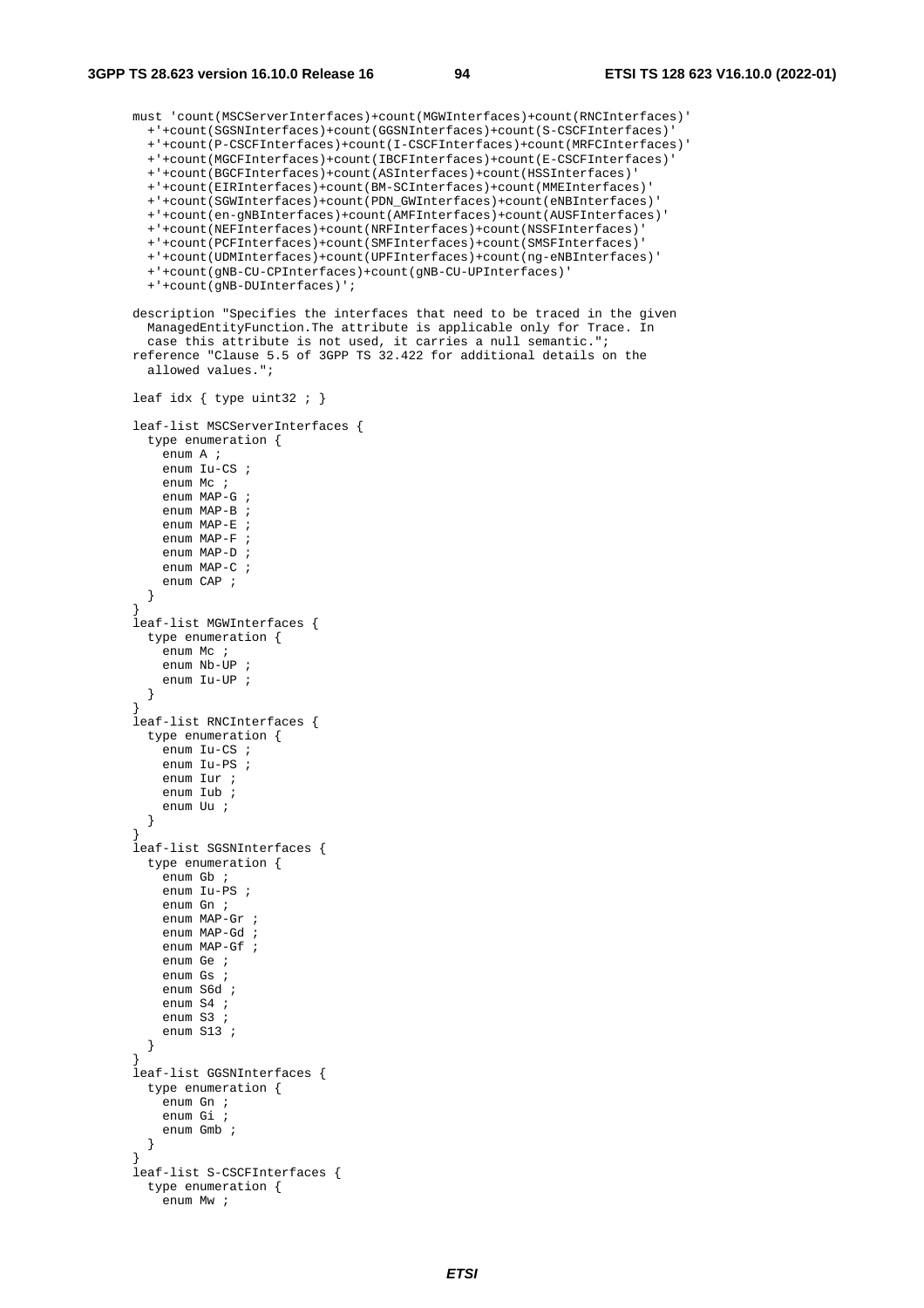enum Mg ; enum Mr ; enum Mi ;  $\begin{matrix} \downarrow \\ \downarrow \end{matrix}$  } leaf-list P-CSCFInterfaces { type enumeration { enum Gm ; enum Mw ; } } leaf-list I-CSCFInterfaces { type enumeration { enum Cx ; enum Dx ; enum Mg ; enum Mw ;  $\begin{matrix} \downarrow \\ \downarrow \end{matrix}$  } leaf-list MRFCInterfaces { type enumeration { enum Mp ; enum Mr ; } } leaf-list MGCFInterfaces { type enumeration { enum Mg ; enum Mj ; enum Mn ; } } leaf-list IBCFInterfaces { type enumeration { enum Ix ; enum Mx ; } } leaf-list E-CSCFInterfaces { type enumeration { enum Mw ; enum Ml ; enum Mm ; enum Mi-Mg ; } } leaf-list BGCFInterfaces { type enumeration { enum Mi ; enum Mj ; enum Mk ; } } leaf-list ASInterfaces { type enumeration { ..<br>enum Dh *;*  enum Sh ; enum ISC ; enum Ut ; } } leaf-list HSSInterfaces { type enumeration { ..<br>enum MAP-C ; enum MAP-D ; enum Gc ; enum Gr ; enum Cx ; enum S6d ; enum S6a ; enum Sh ; } } leaf-list EIRInterfaces { type enumeration { enum MAP-F ; enum S13 ; enum MAP-Gf ;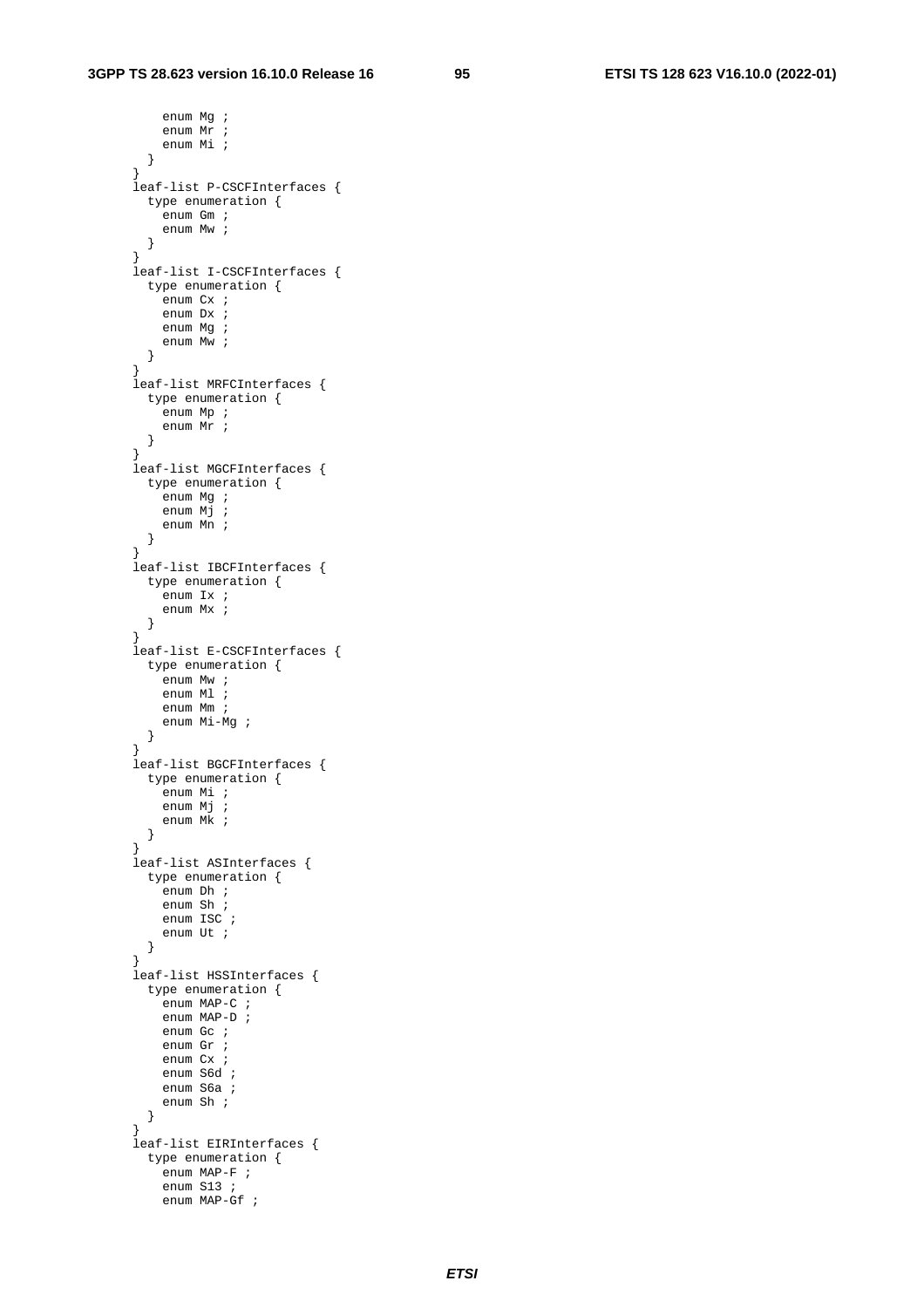```
}
       leaf-list BM-SCInterfaces { 
         type enumeration { 
           enum Gmb ; 
         } 
 } 
       leaf-list MMEInterfaces { 
         type enumeration { 
           enum S1-MME ; 
           enum S3 ; 
           enum S6a ; 
            enum S10 ; 
            enum S11 ; 
            enum S13 ; 
         } 
 } 
       leaf-list SGWInterfaces { 
         type enumeration { 
           enum S4 ; 
           enum S5 ; 
           enum S8 ; 
            enum S11 ; 
           enum Gxc ; 
         } 
       } 
       leaf-list PDN_GWInterfaces { 
         type enumeration { 
          enum S2a ;
           enum S2b ; 
           enum S2c ; 
           enum S5 ; 
            enum S6b ; 
           enum Gx ; 
            enum S8 ; 
            enum SGi ; 
         } 
}
       leaf-list eNBInterfaces { 
         type enumeration { 
           enum S1-MME ; 
            enum X2 ; 
      \begin{matrix} \downarrow \\ \downarrow \end{matrix}}
       leaf-list en-gNBInterfaces { 
         type enumeration { 
           enum S1-MME ; 
            enum X2 ; 
            enum Uu ; 
           enum F1-C ; 
           enum E1 ; 
         } 
 } 
       leaf-list AMFInterfaces { 
         type enumeration { 
          ..<br>enum N1 ;
            enum N2 ; 
           enum N8 ; 
            enum N11 ; 
           enum N12 ; 
            enum N14 ; 
           enum N15
            enum N20 ; 
            enum N22 ; 
            enum N26 ; 
      \begin{matrix} \end{matrix} } 
       leaf-list AUSFInterfaces { 
         type enumeration { 
           enum N12 ; 
           enum N13 ; 
         } 
       } 
       leaf-list NEFInterfaces { 
          type enumeration { 
          enum N29 ;
            enum N30 ; 
            enum N33 ;
```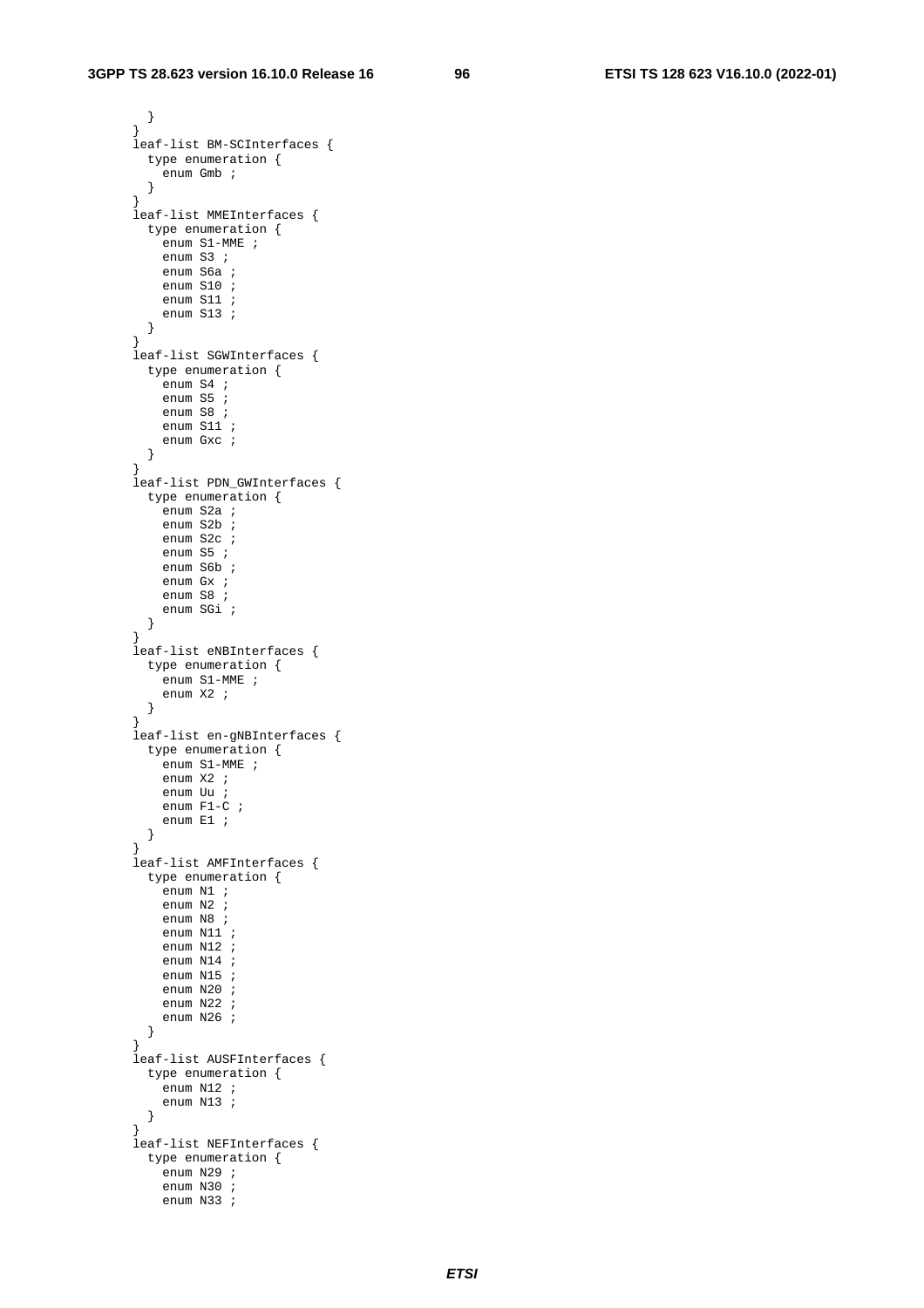```
}
       leaf-list NRFInterfaces { 
        type enumeration { 
          enum N27 ; 
        } 
 } 
       leaf-list NSSFInterfaces { 
         type enumeration { 
          enum N22 ; 
          enum N31 ; 
        } 
 } 
       leaf-list PCFInterfaces { 
        type enumeration { 
         enum N5 ;
           enum N7 ; 
          enum N15 ; 
        } 
 } 
       leaf-list SMFInterfaces { 
        type enumeration { 
          enum N4 ; 
          enum N7 ; 
          enum N10 ; 
          enum N11 ; 
          enum S5-C ; 
        } 
 } 
       leaf-list SMSFInterfaces { 
        type enumeration { 
         enum N20 ;
          enum N21 ; 
        } 
 } 
       leaf-list UDMInterfaces { 
        type enumeration { 
         enum N8 i enum N10 ; 
          enum N13 ; 
          enum N21 ; 
        } 
}
       leaf-list UPFInterfaces { 
        type enumeration { 
         enum N4 ;
        } 
 } 
       leaf-list ng-eNBInterfaces { 
        type enumeration { 
         enum NG-C ;
           enum Xn-C ; 
          enum Uu ; 
        } 
 } 
       leaf-list gNB-CU-CPInterfaces { 
        type enumeration { 
          enum NG-C ; 
          enum Xn-C ; 
          enum Uu ; 
          enum F1-C ; 
           enum E1 ; 
          enum X2-C ; 
        } 
 } 
       leaf-list gNB-CU-UPInterfaces { 
        type enumeration { 
         enum E1 ;
         } 
 } 
       leaf-list gNB-DUInterfaces { 
        type enumeration { 
         enum F1-C ;
       } 
 } 
    leaf-list tjListOfNeTypes {
```
}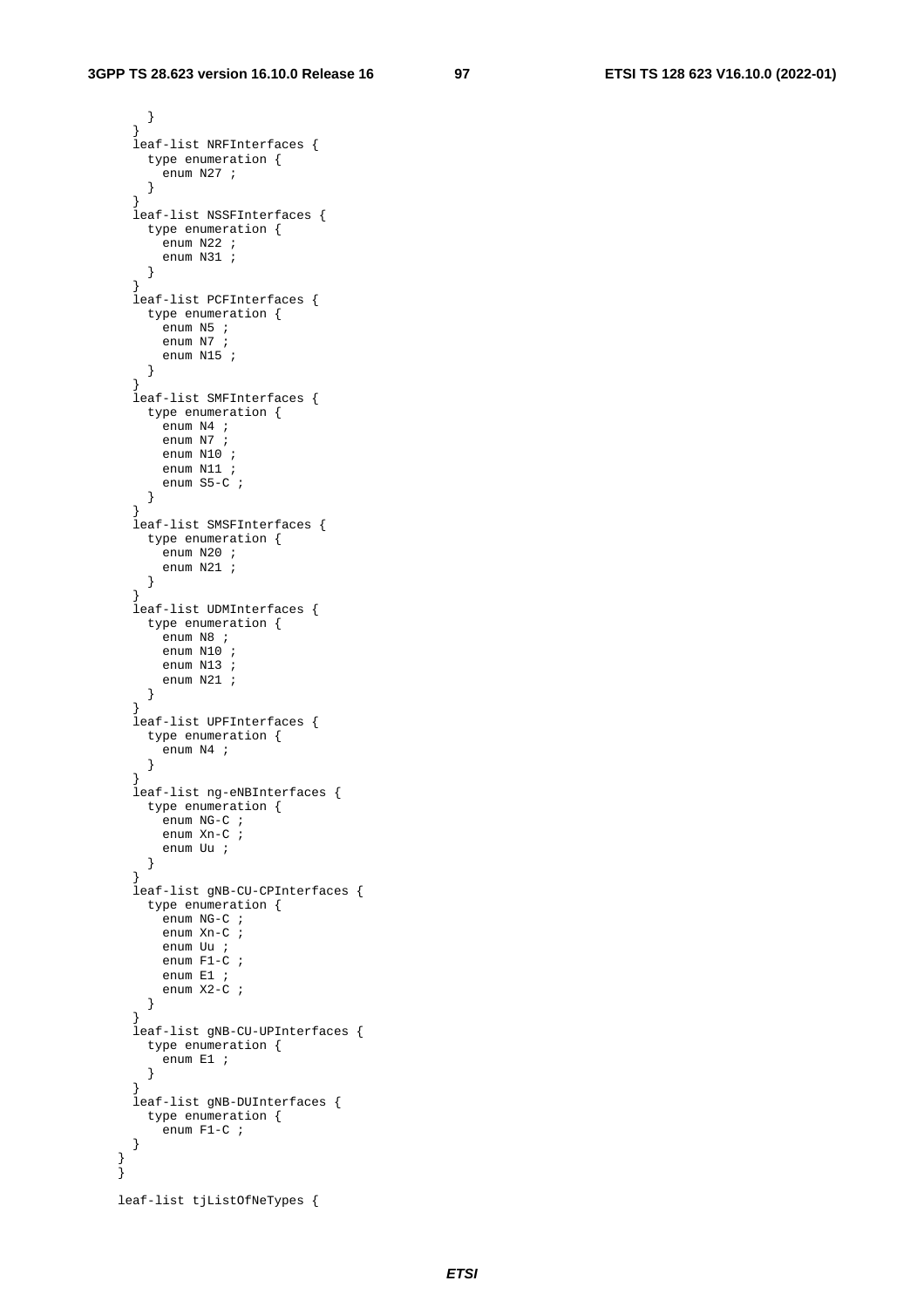```
 type enumeration { 
        enum MSC SERVER;
         enum SGSN; 
         enum MGW; 
         enum GGSN; 
         enum RNC; 
        enum BM SC;
         enum MME; 
         enum SGW; 
         enum PGW; 
         enum ENB; 
        enum EN GNB;
         enum GNB_CU_CP; 
         enum GNB_CU_UP; 
         enum GNB_DU; 
 } 
      description "Specifies in which type of ManagedFunction the trace should 
         be activated. The attribute is applicable only for Trace with 
         Signalling Based Trace activation. In case this attribute is not used, 
         it carries a null semantic"; 
      reference "Clause 5.4 of 3GPP TS 32.422 for additional details on the 
         allowed values"; 
    } 
    leaf tjPLMNTarget { 
       type string; 
      mandatory true;
      description "Specifies which PLMN that the subscriber of the session to 
         be recorded uses as selected PLMN. PLMN Target might differ from the 
        PLMN specified in the Trace Reference"; 
      reference "Clause 5.9b of 3GPP TS 32.422"; 
    } 
   leaf tjStreamingTraceConsumerURI {
      when './tjTraceReportingFormat = "STREAMING"';
       type inet:uri; 
      mandatory true; 
      description "URI of the Streaming Trace data reporting MnS consumer 
         (a.k.a. streaming target). 
         This attribute shall be present if file based trace data reporting is 
         supported and tjTraceReportingFormat set to 'file based' or when 
         tjJobType is set to Logged MDT or Logged MBSFN MDT."; 
      reference "Clause 5.9 of 3GPP TS 32.422"; 
    } 
    leaf tjTraceCollectionEntityAddress { 
      when './tjTraceReportingFormat = "FILE_BASED" or ' 
         +'./tjJobType = "LOGGED_MDT_ONLY" or ./tjJobType = "LOGGED_MBSFN_MDT"'; 
       type union { 
        type inet:uri; 
        type inet:ip-address; 
 } 
      mandatory true; 
      description "Specifies the address of the Trace Collection Entity when 
         the attribute tjTraceReportingFormat is configured for the file-based 
        reporting. The attribute is applicable for both Trace and MDT."; 
      reference "Clause 5.9 of 3GPP TS 32.422"; 
    } 
    leaf tjTraceDepth { 
       when './tjJobType = "TRACE_ONLY"' 
        + ' or ./tjJobType = "IMMEDIATE_MDT_AND_TRACE"'; 
       type enumeration { 
        enum MINIMUM; 
         enum MEDIUM; 
         enum MAXIMUM; 
         enum VENDORMINIMUM; 
         enum VENDORMEDIUM; 
        enum VENDORMAXIMUM; 
 } 
       default MAXIMUM; 
      description "Specifies how detailed information should be recorded in the 
        Network Element. The Trace Depth is a paremeter for Trace Session level, 
         i.e., the Trace Depth is the same for all of the NEs to be traced in 
         the same Trace Session. 
         The attribute is applicable only for Trace, otherwise it carries a null 
         semantic."; 
      reference "Clause 5.3 of 3GPP TS 32.422";
```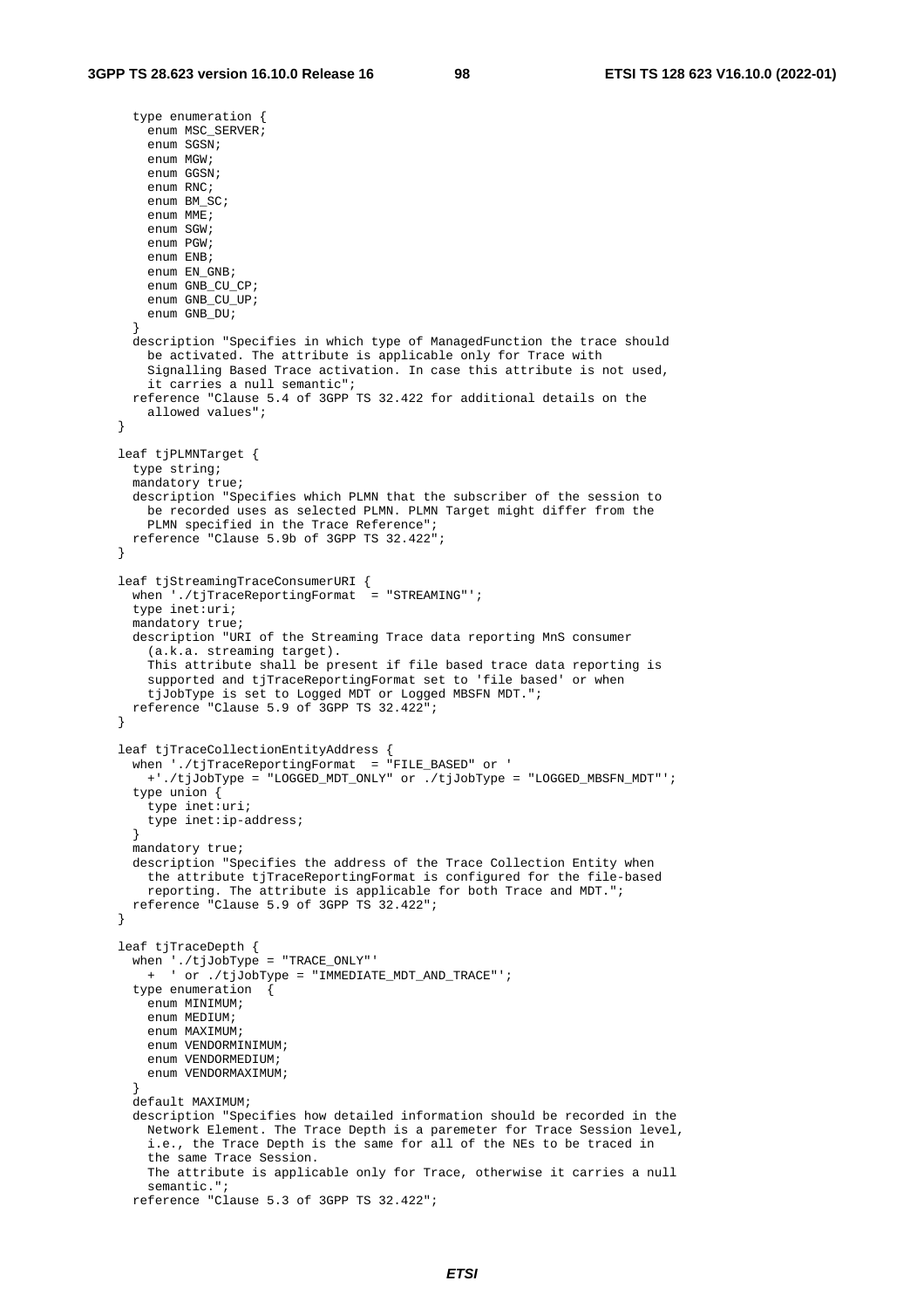```
 leaf tjTraceReference { 
       type uint64; 
      mandatory true; 
      description "A globally unique identifier, which uniquely identifies the 
         Trace Session that is created by the TraceJob. 
         In case of shared network, it is the MCC and MNC of the Participating 
         Operator that request the trace session that shall be provided. 
        The attribute is applicable for both Trace and MDT.";
    } 
    leaf tjTraceRecordSessionReference { 
      type string; 
      mandatory true; 
      description "An identifier, which identifies the Trace Recording Session. 
         The attribute is applicable for both Trace and MDT. 
         See the clause 5.7 of 3GPP TS 32.422 for additional details on the 
         allowed values."; 
    } 
    leaf tjTraceReportingFormat { 
       type enumeration { 
        enum FILE_BASED; 
        enum STREAMING; 
}
       default FILE_BASED; 
      description "Specifies the trace reporting format - streaming trace 
        reporting or file-based trace reporting"; 
      reference "3GPP TS 32.422 clause 5.11"; 
 } 
    list tjTraceTarget { 
      key "targetIdType targetIdValue"; 
      max-elements 1; 
       leaf targetIdType { 
        type enumeration { 
          ..<br>enum IMSI;
           enum IMEI; 
           enum IMEISV; 
           enum PUBLIC_ID; 
          enum UTRAN CELL;
          enum E_UTRAN_CELL;
          enum NG_RAN_CELL;
           enum ENB; 
           enum RNC; 
           enum GNB; 
           enum SUPI; 
         } 
       } 
       leaf targetIdValue { 
        type string; 
 } 
      description "Specifies the target object of the Trace and MDT. The 
         attribute is applicable for both Trace and MDT. This attribute 
         includes the ID type of the target as an enumeration and the ID value. 
         The tjTraceTarget shall be public ID in case of a Management Based 
         Activation is done to an ScscfFunction. The tjTraceTarget shall be 
         cell only in case of the UTRAN cell traffic trace function. 
        The tjTraceTarget shall be E-UtranCell only in case of E-UTRAN cell
         traffic trace function.The tjTraceTarget shall be either IMSI or 
         IMEI(SV) if the Trace Session is activated to any of the following 
         ManagedEntity(ies): 
         - HssFunction 
         - MscServerFunction 
         - SgsnFunction 
         - GgsnFunction 
         - BmscFunction 
         - RncFunction 
         - MmeFunction 
         The tjTraceTarget shall be IMSI if the Trace Session is activated to a
```
ManagedEntity playing a role of ServinGWFunction.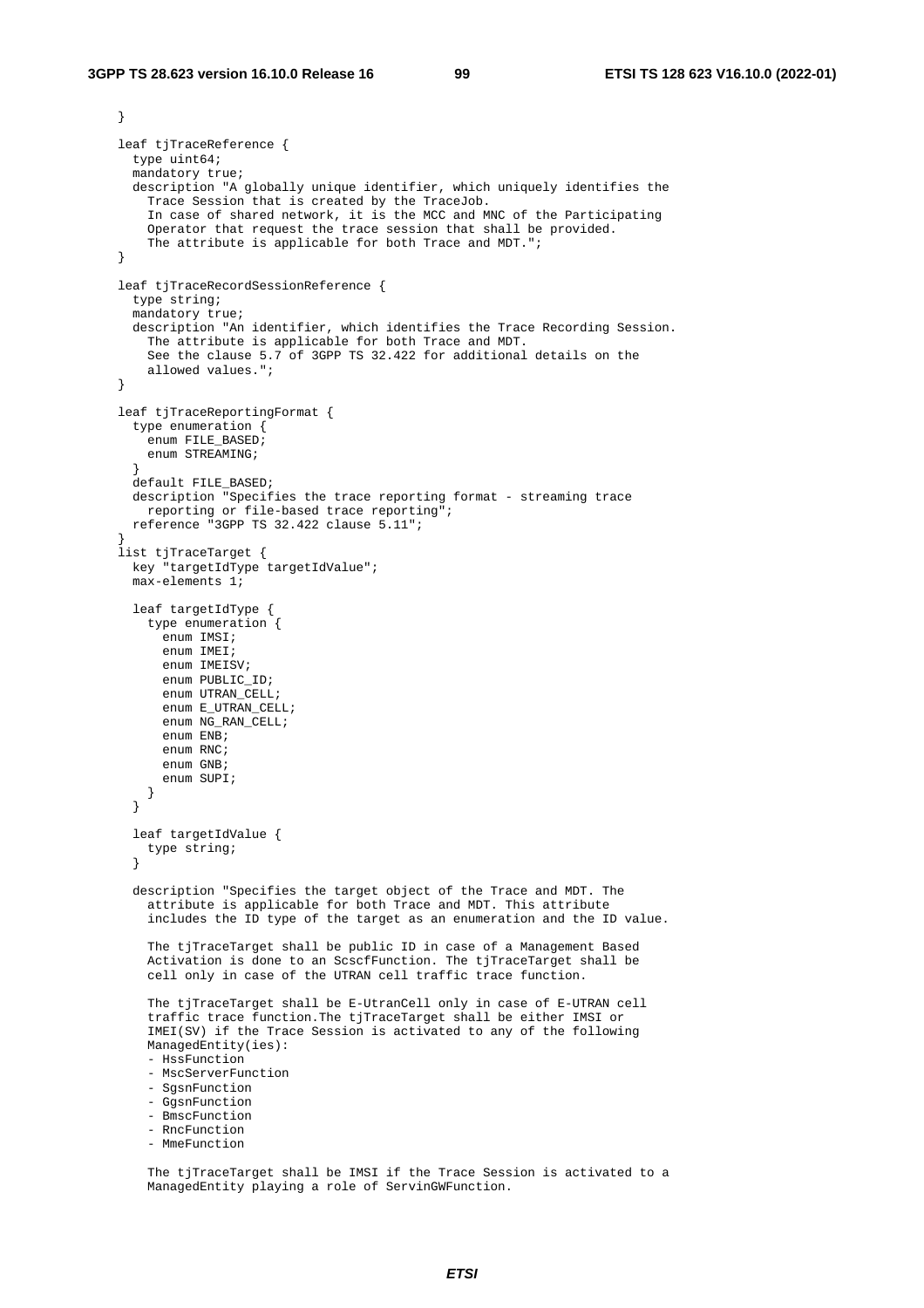In case of signaling based Trace/MDT, the tjTraceTarget attribute shall be able to carry (IMSI or IMEI(SV)or SUPI), the tjMDTAreaScope attribute shall be able to carry a list of (cell or E-UtranCell or NRCellDU or TA/LA/RA).

```
 In case of management based Immediate MDT, the tjTraceTarget attribute 
 shall be null value, the tjMDTAreaScope attribute shall carry a list of 
 (Utrancell or E-UtranCell or NRCellDU).
```
 In case of management based Logged MDT, the tjTraceTarget attribute shall carry an eBs or a RNC or gNBs. The Logged MDT should be initiated on the specified eNB or RNC or gNB in tjTraceTarget. The tjMDTAreaScope attribute shall carry a list of (Utrancell or E-UtranCell or NRCellDU or TA/LA/RA).

```
 In case of RLF reporting, or RCEF reporting, the tjTraceTarget 
         attribute shall be null value, the tjMDTAreaScope attribute shall carry 
         one or list of eNBs/gNBs"; 
      reference "3GPP TS 32.422"; 
    } 
    leaf tjTriggeringEvent { 
       when './tjJobType = "TRACE" or ./tjJobType = "IMMEDIATE_MDT_AND_TRACE"'; 
      type string ; 
      mandatory true; 
      description "Specifies the triggering event parameter of the trace session. 
         The attribute is applicable only for Trace. In case this attribute is 
        not used, it carries a null semantic."; 
      reference "Clause 5.1 of 3GPP TS 32.422"; 
    } 
    leaf tjMDTAnonymizationOfData { 
     when ./tjMDTAreaScope ;
       type enumeration { 
        enum NO_IDENTITY; 
        enum TAC_OF_IMEI; 
}
      default NO_IDENTITY; 
      description "Specifies level of MDT anonymization."; 
      reference "3GPP TS 32.422 clause 5.10.12."; 
 }
```

```
 list tjMDTAreaConfigurationForNeighCell { 
   when './tjJobType = "LOGGED_MDT_ONLY"'; 
   key "idx"; 
   min-elements 1; 
  leaf idx { type uint32 ; }
```

```
 description "It specifies the area for which UE is requested to perform 
   measurement logging for neighbour cells which have list of frequencies. 
   If it is not configured, the UE shall perform measurement logging for 
   all the neighbour cells. 
   Applicable only to NR Logged MDT."; 
 reference "3GPP TS 32.422 clause 5.10.26.";
```

```
 leaf frequency { 
        type string; 
 } 
      leaf cell { 
        type string; 
 }
```
}

 leaf-list tjMDTAreaScope { type string; description "specifies MDT area scope when activates an MDT job.

 For RLF and RCEF reporting it specifies the eNB or list of eNBs where the RLF or RCEF reports should be collected.

 List of cells/TA/LA/RA for signaling based MDT or management based Logged MDT.

List of cells for management based Immediate MDT.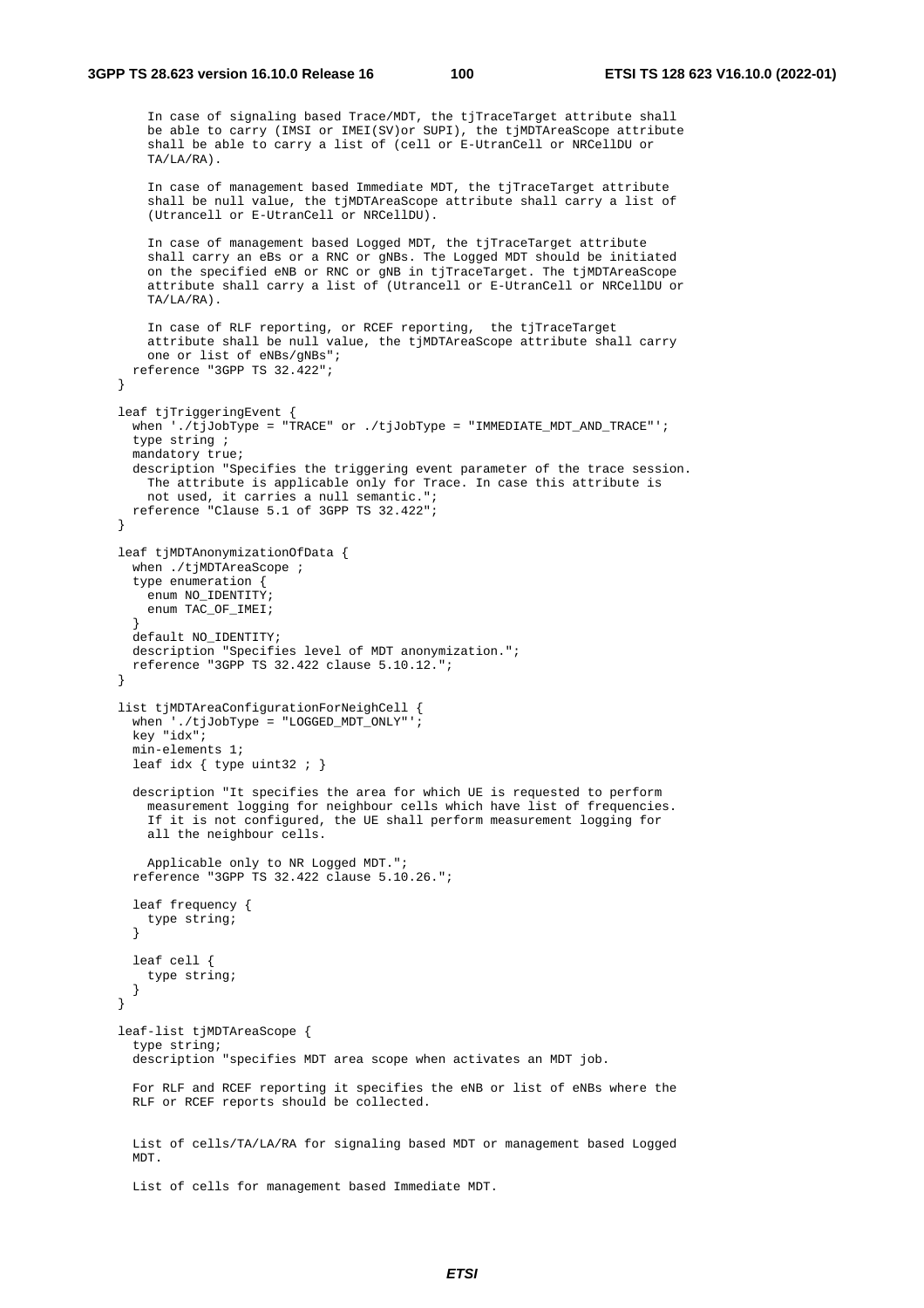```
 Cell, TA, LA, RA are mutually exclusive. 
      One or list of eNBs for RLF and RCEFreporting"; 
      reference "Clause 5.10.2 of 3GPP TS 32.422"; 
 } 
    leaf tjMDTCollectionPeriodRrmLte { 
     when './tjJobType = "IMMEDIATE MDT_ONLY"'
        + ' or ./tjJobType = "IMMEDIATE_MDT_AND_TRACE"'; 
       type uint32 { 
        range "250|500|1000|2000|3000|4000|6000|8000|12000|16000|20000|" 
          +"24000|28000|32000|64000"; 
 } 
      units milliseconds; 
      description "Specifies the collection period for collecting RRM configured 
        measurement samples for M2, M3 in LTE. The attribute is applicable only 
         for Immediate MDT. In case this attribute is not used, it carries a 
        null semantic."; 
      reference "Clause 5.10.20 of 3GPP TS 32.422"; 
 } 
    leaf tjMDTCollectionPeriodM6Lte { 
      when './tjJobType = "IMMEDIATE_MDT_ONLY"' 
        + ' or ./tjJobType = "IMMEDIATE_MDT_AND_TRACE"'; 
      type uint32 { 
        range "1024|2048|5120|10240"; 
      } 
      units milliseconds; 
      description "Specifies the collection period for the Packet Delay 
        measurement (M6) for MDT taken by the eNB. The attribute is applicable 
        only for Immediate MDT. In case this attribute is not used, 
        it carries a null semantic."; 
      reference "Clause 5.10.32 of TS 32.422 "; 
 } 
    leaf tjMDTCollectionPeriodM7Lte { 
      when './tjJobType = "IMMEDIATE_MDT_ONLY"' 
        + ' or ./tjJobType = "IMMEDIATE_MDT_AND_TRACE"'; 
      type uint16 { 
        range 1..60 ; 
 } 
      description "It specifies the collection period for the Data Volume (M6) 
        and Throughput measurements (M7) for UMTS MDT taken by RNC. The 
         attribute is applicable only for Immediate MDT. In case this attribute 
        is not used, it carries a null semantic."; 
      reference "Clause 5.10.22 of TS 32.422 ."; 
 } 
    leaf tjMDTCollectionPeriodRrmUmts { 
      when './tjJobType = "IMMEDIATE_MDT_ONLY"' 
        + ' or ./tjJobType = "IMMEDIATE_MDT_AND_TRACE"'; 
      type uint32 { 
        range "1024|1280|2048|2560|5120|" 
          +"10240|60000"; 
 } 
      units milliseconds; 
      description "Specifies the collection period for collecting RRM configured 
        measurement samples for M3, M4, M5 in UMTS. The attribute is applicable 
        only for Immediate MDT. In case this attribute is not used, it carries 
        a null semantic"; 
      reference "Clause 5.10.21 of 3GPP TS 32.422"; 
    } 
    leaf tjMDTCollectionPeriodRrmNR { 
 when './tjJobType = "IMMEDIATE_MDT_ONLY"' 
 + ' or ./tjJobType = "IMMEDIATE_MDT_AND_TRACE"'; 
       type uint32 { 
          range "1024|2048|5120|10240|60000"; 
}
      units milliseconds; 
      description "Specifies the collection period for collecting RRM 
         configured measurement samples for M4, M5 in NR. The attribute is 
        applicable only for Immediate MDT. In case this attribute is not 
        used, it carries a null semantic."; 
      reference "Clause 5.10.30 of 3GPP TS 32.422"; 
 } 
    leaf tjMDTCollectionPeriodM6NR { 
      when './tjJobType = "IMMEDIATE_MDT_ONLY"'
```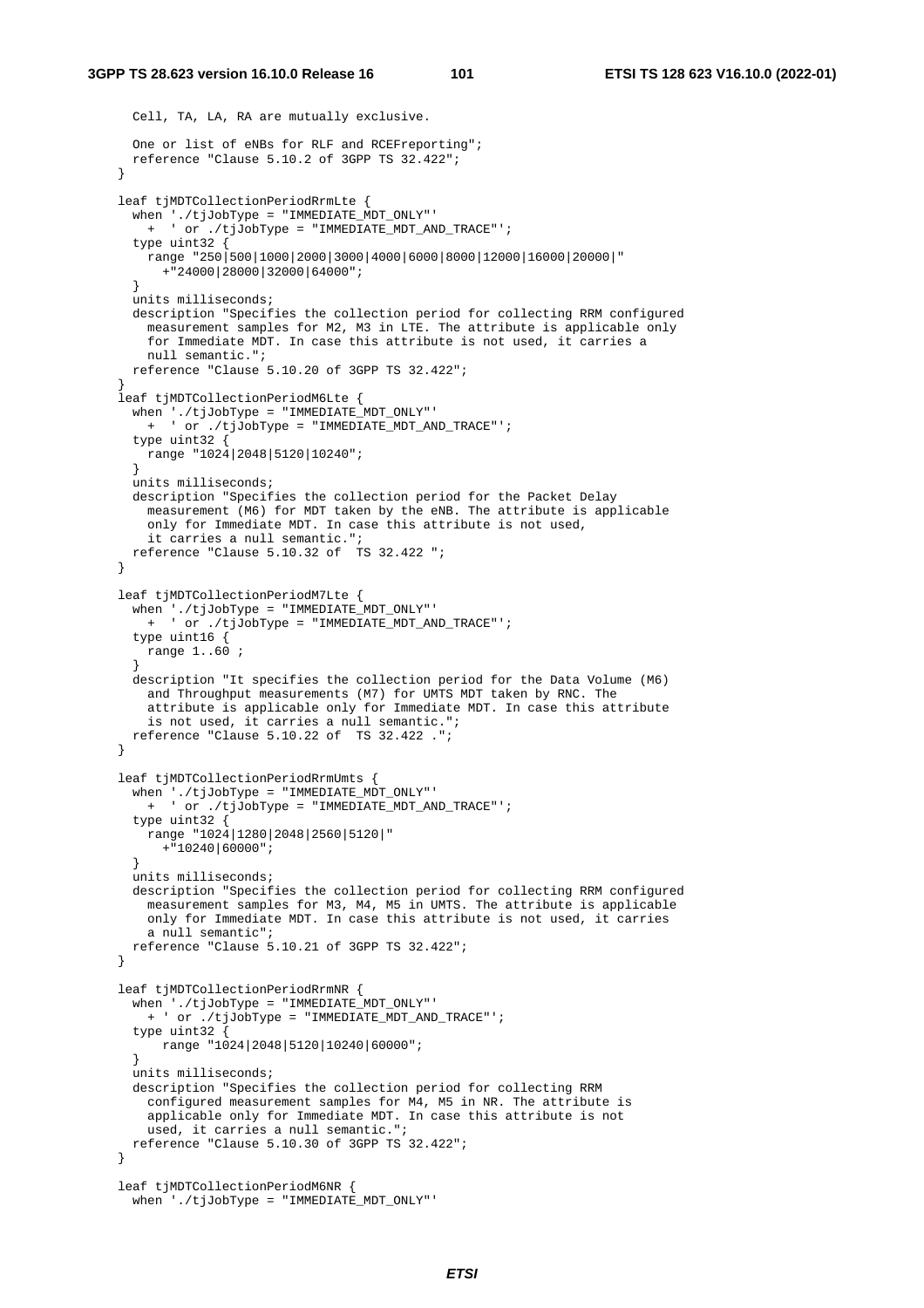```
 + ' or ./tjJobType = "IMMEDIATE_MDT_AND_TRACE"'; 
       type enumeration { 
        enum 120ms;
        enum 240ms;
         enum 480ms; 
        enum 640ms;
        enum 1024ms;
         enum 2048ms; 
         enum 5120ms; 
         enum 10240ms; 
         enum 20480ms; 
         enum 40960ms; 
         enum 1min; 
         enum 6min; 
         enum 12min; 
        enum 30min; 
 } 
      description "It specifies the collection period for the Packet Delay 
         measurement (M6) for NR MDT taken by the gNB. The attribute is 
         applicable only for Immediate MDT. In case this attribute is not used, 
         it carries a null semantic."; 
       reference "clause 5.10.34 of TS 32.422"; 
 } 
    leaf tjMDTCollectionPeriodM7NR { 
       when './tjJobType = "IMMEDIATE_MDT_ONLY"' 
         + ' or ./tjJobType = "IMMEDIATE_MDT_AND_TRACE"'; 
       type uint32 { 
        range "1..60"; 
 } 
      description "It specifies the collection period for the Packet Loss Rate 
        measurement (M7) for NR MDT taken by the gNB. The attribute is 
         applicable only for Immediate MDT. In case this attribute is not used, 
        it carries a null semantic."; 
      reference "clause 5.10.35 of TS 32.422"; 
 } 
    leaf tjMDTEventListForTriggeredMeasurement { 
       when './tjJobType = "LOGGED_MDT_ONLY"'; 
       type enumeration { 
       enum OUT_OF_COVERAGE ;
       enum A2 EVENT ;
}
      mandatory true; 
      description "Specifies event types for event triggered measurement in the 
        case of logged NR MDT. Each trace session may configure at most one 
         event. The UE shall perform logging of measurements only upon certain 
         condition being fulfilled: 
         - Out of coverage. 
         - A2 event."; 
      reference "Clause 5.10.28 of 3GPP TS 32.422"; 
    } 
    leaf tjMDTEventThreshold { 
       type int64; 
      description "Specifies the threshold which should trigger the reporting 
        in case A2 event reporting in LTE or 1F/1l event in UMTS. The attribute 
         is applicable only for Immediate MDT and when reportingTrigger is 
         configured for A2 event in LTE or 1F event or 1l event in UMTS. In 
        case this attribute is not used, it carries a null semantic."; 
      reference "Clauses 5.10.7 and 5.10.7a of 3GPP TS 32.422"; 
    } 
    leaf tjMDTListOfMeasurements { 
      when \cdot./tjJobType = "IMMEDIATE_MDT"';
       type int64; 
       mandatory true; 
      description "It specifies the UE measurements that shall be collected in 
         an Immediate MDT job. The attribute is applicable only for Immediate MDT. 
        In case this attribute is not used, it carries a null semantic."; 
      reference "3GPP TS 32.422 clause 5.10.3"; 
    } 
    leaf tjMDTLoggingDuration { 
       when './tjJobType = "LOGGED_MDT_ONLY" or ./tjJobType = "LOGGED_MBSFN_MDT"'; 
       type uint32 { 
         range "600|1200|2400|3600|5400|7200"; 
       }
```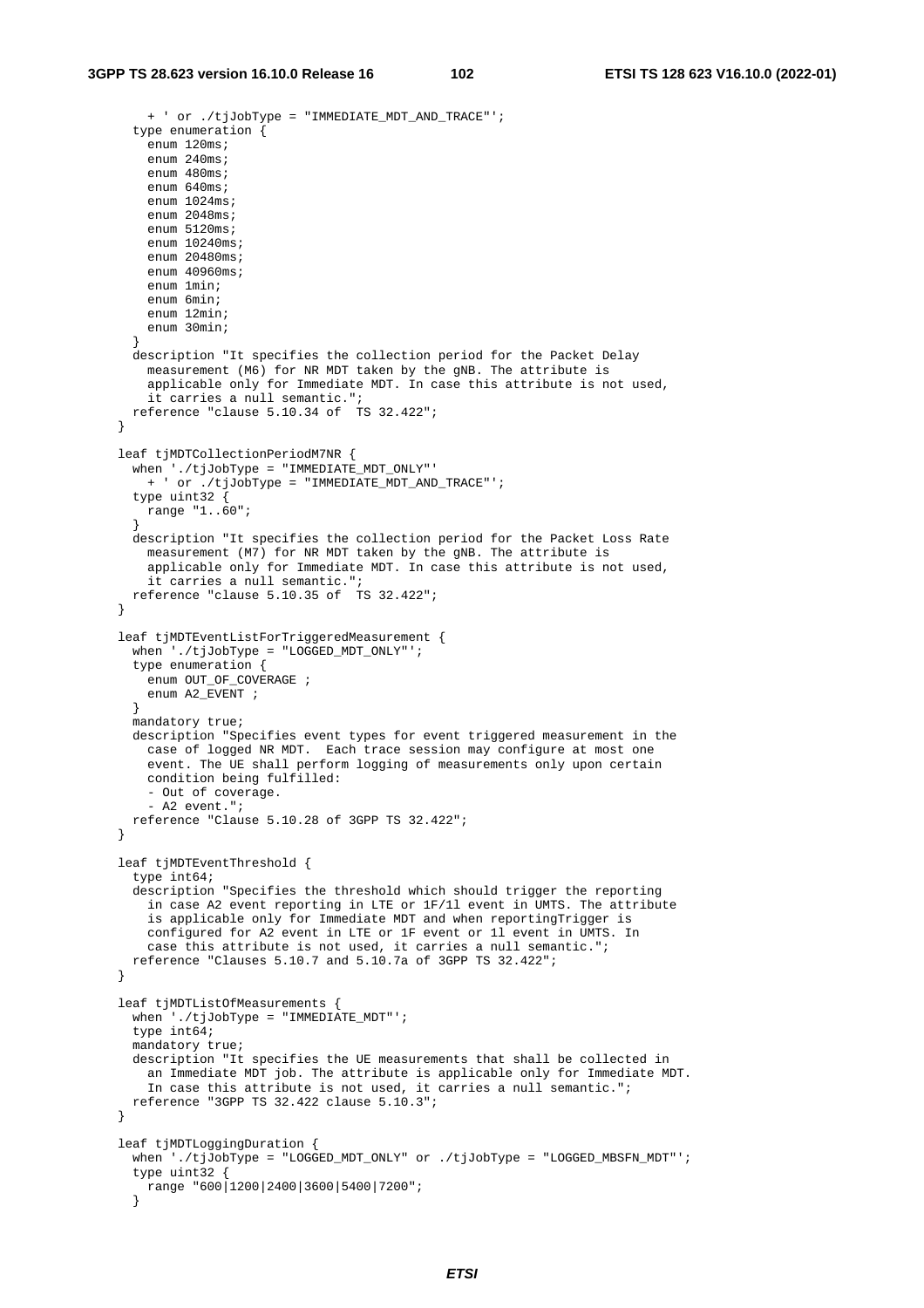```
 units seconds; 
      mandatory true; 
      description "Specifies how long the MDT configuration is valid at the 
        UE in case of Logged MDT. The attribute is applicable only for 
        Logged MDT and Logged MBSFN MDT. In case this attribute is not used, it 
        carries a null semantic."; 
      reference "5.10.9 of 3GPP TS 32.422"; 
   \overline{ } leaf tjMDTLoggingInterval { 
      when './tjJobType = "LOGGED_MDT_ONLY" or ./tjJobType = "LOGGED_MBSFN_MDT"'; 
       type uint32 { 
        range "1280|2560|5120|10240|20480|" 
          +"30720|40960|61440"; 
 } 
      units milliseconds; 
      mandatory true; 
      description "Specifies the periodicty for Logged MDT. The attribute is 
         applicable only for Logged MDT and Logged MBSFN MDT. In case this 
        attribute is not used, it carries a null semantic"; 
      reference "5.10.8 of 3GPP TS 32.422"; 
    } 
    leaf tjMDTLoggingEventThreshold { 
      when './tjJobType = "LOGGED_MDT_ONLY" or ./tjJobType = "LOGGED_MBSFN_MDT"';
       type uint32 { 
        range "0..127"; 
 } 
      description "It specifies the threshold which should trigger 
        the reporting in case of event based reporting of logged NR MDT. 
        The attribute is applicable only for Logged MDT and when tjMDTReportType 
         is configured for event triggered reporting and when 
         tjMDTEventListForTriggeredMeasurement is configured for L1 event. 
        In case this attribute is not used, it carries a null semantic."; 
      reference "clause 5.10.36 of TS 32.422"; 
 } 
   leaf tiMDTLoggedHysteresis {
      when './tjJobType = "LOGGED_MDT_ONLY" or ./tjJobType = "LOGGED_MBSFN_MDT"'; 
       type uint32 { 
        range "0..30"; 
 } 
      description "It specifies the hysteresis used within the entry and leave 
        condition of the L1 event based reporting of logged NR MDT. 
        The attribute is applicable only for Logged MDT, when tjMDTReportType 
         is configured for event triggered reporting and when 
        tjMDTEventListForTriggeredMeasurement is configured for L1 event. 
        In case this attribute is not used, it carries a null semantic."; 
      reference "clause 5.10.37 of TS 32.422"; 
    } 
    leaf tjMDTLoggedTimeToTrigger { 
       when './tjJobType = "LOGGED_MDT_ONLY" or ./tjJobType = "LOGGED_MBSFN_MDT"'; 
       type int32 ; 
      description "It specifies the threshold which should trigger 
        the reporting in case of event based reporting of logged NR MDT. 
       The attribute is applicable only for Logged MDT, when tjMDTReportType
        is configured for event triggered reporting and when 
         tjMDTEventListForTriggeredMeasurement is configured for L1 event. 
        In case this attribute is not used, it carries a null semantic."; 
      reference "clauses 5.10.38 of TS 32.422"; 
    } 
    leaf-list tjMDTMBSFNAreaList { 
       when './tjJobType = "LOGGED_MBSFN_MDT"'; 
       type string; 
      min-elements 1; 
      max-elements 8; 
      description "The MBSFN Area consists of a MBSFN Area ID and Carrier 
        Frequency (EARFCN). The target MBSFN area List can have up to 8 entries. 
        This parameter is applicable only if the job type is Logged MBSFN MDT."; 
      reference "5.10.25 of 3GPP TS 32.422"; 
    } 
    leaf tjMDTMeasurementPeriodLTE { 
          when './tjJobType = "IMMEDIATE_MDT_ONLY"' 
            + ' or ./tjJobType = "IMMEDIATE_MDT_AND_TRACE"'; 
       type uint32 {
```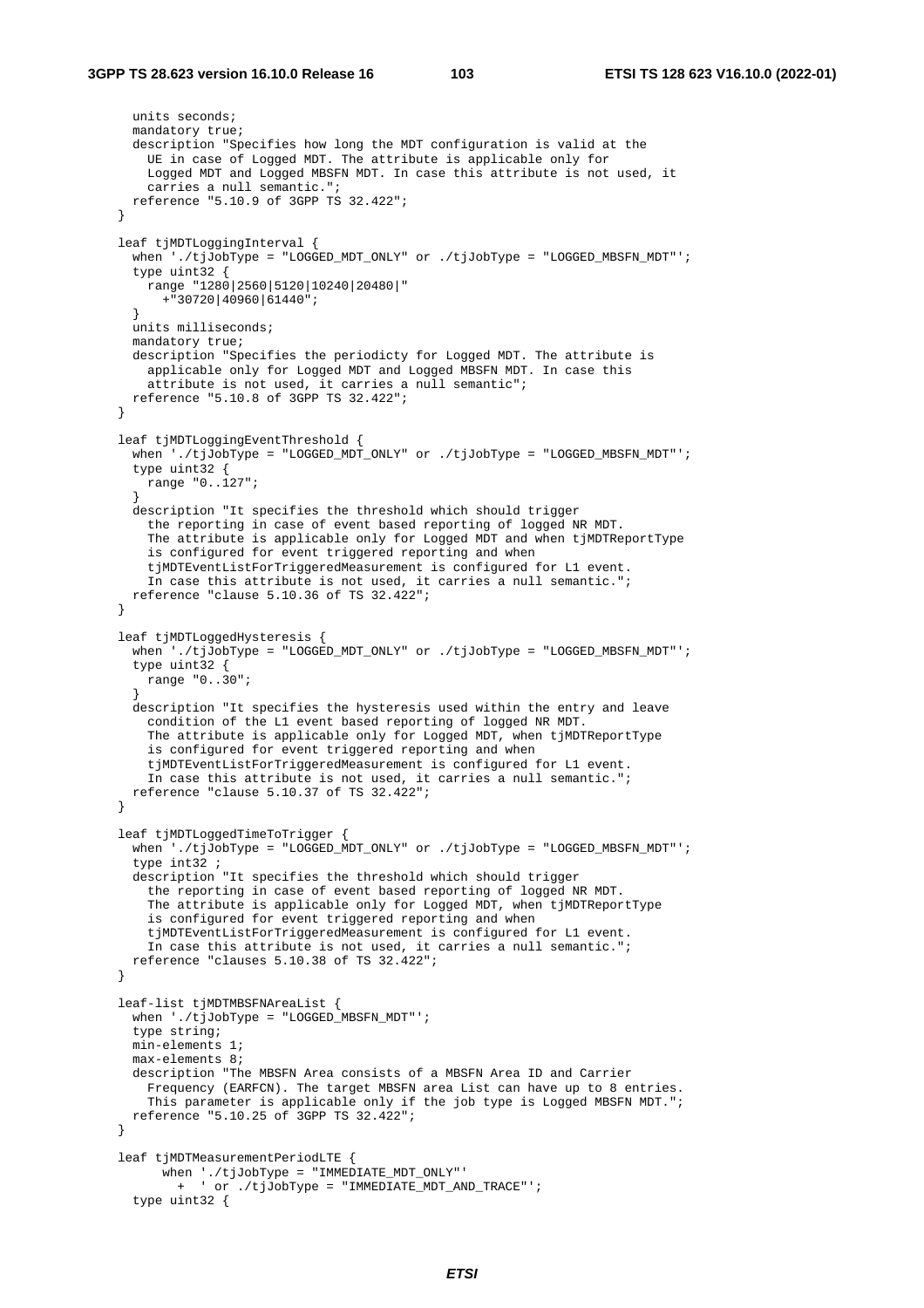```
 range "1024|1280|2048|2560|5120|" 
          +"10240|60000"; 
 } 
      units milliseconds; 
      mandatory true; 
       description "It specifies the measurement period for the Data Volume and 
         Scheduled IP throughput measurements for MDT taken by the eNB. 
       The attribute is applicable only for Immediate MDT. In case this
        attribute is not used, it carries a null semantic."; 
      reference "Clause 5.10.23 of 3GPP TS 32.422"; 
    } 
    leaf tjMDTMeasurementPeriodUMTS { 
       when './tjJobType = "IMMEDIATE_MDT_ONLY"' 
        + 'or ./tjJobType = "IMMEDIATE_MDT_AND_TRACE"'; 
       type uint32 { 
        range "250|500|1000|2000|3000|4000|6000|8000|12000|16000|20000|" 
          +"24000|28000|32000|64000"; 
 } 
      units milliseconds; 
      mandatory true; 
      description "It specifies the measurement period for the Data Volume and 
        Throughput measurements for MDT taken by RNC. 
        The attribute is applicable only for Immediate MDT. In case this 
        attribute is not used, it carries a null semantic."; 
      reference "Clause 5.10.22 of 3GPP TS 32.422"; 
    } 
    leaf tjMDTMeasurementQuantity { 
       when './tjJobType = "IMMEDIATE_MDT_ONLY"' 
        + ' or ./tjJobType = "IMMEDIATE_MDT_AND_TRACE"'; 
       type uint64 ; 
     mandatory true;
      description "It specifies the measurements that are collected in an MDT 
        job for a UMTS MDT configured for event triggered reporting."; 
      reference "Clause 5.10.15 of 3GPP TS 32.422"; 
    } 
    leaf tjMDTM4ThresholdUmts { 
       when './tjJobType = "IMMEDIATE_MDT_ONLY"' 
        + ' or ./tjJobType = "IMMEDIATE_MDT_AND_TRACE"'; 
       type uint16 { 
        range 0..31 ; 
}
      description "It specifies the threshold which should trigger 
        the reporting in case of event-triggered periodic reporting for M4 
         (UE power headroom measurement) in UMTS. In case this attribute is 
        not used, it carries a null semantic."; 
        reference "3GPP TS 32.422 clause 5.10.A"; 
    } 
    list tjMDTPLMList { 
      when './tjJobType = "LOGGED_MDT_ONLY"'; 
      key "mcc mnc"; 
      uses types3gpp:PLMNId; 
      min-elements 1; 
      max-elements 16; 
      description "It indicates the PLMNs where measurement collection, status 
        indication and log reporting is allowed."; 
      reference "Clause 5.10.24 of 3GPP TS 32.422"; 
    } 
    leaf tjMDTPositioningMethod { 
 when './tjJobType = "IMMEDIATE_MDT_ONLY"' 
 + ' or ./tjJobType = "IMMEDIATE_MDT_AND_TRACE"'; 
       type enumeration { 
       enum GNSS;
        enum E_CELL_ID; 
       } 
      mandatory true; 
      description "It specifies what positioning method should be used in the 
        MDT job."; 
      reference "Clause 5.10.19 of 3GPP TS 32.422"; 
    } 
    leaf tjMDTReportAmount { 
     when \cdot./tjJobType = "IMMEDIATE MDT ONLY"'
        + ' and ./tjMDTReportingTrigger = "PERIODICAL"';
```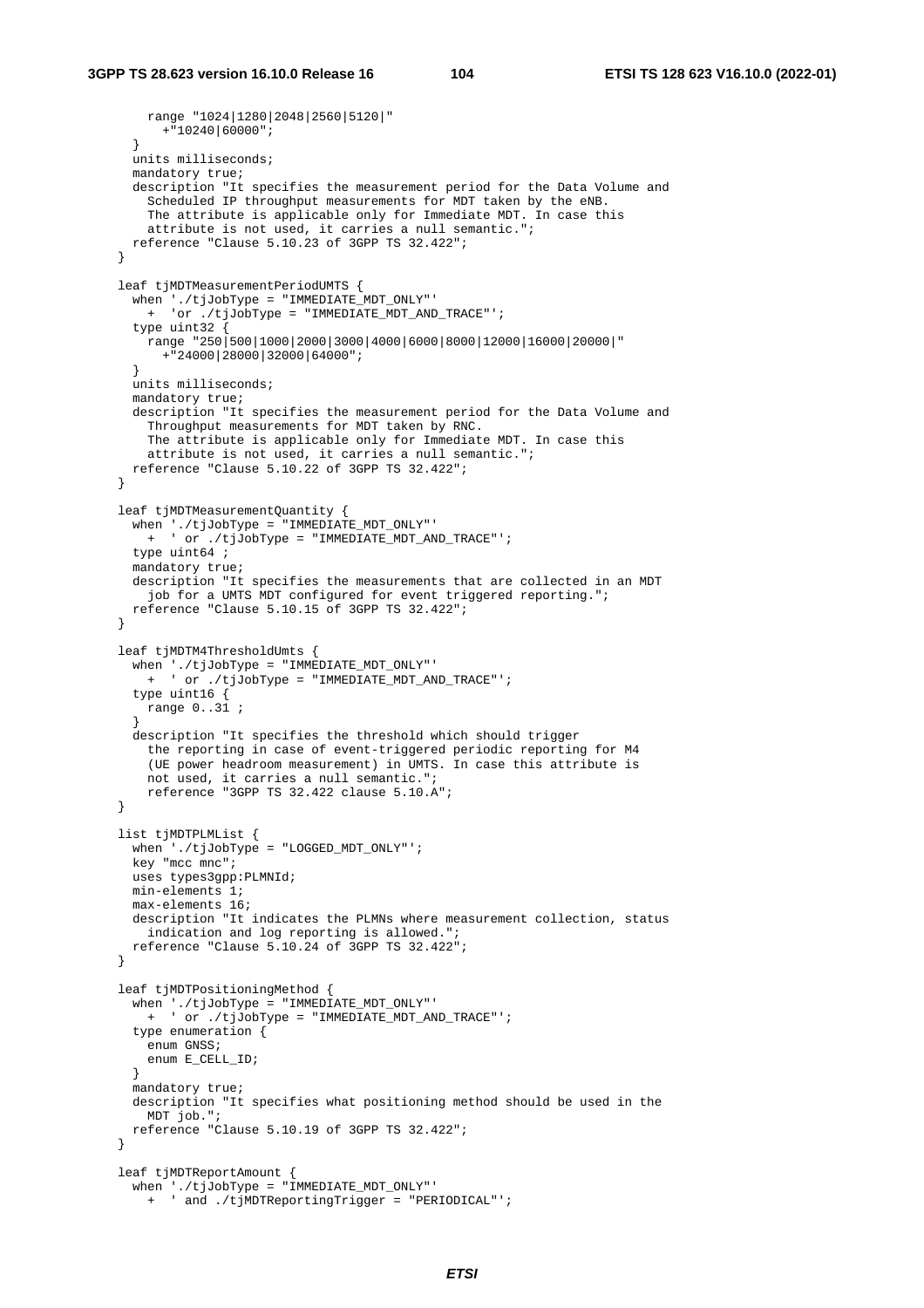```
 type union { 
         type uint32 { 
        range "1|4|8|16|32|64" ;
 } 
         type enumeration { 
           enum INFINITY; 
      }
 } 
      mandatory true; 
      description "It specifies the number of measurement reports that shall be 
        taken for periodic reporting while the UE is in connected. 
         The attribute is applicable only for Immediate MDT and when 
         tjMDTReportingTrigger is configured for periodical measurements. In 
         case this attribute is not used, it carries a null semantic."; 
      reference "Clause 5.10.6 of 3GPP TS 32.422"; 
    } 
    leaf tjMDTReportingTrigger { 
       when './tjJobType = "IMMEDIATE_MDT_ONLY"'; 
       type enumeration { 
       enum PERIODICAL;
         enum A2_FOR_LTE; 
         enum 1F_FOR_UMTS; 
        enum 1I_FOR_UMTS_MCPS_TDD; 
         enum A2_TRIGGERED_PERIODIC_FOR_LTE; 
         enum ALL_CONFIGURED_RRM_FOR_LTE; 
         enum ALL_CONFIGURED_RRM_FOR_UMTS; 
 } 
      description "It specifies whether periodic or event based measurements 
         should be collected. 
         The attribute is applicable only for Immediate MDT and when the 
         tjMDTListOfMeasurements is configured for M1 (for both UMTS and LTE) 
         or M2 (only for UMTS). In case this attribute is not used, it carries 
        a null semantic."; 
      reference "Clause 5.10.4 of 3GPP TS 32.422"; 
 } 
    leaf tjMDTReportInterval { 
       when './tjJobType = "IMMEDIATE_MDT_ONLY"' 
        + ' and ./tjMDTReportingTrigger = "PERIODICAL"'; 
       type uint32 { 
        range "120|240|250|480|500|640|1000|1024|2000|2048|3000|4000|" 
          +"5120|6000|8000|10240|12000|16000|20000|" 
           +"24000|28000|32000|60000|64000|" 
           +"360000|720000|1800000|3600000"; 
       } 
      units milliseconds; 
      mandatory true; 
       description "It specifies the interval between the periodical measurements 
         that shall be taken when the UE is in connected mode. 
         The attribute is applicable only for Immediate MDT and when 
         tjMDTReportingTrigger is configured for periodical measurements. In case 
         this attribute is not used, it carries a null semantic."; 
       reference "5.10.5 of 3GPP TS 32.422"; 
    } 
    leaf tjMDTReportType { 
      when './tjJobType = "LOGGED_MDT_ONLY"'; 
       type enumeration { 
       enum PERIODICAL;
        enum EVENT_TRIGGERED; 
       } 
      mandatory true; 
      description "It specifies report type for logged NR MDT"; 
      reference "Clause 5.10.27 of 3GPP TS 32.422"; 
    } 
    leaf tjMDTSensorInformation { 
       type bits { 
        bit BAROMETRIC_PRESSURE; 
        bit UE_SPEED; 
        bit UE_ORIENTATION; 
 } 
       default ""; 
       description "It specifies which sensor information shall be included in 
         logged NR MDT and immediate NR MDT measurement if they are available. 
         The following sensor measurement can be included or excluded for 
         the UE.";
```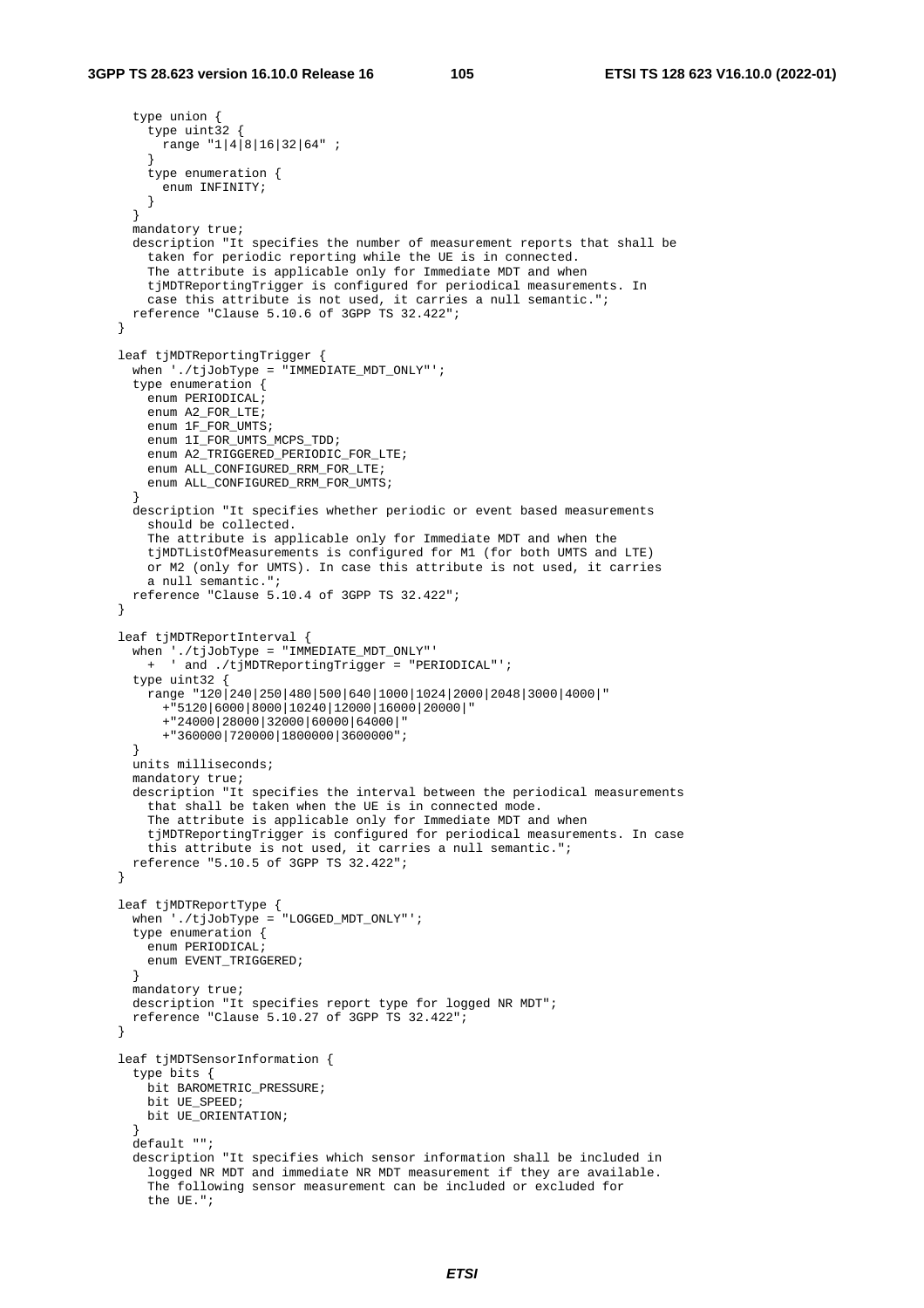```
 reference "Clause 5.10.29 of 3GPP TS 32.422"; 
 } 
    leaf tjMDTTraceCollectionEntityID { 
      when './tjJobType = "LOGGED_MDT_ONLY" or ./tjJobType = "LOGGED_MBSFN_MDT"'; 
      type uint8; 
     mandatory true;
      description "It specifies the TCE Id which is sent to the UE in 
        Logged MDT."; 
      reference "Clause 5.10.11 of 3GPP TS 32.422"; 
    } 
  grouping TraceSubtree { 
    description "Contains classes that manage Tracing. 
      Should be used in all classes (or classes inheriting from) 
       - SubNnetwork 
      - ManagedElement 
       - ManagedFunction 
      If a YANG module wants to augment these classes/list/groupings they must 
      augment all user classes!"; 
    list TraceJob { 
      description "Represents the Trace Control and Configuration parameters of a 
        particular Trace Job (see TS 32.421 and TS 32.422 for details). 
         It can be name-contained by SubNetwork, ManagedElement, ManagedFunction 
        or NetworkSliceSubnet. 
        To activate Trace Jobs, a MnS consumer has to create TraceJob object 
         instances on the MnS producer. A MnS consumer can activate a Trace Job 
         for another MnS consumer since it is not required the value of 
         tjTraceCollectionEntityAddress or tjStreamingTraceConsumerUri to be his 
        own. 
        When a MnS consumer wishes to deactivate a Trace Job, the MnS consumer 
        shall delete the corresponding TraceJob instance. 
        For details of management Trace Job activation/deactivation see clause 
         4.1.1.1.2 of TS 32.422. 
        The attribute tjJobType specifies the kind of data to collect. Dependent 
         on the selected type various parameters shall be available. The 
         attributes tjJobType, tjTraceReference, tjTraceRecordSessionReference, 
         tjTraceCollectionEntityAddress and tjTraceReportingFormat are mandatory 
         for all job types. If streaming reporting is selected for 
         tjTraceReportingFormat, tjStreamingTraceConsumerURI shall be present 
         additionally. The attribute tjPLMNTarget shall be present if trace 
        activation method is management based. 
        For the different job types the attributes are differentiated as follows: 
            In case of TRACE_ONLY additionally the following attributes shall be
         available: tjListOfNeTypes, tjTraceDepth, tjTraceTarget and 
        tjTriggeringEvent.
       For this case the optional attribute tiListOfInterfaces allows to
         specify the interfaces to be recorded. 
            In case of IMMEDIATE_MDT_ONLY additionally the following attributes
         shall be available: 
           - tjTraceTarget 
           - tjMDTAnonymizationOfData, 
           - tjMDTListOfMeasurements, 
           - tjMDTCollectionPeriodRrmUmts (conditional for M3, M4 and M5 in UMTS), 
           - tjMDTMeasurementPeriodUMTS (conditional for M6 and M7 in UMTS), 
           - tjMDTCollectionPeriodRrmLte (conditional for M2 and M3 in LTE), 
           - tjMDTMeasurementPeriodLTE (conditional for M4 and M5 in LTE), 
           - tjMDTCollectionPeriodM6Lte (conditional for M6 in LTE), 
           - tjMDTCollectionPeriodM7Lte (conditional for M7 in LTE), 
           - tjMDTCollectionPeriodRrmNR (conditional for M4 and M5 in NR), 
           - tjMDTCollectionPeriodM6NR (conditional for M6 in NR), 
           - tjMDTCollectionPeriodM7NR (conditional for M7 in NR), 
           - tjMDTReportInterval (conditional for M1 in LTE or NR and M1/M2 in 
             UMTS), 
           - tjMDTReportAmount (conditional for M1 in LTE or NR and M1/M2 in 
             UMTS),
```
 - tjMDTReportingTrigger (conditional for M1 in LTE or NR and M1/M2 in UMTS),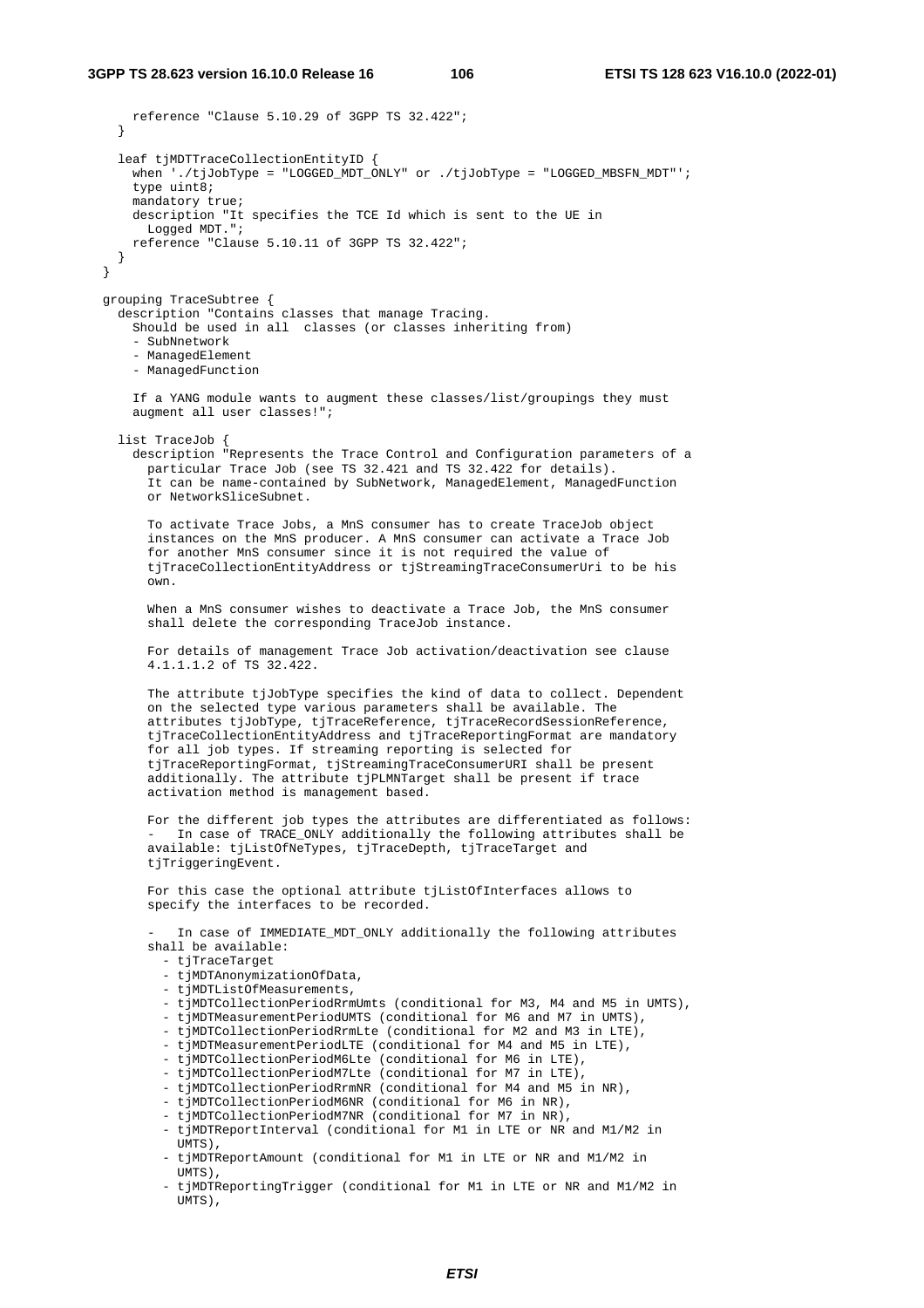- tjMDTEventThreshold (conditional for A2 event reporting or A2 event triggered periodic reporting),
- tjMDTMeasurementQuantity (conditional for 1F event reporting).

 For this case the optional attribute tjMDTAreaScope allows to specify the area in terms of cells or Tracking Area/Routing Area/Location area where the MDT data collection shall take place and the optional attributes tjMDTPositioningMethod, tjMDTSensorInformation allow to specify the positioning methods to use or the sensor information to include.

In case of IMMEDIATE\_MDT\_AND\_TRACE both additional attributes of TRACE\_ONLY and IMMEDIATE\_MDT\_ONLY shall apply.

In case of LOGGED\_MDT\_ONLY additionally the following attributes shall be available: tjTraceTarget, tjMDTAnonymizationOfData, tjMDTTraceCollectionEntityID, tjMDTLoggingInterval, tjMDTLoggingDuration, tjMDTReportType, tjMDTEventListForTriggeredMeasurements.

For this case the optional attribute tjMDTAreaScope allows to specify the area in terms of cells or Tracking Area/Routing Area/Location area where the MDT data collection shall take place, the optional attribute tjMDTPLMNList allows to specify the PLMNs where measurement collection, status indication and log reporting is allowed, the optional attribute tjMDTAreaConfigurationForNeighCell allows to specify the area for which UE is requested to perform measurements logging for neighbour cells which have list of frequencies and the optional attribute tjMDTSensorInformation allows to specify the sensor information to include.

In case of RLF\_REPORT\_ONLY and RCEF\_REPORT\_ONLY additionally the attribute tjTraceTarget shall be available, the optional attribute tjMDTAreaScope allows to specify the eNB or list of eNBs or gNB or list of gNBs where the reports should be collected.

In case of LOGGED MBSFN MDT additionally the following attributes shall be available: tjMDTAnonymizationOfData, tjMDTLoggingInterval, tjMDTLoggingDuration, tjMDTMBSFNAreaList.

 Creation and deletion of TraceJob instances by MnS consumers is optional; when not supported, the TraceJob instances may be created and deleted by the system or be pre-installed.";

```
 key id; 
       uses top3gpp:Top_Grp ; 
       container attributes { 
         uses TraceJobGrp ; 
 } 
    }
```
}<CODE ENDS>

}

# D.3 Void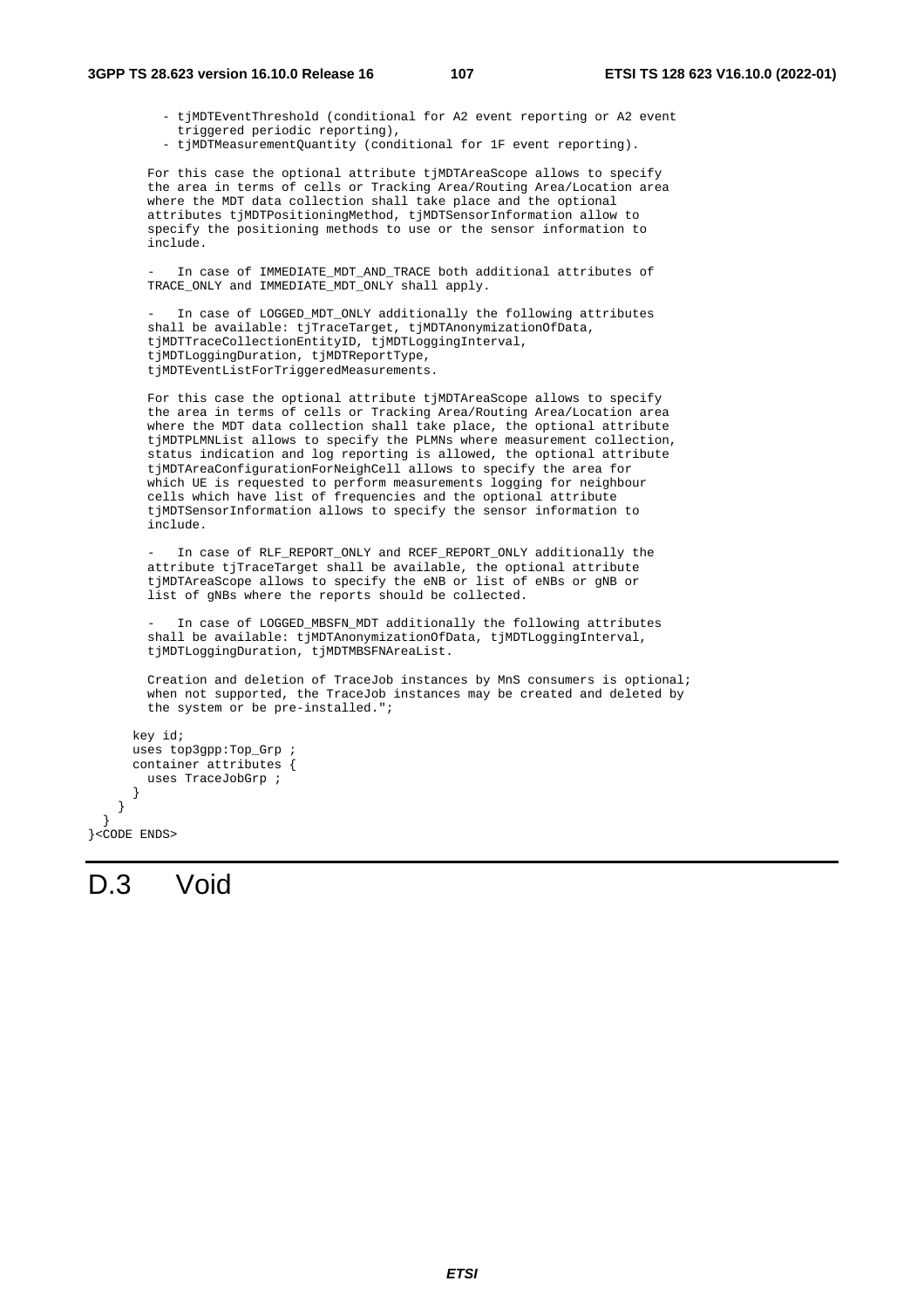## Annex E (informative): Change history

| <b>Change history</b> |              |                 |                                                    |    |                                                                                                    |  |                 |
|-----------------------|--------------|-----------------|----------------------------------------------------|----|----------------------------------------------------------------------------------------------------|--|-----------------|
| Date                  | TSG #        | <b>TSG Doc.</b> | <b>IRev</b><br><b>CR</b><br><b>Subject/Comment</b> |    |                                                                                                    |  | <b>New</b>      |
| 2012-12               |              |                 |                                                    |    | New version after approval<br>2.0.0                                                                |  | 11.0.0          |
| 2013-06               | SA#60        | SP-130304 002   |                                                    | 12 | Correction of XML schema<br>11.0.0                                                                 |  | 11.1.0          |
| 2014-06               | SA#64        | SP-140332 003   |                                                    |    | upgrade XSD                                                                                        |  | $11.1.0$ 11.2.0 |
|                       |              | SP-140358 004   |                                                    |    | remove the feature support statements                                                              |  |                 |
| 2014-09               | SA#65        | SP-140560 005   |                                                    |    | Update the link from Solution Set to Information Service due to the<br>11.2.0<br>end of Release 12 |  | 12.0.0          |
| 2015-12               | <b>SA#70</b> | SP-150691 006   |                                                    |    | Add missing id attribute                                                                           |  | 12.0.0 12.1.0   |
| 2016-01               |              |                 |                                                    |    | 12.1.0 13.0.0<br>Upgrade to Rel-13 (MCC)                                                           |  |                 |
| 2016-03               | SA#71        | SP-160031 010   |                                                    |    | Make the XML schema well formed<br>13.1.0<br>13.0.0                                                |  |                 |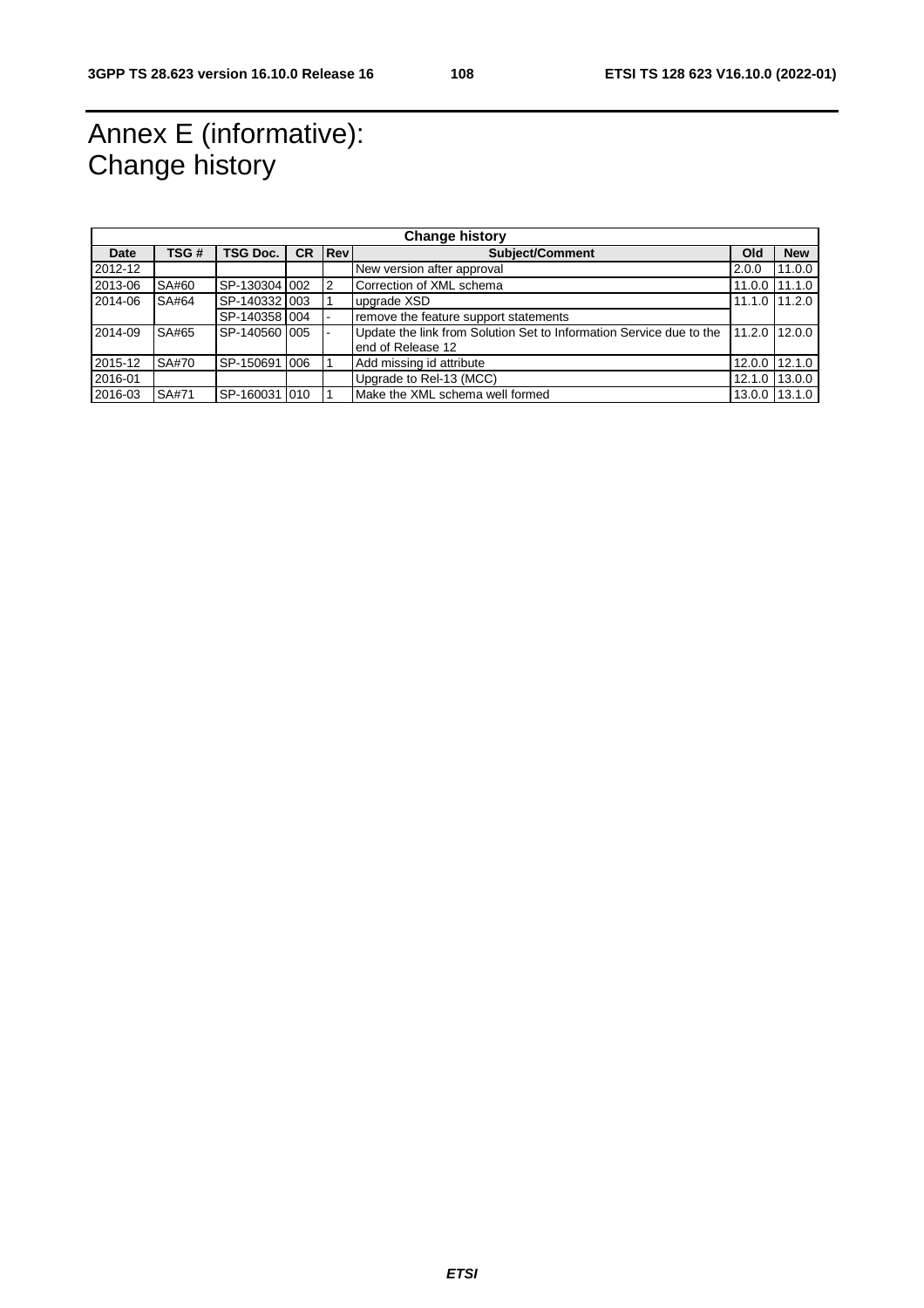|                    |                                |                        |              |                         |                   | <b>Change history</b>                                                                                                                   |                       |
|--------------------|--------------------------------|------------------------|--------------|-------------------------|-------------------|-----------------------------------------------------------------------------------------------------------------------------------------|-----------------------|
| Date               | <b>Meeting</b>                 | <b>TDoc</b>            | <b>CR</b>    | Rev                     | Cat               | Subject/Comment                                                                                                                         | <b>New</b><br>version |
| 2016-06            | SA#72                          | SP-160407              | 0011         |                         | F                 | Update the link from IRP Solution Set to IRP Information Service                                                                        | 13.2.0                |
| 2017-03            | SA#75                          |                        |              |                         |                   | Promotion to Release 14 without technical change                                                                                        | 14.0.0                |
| 2017-06            | SA#76                          | SP-170510              | 0015         | 2                       | B                 | Modifications to align with IS to support Configuration<br>Management for mobile networks that include virtualized network<br>functions | 14.1.0                |
| 2018-03            | SA#79                          | SP-180060              | 0016         | 1                       | B                 | Add attribute peeParametersList to Solution Set definitions                                                                             | 15.0.0                |
| 2018-12            | SA#82                          | SP-181042              | 0018         | 1                       | F                 | Update NRM root IOCs Solution Set to support priority                                                                                   | 15.1.0                |
| 2019-03            | SA#83                          | SP-190121              | 0020         | $\mathbf{1}$            | F                 | Update Generic NRM Solution Set to support JSON                                                                                         | 15.2.0                |
| 2019-06            | SA#84                          | SP-190371              | 0021         |                         | B                 | Add IOCs for threshold monitoring control                                                                                               | 16.0.0                |
| 2019-09            | SA#85                          | SP-190745              | 0026         | 1                       | F                 | generate JSON definition for generic NRM based on new style<br>guideline                                                                | 16.1.0                |
| 2019-09            | SA#85                          | SP-190744              | 0027         |                         | A                 | Add IDL XML YANG solutions                                                                                                              | 16.1.0                |
| 2019-09            | SA#85                          | SP-190751              | 0029         |                         | Α                 | Correct references and remove not need abbreviations                                                                                    | 16.1.0                |
| 2019-12            | SA#86                          | SP-191166              | 0031         | 1                       | F                 | Correct XML solution set for generic NRM                                                                                                | 16.2.0                |
| 2019-12            | SA#86                          | SP-191166              | 0035         |                         | B                 | Updates to YANG SS                                                                                                                      | 16.2.0                |
| 2019-12            | SA#86                          | SP-191173              | 0037         | 1                       | Α                 | Add the definition of attribute measurementsList                                                                                        | 16.2.0                |
| 2019-12<br>2019-12 | SA#86                          | SP-191166              | 0039         |                         | B                 | Add heartbeat control NRM fragment - Stage 3                                                                                            | 16.2.0                |
|                    | SA#86                          | SP-191166<br>SP-200163 | 0040         |                         | B                 | Add notification subscription control NRM fragment - Stage 3                                                                            | 16.2.0                |
| 2020-03            | <b>SA#87E</b>                  |                        | 0041         | $\overline{\mathbf{c}}$ | B                 | Add configurable KPI control NRM                                                                                                        | 16.3.0                |
| 2020-03            | <b>SA#87E</b><br><b>SA#87E</b> | SP-200163              | 0042<br>0043 | $\mathbf{1}$            | B<br>$\mathsf{F}$ | Add configurable FM - YANG Solution                                                                                                     | 16.3.0                |
| 2020-03            |                                | SP-200230              |              |                         |                   | Add OpenAPI definitions required by the ProvMnS                                                                                         | 16.3.0                |
| 2020-03            | <b>SA#87E</b>                  | SP-200169              | 0045         |                         | F                 | Correct errors in yang solution set<br>Correction in the implementation of CR0041                                                       | 16.3.0<br>16.3.1      |
| 2020-03            | <b>SA#87E</b>                  |                        |              |                         |                   |                                                                                                                                         |                       |
| 2020-03            | <b>SA#87E</b>                  |                        |              |                         |                   | Correction of implementation                                                                                                            | 16.3.2                |
| 2020-07            | <b>SA#88E</b>                  | SP-200490              | 0046         | 2                       | B                 | Add OpenAPI definitions for the FM control fragment                                                                                     | 16.4.0                |
| 2020-07            | <b>SA#88E</b>                  | SP-200489              | 0047         |                         | F                 | Correct OpenAPI definition for notificationTypes                                                                                        | 16.4.0                |
| 2020-07            | <b>SA#88E</b>                  | SP-200483              | 0079         | $\overline{\mathbf{c}}$ | в                 | Add trace control NRM fragment stage 3                                                                                                  | 16.4.0                |
| 2020-07            | <b>SA#88E</b>                  | SP-200484              | 0080         |                         | D                 | Fix inconsistent formatting                                                                                                             | 16.4.0                |
| 2020-07            | <b>SA#88E</b>                  | SP-200493              | 0081         |                         | B                 | Stage3 add the NRM fragment for SON management                                                                                          | 16.4.0                |
| 2020-07            | <b>SA#88E</b>                  | SP-200485              | 0082         |                         | F                 | Update the definition of SNssai                                                                                                         | 16.4.0                |
| 2020-07            | <b>SA#88E</b>                  | SP-200490              | 0084         |                         | F                 | Update ManagedElement YANG moduel                                                                                                       | 16.4.0                |
| 2020-07            | <b>SA#88E</b>                  | SP-200596              | 0085         | 1                       | F                 | <b>Update Nrm YANG</b>                                                                                                                  | 16.4.0                |
| 2020-07            | <b>SA#88E</b>                  | SP-200490              | 0087         | 2                       | F<br>F            | Update PM control fragment (OpenAPI definitions)                                                                                        | 16.4.0                |
| 2020-07<br>2020-07 | <b>SA#88E</b>                  | SP-200490              | 0088         |                         | F                 | Clarify usage of the VsDataContainer (OpenAPI definitions)<br>Add common data definitions (OpenAPI definitions)                         | 16.4.0                |
| 2020-07            | <b>SA#88E</b><br><b>SA#88E</b> | SP-200490<br>SP-200490 | 0089<br>0091 |                         | F                 | Update FM control fragment (YANG definitions)                                                                                           | 16.4.0<br>16.4.0      |
| 2020-07            | <b>SA#88E</b>                  | SP-200490              |              |                         | F                 | Update PM Control fragment (YANG definitions)                                                                                           | 16.4.0                |
| 2020-07            | <b>SA#88E</b>                  | SP-200490              | 0092<br>0093 | 1                       | F                 | Correct genericNRM definition in XML solution                                                                                           | 16.4.0                |
| 2020-09            | SA#89e                         | SP-200729              | 0095         |                         | F                 | Correction of YANG errors                                                                                                               | 16.5.0                |
| 2020-09            | SA#89e                         | SP-200727              | 0101         | 1                       | A                 | Clean-up definitions and references                                                                                                     | 16.5.0                |
| 2020-09            | SA#89e                         | SP-200729              | 0102         |                         | в                 | YANG SS for Trace Control                                                                                                               | 16.5.0                |
| 2020-09            | SA#89e                         | SP-200724              | 0103         |                         | F                 | Add missing definitions to comDefs.yaml (OpenAPI definitions)                                                                           | 16.5.0                |
| 2020-09            | SA#89e                         | SP-200724              | 0104         |                         | F                 | Correct various smaller errors (e.g. validation errors) in<br>genericNRM.yaml (OpenAPI definitions)                                     | 16.5.0                |
| 2020-09            | SA#89e                         | SP-200729              | 0105         | 1                       | F                 | Correct ThresholdMonitor definition (OpenAPI definitions)                                                                               | 16.5.0                |
| 2020-09            | SA#89e                         | SP-200729              | 0106         |                         | F                 | Update HeartbeatControl YANG definition                                                                                                 | 16.5.0                |
| 2020-09            | SA#89e                         | SP-200729              | 0107         |                         | F                 | Update ThresholdMonitor YANG definition                                                                                                 | 16.5.0                |
| 2020-12            | SA#90e                         | SP-201057              | 0108         |                         | F                 | Correction of NRM YANG errors                                                                                                           | 16.6.0                |
| 2020-12            | SA#90e                         | SP-201063              | 0109         | 1                       | F                 | Add new MDT specific parameter collection period for NR aligning<br>with 28.622 for stage 3                                             | 16.6.0                |
| 2020-12            | SA#90e                         | SP-201057              | 0110         |                         | F                 | Remove thresholdLevel attribute from ThresholdMonitor (OpenAPI<br>definition)                                                           | 16.6.0                |
| 2020-12            | SA#90e                         | SP-201050              | 0111         | 1                       | F                 | Correct and add types in comDefs.yaml (OpenAPI definition)                                                                              | 16.6.0                |
| 2020-12            | SA#90e                         | SP-201050              | 0112         | 1                       | F                 | Use comDefs.yaml instead of local definitions in genericNrm.yaml<br>(OpenAPI definition)                                                | 16.6.0                |
| 2020-12            | SA#90e                         | SP-201057              | 0113         | 1                       | F                 | Update attribute perfMetricJobGroupId.                                                                                                  | 16.6.0                |
| 2020-12            | SA#90e                         | SP-201057              | 0114         |                         | F                 | Remove value handling from the granularityPeriod description                                                                            | 16.6.0                |
| 2020-12            | SA#90e                         | SP-201088              | 0115         |                         | F                 | Correct and add types in comDefs.yaml (OpenAPI definition)                                                                              | 16.6.0                |
| 2020-12            | SA#90e                         | SP-201063              | 0117         |                         | F                 | Correct trace target parameter for trace control in stage 3                                                                             | 16.6.0                |
| 2020-12            | SA#90e                         | SP-201089              | 0118         | 1                       | F                 | Remove incorrect S-NSSAI definition from YANG SS                                                                                        | 16.6.0                |
| 2021-03            | SA#91e                         | SP-210146              | 0121         |                         | F                 | Fix compilation errors                                                                                                                  | 16.7.0                |
| 2021-03            | SA#91e                         | SP-210153              | 0125         |                         | F                 | YANG compilation error and missing stage 2 corrections                                                                                  | 16.7.0                |
| $2021 - 06$        | SA#92e                         | SP-210406              | 0119         | $\mathbf{2}$            | F                 | Replace legacy IRPAgent with MnsAgent (OpenAPI definition)                                                                              | 16.8.0                |
| 2021-06            | SA#92e                         | SP-210397              | 0127         | 1 <sup>1</sup>          | F                 | Correction of Trace/MDT related parameters (OpenAPI definition)                                                                         | 16.8.0                |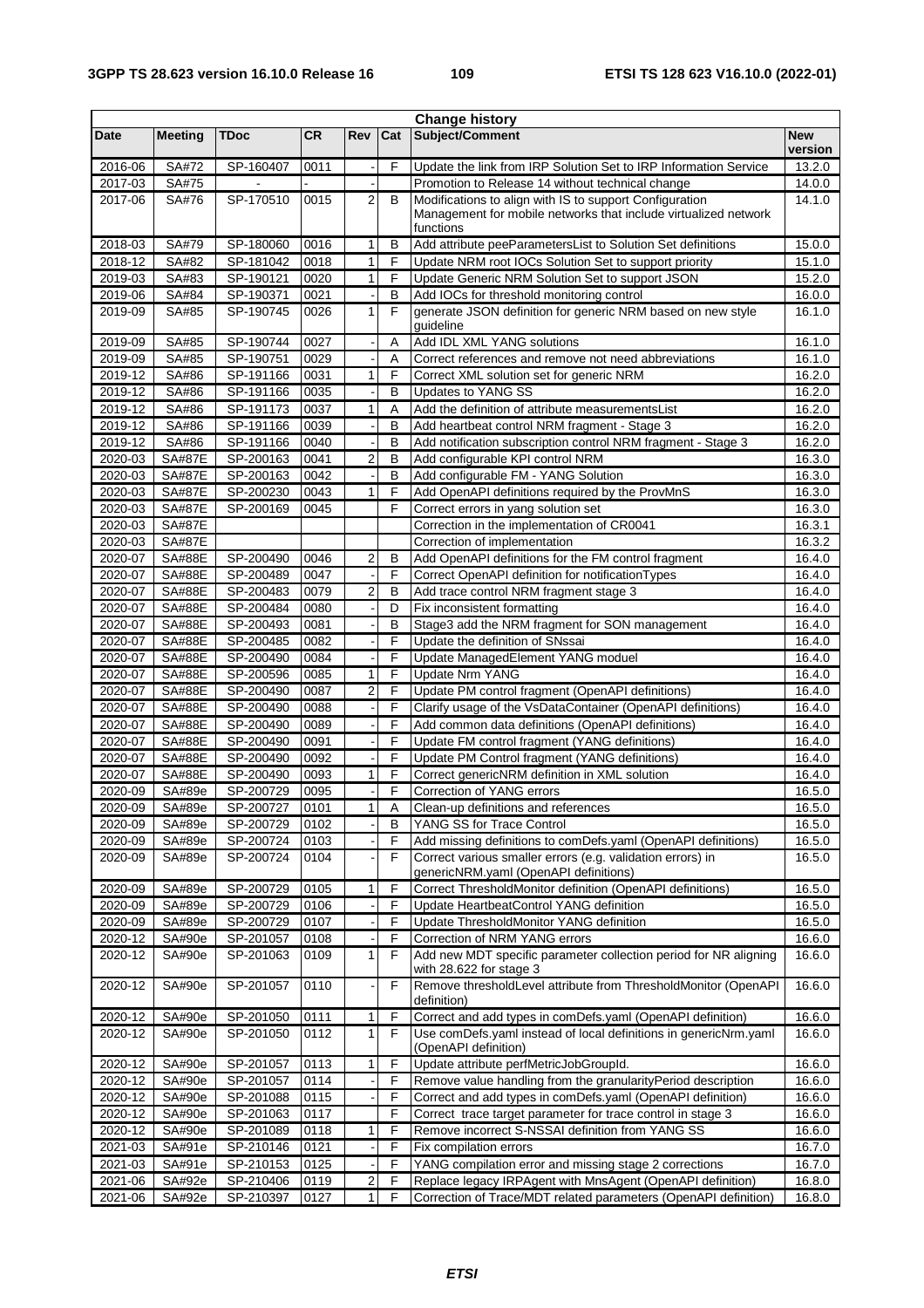| 2021-06 | SA#92e | SP-210397 | 0128 | F | Align Trace/MDT related parameters to TS 32.422 (OpenAPI)<br>definition)                  | 16.8.0  |
|---------|--------|-----------|------|---|-------------------------------------------------------------------------------------------|---------|
| 2021-06 | SA#92e | SP-210406 | 0129 | F | Clean up regarding common data types (OpenAPI definition)                                 | 16.8.0  |
| 2021-06 | SA#92e | SP-210411 | 0130 | F | Correct definition of additionalInformation (YANG)                                        | 16.8.0  |
| 2021-09 | SA#93e | SP-210886 | 0131 | F | Replace local data type definition for notification Filter by common<br>filter definition | 16.9.0  |
| 2021-09 | SA#93e | SP-210886 | 0132 | F | Correct data type of notificationId (YANG definitions)                                    | 16.9.0  |
| 2021-09 | SA#93e | SP-210886 | 0133 | F | Clarify resource id is required and nullable (OpenAPI definitions)                        | 16.9.0  |
| 2021-09 | SA#93e | SP-210865 | 0134 | F | Correction and clarification of reporting in TraceJob (stage3)                            | 16.9.0  |
| 2021-09 | SA#93e | SP-210865 | 0135 | ⊏ | Adaptation and cleanup of Trace/MDT related parameters (stage3)                           | 16.9.0  |
| 2021-09 | SA#93e | SP-210871 | 0136 | F | YANG updates to correct YANG merging problems                                             | 16.9.0  |
| 2021-09 | SA#93e | SP-210867 | 0137 | F | Correction of YANG Solution set                                                           | 16.9.0  |
| 2021-12 | SA#94e | SP-211475 | 0139 | F | Correction of YANG Solution set                                                           | 16.10.0 |
| 2021-12 | SA#94e | SP-211458 | 0142 | F | Introduce missing IEs for HSS and UDM Trace Record                                        | 16.10.0 |